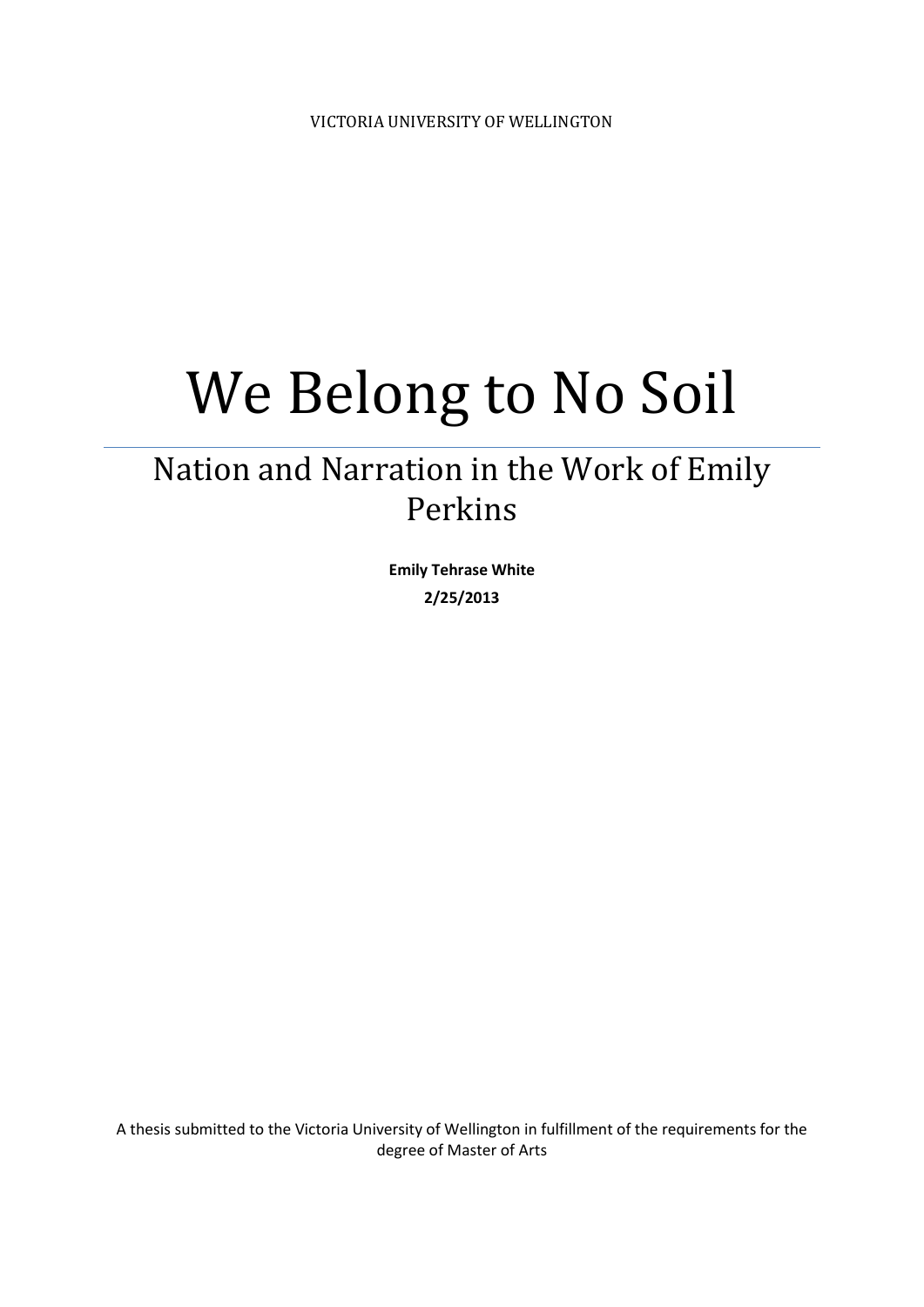# **Table of Contents:**

| I                                                                       |  |
|-------------------------------------------------------------------------|--|
|                                                                         |  |
|                                                                         |  |
|                                                                         |  |
|                                                                         |  |
| $\mathbf{I}\mathbf{I}$                                                  |  |
| Rickety Foundations: Emily Perkins and New Zealand's Literary History40 |  |
|                                                                         |  |
|                                                                         |  |
|                                                                         |  |
| Ш                                                                       |  |
|                                                                         |  |
|                                                                         |  |
|                                                                         |  |
|                                                                         |  |
|                                                                         |  |
|                                                                         |  |
|                                                                         |  |
|                                                                         |  |
|                                                                         |  |
|                                                                         |  |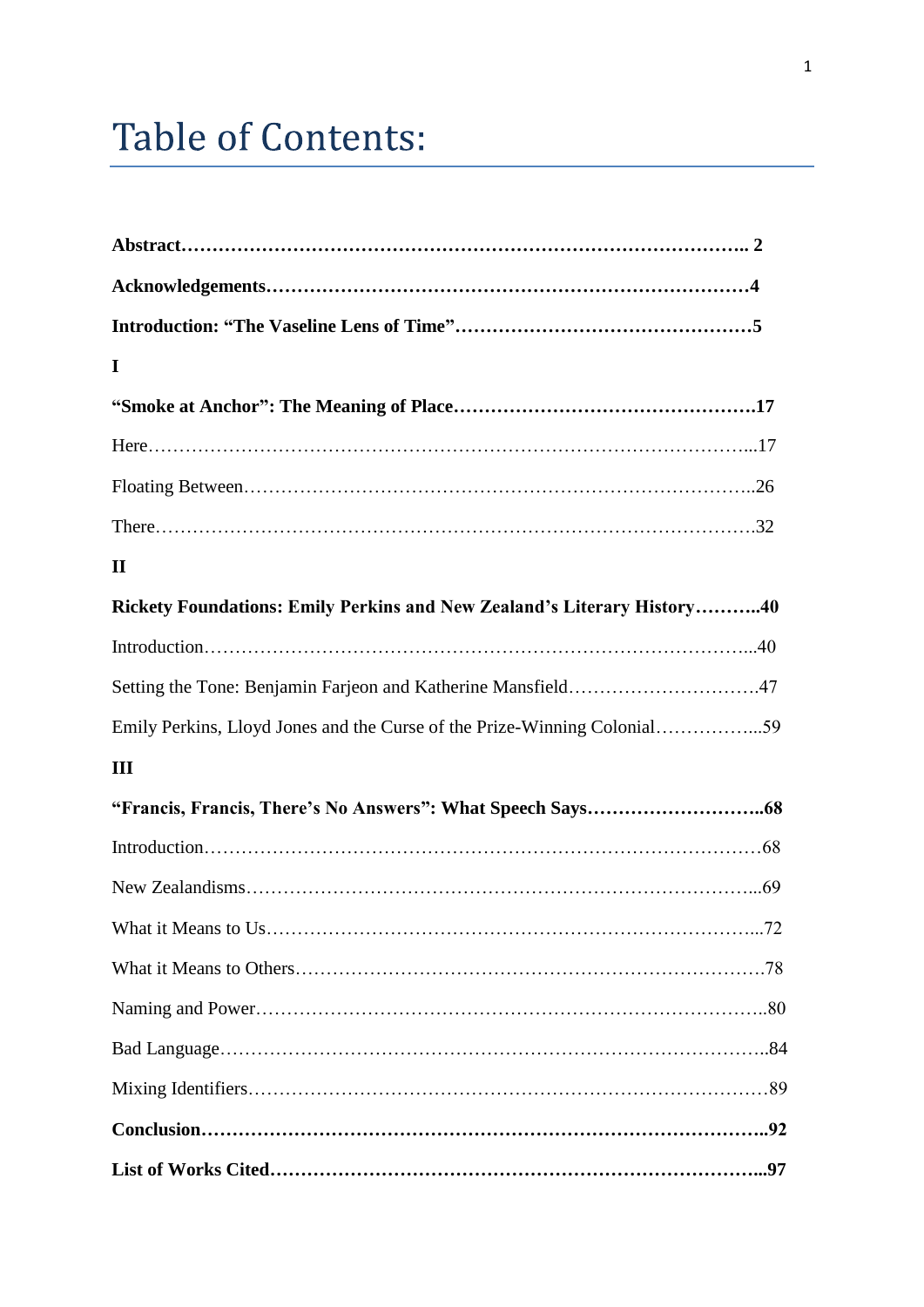### **Abstract**

Emily Perkins' work exemplifies a shift in the way the nation is represented in New Zealand fiction. In place of the cultural nationalist acceptance that the writer should attend faithfully to the New Zealand referent and seek to define the nation we find doubt, uncertainty and resistance. This shift has been observed positively in some contemporary criticism, notably in Anna Jackson and Jane Stafford's *Floating Worlds* (2009). But other commentary, such as Patrick Evans' 2003 'Spectacular Babies' essay, is highly negative. There is a surprisingly small amount of critical attention dedicated to contemporary New Zealand writing. This thesis will offer some reasons for this lack of commentary and propose a framework within which Perkins' work can be analysed. It will also identify the ways in which Perkins' work refers to the nation and how this differs from the way in which the cultural nationalists referred to the nation. I argue that new critical modes are required to approach contemporary New Zealand writers like Perkins that reach behind the cultural nationalist influence. Accordingly, I position Perkins' way of representing New Zealandness alongside that of early writers Benjamin Farjeon and Katherine Mansfield, to show that a non-essentialised identity can be expressed in the text. The contemporary approach to this endeavour can be compared to what I call "pre-nationalist" writing, although early avoidances of the New Zealand referent were not as deliberate as they now are. I argue that like Katherine Mansfield, Perkins' textual relationship with New Zealand is metonymic rather than referential. Her writing conjures up New Zealand without generalising it or essentialising it. In this thesis, I address three of the primary ways that Perkins achieves this in her writing. Firstly, she addresses the meaning of place and its significance in the formation of subjectivity. Secondly, she deliberately avoids taking an overt political stance and use of the Māori referent. The absences in her work contrast with detailed attention to what is there, and so appear as a presence. In this sense her work depends largely on how the reader is able to interpret the absences and provide what is unsaid. Thirdly, her attention to New Zealandisms, linguistic idiosyncrasies and her use of taboo language refer to New Zealandness but simultaneously reveal self-consciousness. I argue that the diagnosis of New Zealand identity as 'floating', while useful, is problematic because it tends to have a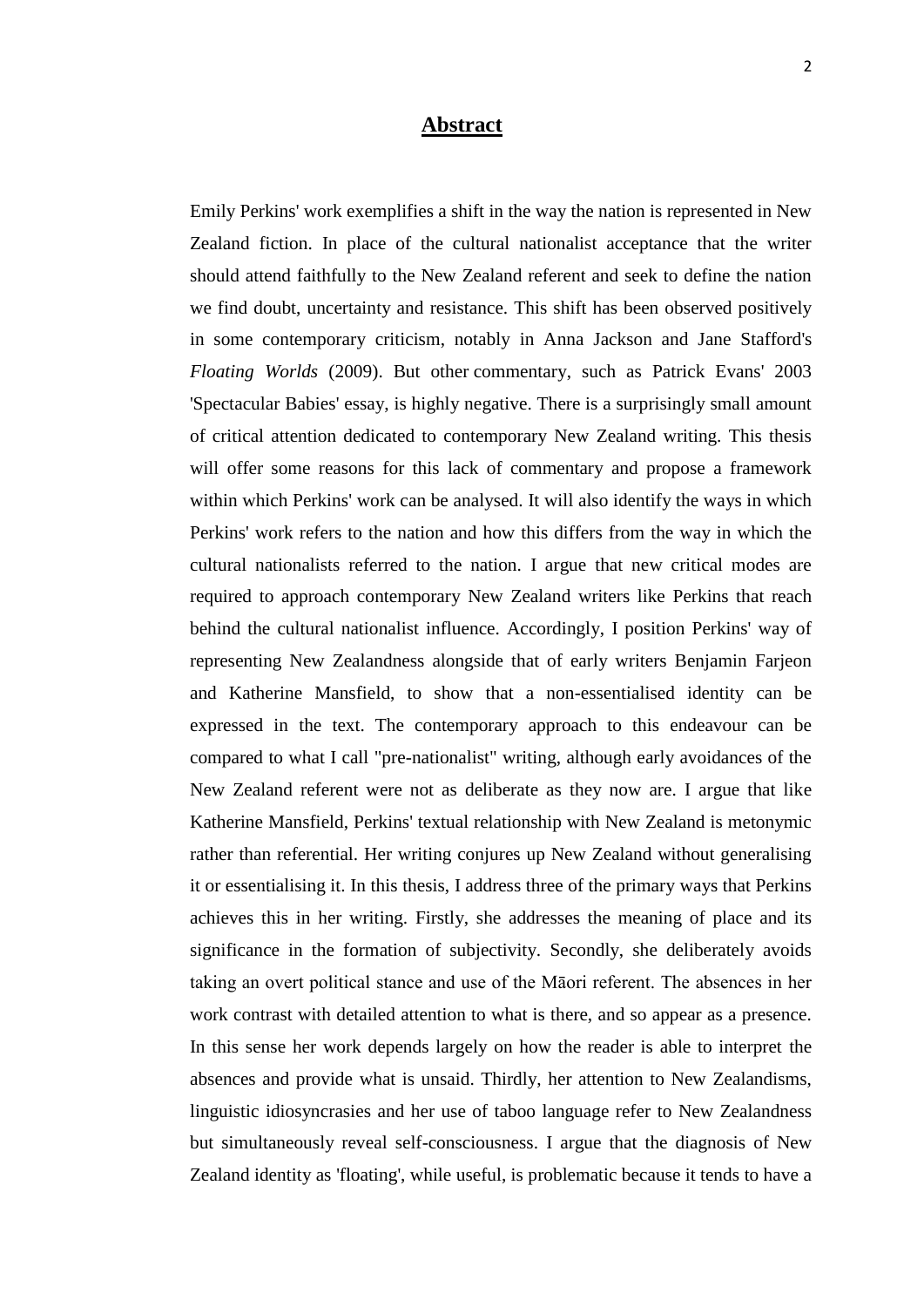silencing effect on discussions of contemporary literature. Characterising New Zealand identity as 'floating' appears to signal the end of the conversation and to assume that because the literature cannot be categorised, it cannot be discussed either. This thesis will suggest alternative ways of addressing New Zealandness which open up, rather than close, new possible perspectives on contemporary New Zealand literature.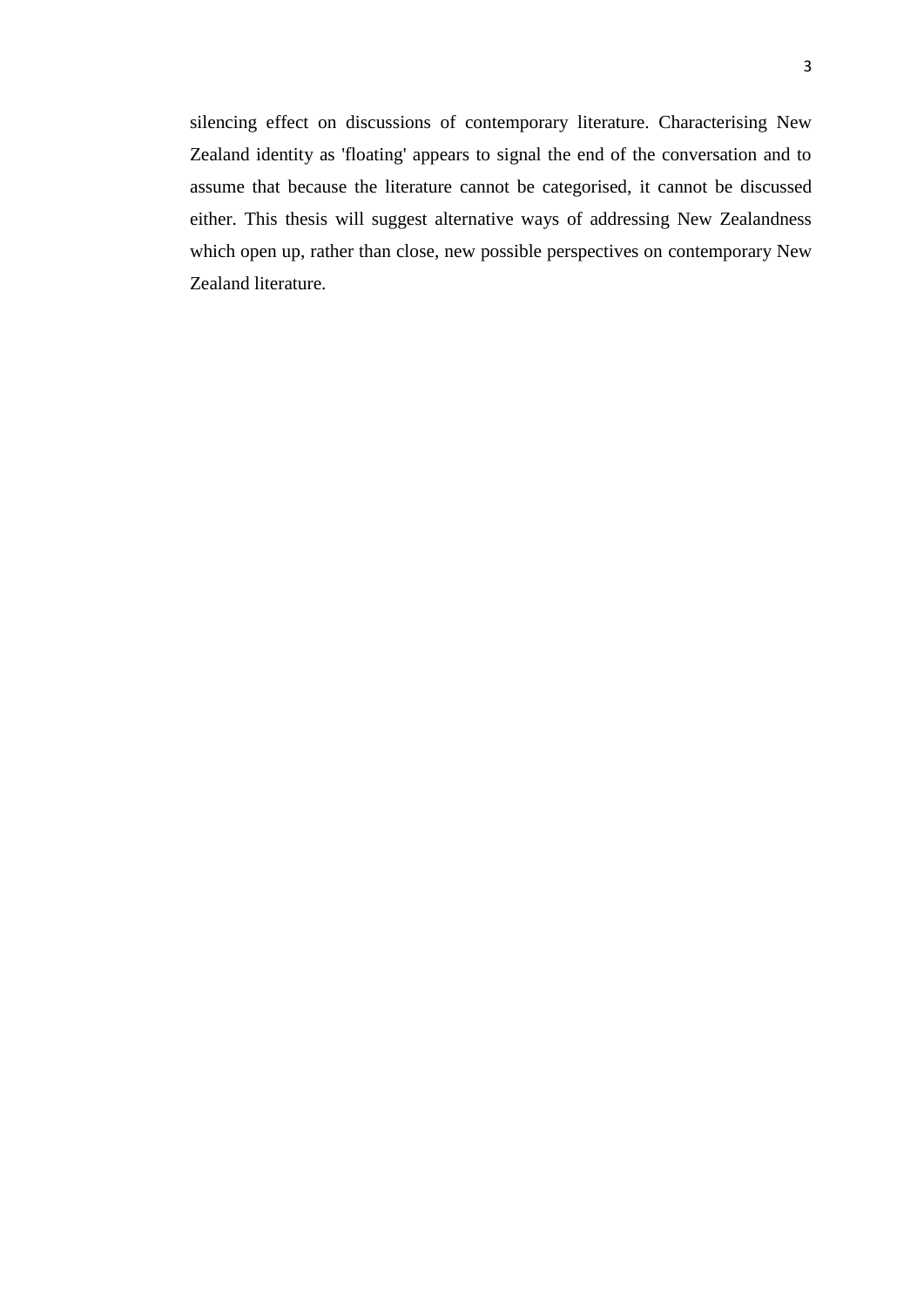# **Acknowledgements**

I would like to extend my gratitude to Mark Williams, who always made time for me and answered my questions, even when I showed up unexpectedly. Your honesty and encouragement gave me the confidence to do this. Thank you for still believing in me even when I stopped believing in myself. To Sophie and Aidan, for lending me your home, for understanding, for your extensive moral support, for your countless words of encouragement, and for making me tea and toast. I am truly blessed to have friends like you. To Milan, for telling me that you're proud, for reading on even when your eyes were sore, for wine in the graveyard, for three years in the lung, for late-night skype dates and for the laughter. To Eve, for always listening, for binge-drinking Saturdays, 90s dance-party Sundays, wine-day any-days, and for cat-day Fridays. To those whose homes I invaded over the past few months: Eve, Kirsty and Penny; Steph and Vijay; Kimaya and Donovan; and once again Aidan and Sophie: thank you. Your hospitality meant that I didn't have to sleep in my office - not even once. To Mum, thank you for always having paper and pens in the house, and for fostering my love of language. To Mum, Denny, and Sam, thank you for your encouragement, your company and for taking care of me while I reluctantly worked through the Christmas break. To my beautiful sister Jessie, thanks for looking after all of my stuff! To Dad and Alex, thank you for attending to my technology requirements. To Cookie, thank you for the stories, and to Nan, thank you for the books. Nyssa and Rachel: you are the best friends a nerdy girl like me could hope for. A special thanks to everybody else who listened to me, laughed with me, and believed in me. I truly am a fortunate individual to be surrounded by so many amazing people.

And to Dylan, your patience, unwavering love and constant support have not gone unnoticed. Thank you for making sure I took time out to love and laugh. You make it all worthwhile. This is for you.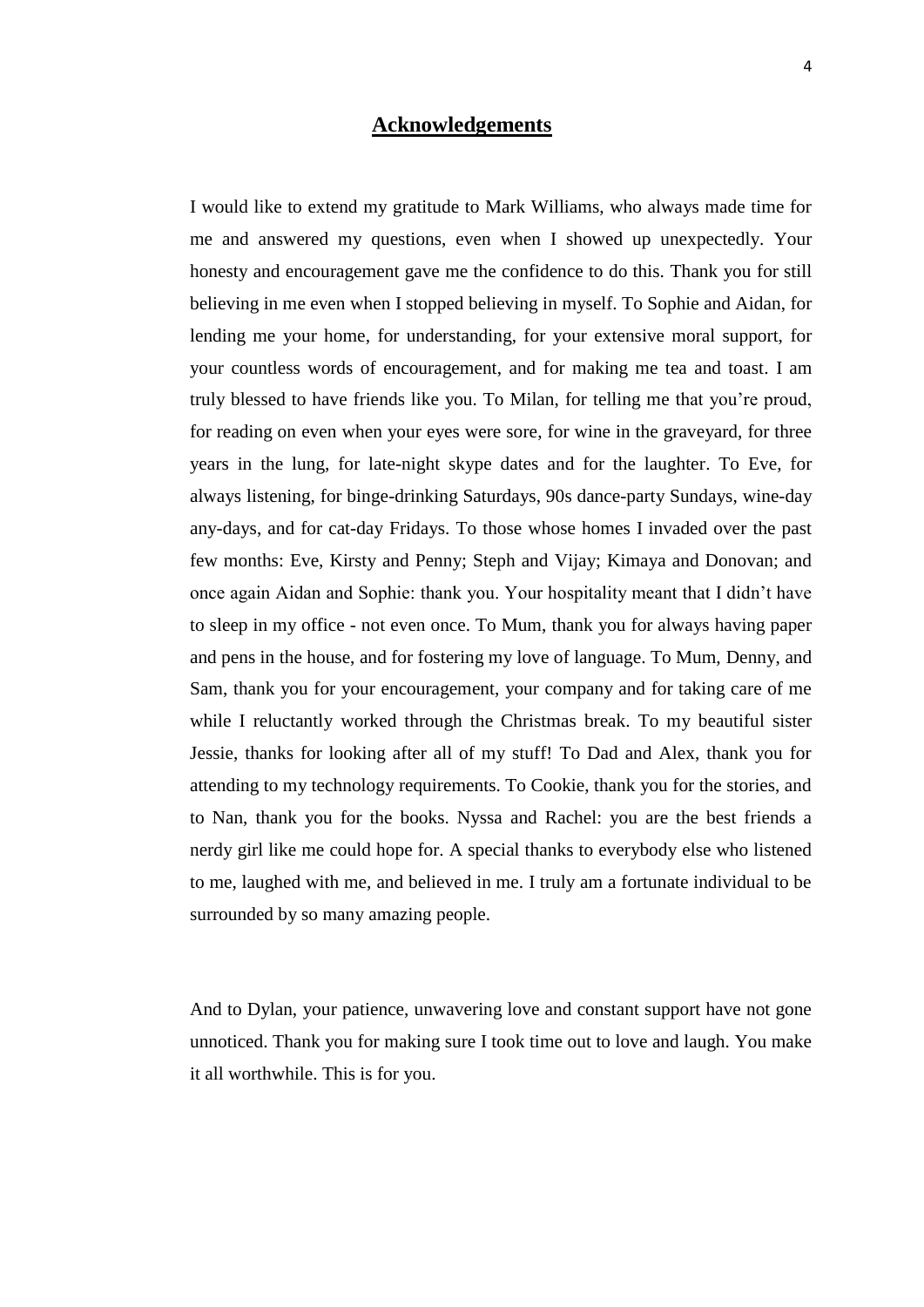# **Introduction**

# **"The Vaseline Lens of Time"**

\*

*I did not begin again I just began.*

- Gertrude Stein

This thesis will consider what it means for an author to address nation and nationality without being nationalistic. To illustrate this phenomenon, I will discuss the ways in which Emily Perkins' work indicates a post-national repositioning of focus in representing the nation. Her novels imply dissatisfaction with the obligation to think in terms of representations which define New Zealand culture. They suggest that value ascribed to New Zealandness, or the capacity to define New Zealanders based upon a predetermined set of criteria is out-dated and arbitrary in a contemporary context. Rather than blindly adhering to clearly delineated notions of New Zealand identity, Perkins' work proposes that this identity is primarily characterised by doubt and uncertainty. If anything unites characters across her work it is the inescapable quality of uncertainty resulting in unsettledness. The nationalistic psyche is seen by Ulf Hedetoft and Mette Hjort as ‗inconceivable and inexplicable without recourse to a certain measure of irrationality, emotionality, sentiment and unselfish dedication' (xi). It is not surprising, then, that discussions about nationalism tend to revert to the intangible or the intuitive. In this thesis I will attempt to conceptualise New Zealand identity by examining what inspires a sense of nationalism for New Zealanders, and how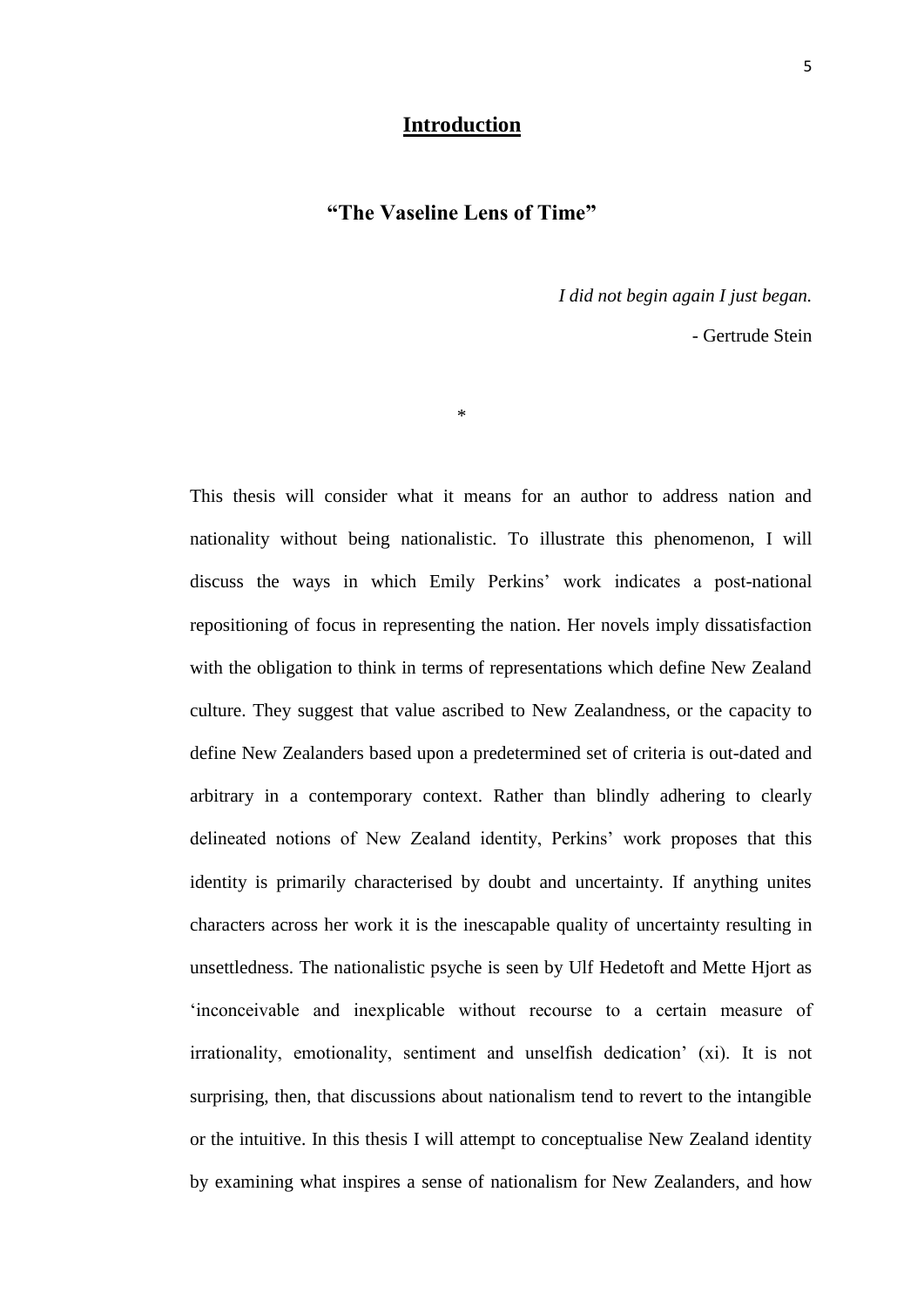Perkins explores collective and individual states of uncertainty in her work while still avoiding conscription into a nationalistic enterprise.

Broadly speaking, Perkins' work can be seen to engage with a post-national subjectivity. However, she also registers the presence of a nationalist consciousness (its perceived antithesis), and in so doing collapses the binary. I refer to the post-national consciousness as one which is defined by cosmopolitanism, is globally influenced, and which rejects obligatory ties to nation. This is often set in contrast to the nationalist consciousness, which is defined by and reliant on the geographical parameters of the nation, and is often perceived as clearly delineated. These different subjectivities, both nationalist and post-national, appear in Perkins' novels. For example, Tom, an Englishman and the narrator of *Novel About My Wife* (2008), reveals the underlying nationalism of his consciousness when he tries to describe his parents but unknowingly describes himself:

[Ann] had chosen me, who for all my attempts at urbanity – here I went, collapsing time myself – was the child of this stolid respectable English couple, passing pickled walnuts around the table, so undoubting, so certain of the parameters of their universe, where normality began and ended. Anyone who lived outside of that zone was a freak, not that they would use that word. ‗Different' was enough to imply distrust, contingency and doubt. (76)

The 'undoubting' certainty Tom describes here is set in contrast to his narratorial uncertainty about Ann. In this extract Tom also describes himself – he too is an individual who is 'certain of the parameters of [his] own universe, where normality began and ended'. Everything beyond those parameters is transformed into stereotypes. Tom aside (he is an Englishman and not a colonial after all), many of Perkins' characters are unsure – of themselves, of other people, and of their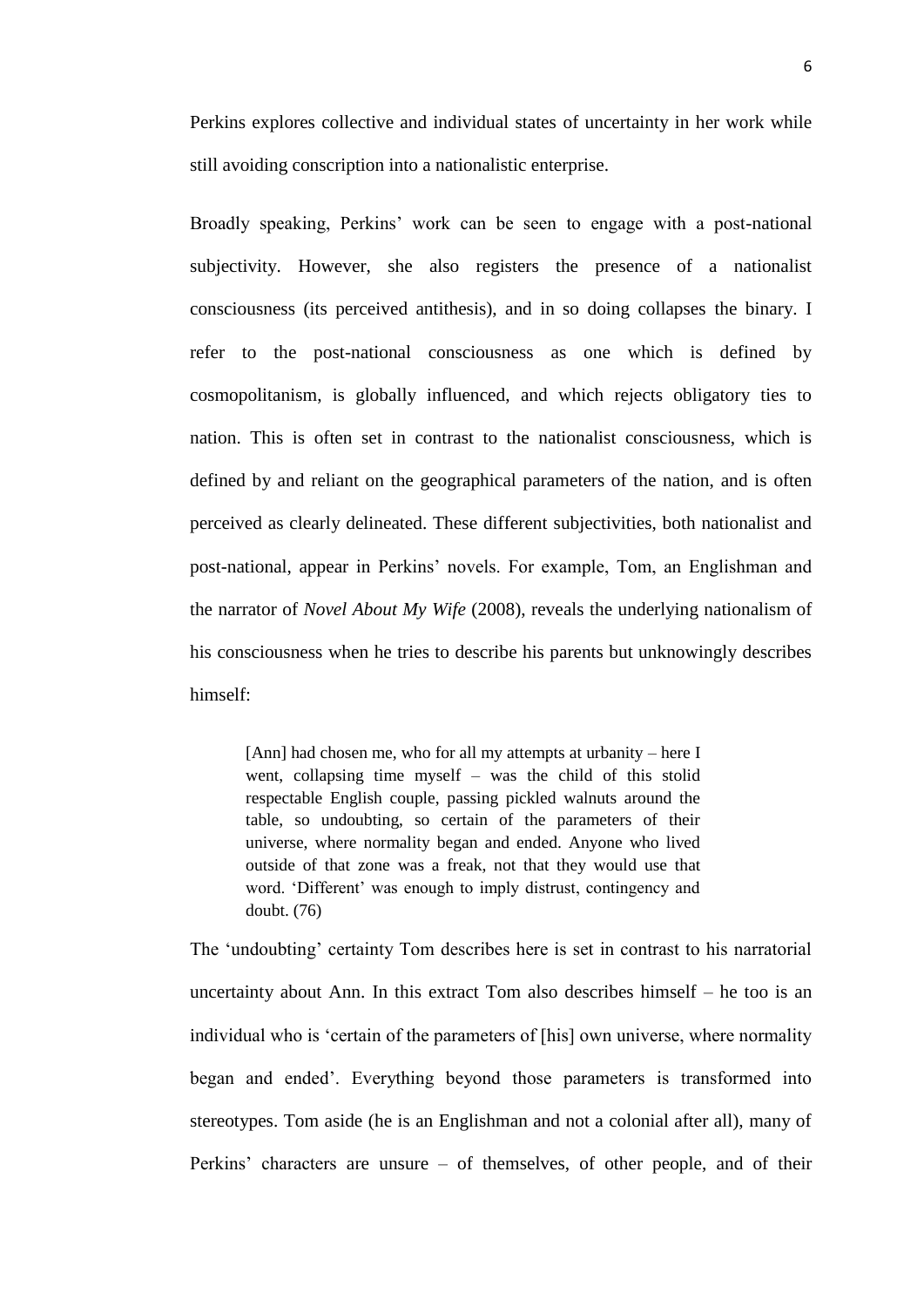purpose. As I will discuss in Chapter Three, Tom's perception of Ann as an individual who has abandoned her home country and the implications that he ascribes to this rejection suggest that he represents a nationalistic consciousness.

The distinction between a post-national and a nationalist consciousness is suggested by placing this example alongside Perkins' juxtaposition of what characterises town and city. In *The New Girl* (2001) when Hunter tells Miranda about his experience in the city, he says:

I'll tell you what surprised me. It surprised me that you can sit in some huge restaurant in the city without knowing anyone, nobody knowing you, but you don't feel out of place there. But here, say I go to the diner in town, I know everybody, and everybody knows me, and yet I don't feel I belong here, I feel I don't belong at all.' (126)

The notion of belonging in anonymity is characteristic of city life and cosmopolitan spaces where difference is normal and it is easy to disappear amid the crowd. Hunter contrasts his city experience with the way he feels in his home town, where despite knowing everybody he feels as though he does not belong. His sense of unbelonging emerges from his notions of sameness and difference; he is unlike the other people in the town, which is a place associated in the novel with clearly defined parameters of normalcy, like the world of Tom's parents in *Novel About My Wife*.

The fact that both the nationalistic and the post-national consciousness are depicted and explored in Perkins' work indicates a departure from traditional frameworks of nation and nationhood in New Zealand literature. It is unlikely that New Zealand will ever be entirely beyond nationalism, or '[reach] the stage of dancing on the grave of nationalism itself (of *all* nationalisms)' (Newton 2003) because cultural nationalism was such a pivotal and defining part of our national consciousness. A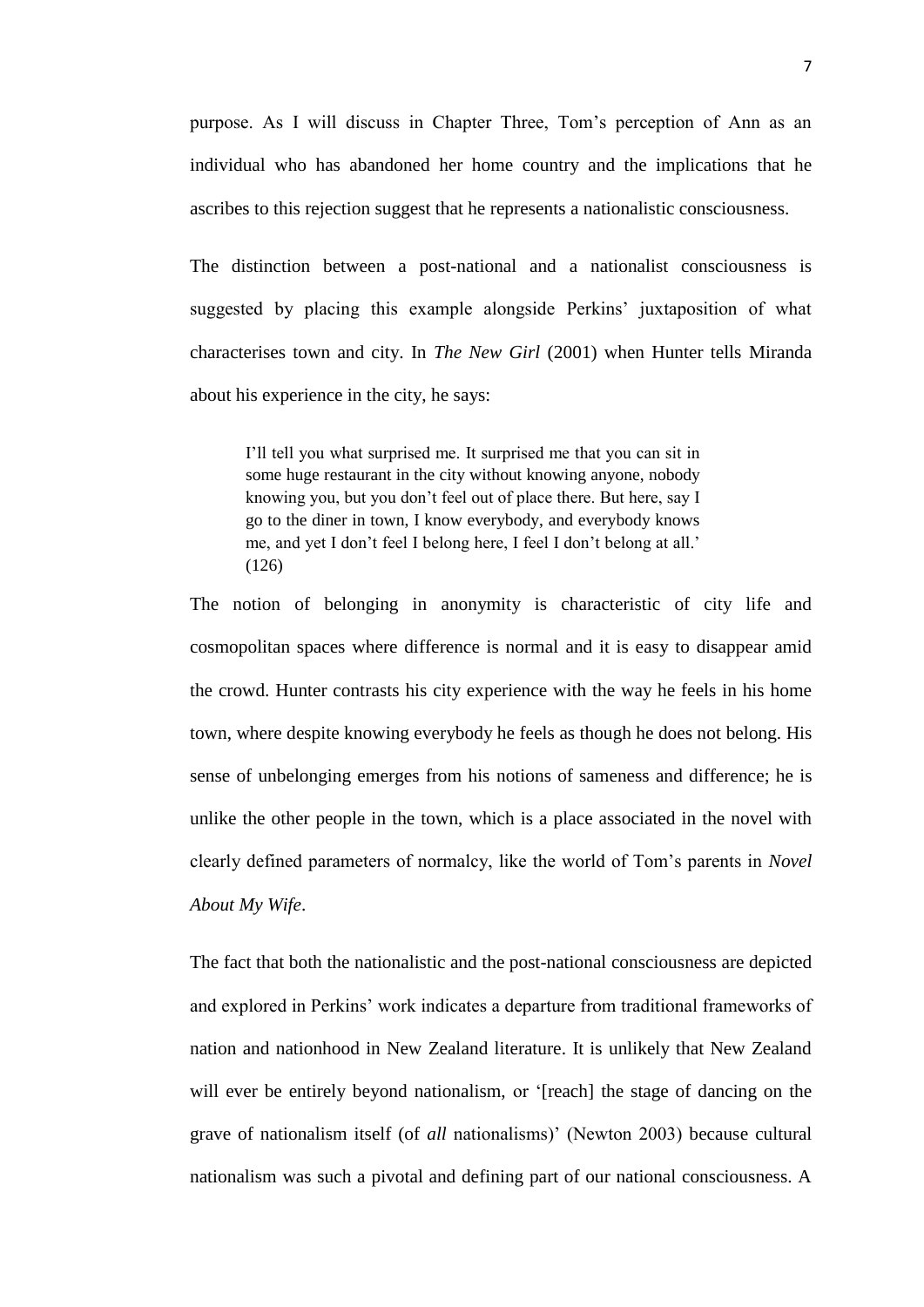conceptual view of New Zealand identity in terms of contemporary literature instead necessitates the readiness to establish a position between the cultural nationalist and the post-national consciousness. It is possible to see the two not as rigid and competing opposites, but rather as permeable and colliding components of a contemporary identity. Each contributes to the others' definition: in short, New Zealand cannot be considered post-national without first having been considered a nation, and the cultural nationalists established some of the strongest images and references for that purpose. In *Novel About My Wife*, Tom's nemesis Simon says 'don't you think there's something unequivocal, to use your word, about being undead? You're neither one thing nor the other. Like a bat.' (99). The notion of being neither one thing nor the other is as pertinent in discussions about the post-national in New Zealand as it has been with regard to Katherine Mansfield as the little colonial 'discomposed' in Wellington and London.<sup>1</sup> While literary critics, and writers like Perkins, are gradually moving debates on from nationalism, creating a new conceptual framework does not require us to forget the cultural nationalists altogether but instead to envisage a way that they can become part, rather than the core, of a wider contemporary conversation.

As I will discuss in Chapter Two, it is impossible to conceive of identity in New Zealand literature and not consider the critical views of the cultural nationalists and the images of New Zealandness that they propagated. It is important to propose the possibility of a non-essentialised identity for Pākehā for the purposes of this discussion. James Meffan raises a valid concern when he marvels at the notion

that it is possible – sensible even – to talk of collective identity as persisting through time, even when we have no clear idea of what

**.** 

<sup>&</sup>lt;sup>1</sup> See Vincent O'Sullivan, 'Katherine Mansfield the New Zealand European', in Roger Robinson, ed., *Katherine Mansfield: In from the Margins* (9-24).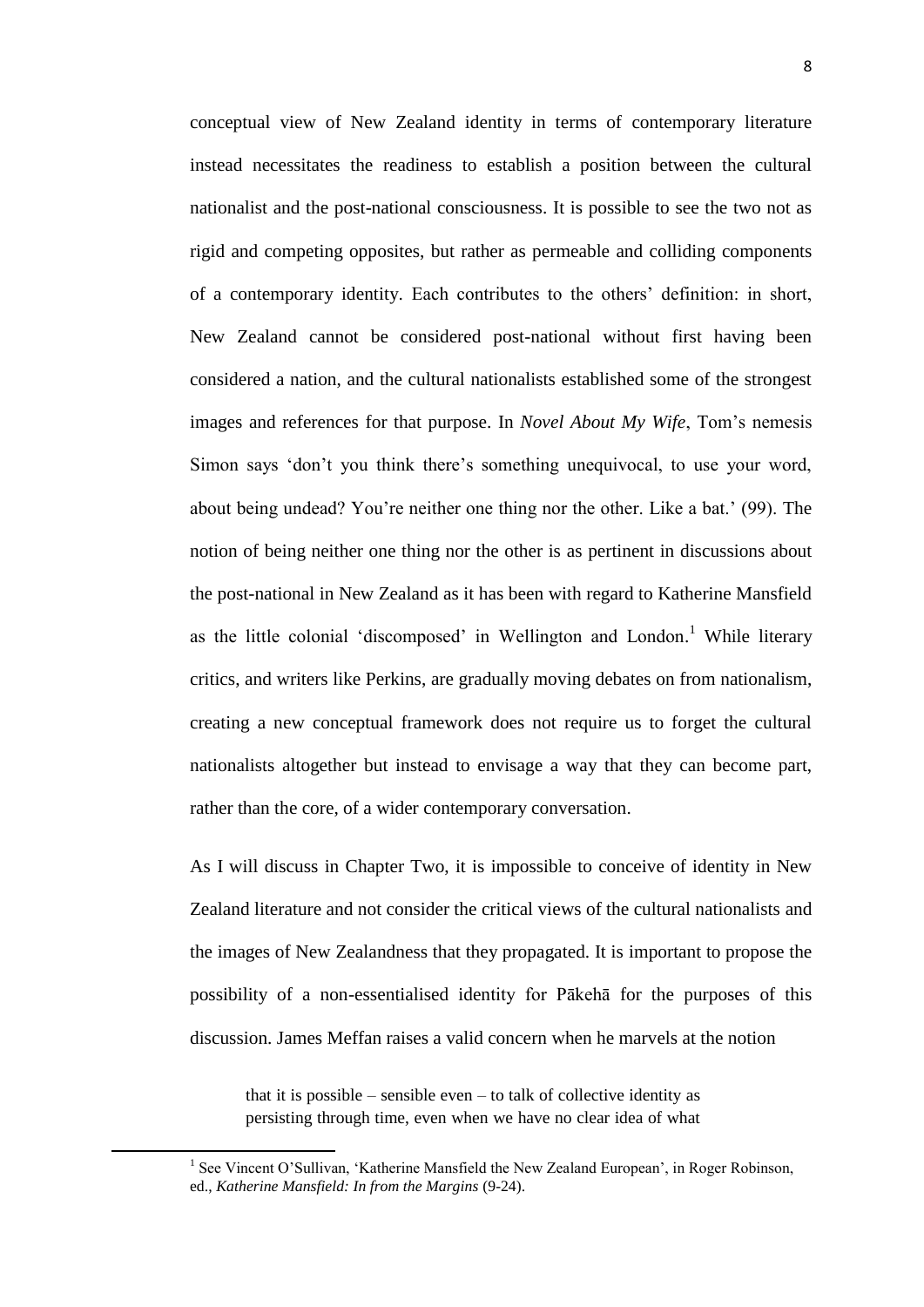the conditions of persistence are. Our largely unreflective use of collective identifiers – like Māori, European, Pākehā, Asian, New Zealander – any identifiers that have a history that crosses multiple generations (and, frequently, geographical locations), suggests that we generally assume the persistence of collective identity over time to be unproblematic. (14)

Meffan disagrees with the notion that a collective identity can be transmitted unchanged from generation to generation. This means that all definitions of national identity should be made with the knowledge that they will become outdated. It is important, however, to formulate those definitions as part of an ongoing dialectical process rather than as an end-point. The risk of too fixed a definition is that it can see literary trends as completely separate from one another, rather than as shaped by their oppositional relation to what came before and what will come after.

The consequence of not critically addressing the continuities of literary history as they occur in New Zealand has already been observed by Jane Stafford and Mark Williams who note 'the critical eclipse of the colonial period' (3) in their introduction to *The Auckland University Press Anthology of New Zealand Literature* (2012). They argue that this 'eclipse' has resulted in a 'general lack of knowledge of literary foundations [that presents] difficulties for late twentiethcentury New Zealand novelists' (4). Stafford and Williams' observation suggests that it is important to understand literary trends in terms of their own period as well as through the lens of all that has happened since. As Dorothy learns in *The Forrests* (2012), 'the older you get the more impossible it was to see through the Vaseline lens of time back into the past, your alternative lives, the ones you never now would lead' (127). The problem with seeing each period as discrete is that any continuity is obscured, which results in forgetting. The relationship between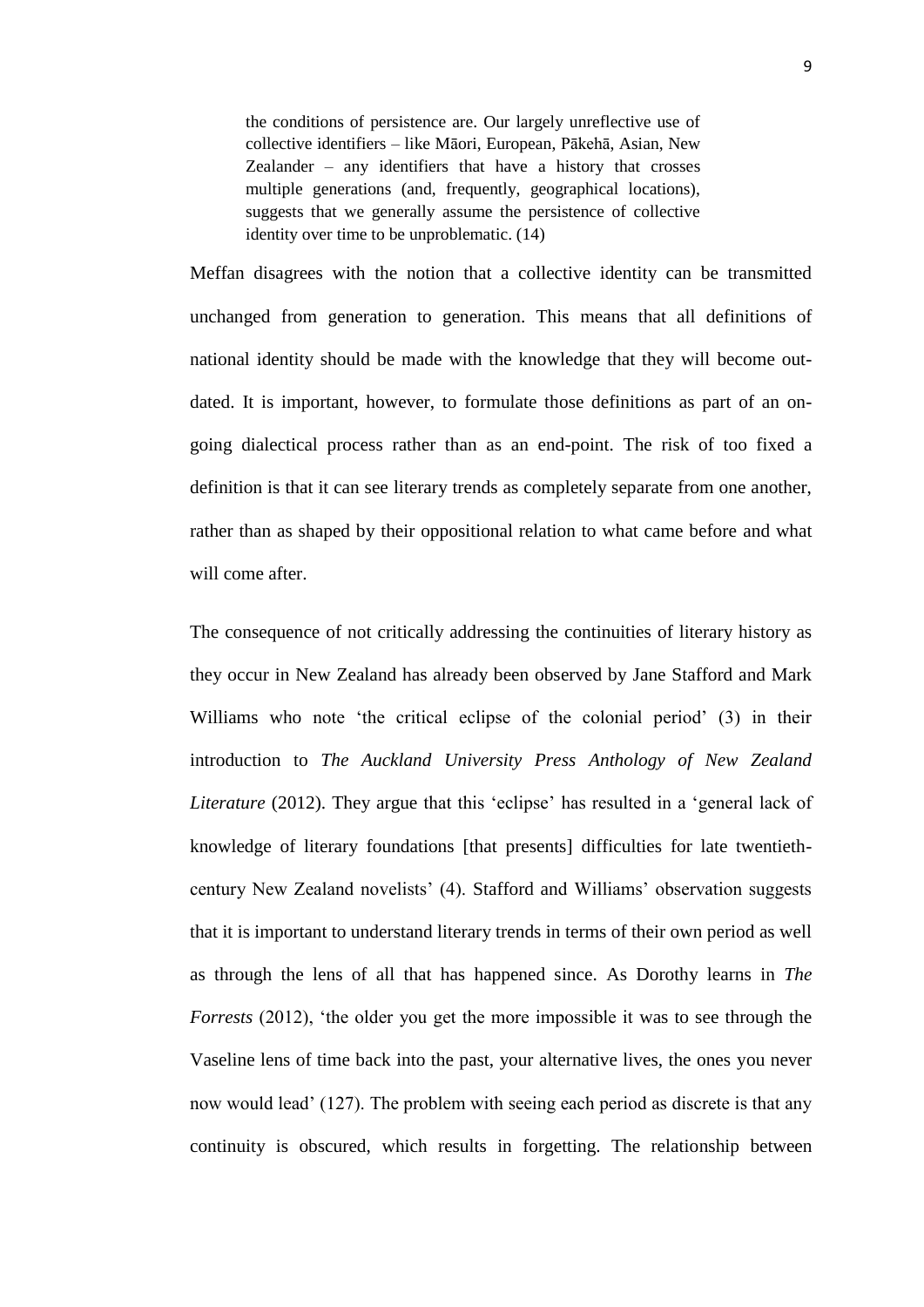contemporary literature and colonial literature in New Zealand, like Dorothy's relationship with her past, necessitates that those 'alternative lives' are generated in relation to one another rather than in isolation where they might be lost in 'the Vaseline lens of time'. The on-going problems associated with this lack, not of a literary tradition, but of knowledge about it and critical attention to it, should be enough to prompt commentators to address what is happening now in our literature, but there is surprisingly little dedicated to contemporary literature in terms of commentary.<sup>2</sup> The implications of this absence will be discussed in greater detail in Chapter Two.

Contemporary New Zealand authors cannot be categorised in the same way as the cultural nationalists could be. Theirs was a tradition that one was either involved with or excluded from. Now, New Zealand writers get international attention, but are not widely discussed in New Zealand's literary commentary. As Jane Stafford and Anna Jackson point out in their introduction to *Floating Worlds* (2009):

By and large, it was the cultural nationalists of the thirties that have attracted what critical discussion there is. The colonial period and the present have been largely left unexamined. The ground-breaking, distinctive fiction of the last fifteen years has not attracted critical commentary beyond initial reviews, despite its success with readers both local and international, and despite its attracting major awards both local and international.

I will discuss this notion in greater detail in Chapter Two, but it is an important point in terms of framing this thesis as a whole because it raises a number of urgent questions to do with the treatment of contemporary literature. Why is there so little written about it? Are contemporary authors nationalistic at all? Is it possible to

1

<sup>&</sup>lt;sup>2</sup> See *The Journal of Commonwealth Literature Annual Bibliography (2012). In studies on* individual authors, published commentary is overwhelmingly dominated by work on Janet Frame, and there is very little attention directed towards contemporary authors.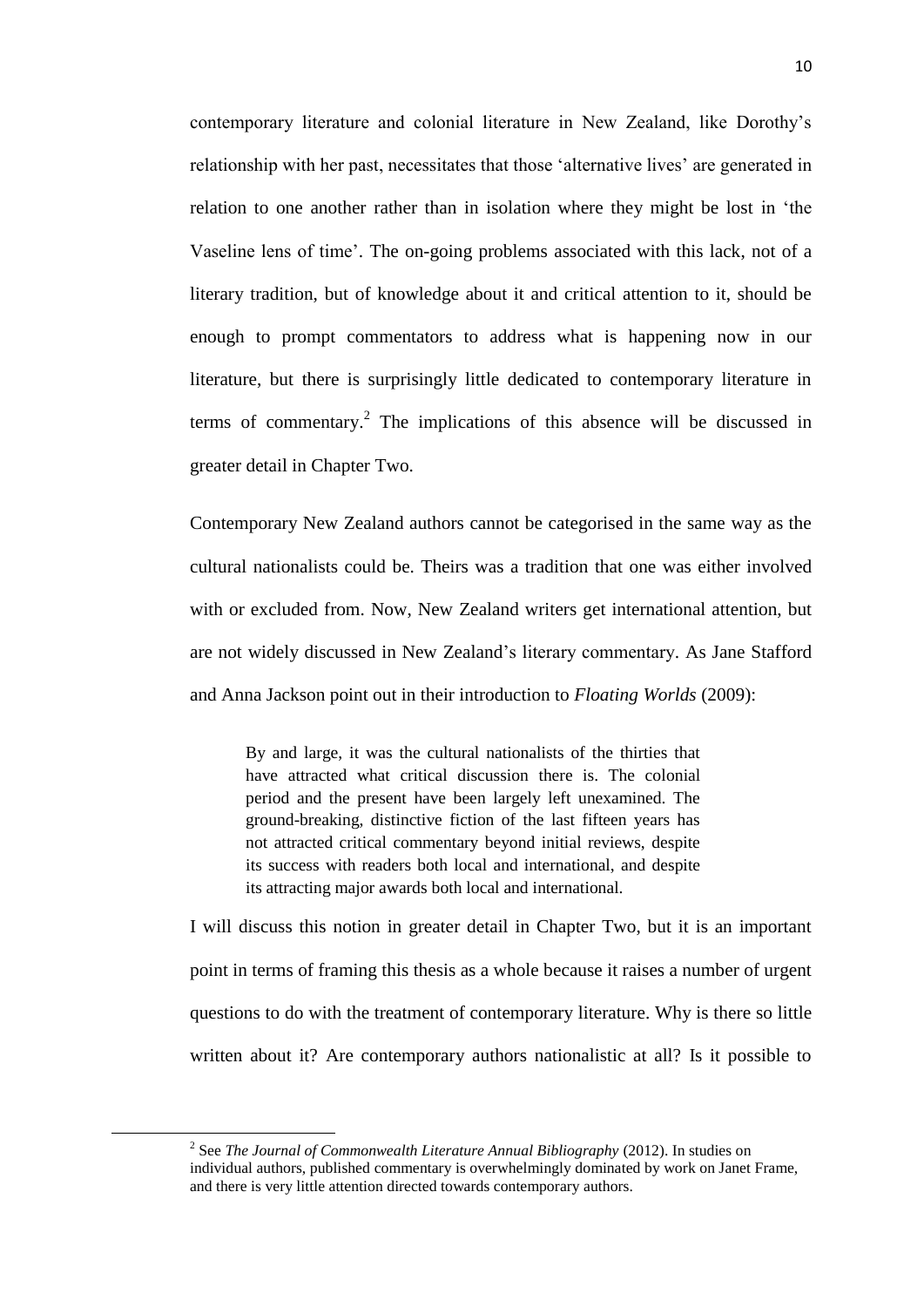refer to nation without being considered a cultural nationalist or a geographical determinist, $3$  and if so, how?

In terms of representations of identity, Perkins' work is primarily concerned with Pākehā. It is important to note the curious absence of the Māori referent in the work of a writer who tends to notice cultural specificity and who is writing at a time when New Zealand literature has been so conscious of Māori. Pākehā identity has a number of similarities to what James Clifford describes in *Diasporas* (1994). While settler culture cannot be defined as a diaspora because it does not meet all of Clifford's criteria, diaspora can contribute to an understanding of Pakeha identity. Pākehā are not a 'minority community' (Safran 1991: 83-4, cited in Clifford 304); they have come from a number of countries to New Zealand, rather than having come from one country to a number of 'peripheral' places (ibid). However, Pākehā do tend to ‗maintain a memory, vision, or myth about their original homeland' (ibid), and their 'consciousness and solidarity are "importantly defined" by this continuing relationship with the homeland' (304-5). Lastly, while Pākehā do not collectively 'see the ancestral home as a place of eventual return, when the time is right' (304), a very common cultural experience characteristically involves a trip to Europe, often to be based in London to work and travel. The alternative Clifford offers to diaspora are ‗assimilationist national ideologies such as those of the United States' (307), in which he claims 'immigrants may experience loss and nostalgia, but only en route to a whole new home in a new place' (ibid). This is a definition which, even if true of the United States, does not seem to apply to Pākehā. Pākehā may be distinguished in part from immigrants as their ancestors

**.** 

 $3$  A term used negatively by Francis Pound in describing attention to the New Zealand landscape in painting. He says 'the land is here, the [geographical determinism] theory says, so it gets painted. The theory can easily be refuted, however, by one simple, factual observation: the Maori, before the European came, did not paint landscape.' (1983: 268)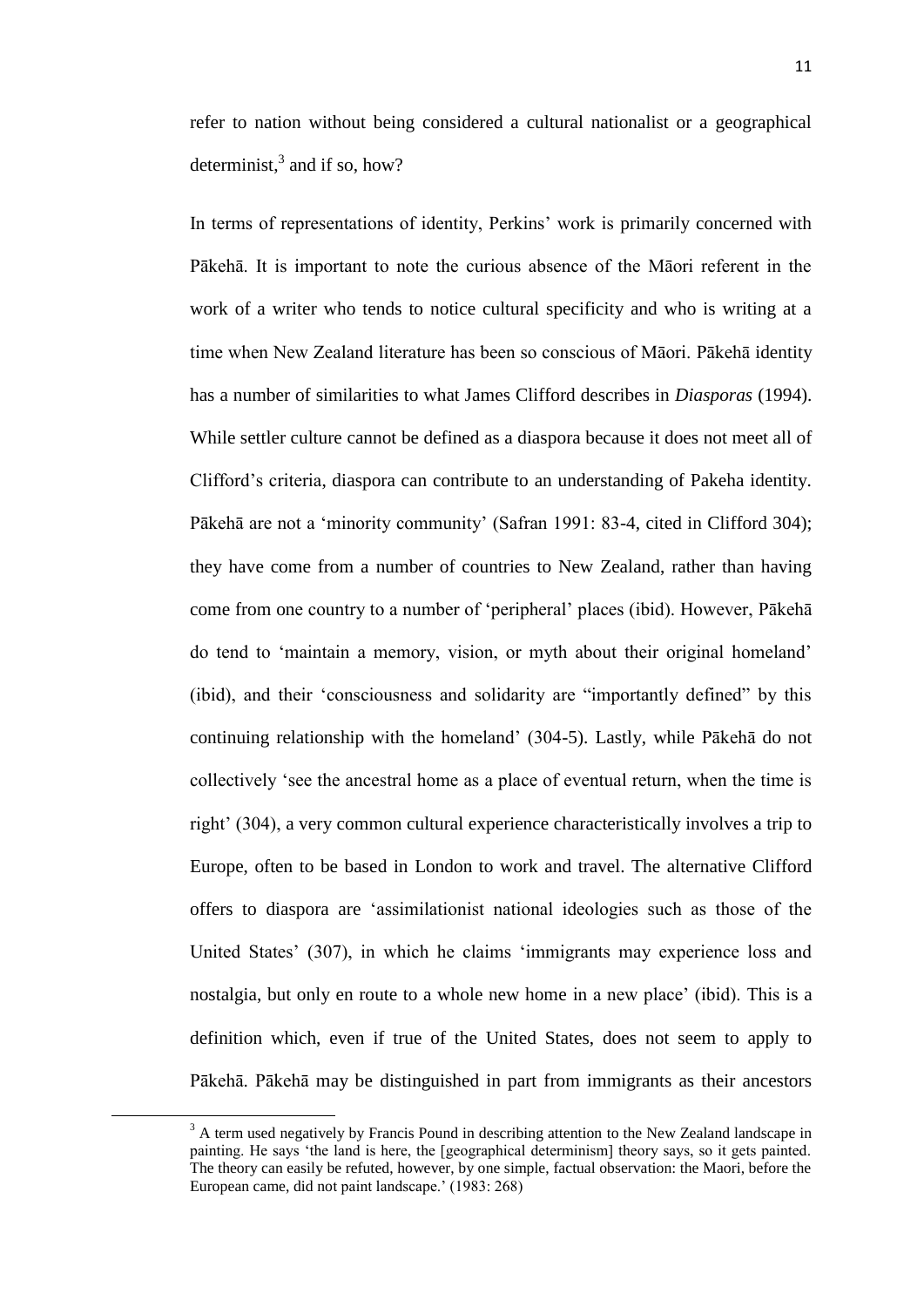tend to be regarded as settlers—making their role one that is formative rather than assimilationist. With regard to Māori who were already living in New Zealand, this notion has its own problems. The fact is that coming from elsewhere and settling in a new place is accompanied by on-going and complex cultural baggage. In spite of the construction of a more self-accepting Pākehā identity, Pākehā experience as it is depicted by Perkins is one of extended 'looking back', of perpetual longing for ‗over there', but not frequently of looking around here. This raises the question: why are Pākehā so unsettled?

The immigrant experience of settlers is a very different one to the diasporic experience of recent immigrants. Those who are first-generation immigrants look to a ‗home' which is a physical space well-established in their memories. Conversely, subsequent generations of settlers tend to look to Britain as a Mother Country, yet the place their ancestors left is a different place again to the necessarily changed one which occupies that same geographical space now. It is the former which tends to be established in their collective 'memories' as home, but in reality that home is often not a place they have been to or know the truth of. This home exists imaginatively. In *The New Girl*, one of the protagonists, Julia, displays a fixation on magical or imaginary spaces. This can be likened to the sort of diasporic or imaginary looking back explained above. Julia describes a childhood memory:

The park. In the gauzy half-light it seemed much bigger than it really was, with paths leading off behind trees and shadowed corners that might conceal another, unknown, garden. When she was younger Julia used to imagine there was a whole other park waiting to be discovered, that she had only to touch the right bit of bark at the right time and a mirror of green skies and crystal fountains would open, shimmering before her. She tried: she tapped the trees, she gave knowing looks to a certain rock, she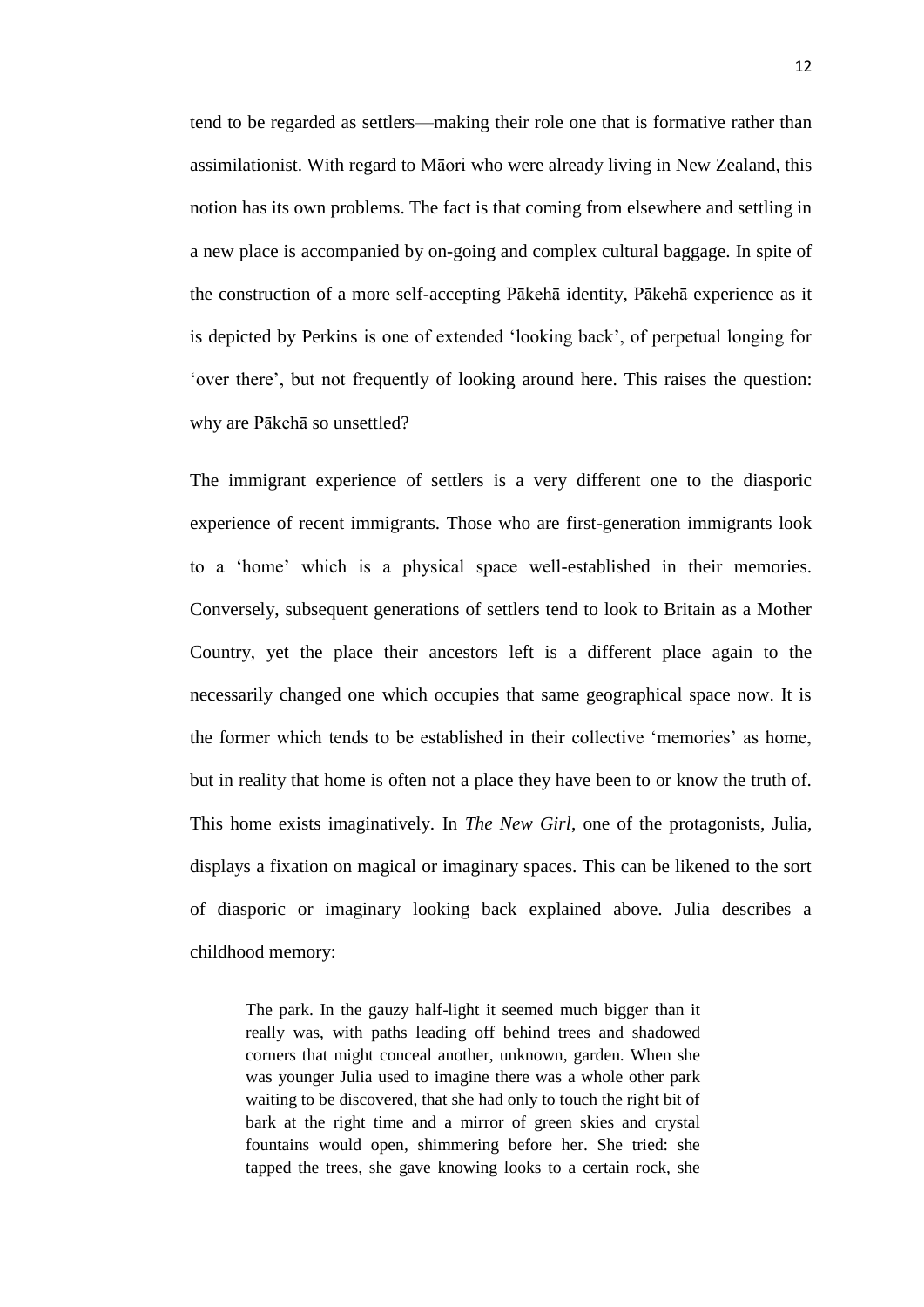didn't pick the clover flowers. But the world remained hidden, locked. And as soon as the park became a place to hang out in the long after-school evenings, as soon as she had seen her first gluebag and had her first wine-cooler headache and heard the term finger-fucking, the imaginary park vanished from her mind without even one last flare of magic light. (19)

Julia presumes that there is some sort of code involved in unlocking the ‗imaginary park' that exists somewhere beyond the real park. What occurs here is the conflation of childhood imagination with that more generalised desire to go elsewhere, or the feeling of entrapment and the disappointment of realising that the place Julia had imagined does not actually exist. Instead, that same physical location takes on other, more sinister meanings. The magic of the park disintegrates alongside the loss of innocence or the gaining of new knowledge associated with the place. Julia feels the same disappointment again later in the novel when she moves to the city, a space in which she imaginatively plays out an entire reality for herself which never comes to fruition. The city she imagines before she arrives in it is not dissimilar to what one might find in a tourist brochure or in a Hollywood film:

As Julia walked home, leaving Miranda outside the old travel agent's on the way, she imagined a life in the city. Her city was made out of images from cinema and the possibilities implied by place names. First Avenue, Memorial Drive, Riverside Lane, Grand Square. The sheer scale conjured by the words dwarfed her. If only she had a passport to that world, everything would be different. She would never be stuck here in this backwater, knowing nothing and looking like she knew nothing too. She would go to poetry readings and art galleries and museums, not the Sugar 'n' Fucking Spice club. She longed for the movement, the energy in the city; the jewelled car lights and charcoal evenings, the construction sites and police sirens and the smells of coffee and hot tar. Her skin itched with it, she felt the need to get out surge within her like adrenalin, and she broke into a run. ‗Do you know what you want?' Miranda had asked them, Yes, thought Julia now, in time with her pounding feet, yes I do, yes I do.' (44)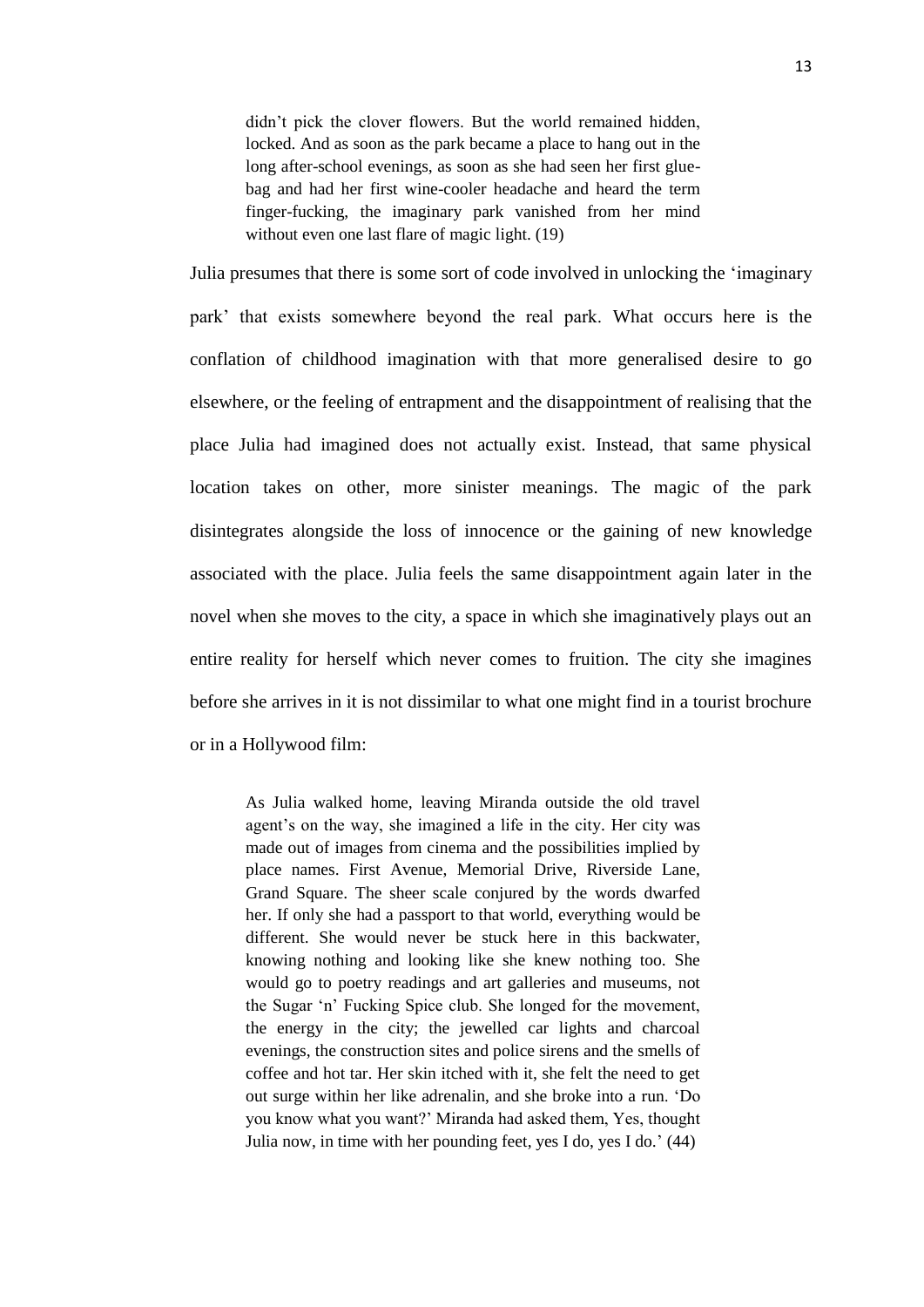Julia's idea of the city, as the narrator points out, derives partly from familiar media images, and partly from what is 'implied by place names'. The meanings of these are entirely subjective. Places can take on meanings depending on the individual or group's experiences with them. One place might simultaneously be home to some people, an imagined utopia or new world to others, and a bleak and inescapable prison to others. New Zealand identity can be neither that of diaspora, which considers unsettlement in relation to elsewhere, nor assimilationalism, which overcomes unsettlement by swallowing the other. The best way to characterise it is likely to be as unsettlement in relation to where one is. This takes into account the on-going psychological drag associated with one's ancestors having come from elsewhere to a place already inhabited.

#### \*\*\*

Chapter One will discuss the ways in which Emily Perkins' novels fit into a wider conversation about the significance of place in the formation of subjectivity, both individual and collective. The negotiations of physical and geographical space are central concerns in Perkins' novels as well as in her short story collection, *not her real name* (1996). New Zealand identity is one which has a complex relationship with land and geographical space, and this feeds into the self-representations of New Zealanders. New Zealand writing is infused with the politics of place, whether actively or passively, and in Perkins' work place or location is closely tied with the psychology of the characters. The meaning of a place is always subjective. It consists of experience and memory, which constitute narratives. Characters in Perkins' novels are able to imaginatively relocate themselves and create alternative narratives for their lives. This chapter also explores the disjunction between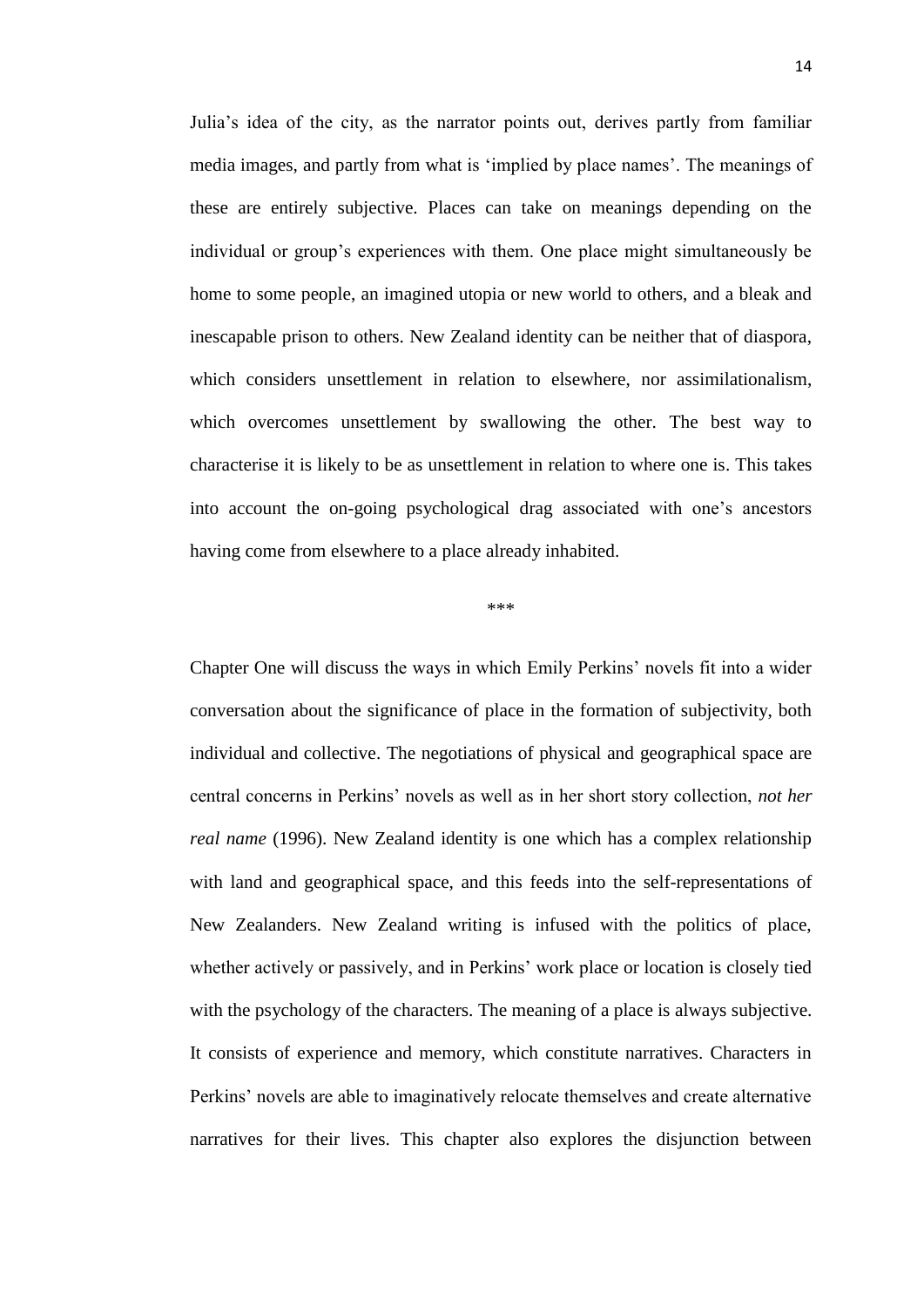Pākehā and Māori histories of the land, and the implications of these disparate and largely incompatible narratives.

Chapter Two establishes Perkins thematically and historically within New Zealand literature. When viewed together, a number of trends and recurrent themes are visible, which show continuity across generations. Further, they show the basis of attitudes which persist today but seem to have no place in a contemporary context. This chapter argues that the colonial period, which set the tone for New Zealand literature and identity, was one that was already unstable and uncertain. Early colonial attitudes are evident in the work of B.L. Farjeon, the earliest writer reviewed in this chapter, in his 1866 novel *Grif*. I will discuss the projection of his colonial attitude and its implications, as well as the relationship between himself, Katherine Mansfield, and Emily Perkins. In particular, the work of these three writers reveals an interaction between England, Australia, and New Zealand. Each embodies a type of global identity which is complicated by New Zealand's tendency to reach after a definition of itself. There are many points of difference between Mansfield and Perkins; however a comparison between the two shows the ways in which the Pākehā consciousness retains a continuous sense of displacement. This chapter will also attempt to account for the lack of commentary about contemporary literature and propose some reasons for its absence, using a comparison between the critical reception of a Perkins' work and *Mister Pip* by Lloyd Jones, one of her contemporaries. I suggest that the reluctance to critically address contemporary literature is also a symptom of the colonial hangover.

Chapter Three explores the metonymic function of language, accent and linguistic idiosyncrasies. The way in which individuals speak and their choice of words is inextricably linked to their subjectivities. A person's speech not only reveals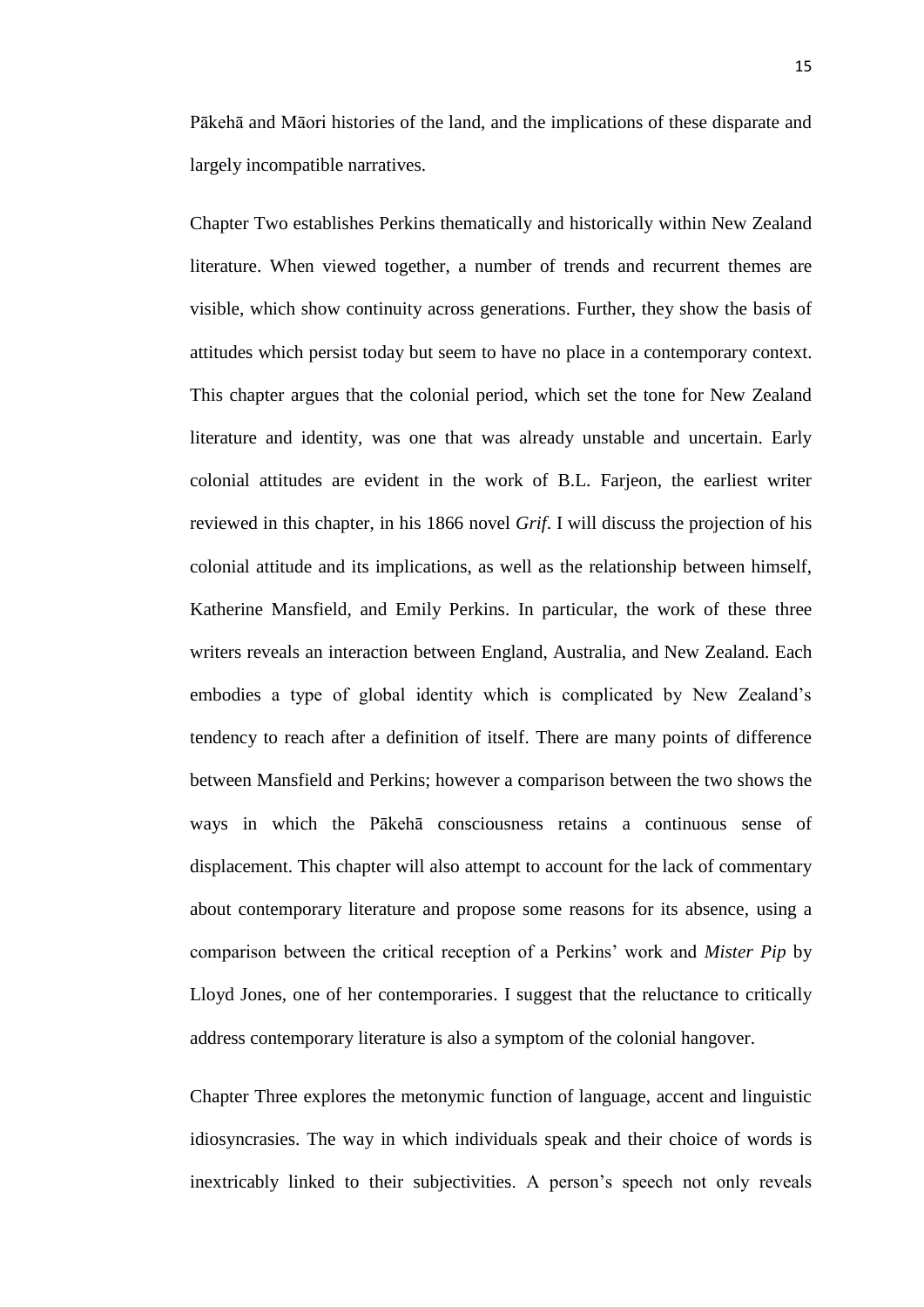particular truths about them to others, but it also reflects the way in which they see themselves. Language and linguistic oddities are often emphasised in Perkins' work. When something is particularly 'New Zealand', if it escapes the ear of the characters in the book, it does not escape the narrator. Attention to a New Zealand readers' response to such occurrences will show that Perkins presents New Zealandness linguistically in a way that makes it recognisable to New Zealanders. Perhaps just as importantly, she depicts the way that New Zealand speech sounds to non-New Zealanders. This addresses the overwhelming sense of selfconsciousness many New Zealanders feel about their own accent and the way that they speak in comparison to foreign accents.

In all three chapters, I will discuss the ways in which Perkins' work can contribute to discussions about New Zealand culture and Pākehā identity that reframe the self/other relationship between Māori and Pākehā. Stylistically, Perkins' writing tends to notice all kinds of seemingly inconsequential details, so the deliberate avoidance of the Māori component of New Zealand culture certainly deserves attention. I will consider the absence of the Māori referent in relation to all three areas of analysis.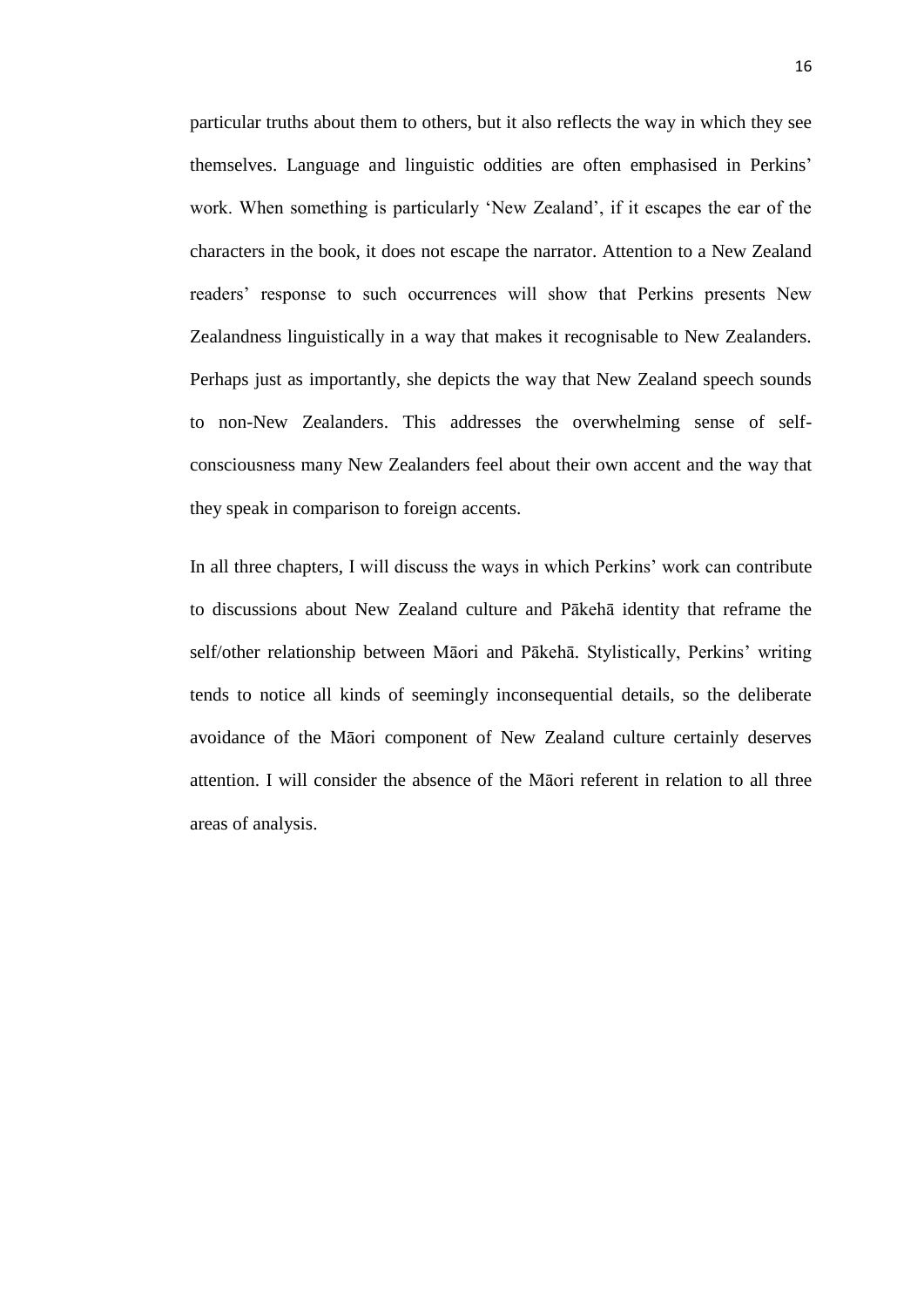# **CHAPTER I**

# **Smoke at Anchor: The Meaning of Place**

**\***

# **Part 1: Here**

Three years after immigrating to Auckland from New York, the ten-year-old protagonist of Emily Perkins' 2012 novel *The Forrests* wonders:

What did Manhattan mean? She could only remember living here, now, though she and Eve at night in bed told stories of that alternative family, the ones who never left, living out their days in a sparkle of fairy lights and pine boughs, glittering ice powder spraying from their skates as they twirled and twirled around that legendary rink. (8)

Dorothy's question about the meaning of Manhattan, a place she once inhabited but can no longer remember, might be considered in light of what Stephen Turner calls ‗*colonial being—*a mode of being in a place which is discontinuous with its past (the past of place). Colonial being is the unstable ground of a history that can only be fantasized as a whole' (2002: 40). In the context of *The Forrests*, the notion of colonial being is updated to a postcolonial situation in which place remains disconnected from the past. Dorothy's question as to what Manhattan means acknowledges that meaning, location and memory are inextricably tied, and hints at the complex and shifting role of geographical space in the formation of individual subjectivity. As Ian Wedde points out in his introduction to the *1985*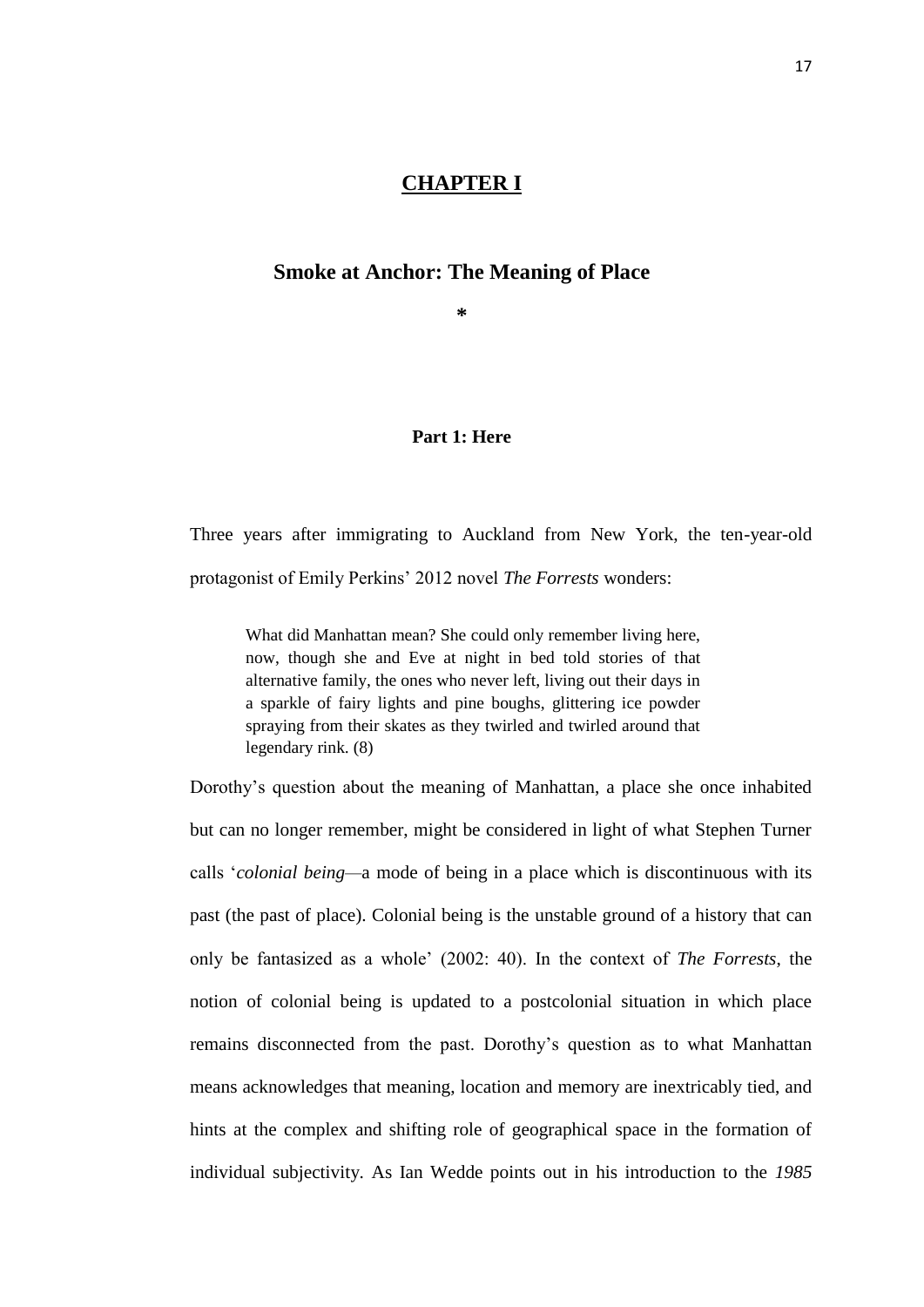*Penguin Book of New Zealand Verse*, 'location [...] not just in terms of place, but in the fullest cultural sense, is the consummation of a sense of relation' (26). Turner argues that 'colonial being' highlights historical discontinuities, contributing to an individual or group's on-going sense of displacement. To Dorothy, Manhattan means its difference and distance from Auckland, but it also means that in leaving she has herself become different and must set about defining the self in contrast to changed understandings of otherness in the new place. Like the settler whose life in the new place is always parallel to the life that might have been lived in the old one, Dorothy considers not only the self in its current location but also 'the ones who never left'  $(8)$ , imagining that there exists an 'alternative family' (8) occupying a space in Manhattan in the Forrests' absence. The registration, memory, and representation of space are important, but so too is the consideration of what happens to personally significant spaces when one is not in them. The former place exists in its real, changed but inaccessible present and its imaginative, frozen but accessible past. For Dorothy they exist in the guise of a memory, which freezes a particular version of that place in time that she imagines is specific to her experience.

Dorothy's conception of a marooned self who still exists in Manhattan draws attention to her mobile and uncertain subjectivity. Not only does she wonder who she might have been had she remained in the former place, she also acknowledges that the current self is different for being in the current place. The representation she gives of Manhattan is an iconic one—ice-skating at the Rockefeller Centre which is not dependent so much upon personal or subjective memories as on collective associations of place which have been mediated by familiar imagery. While Manhattan occupies a space in Dorothy's imagination, and likewise her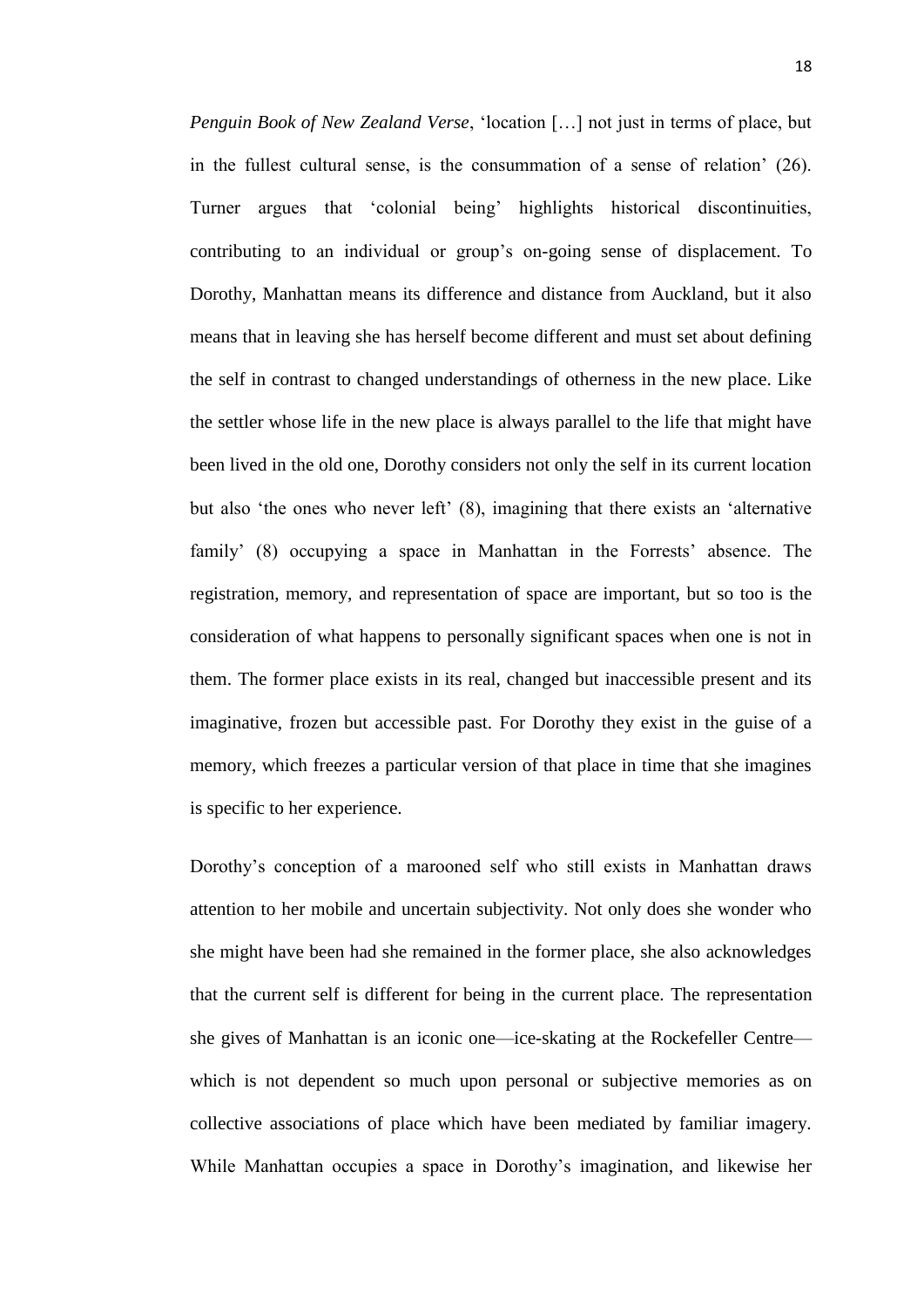alternative self occupies a space there, Dorothy's misremembering of Manhattan shows that popular imagery has imposed upon and changed her memory. Registering the uncertainty of Dorothy's subjectivity in Auckland, these constructions of place and self reveal that the shift from one place to another involves an act of creating a new self without erasing the former self. As an older woman in *The Forrests*, Dorothy muses that 'she had been told that there was no such thing as fate, and no stories other than the ones they invented. Maybe she had invented herself into this place' (201-2). Dorothy is aware that she plays an active role in the construction of her own identity, and also that this construction is created in direct response to her environment. Her identity exists in relation to two environments, and this is reflected in the sense of splitting she experiences between New Zealand and Manhattan.

The Forrest family's arrival in New Zealand inevitably recalls that of early settlers and the novel imaginatively revisits several aspects of settler experience. Even the title of the novel and its green cover depicting children playing in a field evokes an early obsession with the land and nature—characteristics of New Zealand which were thought to have set it apart from the home countries of settlers. Despite being entitled ‗Home' and thereby denoting a single location, Chapter One depicts three spaces that are all significant to the family: Westmere, Auckland, where the children feel they do not fit in but to which they eventually return; Manhattan, where they have come from and where Dorothy's father Frank returns for a spell; and the 'wimmin's commune', where the girls feel most at home, but where their older brother Michael is sexually abused by one of the women. Early in the narrative, then, 'home' is constructed as a shifting concept, and the notion that it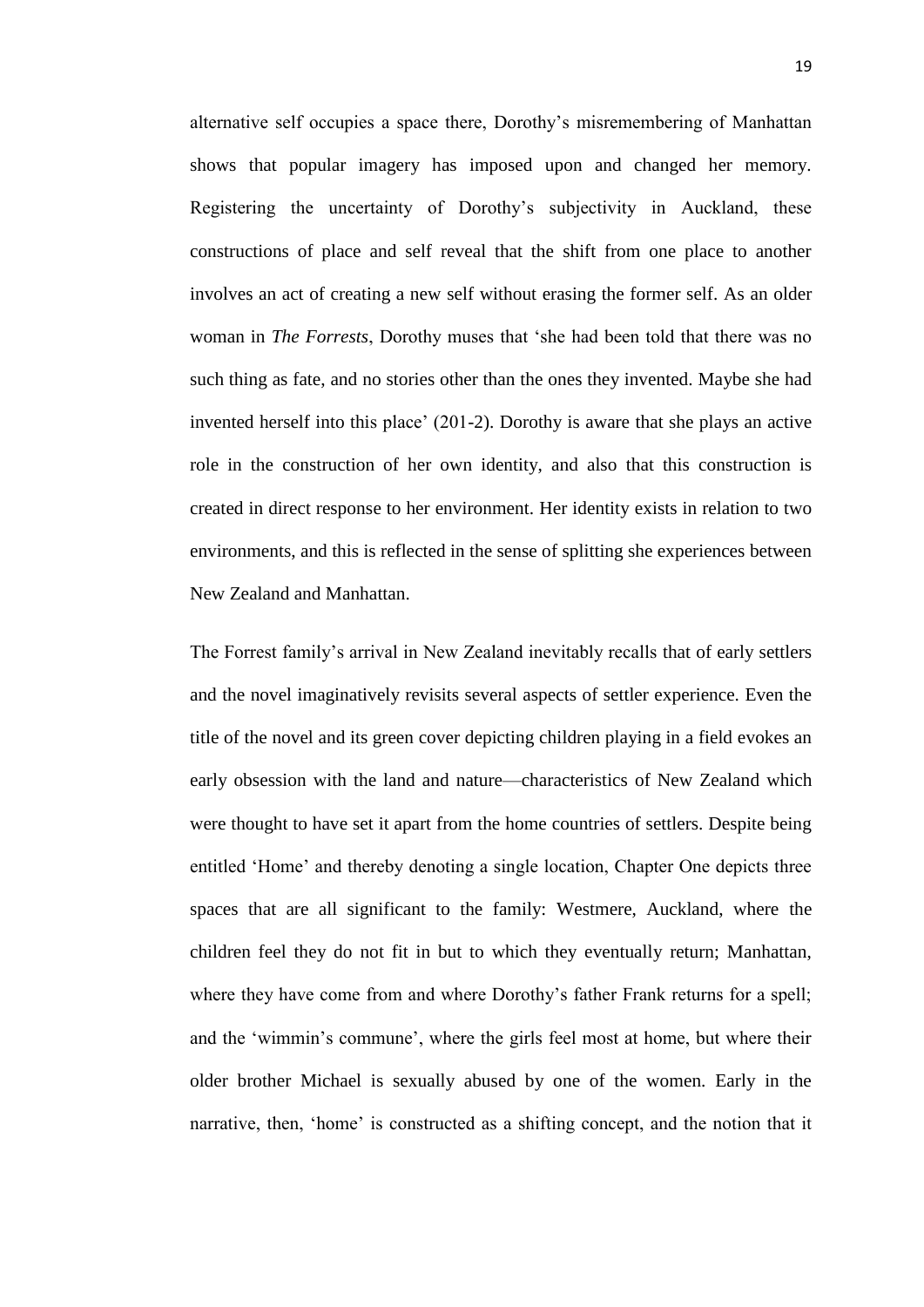can be associated with a number of emotional states beyond a sense of belonging is shown to be a genuine aspect of the Forrests' experience.

*The Forrests* recalls settler experience by way of movement to, through and away from places (Manhattan, Westmere, the 'wimmin's commune') and the way in which the characters interact with those places. Later on in the narrative Frank, Dorothy's mother Lee and her younger sister Ruth, who 'had always longed for that place she could not remember' (66), return to the United States while Dorothy, Eve and their older brother Michael remain in New Zealand. When Eve is hospitalised following a serious accident on her bicycle, her parents and Ruth return to visit. While Dorothy drives them from the airport to their hotel,

Lee murmured from the back seat in a fully American accent about the changes to the motorway, the new bridges, the buildings in the hazily approaching city that had never been there before. The rear-view mirror presented a slim rectangle of her swept-back ash-blonde hair, the sensitive indents on her temples more pronounced with age. ‗Oh look,' she pointed at the new Sky Tower when they reached the city. 'It's like something from the future.' (140)

Frank and Lee's move to the US has changed them, but in their absence Auckland has also been transformed. This transformation is registered in Lee's astonishment at the difference. When she says that the Sky Tower is ‗like something from the future', the future she really means is the one which lay ahead of them before they left—a future that is now the present. The Forrest family's revisiting of old locations is suggestive of diasporic return to the old country, in which they are also involved in a process of remembering and forgetting. While Ruth is in Auckland she returns to the street they grew up on as children: ‗Later [Ruth] borrowed Nathan's car to explore the old neighbourhood, look at the family house, a thing that Dorothy never did. ‗Visiting Mars,' Dot said.' (145). Dorothy, who has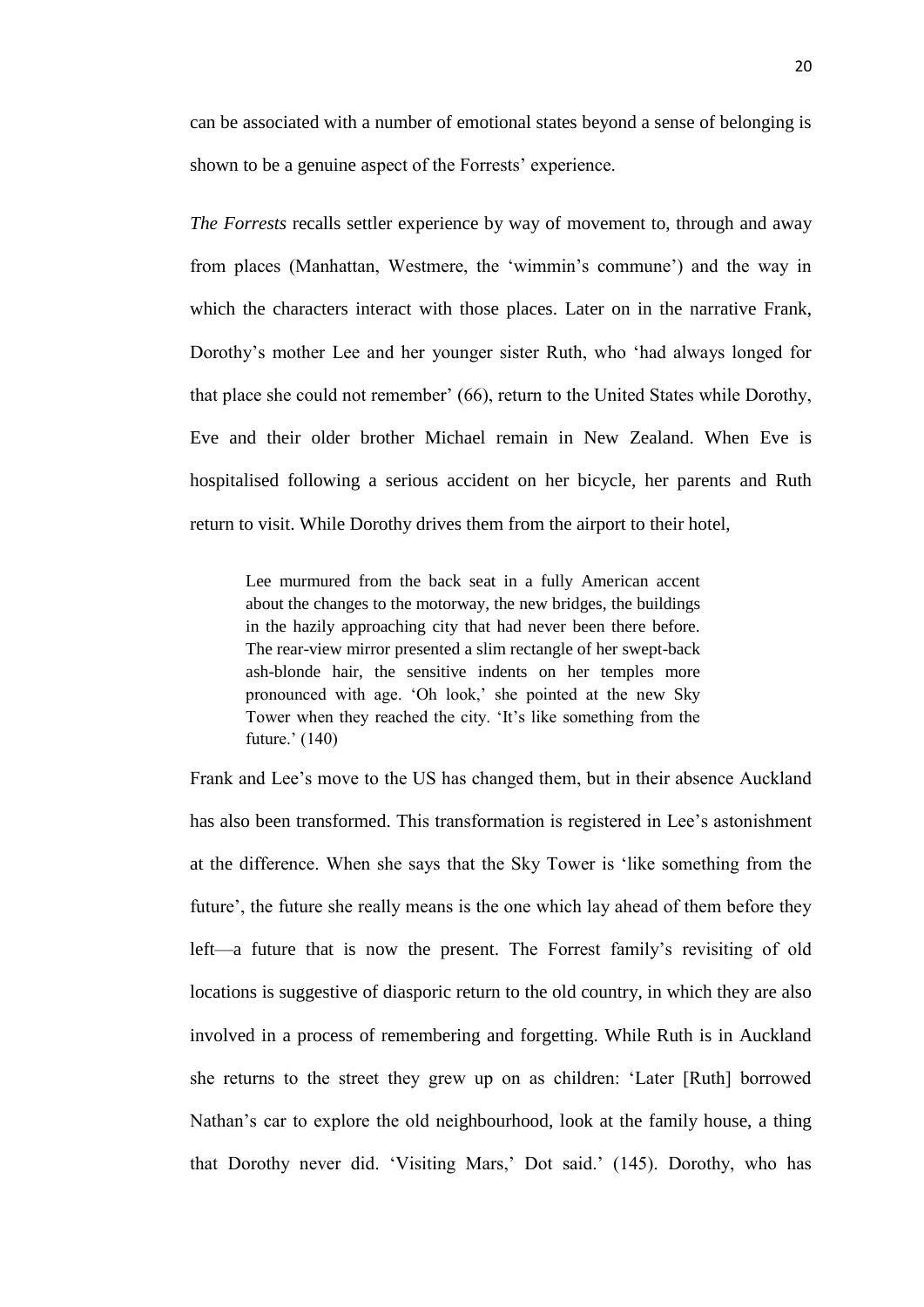remained in Auckland while the changes that the others notice have occurred, finds the notion of visiting the old family home to be unremarkable, something that she herself never does. When Ruth returns from her tour and Dorothy asks her how it was, her one response is 'smaller' (147). The way that these characters see place therefore is closely related to their own experience with the place in question and their proximity to it. They are made to recognise that their notions about what certain places mean tend to rely on frozen versions of those places, but that the places themselves continue to be transformed in their absence.

Notably, the Forrests' move takes place in the 1960s which locates their arrival in historical proximity to a time of mass migration to New Zealand. The move takes place at a time when migration had isolating consequences beyond geographical distance. The Forrest children appear to be aware of their own displacement, but it is an internalised displacement rather than one arrived at through comparison with external conditions or characters. Perkins' focus in *The Forrests* on the family's personal relationships and the minute details of their everyday lives suggests their discomfort with their belonging in the broader context of New Zealand. In this way they once again recall settler experience as something that continues beyond the colonial period. As Jane Stafford and Mark Williams point out in their introduction to *The Auckland University Press Anthology of New Zealand Literature* (2012),

[f]or the settlers, authoring place becomes more difficult once you have unloaded your piano and your copies of Ossian and Wordsworth on the beach and you look around. The process has, from the outset, been couched in terms of difficulty and deferment. New Zealand's first major anthology, *New Zealand Verse* (1906), edited by Christchurch journalist W.F. Alexander and lawyer A.E Currie, saw a need for a national literature but felt its production was ‗a task that would demand delicate walking'. Allen Curnow in the mid-twentieth century recognised this difficulty, and the inching progress towards the necessary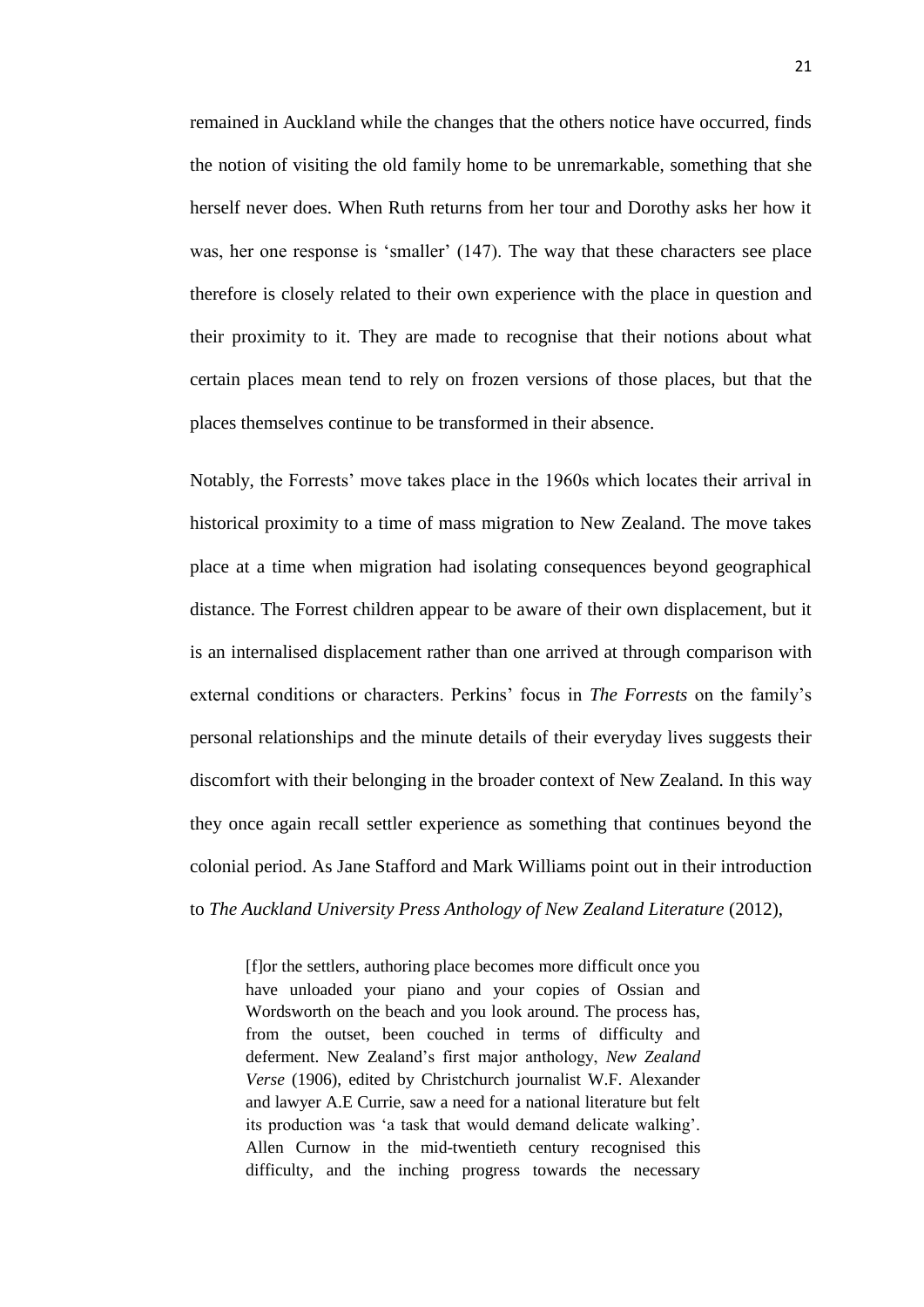invention of place. In 1945 he wrote: "Strictly speaking, New Zealand doesn't exist yet, though some possible New Zealands glimmer in some poems and on some canvases. It remains to be created—should I say invented—by writers, musicians, artists, architects, publishers; even a politician might help—and how many generations does that take?" National invention, then, requires a self-assurance that […] has yet to be fully realised. (2)

They go on to emphasise that writing prior to the late nineteenth century did not tend to 'see New Zealand as a nation or identify with New Zealand nationality' (3). The process of inventing nationalism, as Stafford and Williams acknowledge, necessitates a confidence and strength of identity that is found to be lacking in New Zealand culture even now, not least because its absence has been reproduced from one generation to the next. In *The Forrests*, the general avoidance of external conditions in favour of the characters' relationships, emotions and internal experiences implies their sense of displacement is an enduring aspect of their lives.

\*\*\*

With its attention to place and the startling absence of Māori and bicultural discourse which has been so dominant in New Zealand since she first gained recognition, Perkins' writing appears to be participating in a form of willed innocence. Perkins does not overtly politicise the Forrests' experience as immigrants. She registers their displacement, but she does not name it or make explicit what it is symptomatic of. Rather, her texts open up access to wider discussions with what is suggested by the absence of an overt political stance. Like Ian Wedde's 1985 description of Bill Manhire's poetry, Perkins' texts also operate via ‗a natural gearing together of poem [or novel], language, and context, including the ironically absent context' (26). Any reference to biculturalism or the wider societal and political upheaval that took place in New Zealand within *The Forrests*' timeframe is entirely absent. It is important to consider what this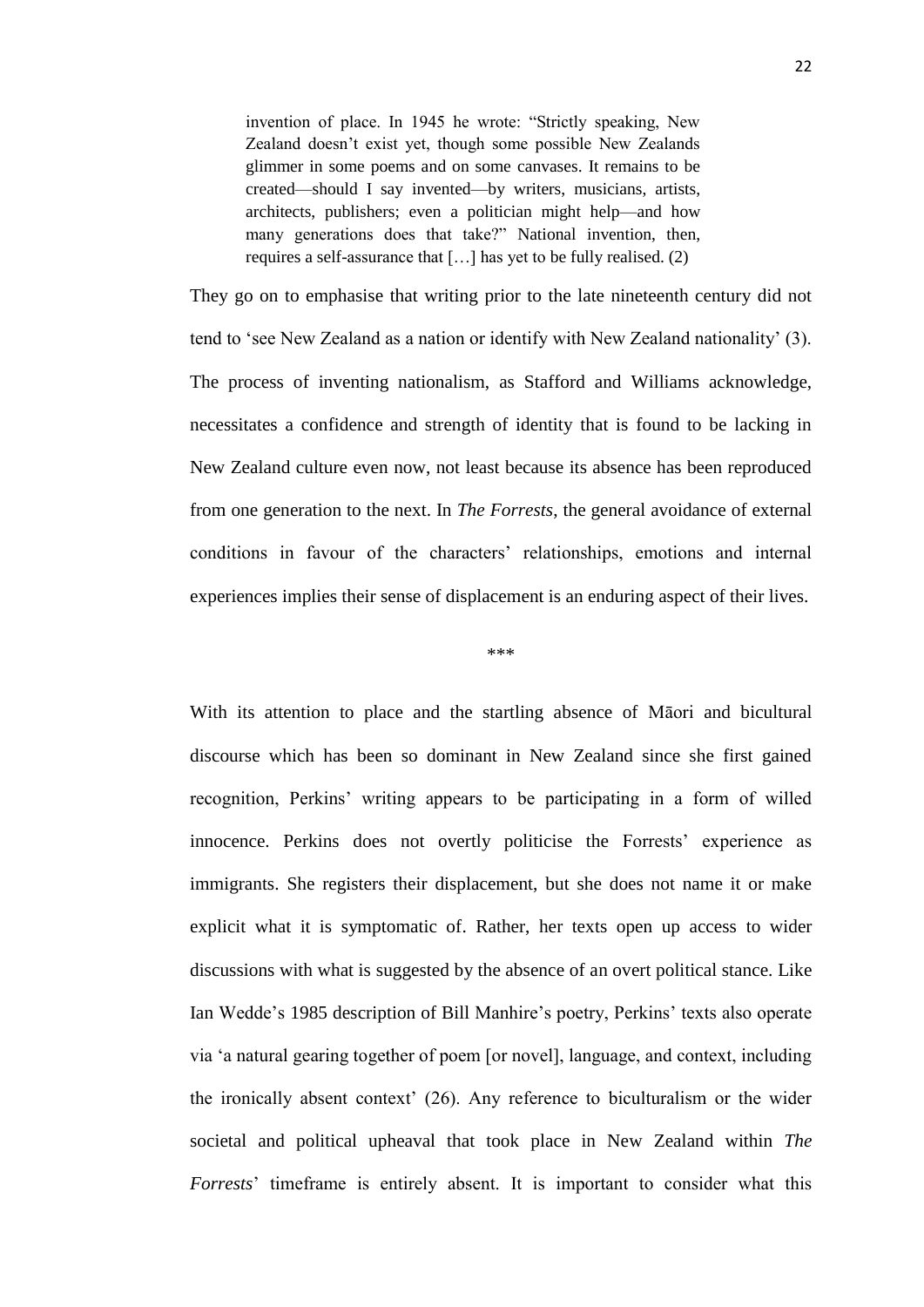avoidance could mean in Perkins' work. In their introduction to *Culturalisms*, Diana Brydon, James Meffan and Mark Williams observe that in New Zealand

the suspicion remains that current respect for Māori exemption from contemporary cultural integration may derive less from genuine respect than from the belief that their presence gives the nation a claim to a distinction it otherwise lacks. (11)

This is a familiar argument and while difficult to quantify, it is one that raises a fundamental issue which lies at the core of any discussion about New Zealand identity: the anxiety that, aside from Māori culture and cultural practices, New Zealand possesses nothing to make it truly distinct from Britain. Brydon, et al argue that this anxiety results in a tendency to intentionally freeze Māori culture, to keep it firmly planted in the past. If being of New Zealand involves an understanding and appreciation of traditional Māori culture and customs, then by association it also has a history and features that make it distinct from Britain and which precede the arrival of Pākehā.

Rather than address the presence of two distinct cultures in New Zealand, Perkins has chosen—and it is a conscious decision—to engage with New Zealand culture by registering the displacement of Pākehā. John Newton shows that even the identifiers of cultural groups within New Zealand have been largely problematic when he points out that the very word 'Pākehā' carries with it a host of associated or implied meanings not necessarily intended by the user:

To call ourselves Pākehā is to name ourselves in the Māori language: to accept an identity which defines us in terms of our difference from the Tangata Whenua. It is this recognition which our settler nationalism is determined to avoid; it defines itself instead against the otherness of Britain, and works around its otherness *here* in whatever ways it can, principally through the alibi of landscape. (12-13)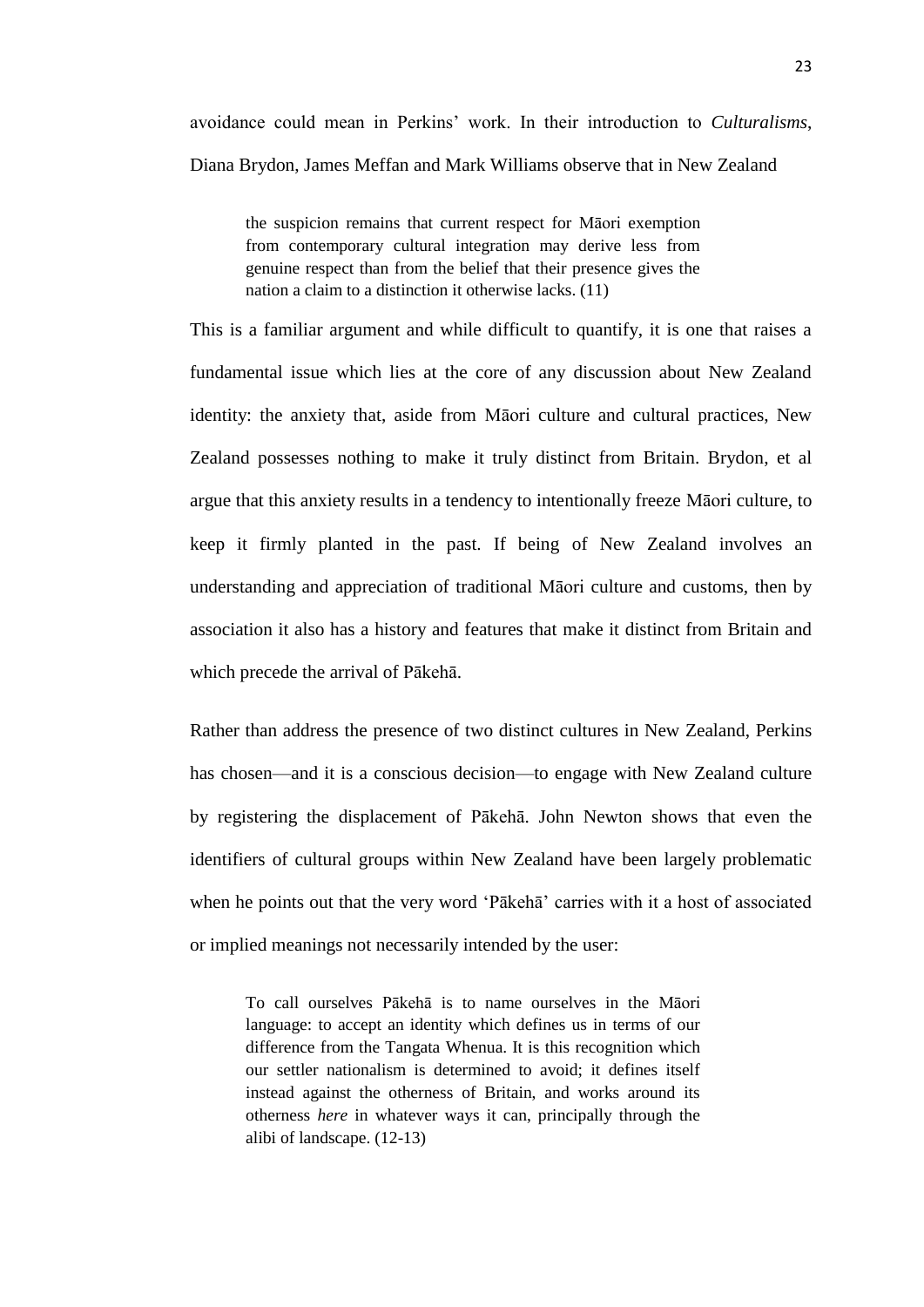Newton highlights a significant and fundamental truth about New Zealand Pākehā identity. The history of settler culture is focused primarily on its relationship with the land, on the rendering of something within the geographical space of New Zealand that one can lay claim to. The land in this sense becomes an 'alibi', a way of avoiding framing an identity in relation to Māori. As Newton points out in the same article, William Pember Reeves' poetic contention that settlers 'stand where none before have stood/ And braving tempest, drought and flood/ fight Nature for a home<sup>,4</sup> excludes Māori from the narrative of settler occupation in favour of attention to the land and the elements (9). He goes on to say that in this case, and in the minds of a later generation of cultural nationalists,

[t]he history of struggle between Māori and Pākehā is displaced by the myth of Pākehā struggle with the land, a struggle which is a 'myth', not because it never happened, but because of what it helps the mythologist not to see. (9)

This argument sees the task of the cultural nationalists and their attention to place as one which displaces and detracts from the true history of that place, serving to obscure the reality that there was already a group of people ‗standing upright here'.<sup>5</sup> The physical space that constitutes New Zealand relates, therefore, to the identity of the people who currently populate it as well as to the different histories it evokes. Perkins' work might be seen as implicated in the act of mythologizing settlement. The absence of bicultural discourse in her work is also consciously the absence of a history, disclosing a gap in the Pākehā narrative of settlement. In this sense it is a calculated narrative act in response to settler mythologizing and forgetting.

1

<sup>4</sup> William Pember Reeves, ‗A Colonist in His Garden'. (Bornholdt et al, *New Zealand Poetry* p.497) <sup>5</sup> Allen Curnow, ‗The Skeleton of the Great Moa in the Canterbury Museum'. (Bornholdt et al, *New Zealand Poetry* p.400)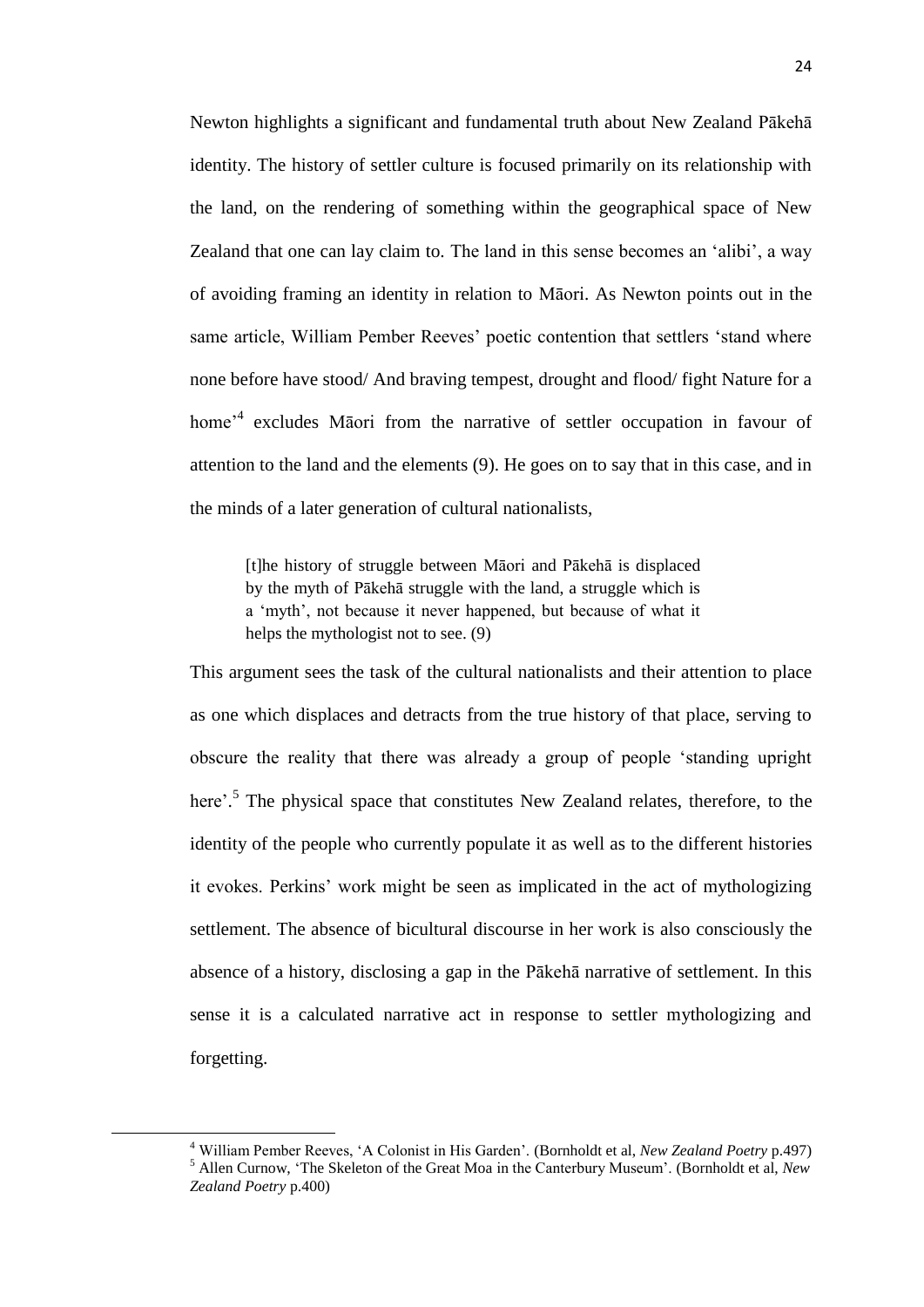Returning to Stephen Turner's concept of ‗colonial being', the characters in *The Forrests* embody 'colonial being' in the sense that they engage with place, and the meaning of place, only by reference to their own personal or familial histories. In part this is due to the fact that they are unable to fully know the histories of the places they inhabit, but it also requires a wilful act of innocence. Turner argues that

[t]he corrosive effect of settler irony is melancholy abjection, alternately the madness of a moral abyss. As if to say, do not look too deeply into settlement: you will lose all sense of yourself, all dignity and purpose. (49)

Frank, Lee and Ruth's return to Auckland after several years back in the US and their response to the new environment draws attention to the consequences of seeing place and meaning as a continuous thread. A place will change while one is not in it, and this change affects meaning whether it is particular to the individual or not. The change signals a break in the narrative of these three characters' relationship with the place; a discontinuity that has nothing to do with the place itself but rather the meaning which they, having been absent, ascribe to it. There are no 'alternative selves' who have remained in Auckland, just other members of the family whose presence there only serves to emphasise this discontinuity.

The Forrests' relationship with place, particularly in New Zealand, is made even more complex by their movement to and from elsewhere. Yet this complexity and movement recall settler experience, and re-narrativise settlement in order to show the ways in which settler relationships with place are both personally and ideologically fraught. Explicit Māori and bicultural narratives are absent in *The Forrests*, but at the same time, the novel deals with the details of the characters' everyday lives and their relationships with, or the ways in which they are dislocated from, particular places. In this way the novel mirrors the absence of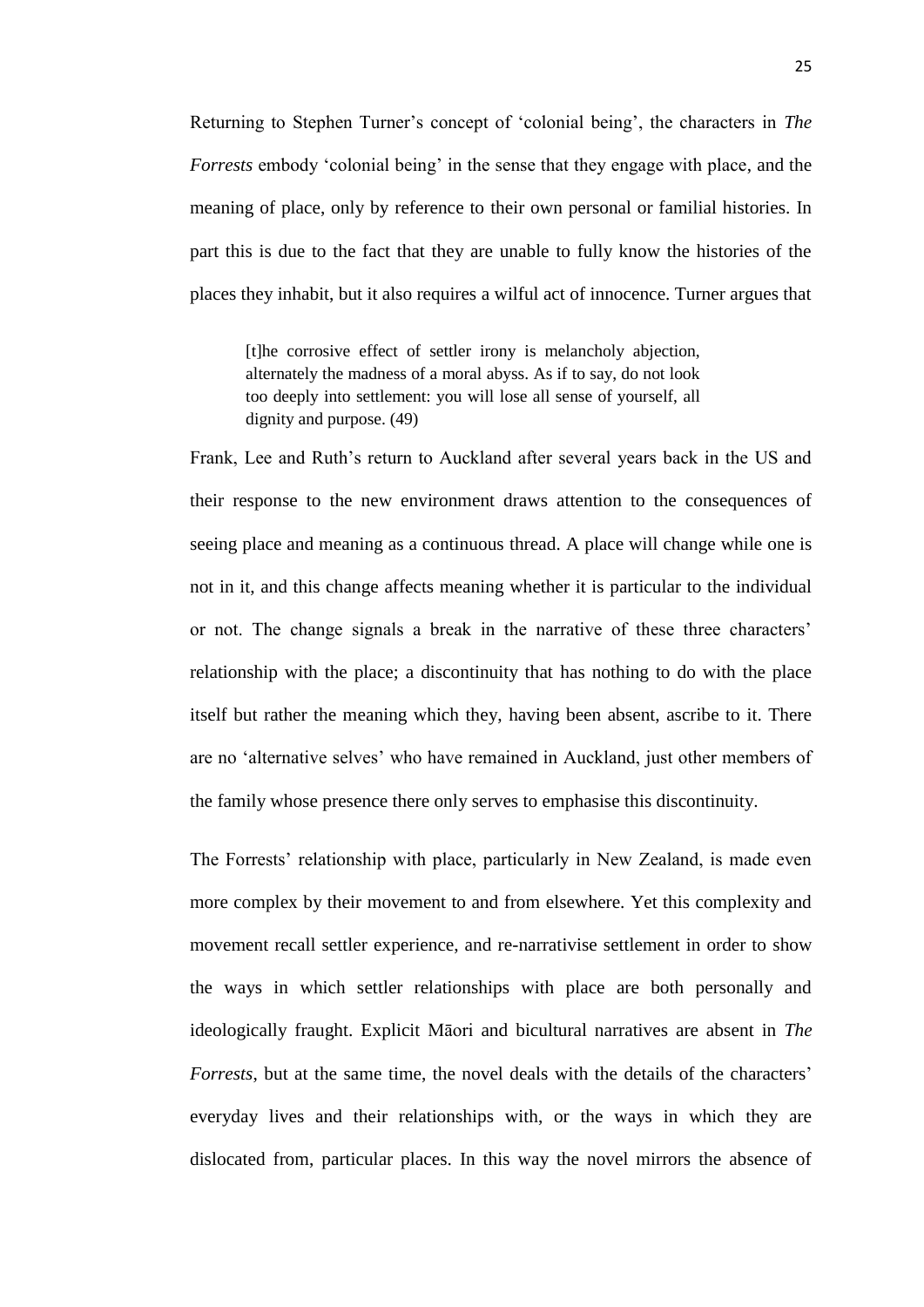Māori history in the settler narrative in favour of a personal struggle with the place and land. Because this involves a process of noticing details, it becomes clear that something is absent, and in this way *The Forrests* also stages the forgetting of Māori priority or presence; the acts of dispossession that made the settled world possible. This appears as an active absence: resting on the relationship between what has been forgotten and what is noticed. In this sense *The Forrests* is a story less concerned with what it means to belong in a place and rather more with the notion that the role of geographical space in the formation of individual subjectivity is a complex and changing one.

#### **Part II: Floating Between**

When Frank Sargeson in a 1948 radio broadcast described Katherine Mansfield dismissively as being 'in a state of suspension between two hemispheres' (1948: 32), he unknowingly expressed a fundamental truth about New Zealand literature: that the colonial legacy means that suspension between worlds is fundamental to the Pākehā condition. This state of suspension is visible in the work of Emily Perkins. Sargeson saw suspension as a negative quality of Mansfield's subjectivity and work, arguing that writers need to attach themselves to a particular literary tradition and to a specific place. In the context of the collective motivation of the cultural nationalists of the 1930s to construct a genuine national literature in New Zealand, Sargeson found Mansfield's state of suspension to be highly problematic. In his address, he uses the word 'suspension' synonymously with 'freedom', yet the two words have clearly different meanings. ‗Suspension' means to be hanging above something. It denotes detachment but also indicates a stable structure which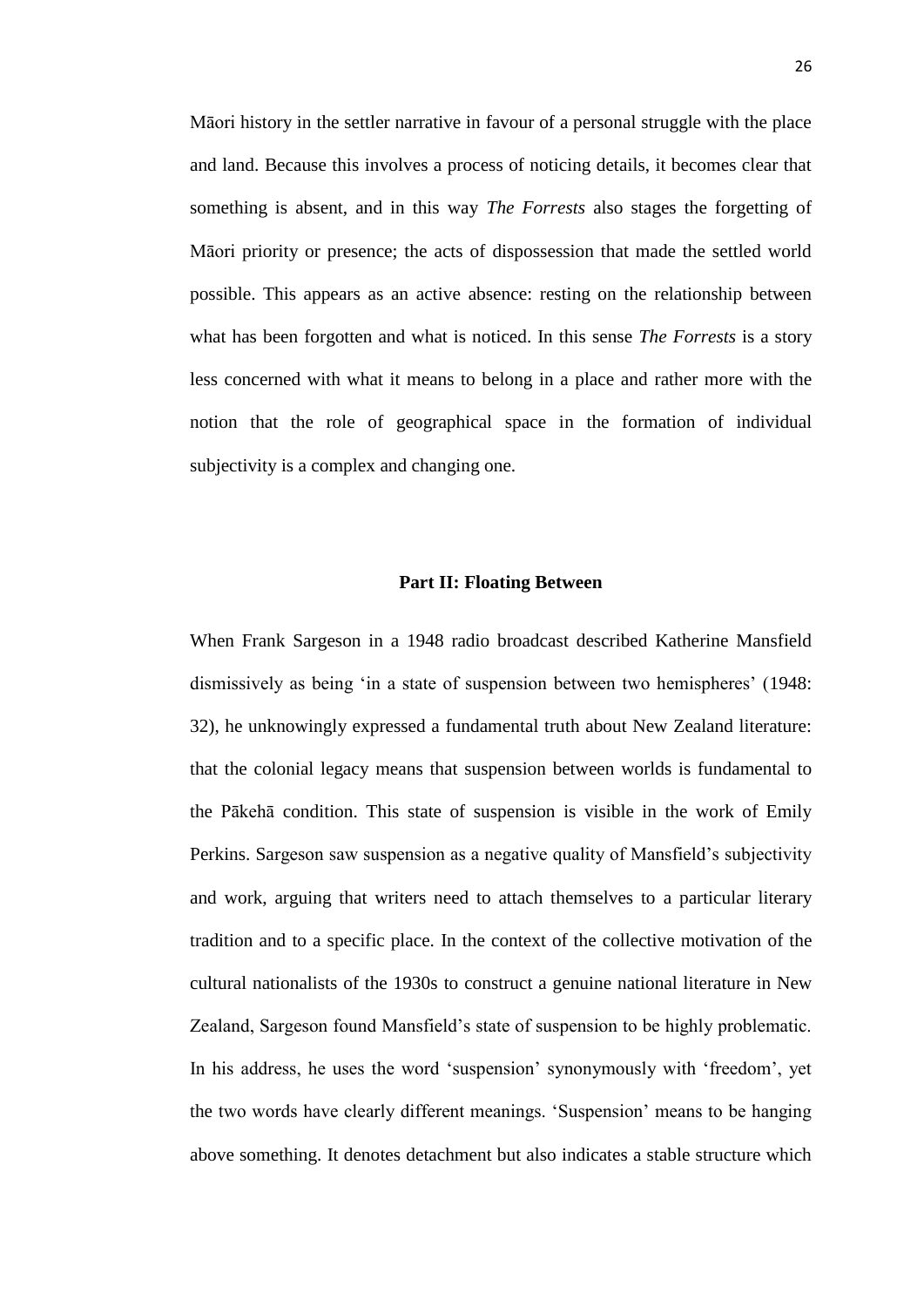the subject is suspended from. Alternatively to be suspended can mean to be postponed or excluded. These alternative meanings deserve recognition in respect of Sargeson's argument because it is possible to read Katherine Mansfield as being suspended between hemispheres in the sense of all three definitions. 'Freedom' could include a state of suspension but has a broader meaning of complete detachment. Oddly prescient, this slippage metaphorically indicates the position in which Pākehā New Zealanders now find themselves. It also highlights the significance of place as it applies to the cultural nationalist tradition to which Sargeson contributed and to New Zealand literature more broadly. If we are to speak of Pākehā identity as characterised by metaphorical suspension then this interpretation asks: precisely in what sense is it suspended?

While it may seem heavy-handed, Sargeson's criticism of Mansfield is not entirely unreasonable. The process of narrativising is inherently a political one precisely because of the power it has to construct and maintain particular realities. For the cultural nationalists, inventing nation occurred partly in writing nation. What made their task such an urgent one was the need to reject a sentimental connection with Britain that had sustained the colonial narrative of 'Māoriland'. This rejection of what they considered a pseudo-nationalism founded on false premises and fixed to borrowed and inauthentic markers of identity led to their own essentialised articulation of nation and nationality. As Stuart Murray argues in his study of the cultural nationalist movement, *Never a Soul at Home* (1998), this can be explained in part by the fact that 'the need for early self-definitions, the need to get culture on the page, is one that invites the use of essences' (249). Their strict attention to place and desire to break associations with Britain served ultimately to mask New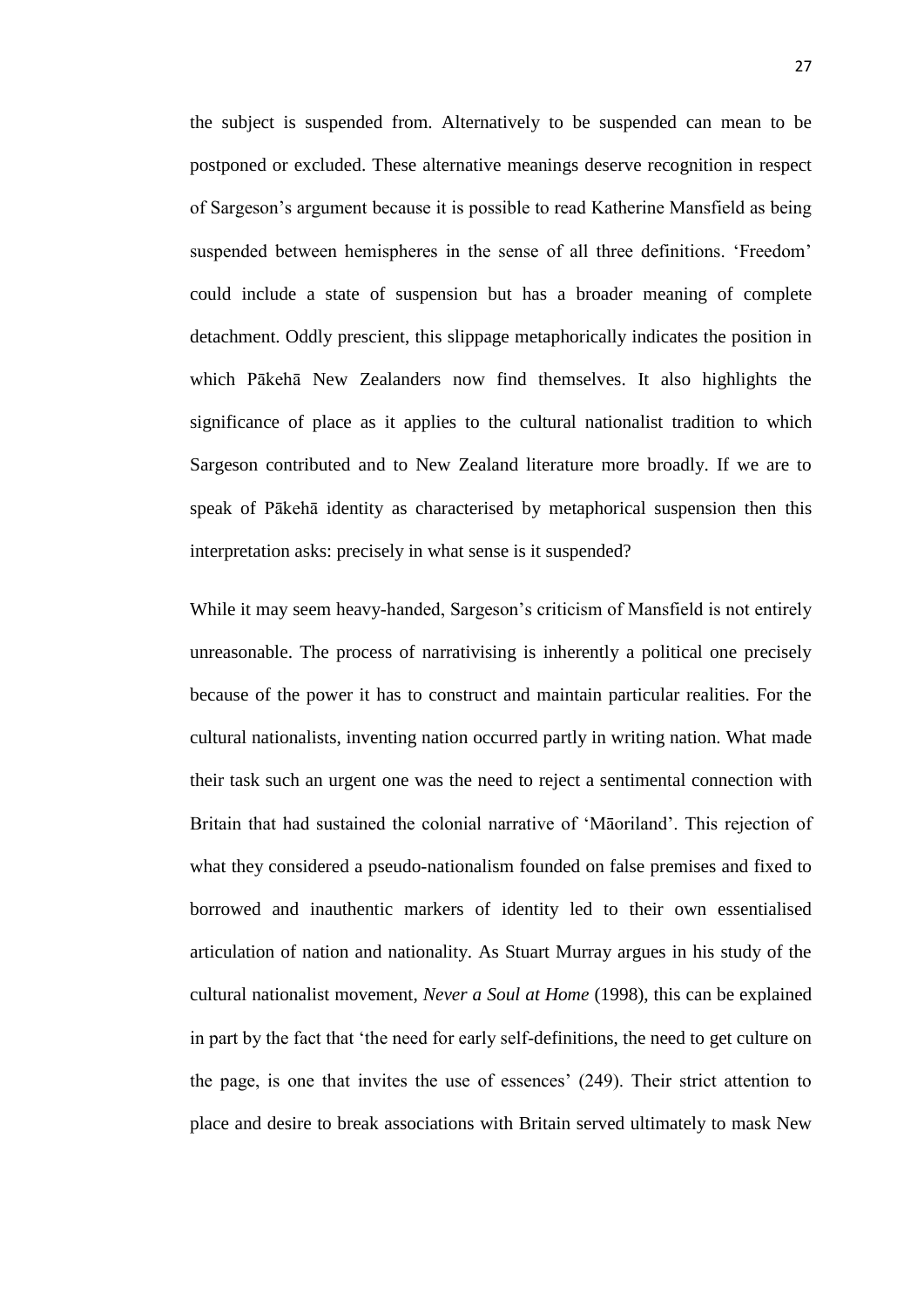Zealand's histories, both of colonial migration and of prior Māori possession, and this has contributed to the on-going problems associated with the settler narrative.

The cultural nationalist tradition in New Zealand is one which resents writers who try to separate themselves from loyalty to a particular place and strives instead for a rootedness specific to this place. This attitude endures fiercely among New Zealanders even today. It is present in much of the criticism directed at internationally recognised artists, writers and musicians—the view that artistic success gains legitimacy and value in relation to how it reflects or represents New Zealandness. More will be said about this in specific relation to New Zealand literature in Chapter Two. Above all, the cultural nationalists are representatives of a culture set adrift. The prevalent imagery of islands, distance and sea-travel in their writing implies that for all their efforts to ground Pākehā identity, what they truly revealed was the fact of the nation's fundamental suspension. Sargeson's notion of suspension forms part of the skeleton of a conceptual framework that can be used to discuss Emily Perkins' work in the context of Pākehā identity.

In Perkins' work, the notion of suspension often manifests itself in delocalised settings or the depiction of transition between places where characters experience unsettledness or an unwillingness to interact with place on a meaningful level. Being in a state of transition between places is explored in Perkins' short story *A place where no one knows your face* (1996). The unsettlement produced by this state of transition is evident in the title—the 'place' can be neither home nor the desired destination. The only place depicted in any detail by the narrator in this story, and the place in which the characters spend most of their time, is inside a car on a family trip. Because the characters depicted in this story comprise a family, it is safe to assume that everybody in that particular 'place' knows one another's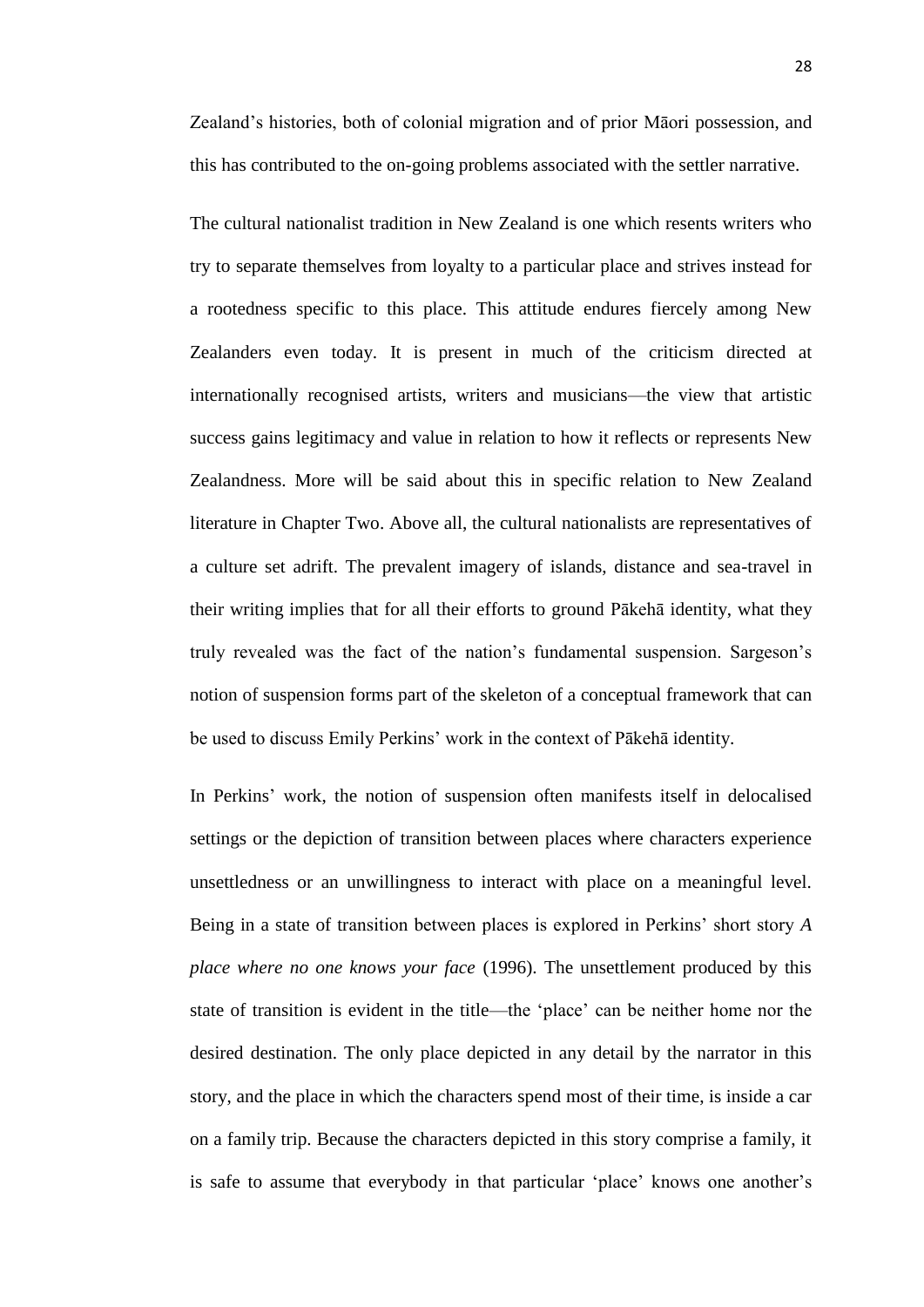face. While the family have come from Wellington, it is unclear where they are at any particular moment or where they are heading. The place described in the title, then, is likely to be all of the places beyond the confines of their vehicle as they move through and between spaces.

The sense of dislocation everywhere is a repeated motif in Perkins' fiction. In *The New Girl* (2001), the narrative is given no specific setting, only starkly contrasting depictions of small town and city in a deliberate effort to delocalise the setting. A seasonal clue suggests that it is set in the Northern hemisphere, but this stands out in curious singularity against a concentrated effort to avoid the specificity of place. It would be difficult to explore the difference between small towns and big cities were they given specific locations because those places have meanings of their own beyond being distinct from one another as social environments. In other words, Perkins wants them to be generic towns and cities, rather than specific ones. The delocalisation of setting in *The New Girl* is a way of universalising the experiences depicted, of making the town and city particular as types of places rather than specific locations. This absence is contrasted in Perkins' other works with detailed attention to designated place, such as to Wellington in *Not her real name* (1996) and to London in *Novel About My Wife* (2008). In these novels, specific places are figured as having the status of fictional characters, and can be seen to develop and contribute to the personalities of the protagonists in some way.

Sargeson's main point of contention with Mansfield's work was his belief that her state of suspension got in the way of her ability to invent characters (32). Yet both Mansfield and Perkins pay particular attention to the development of their characters, whose own various states of suspension link them closely to Pākehā and/or settler identity. A more detailed comparison between Perkins and Mansfield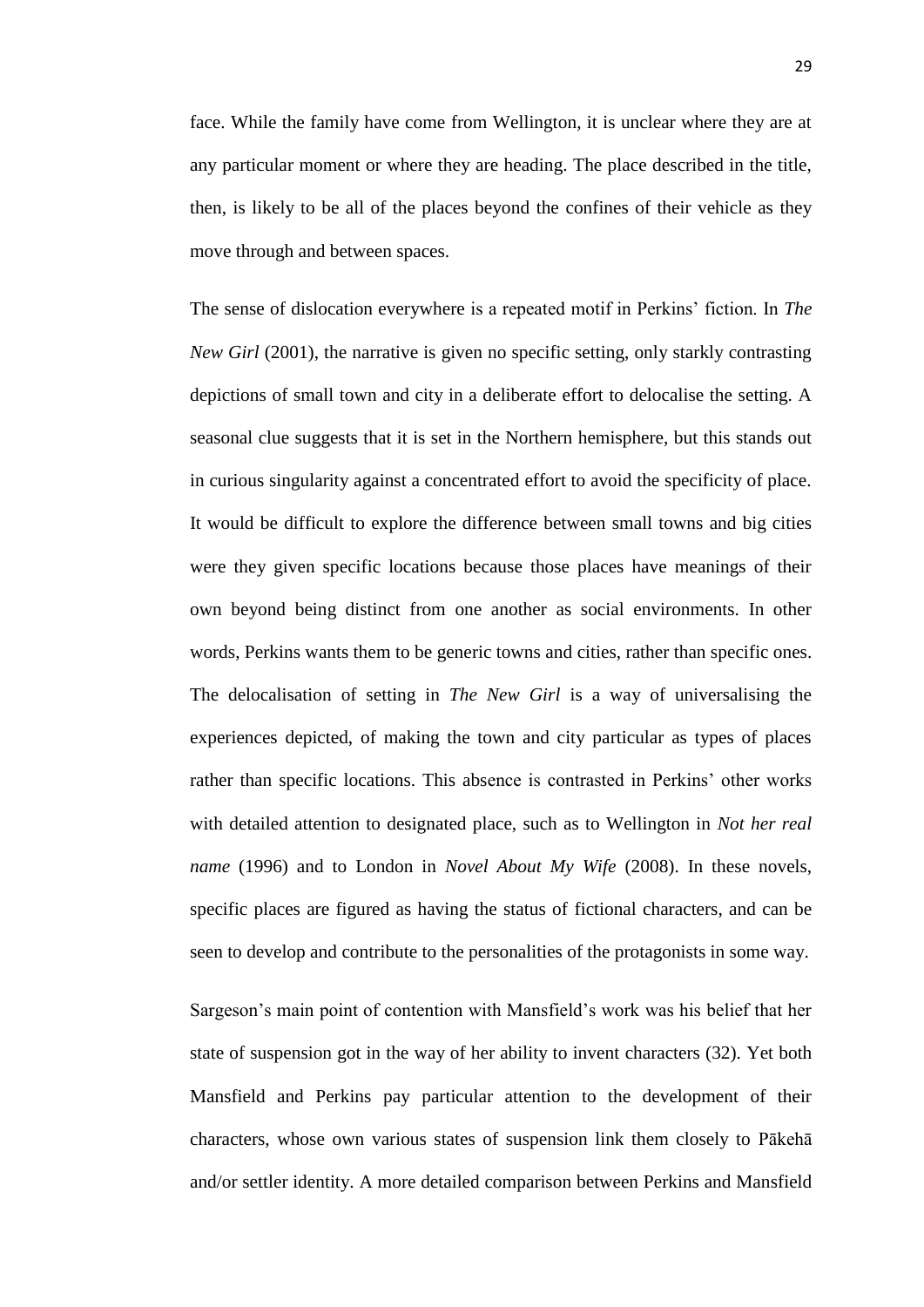will be made in Chapter Two. In Perkins' first novel *Leave Before You Go* (1998), many of the central characters and the people who surround them are unable to be settled, and indeed are uncomfortable with the idea of being settled. Sargeson's ‗state of suspension' as a general condition of unsettlement helps us see these characters as symptomatic of that condition and thus more realistic. Kate, a New Zealander and one of two protagonists, well before describing Auckland (the place in which she currently resides) projects herself back to Indonesia (a place where she has previously travelled):

On the lumpy spare bed at Josh and Lucy's Kate dreams of Indonesia again. She's been back well over a year, nearly two, but the flowers and the animals still appear every now and then in the night, vivid as carnival masks. Indonesia. The plan had been to get away from Auckland. To get as far away as possible, possibly for ever. Kate would lie staring at her ceiling and see projected onto it a horizon, a blue sky, a flat sea. She felt her bare feet standing on bare earth. Behind her, a square white hut cast a cool shadow over her back. There was a broom in her hand. She'd wander down to the market later and buy a fish for her lunch, spend the afternoon reading and in the evening walk along the rocky path to her job serving drinks to local fishermen in the taverna. In this way she would grow peaceful, and old, and she'd get a great tan. Back home everyone would say, What happened to Kate? Has anyone heard from her? It seems she's just disappeared. The whole thing rested on the fact that her absence would be noticed, that somehow by disappearing she would remain even more present in people's minds. (21-22)

The way that Kate imaginatively projects herself back to Indonesia is similar in sentiment to Dorothy's 'alternative family' in Manhattan. However, while Dorothy and Eve are said to 'tell stories of that alternative family, the ones who never left', Kate travels to Indonesia subconsciously, while dreaming. Kate is less actively involved in her journey because it occurs on a subconscious level; in a sense it is well beyond her control. Kate's subjectivity is also distinct from Dorothy's in that hers is a suspended one, characterised by in-betweeness and liminality while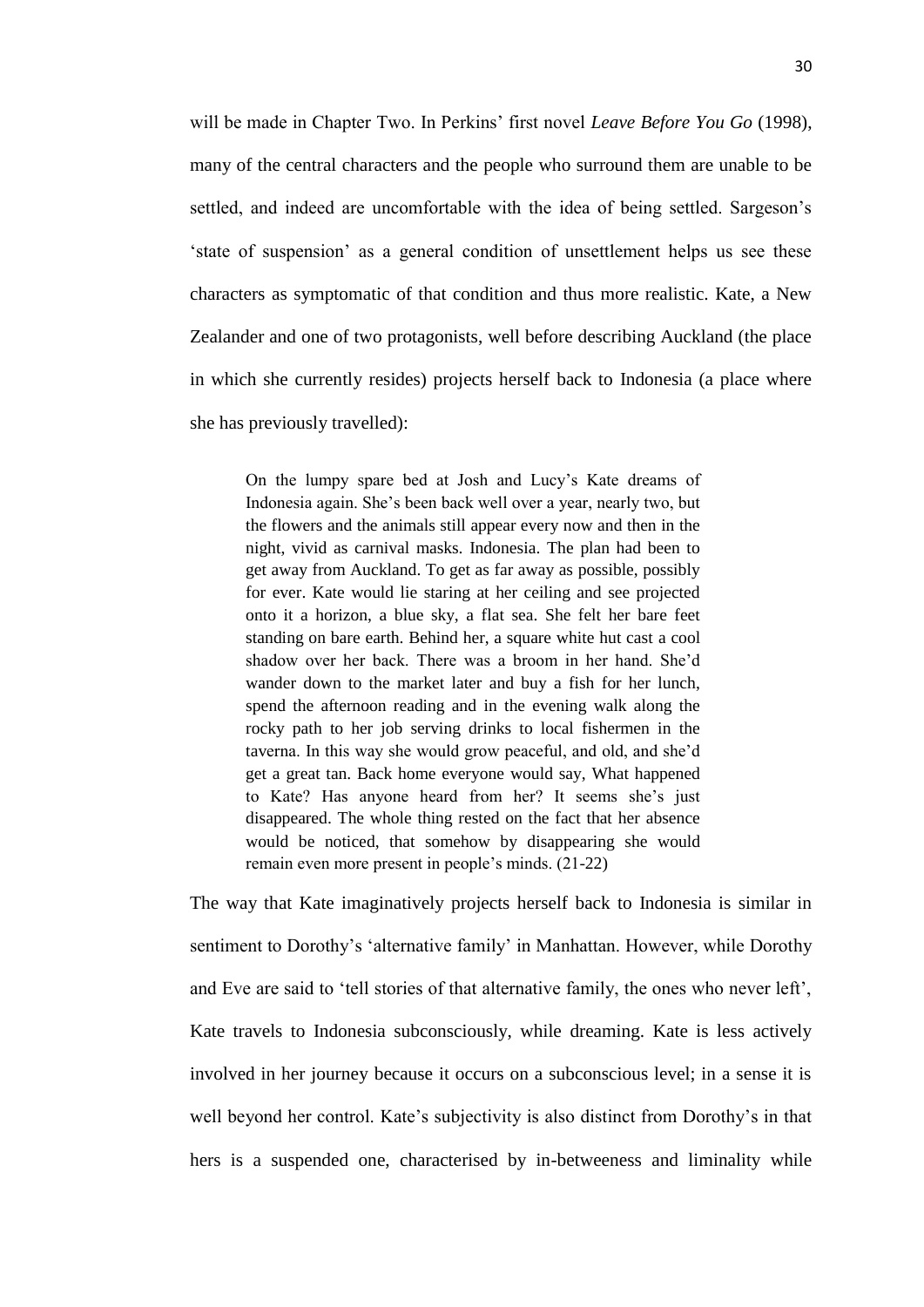Dorothy's is split. Despite Kate's imagined idealised existence in an exotic place, however, 'the whole thing rest[s] on' her absence from New Zealand, and requires that others notice this absence. She is less concerned with being in a place than she is with her absence from a place.

Kate looks back nostalgically to Indonesia just as a recent immigrant might think about the home they have left behind. An unusual reversal occurs; she feels a greater sense of belonging in the foreign place than in New Zealand, her home. Indonesia is figured in *Leave Before You Go* to be a place of transition or transformation, in contrast to New Zealand which is seen by Kate as a space where change or transition does not occur. Indonesia is conversely imagined as a place which enables change through being associated with liminality:

Back then, before she went to Indonesia, she imagined she'd return a different person. She'd pledged to Lucy that she wasn't going to have any more casual sex. Sure, said Lucy. Yeah. Right. Then she decided she was going to take up a new activity: kickboxing, or gardening, or swimming. Instead of any of these, she took up smoking. (26)

While New Zealand is figured as the location in the novel associated with stasis, the anti-climactic nature of Kate's resolve reveals that her idea of Indonesia as a place where she can change herself is entirely inside her head. No changes really occur; in fact when she returns, she does so in a worse state than when she left. Kate does not allow herself to be wholly present in New Zealand or Indonesia, rather she exists physically in one place and imaginatively in the other. Pākehā New Zealanders are inclined to interpret their sense of displacement as an almost diasporic longing for other places and it is this phenomenon that Kate's suspended subjectivity represents. Indonesia does not transform her, yet this fact does not alter her perception of its power. In accumulating signifiers of the meaning of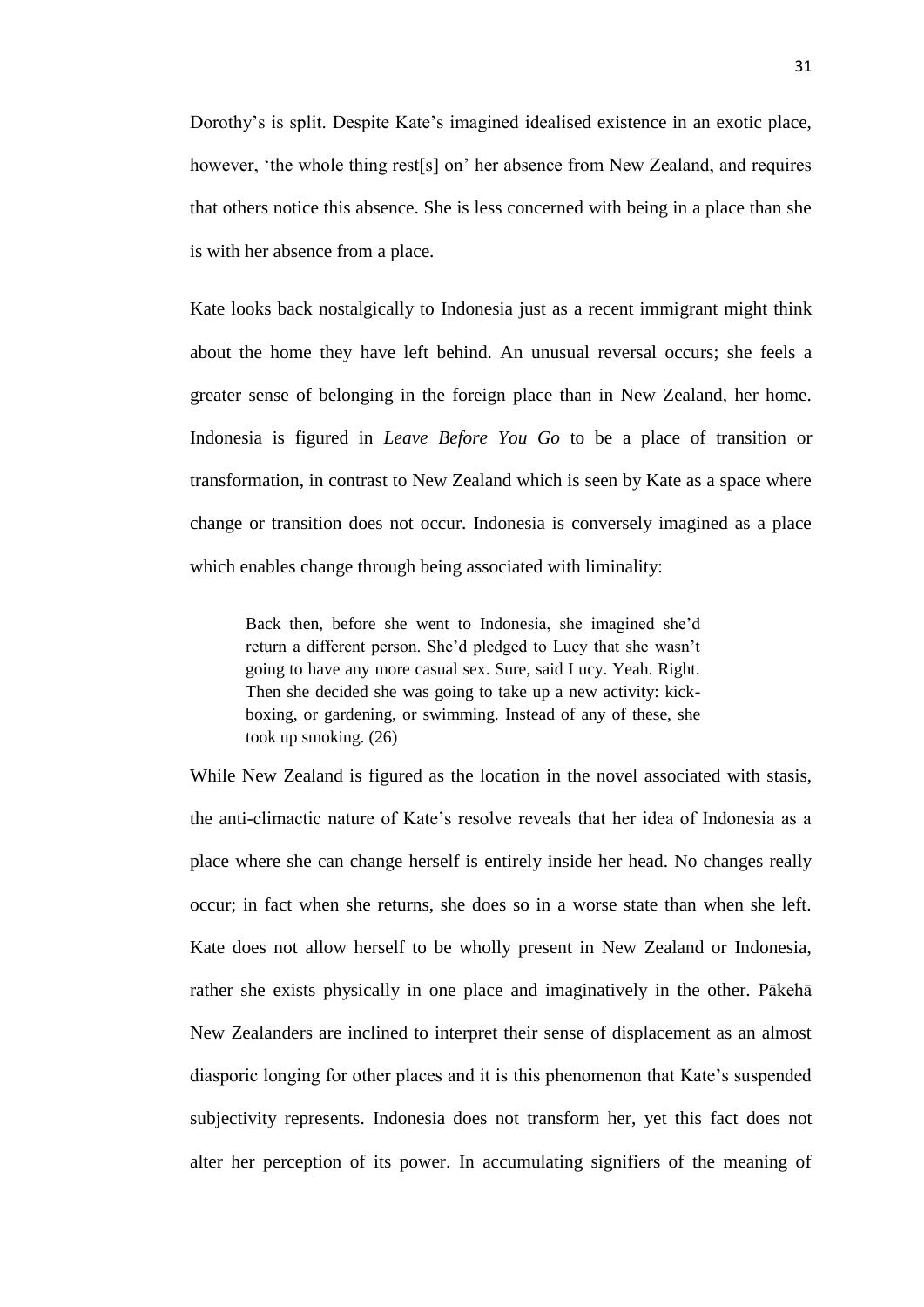Indonesia and New Zealand, Kate removes the specificity of the places. The way that New Zealand is associated with stasis by Kate is contradicted by the experience of another character in the novel, Daniel, who arrives in New Zealand as a drug mule, and makes a pilgrimage of sorts to the South of the country. It is not the place itself, then, that has power, but the characters' interaction with it. ‗The whole thing rest[s]', not on absence, but on active engagement and presence.

Regardless of what Sargeson intended by his criticism of Mansfield, his argument provides a useful context for an analysis of Emily Perkins' work. Many of her characters make sense in terms of suspension and liminality. In some cases, her characters' relationships with place are to do with their extent of physical or imaginative distance. Yet this is always figured as in-betweenness; one place is set against the other in order to show that these characters are never quite settled.

### **Part III: There**

As I have discussed, the problems associated with Pākehā identity are complex enough when in New Zealand. The history of the land as well as the geographical isolation from the rest of the world creates an overwhelming sense of uncertainty and defining the self becomes an increasingly complex process. The representation of New Zealanders' popular reputation as travellers in the literature examined here requires the consideration of what happens to the Pākehā subjectivity when outside of New Zealand—in particular when in England, the foremost location to which New Zealanders travel. Reflecting this, Emily Perkins chose contemporary London as the setting for *Novel About My Wife*, and Daniel, one of the protagonists in *Leave Before You Go* is English. Being a New Zealander overseas involves the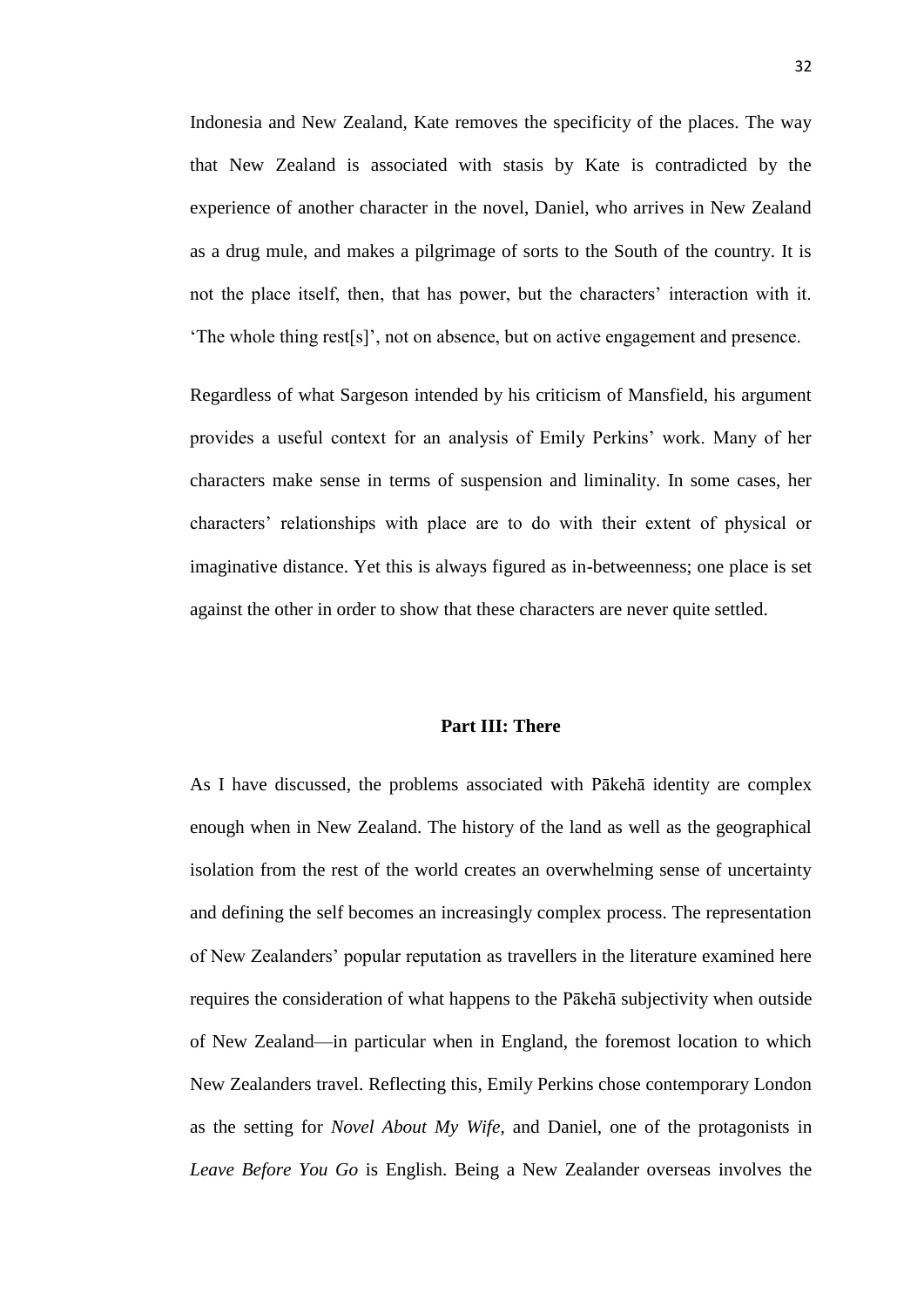sense that New Zealand has all but disappeared. Any mention of New Zealand in international media initiates a sudden rush of familiarity and nostalgia for home. Manhire's poem *Zoetropes* (1981) is about the rush of feeling experienced by expatriates when glimpsing a capital 'Z' outside of New Zealand, and the way that the letter itself refers to New Zealand even when the word that it's preceding has nothing to do with it. The subject, Manhire argues, sees that shape of the capital ‗Z' and immediately thinks that it is something to do with home:

# **Zoetropes**

A starting. Words which begin with Z alarm the heart: the eye cuts down at once

then drifts across the page to other disappointments.

\*

Zenana: the women's apartments in Indian or Persian houses. Zero is naught, nothing,

nil – the quiet starting point of any scale of measurement.

\*

The land itself is only smoke at anchor, drifting above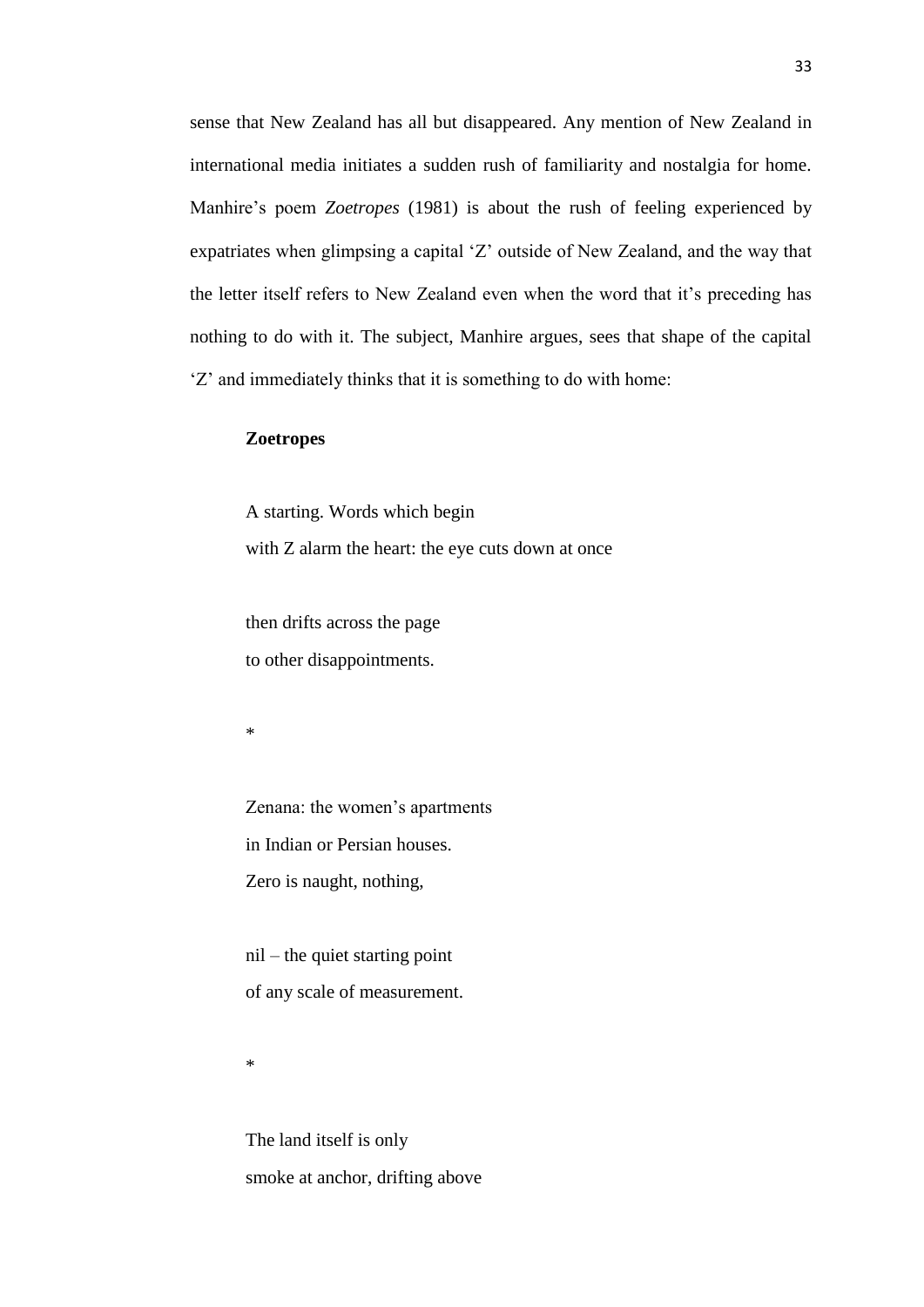Antarctica's white flower,

tied by a thin red line (5000 miles) to Valparaiso.

*London 29.4.81*

The strength of the reaction to the capital 'Z' described in the poem suggests that, at least in Manhire's mind, New Zealanders feel a strong affinity with their country and there is a definite sense of nation among, at the very least, expatriates. This is set in contrast to the way in which Perkins' characters tend to regard New Zealand as banal and unexciting. The way that the letter 'alarm[s] the heart' positions the subject as pleasantly startled by its familiar shape, and with their heart no less—the primary organ associated with feeling. The subject here experiences a similar sensation to that of Dorothy at the beginning of *The Forrests*, wondering about the meaning of a space when one is not in it. The disappearance of New Zealand as described by Manhire is necessary for its reappearance in a sudden rush of nostalgia.

In this poem, the description of New Zealand as 'land' which 'is only/ smoke at anchor, drifting above/ Antarctica's white flower' rearticulates a familiar image of New Zealand most popularly expressed by Katherine Mansfield in a notebook entry:

Oh, I want for one moment to make our undiscovered country leap into the eyes of the old world. It must be mysterious, as though floating  $-$  it must take the breath. It must be 'one of those islands'… I shall tell everything, even of how the laundry basket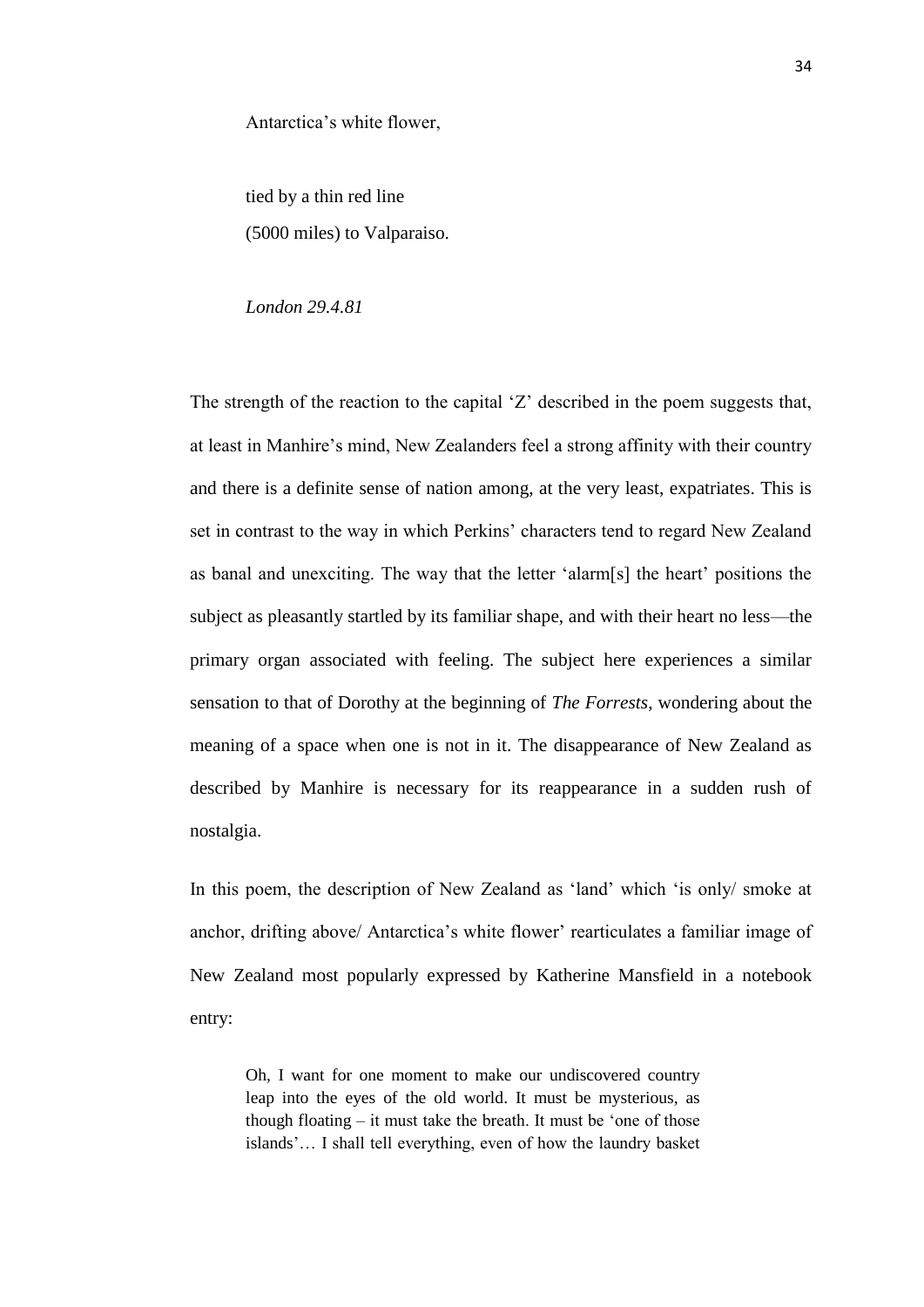squeaked at  $75'$  – but all must be told with a sense of mystery, radiance, an afterglow…<sup>6</sup>

This notebook entry shows that New Zealand was perhaps just as obscured to Mansfield in 1916 as it was to Manhire in 1981. The persistent perception of New Zealand's disappearance in the context of larger and more dominant nations gives force to their shared image of New Zealand as a place that floats. Seen alongside Sargeson's 'suspended' subjectivity, the people, as well as the land, are floating. Yet in *Zoetropes*, the 'land' is also 'tied by a thin red line/ (5000 miles) to Valparaiso'. The line refers to the markings on a globe or atlas, and this shows a concern with geographical location and New Zealand's relativity to other places. The poem and the repeated motif of New Zealand as floating creates the sense that were it not 'tied' to Valparaiso, it might float away or disappear altogether. Perkins also draws attention to the way that New Zealanders inhabit place but are also separate from it. She negotiates the meaning of places by considering characters who are floating between them; who inhabit more than one place; or who leave an old self behind in an old place.

In addition to the concepts of colonial being and suspended subjectivity, Ulf Hedetoft and Mette Hjort point out in *The Postnational Self* that ‗people may feel that they have several belongings, several places and cultures they belong to and that determine their identity as multiple, nested, situational or fluid' (ix). Because this proposes belonging, place and culture to be interwoven, it makes sense to apply the idea of 'situational' identity to Perkins' characters. In *Novel About My Wife* and *Leave Before You Go* in particular, the physical placement of the characters in terms of geography locates them emotionally, psychologically, and narratively.

**.** 

<sup>6</sup> 22 January 1916, in *Notebooks*, ed. Margaret Scott, p.32.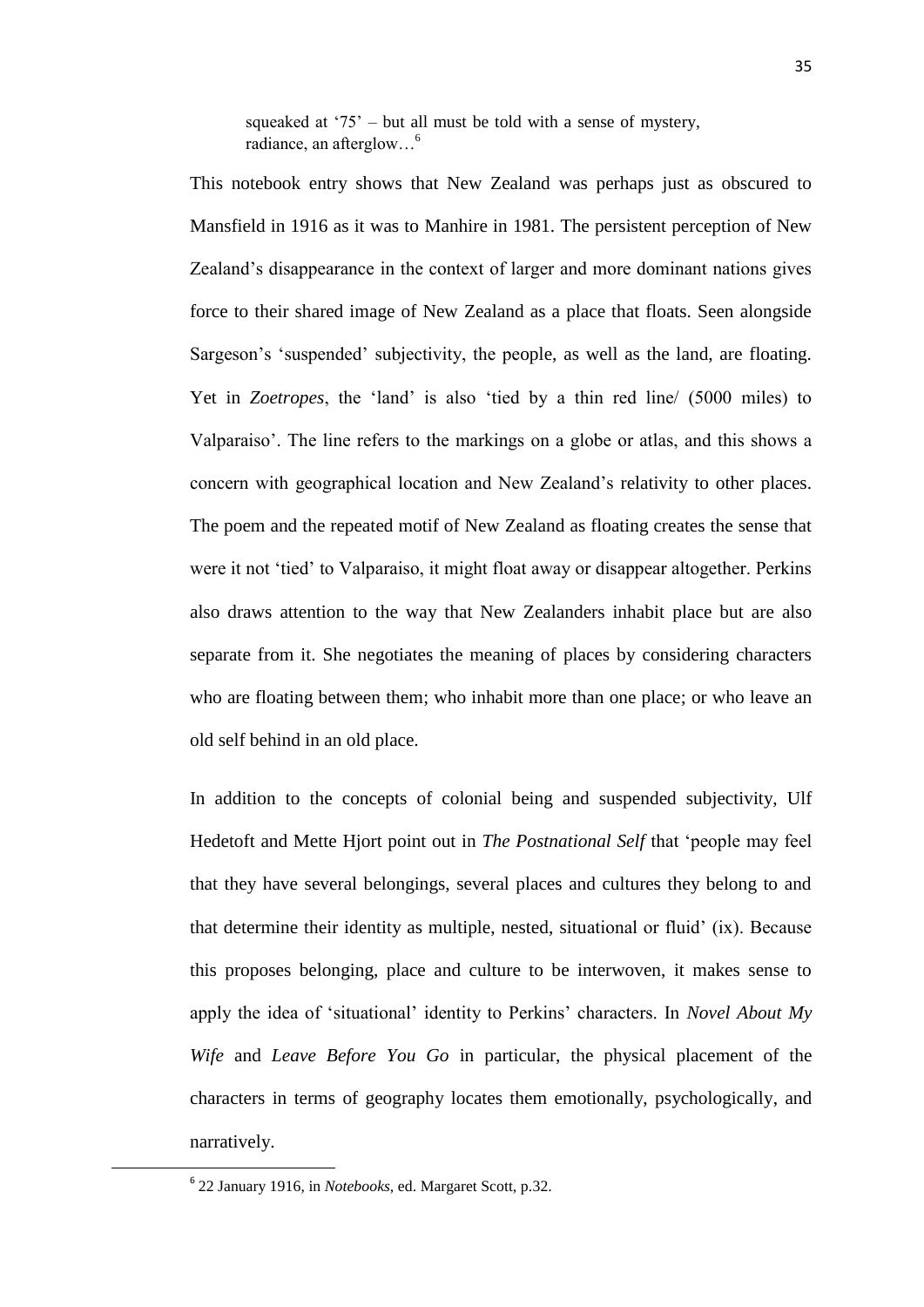Tom, the narrator of *Novel About My Wife*, is firmly placed in contemporary London, and it is evident that his attitudes and opinions derive at least in part from his being in, and of, this location. He frequently notices people of other races and details of other cultures, and considers the judgments he makes about them to be unproblematic. They are, after all, occupying space in his country, and to him this means that he is entitled to dictate what is normal and acceptable, and what is not. For example, Tom depicts 'a matted busker' (71) who:

sat cross-legged at the foot of the escalator playing one of those long pipe things, a didgeridoo or, to give it its correct name, a didgeridon't. The space filled with that objectionable low brewing sound, something rolling pointlessly round and round the bottom of a large bowl. A never-ending grumble from the bottom of the earth, maybe all right in the desert but not played by some smelly white boy here, it served the same purpose to my ears as the moan of bagpipes. I told Ann this theory – the revenge of the colonies, inflicting their music of complaint on the blameless English commuter. (71)

Tom's objection is not merely to the noise of the instrument, but rather more specifically to the busker's choice of space in which to play it. Tom sees this act as one of misplaced culture—a cultural act being performed out of context. In this, it takes on a meaning other to what it might mean in a different physical space.

Tom's wife, Ann, has come to London from Australia. His narration confirms the suspicion that in Australia she was somebody else altogether and it seems that she has come to Australia to escape her past. Ann's relocation as a means of selfreinvention is consistent with the way that Perkins' characters are largely defined by where they are. Through Tom, the reader is led to conceive that Ann has two distinct sides to her character: the 'English' side, which she presents for the majority of time, and the Australian side which she occasionally and inadvertently reverts to, particularly in situations of stress. To Tom, Ann is no longer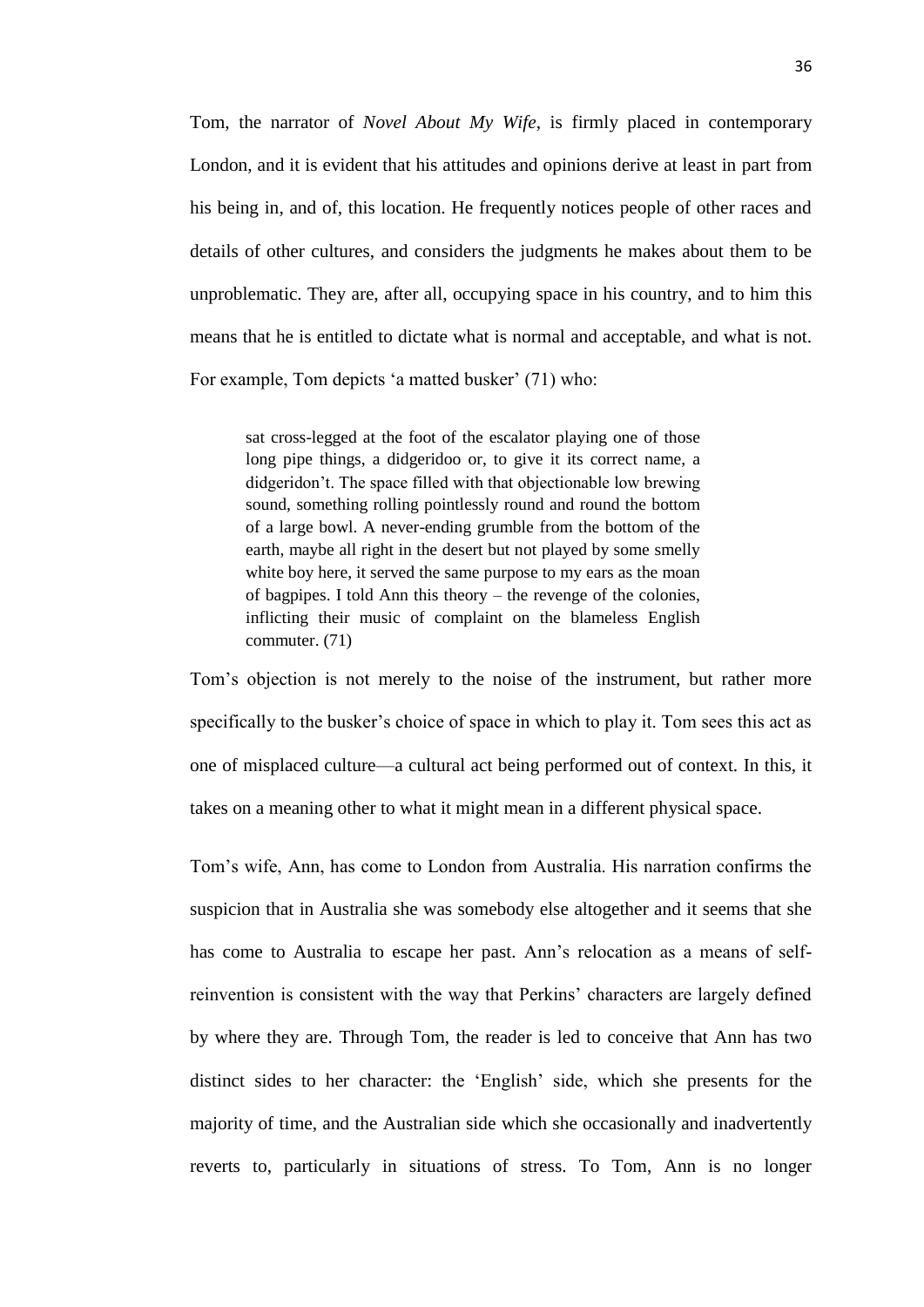recognisably Australian; she barely has a trace of an accent and Tom admits that ‗she never talked about home and sometimes I wonder whether she did bloody well remember: it was as though she had been hit with the amnesia stick on landing at Heathrow' (25). Nationality is treated somewhat arbitrarily by Tom and with little attention to anything other than surface details. Tom sees immediately obvious things such as the absence of an accent as somehow indicative of the abandonment of home. He also points to memory as the primary indicator of belonging. If Ann doesn't remember home, and she doesn't speak of it, in Tom's mind she cannot have existed there. However, his description lacks anything specifically Australian. While he refers to Heathrow as a landmark and notes the absence of memory and stories he does not refer to anything particular to Australia. Tom desires culture to be recognisable and obvious, and when those of other nationalities do not perform in the way he expects, he reads this as acculturation to English norms and codes. Ann is only visible to the reader through Tom's viewing lens as narrator, and because for him she does not inhabit a particular culture, she becomes more enigmatic as the novel progresses.

Tom's difficulty, evident above, is Ann's lack of Australianness. It makes him uneasy that he is often fooled by how well she performs Englishness. The difficulty he faces in trying to read Ann is due in part to her incarnation of what Hedetoft and Hjort call a 'situational' identity, which in this case results in a general sense that she lacks a past. The reader is aware that there is more to Ann than an assimilation of Englishness, but is unable to see beyond Tom's almost diagnostic depiction of her as un-Australian. Nor are they able to see her situationally, because his ideas about her and his language get in the way of who she might have been in Australia. In this way, Perkins refuses to freeze a sense of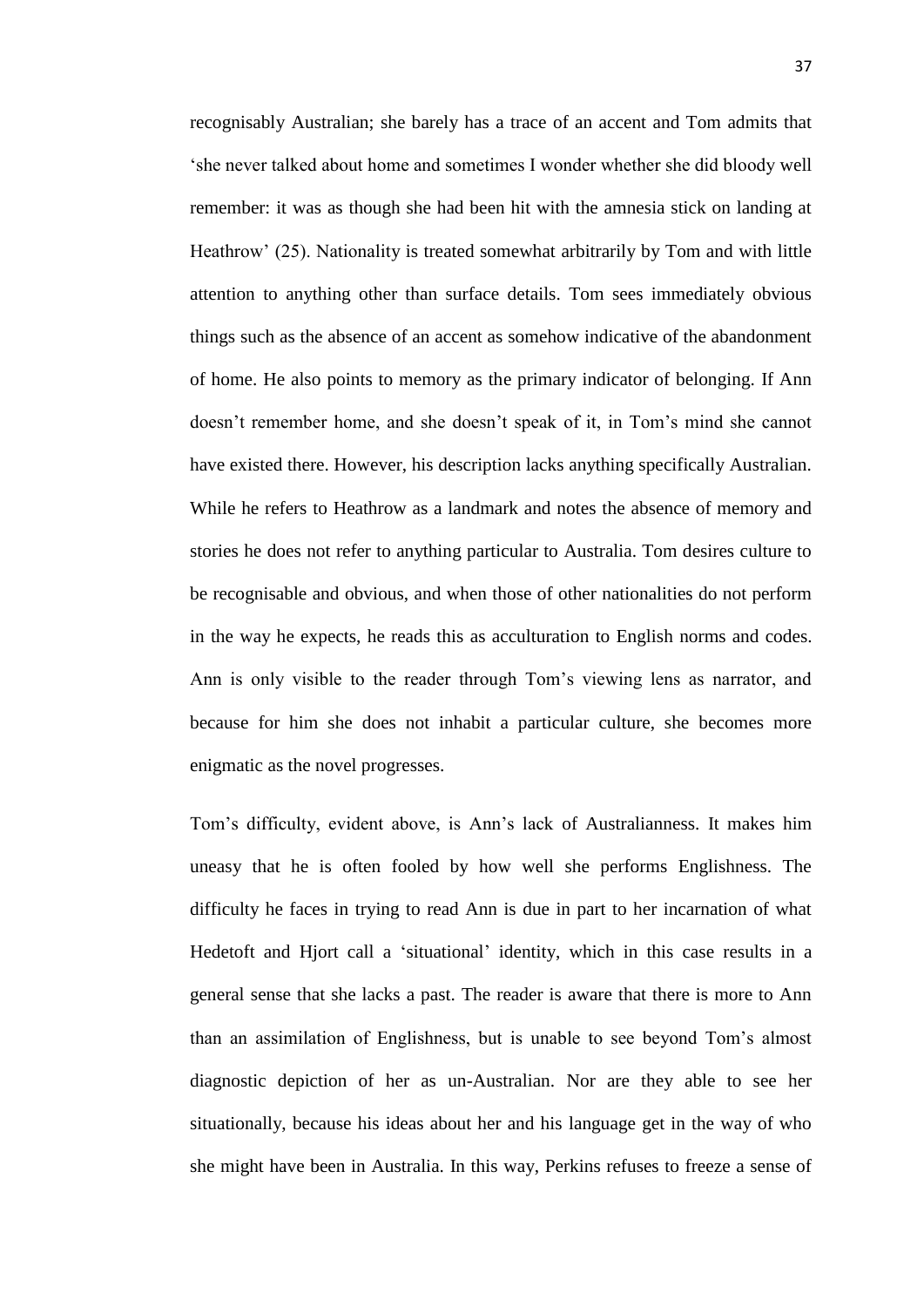belonging, but rather explores the disjunction within settler identity. It is easy to assume that a New Zealander or Australian can be acculturated to Englishness, but in *Novel About My Wife* the reader is repeatedly made aware of precisely how insufficient such a stance is. By not parading Ann's difference but allowing it instead to simmer below the surface, always present but never making itself completely known, Perkins suggests the way that the settler experience has set the colonies apart from Britain.

The question of performing nationalism or culture when overseas is a highly relevant one, especially when the conversation is about identity. *Zoetropes* contains the suggestion that culture and nationalism are more frequently performed when overseas, as a result of a heightened sense of New Zealandness coupled with the anxiety that being away from New Zealand might cause one to lose the culture altogether. This is due, in part, to a combination of New Zealanders' ideas about themselves and what they believe other people consider their culture consists of. What emerges on the other side of the globe is a strange kind of cultural performativity, where New Zealanders become unbridled parodies of themselves in order to produce an exaggerated version of what New Zealand still means.

\*\*\*

Biculturalism has dominated the arena of New Zealand political discourse since the beginning of Perkins' career, but she pointedly fails to offer it any recognition. The ‗suspended' and ‗situational' narrative to which Perkins might be considered a contributor has, in critical commentary at least, been overwhelmed by larger and more dominant, specific and essentialised narratives which produced strong articulations of what New Zealand identity might be, how it started and what it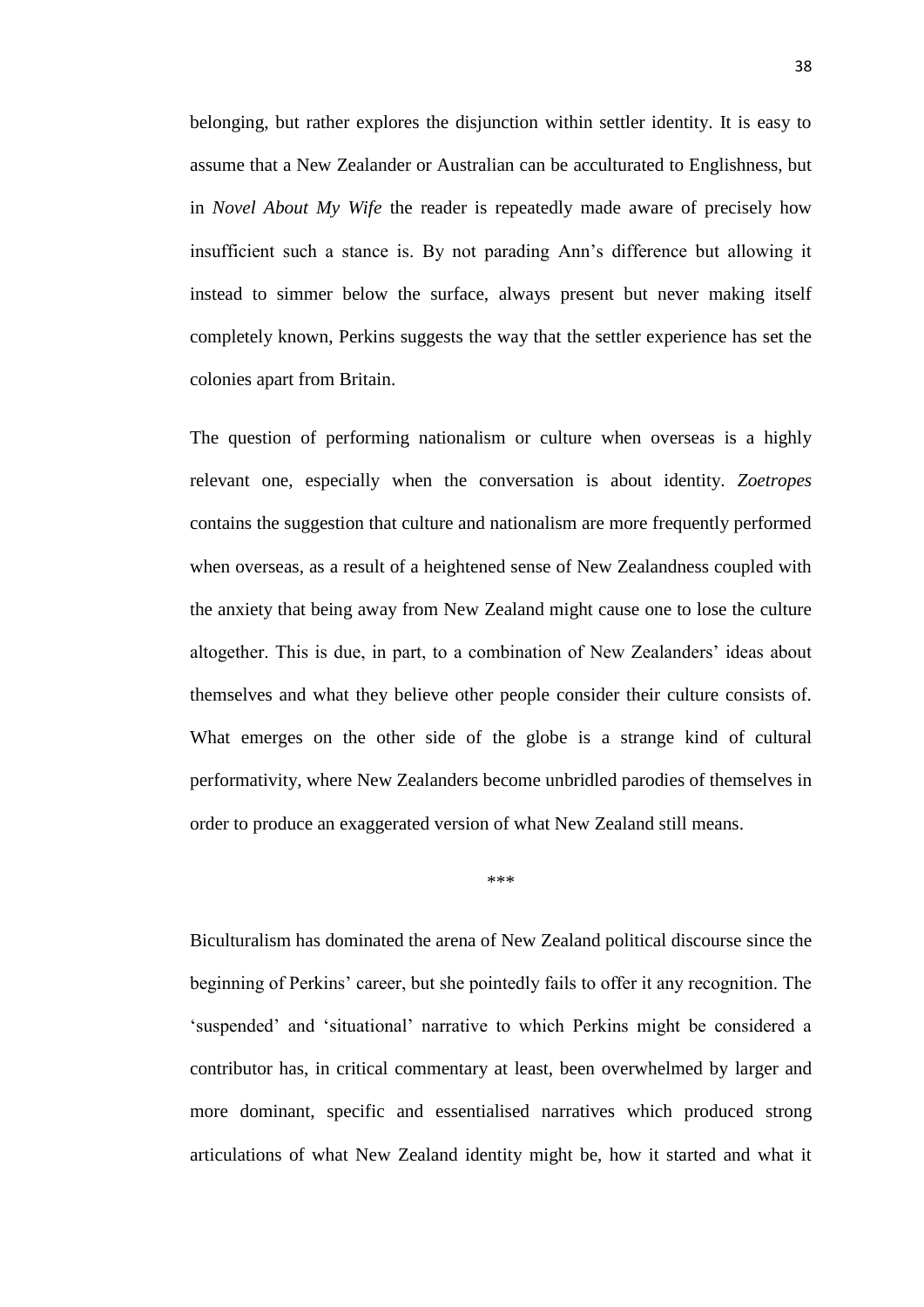needed to expel. Perkins' texts portray Pākehā displacement without reference to the problem of colonial history or the larger displacement of Māori. In this sense her depiction of Pākehā displacement embodies what Stephen Turner calls ‗colonial being', a mode of being in a place when the past of that place is irreconcilable with one's subjectivity because it is a past that one cannot fully know. This foundational sense of displaced identity that originates 'here' feeds into Perkins' characters' relationships with the physical spaces of New Zealand and elsewhere, and those relationships can be categorised as suspended and situational.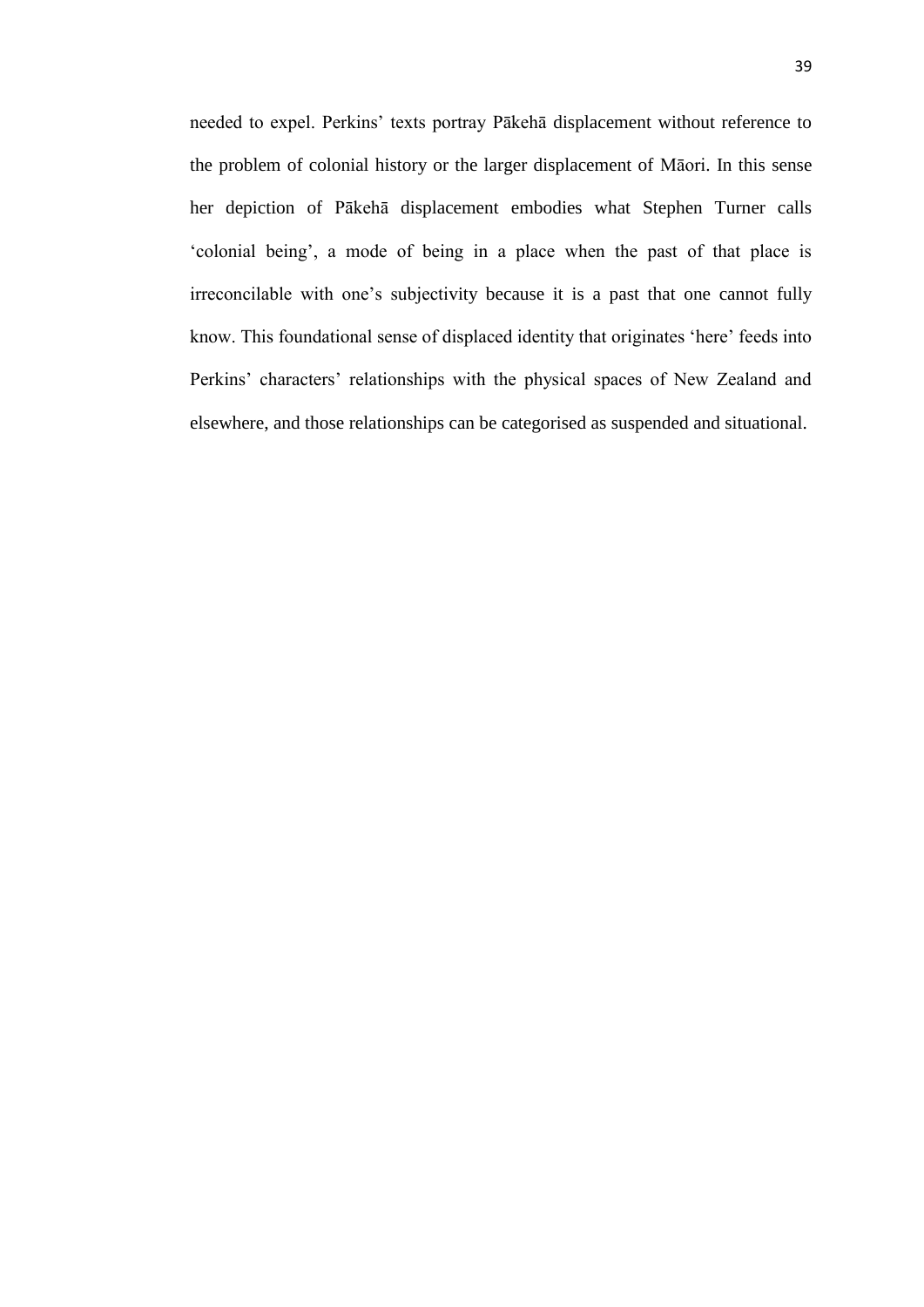# **CHAPTER II**

# **Rickety Foundations: Emily Perkins and New Zealand's Literary History**

\*

Katherine Mansfield's ambivalence towards nationalism is an attitude which reappears among contemporary writers. Mansfield has always been difficult to categorise: she was born in New Zealand, yet she longed for Britain; she went to Britain to write, yet a number of her early short stories were published in the Australian journal *The Native Companion*; she begins her writing in a colonial context around the same time that New Zealand ceased to officially be a colony, yet her writing tends to disregard early nationalistic notions in favour of style and technique. The inability to attach Mansfield to a definite and clearly delineated literary tradition conflicts with an enduring understanding of nationalism.<sup>7</sup> This problem can be overcome to some extent by observing Mansfield's treatment of nation alongside contemporary literary trends. The relationship between Mansfield's writing and New Zealand is not one which depends upon the specific depiction of one place in contrast to another, but rather the way in which it metaphorically gestures toward the anxieties of the settler consciousness. As I discussed in the previous chapter, these anxieties are present in the work of Emily Perkins as well. As in Perkins' work, Mansfield's stories refer to nation without

**.** 

<sup>&</sup>lt;sup>7</sup> Linda Hardy considers Katherine Mansfield's function as a founding figure of canonical New Zealand literature in her essay 'The Ghost of Katherine Mansfield' when she notes: 'Kathleen Beauchamp will mutate into Katherine Mansfield, will acquire, in 1988, a 'birthplace' of her own, and will perhaps assume a position, in relation to the literature of New Zealand, not unlike Shakespeare's for ‗English' in general: a position of priority and pre-eminence. *If* it is possible to tell such a story, it is because the conception of 'national' literatures in English is articulated through two primary tropes: the figure of the rupture, and the scheme of repetition.' (417: 1989).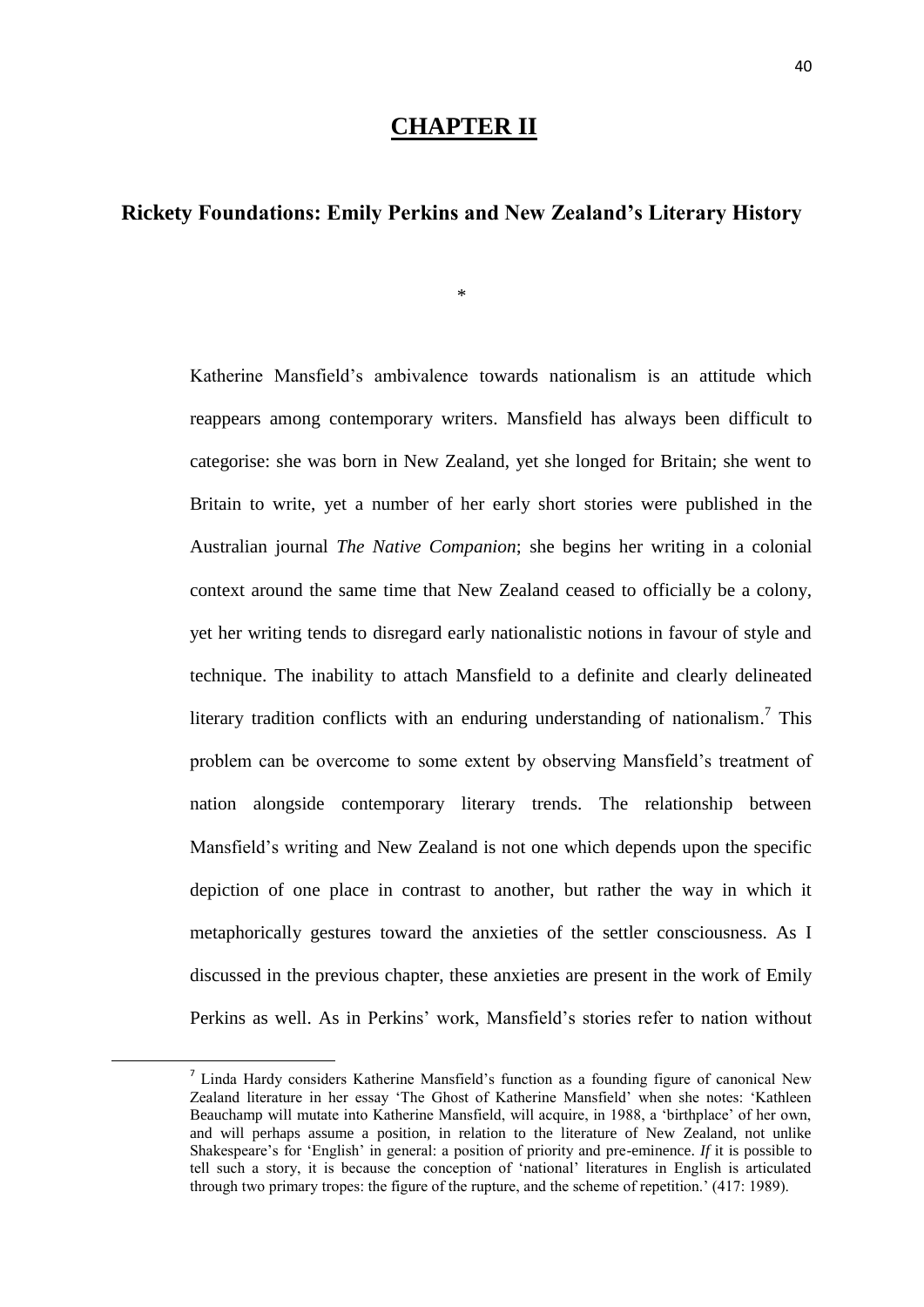being nationalistic. If there is a sympathetic source for Perkins' approach to nation, it is to be found in Mansfield's work rather than in the writing of the cultural nationalists.

In this chapter I will show that a disinclination to essentialise New Zealand culture existed long before contemporary writers averted their gaze from cultural nationalism. I will also consider the relationship between some New Zealand texts that are positioned on either side of the unavoidable cultural nationalist divide. In order to do this, it is necessary to identify the attitudes that have contributed to such a viewpoint, from where they might have originated and the ways in which they recur. It is also necessary to outline some of the arguments that have been made in recent years in response to the contemporary disengagement from cultural nationalism. Perkins' writing, as I have shown, is in conversation with a tradition of writing in New Zealand that can be characterised as situational and fluid. Her stories emphasise the various ways in which people respond to being categorised according to a particular nationality or culture, the slippages within that categorisation and what they could mean. Confirming Stafford and Jackson's claim that there is little commentary available on contemporary writers, at the time of writing this thesis aside from book reviews and the occasional blog entry there is no developed critical discussion on Perkins' work. 8

By way of framing this argument, it is worth revisiting Stafford and Jackson's observation in their introduction to *Floating Worlds*:

By and large, it was the cultural nationalists of the thirties that have attracted what critical discussion there is. The colonial period and the present have been largely left unexamined. The ground-breaking, distinctive fiction of the last fifteen years has

**.** 

<sup>8</sup> See *The Journal of Commonwealth Literature Annual Bibliography*, available online.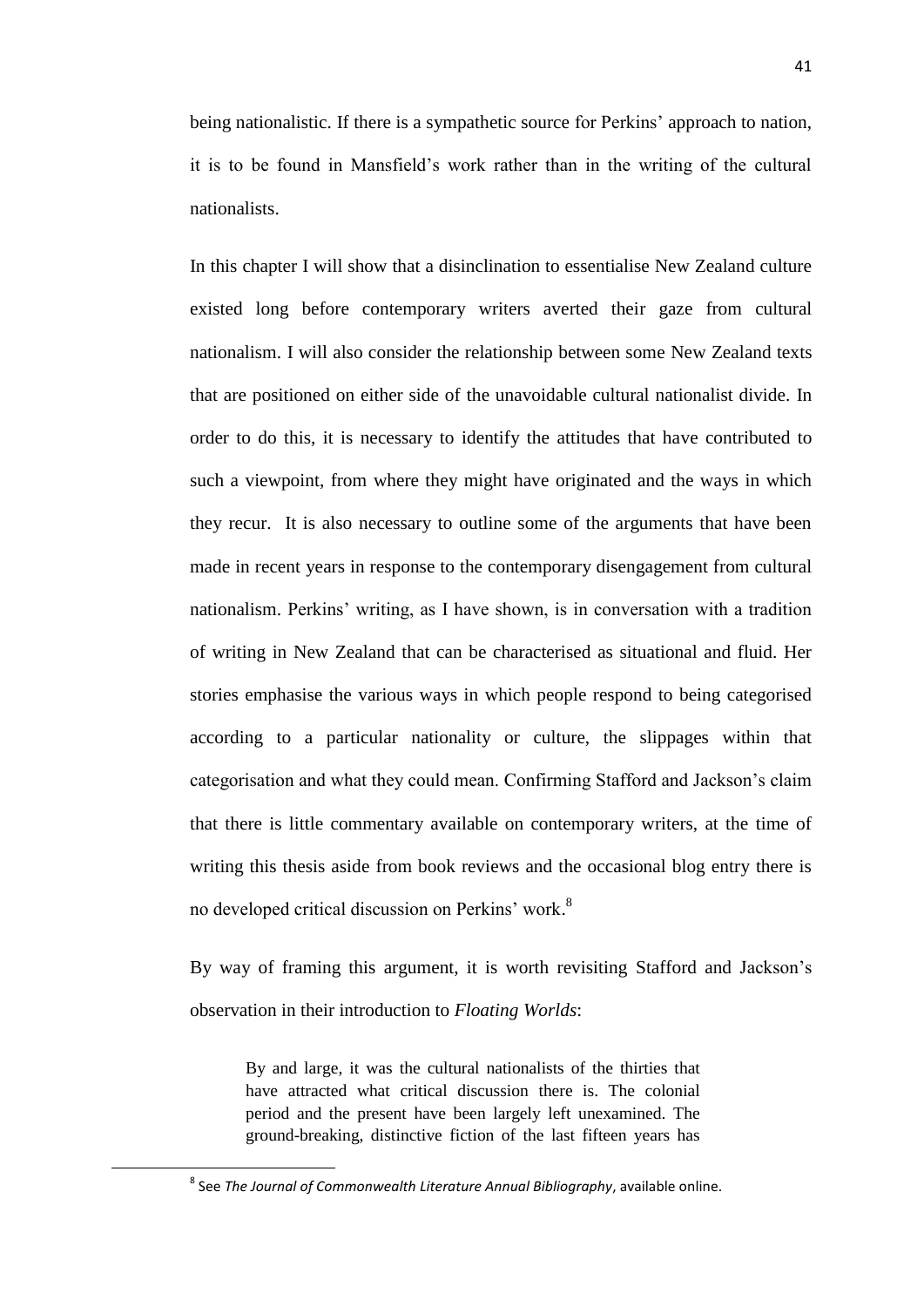not attracted critical commentary beyond initial reviews, despite its success with readers both local and international, and despite its attracting major awards both local and international. (21)

Conversely, the frequently cited writing of the cultural nationalists rarely elicits critical attention beyond the shores of New Zealand. When it is not directly about cultural nationalism, what commentary there is on New Zealand literature still has a tendency to recall the ideas and motivations of the cultural nationalists, even if negatively. Arguably, New Zealanders have come to see theirs as a type of default perspective. As Stuart Murray puts it, ‗for the New Zealand critic of the 1940s, the yardsticks of quality were those of an essentialised notion of place—of landscape, of language use and of history' (1998: 249). He argues that critical interest in the period continues because ‗the wider paradigm [is] the expression of the settler state. The manifestations of communal identity in nineteenth-century New Zealand thus form the background to the 1930s drive for exceptionalism, for the special nature of the local' (248). In contrast, post-national literature could be seen as tending to have an ambivalent and non-essentialised relationship with nation, sometimes registered by what is left unsaid rather than by stern attention to the local. As Stafford and Jackson attest, 'contemporary writers inhabit a culture that is willing to engage with the popular as well as the complex, to play one against the other' (12). They do not see their task as one of collectively and strenuously defining the nation. Rather, '[contemporary] novels are at ease with place because place is not as pressing or real a notion as it has hitherto been' (11). They also point out that ‗writers in the 2000s are more likely to see [retrieval of a precolonial past by way of literature] in terms of re-enactment, consciously false, noticeably different from the original' (12). As Stephen Turner explains, 'the role of reenactment is to convert the idea of a new country that exists in the collective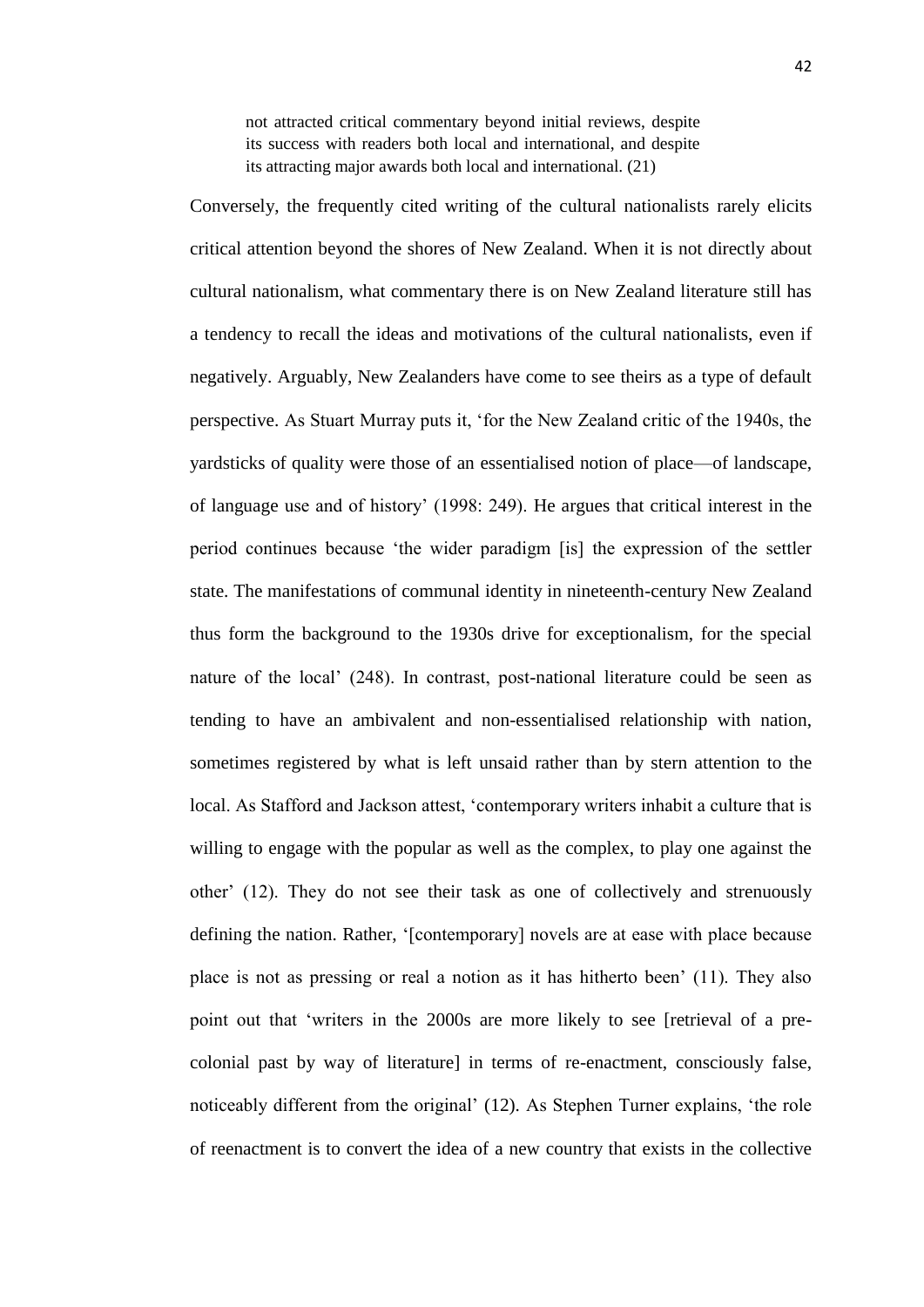mind of second settlers into a country that has always existed as such' (2009: 245). Of course, this endeavour involves the reenactment in the present of settler arrival in the past, like the arrival of the Forrest family as discussed in Chapter One. Perkins' work can be seen to deliberately fictionalise the past.

Perhaps the absence of an essentialised notion of place is part of what deters commentators and critics from engaging in extended dialogue about contemporary literature. Where it exists, it usually revolves around postcolonial and indigenous discourse and is heavily theorised, often more concerned with postcolonial or postnational theory than with the writing itself.<sup>9</sup> This sort of commentary will sometimes engage with particular literary trends but the primary focus is often cultural or political.

The response to the perceived loss of the New Zealand referent has often been negative. In 2003 an article appeared by Patrick Evans criticising new writing as flattened out and homogenised (9), particularly that which emerged out of Bill Manhire's creative writing course at Victoria University of Wellington. Evans observed that

[t]he gravitational pull of our writing towards prize-winning celebrity and the chimera of internationalism has also changed the way we read fiction. Reviewers seem increasingly to judge in terms of prizes and awards and the unexamined value systems writers need to express to win them. (9)

 $\overline{\phantom{a}}$ 

<sup>9</sup> The essays in the recent publication *Culturalisms: New Literatures Review* generally focus more upon theorising social or cultural occurrences and trends than the application of such theories to contemporary literature. In the *Journal of New Zealand Literature*, many articles that are to do with contemporary literature are the same as above, as is Simon During's *Landfall* essay ‗Postmodernism or Postcolonialism'. Similarly, the titles listed under ‗General Studies' in *The Journal of Commonwealth Literature Annual Bibliography (2012)* reveal a strong inclination to focus on social theories and ethnographic studies. While extremely relevant, the problem here is that when it comes to contemporary literature, so much time is spent constructing frameworks for analysis that the analysis itself often does not seem to happen.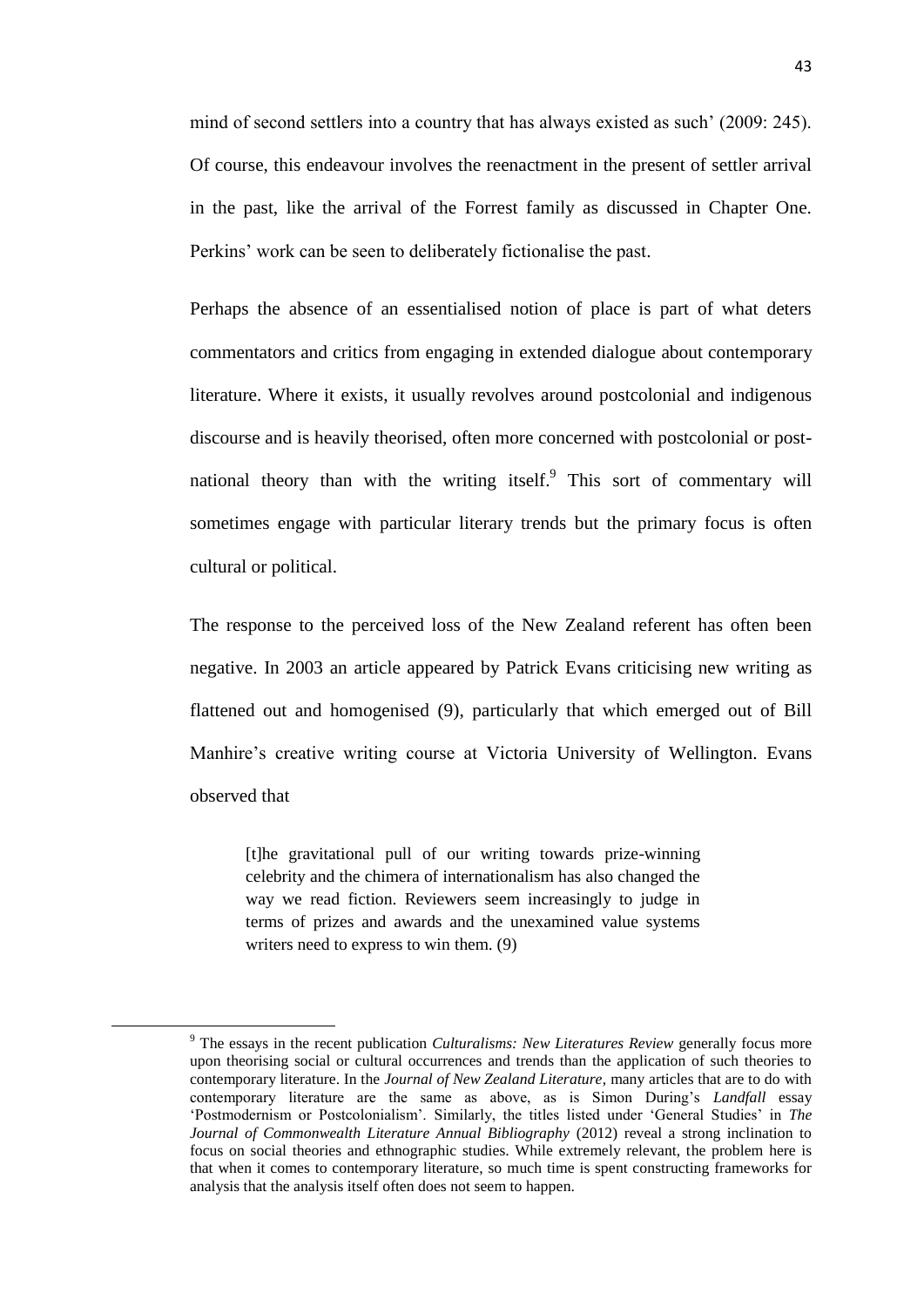He argues that alongside a globalised publishing market, writing and reviewing is turned 'into a strange kind of mating dance, in which the Artist writes a Novel which has the attributes the culture most valorises, and the reviewer writes a review which certifies that, indeed, those values are there' (10). How this is in any way different to previous practices of publication and distribution Evans does not make clear, but he presents this argument as one of the drawbacks of contemporary authorship. This sort of argument doesn't leave much room for debate: Evans makes an obvious observation, arguing for an alternative that doesn't exist. Ultimately this has a silencing effect on what commentary could emerge about contemporary writing, because it surreptitiously supposes that there is nothing much to say about literature that is simply participating in a symbiotic 'mating dance' between authors and reviewers. Evans' difficulty is mainly with the authors who come out of Bill Manhire's creative writing course at the International Institute of Modern Letters and who have been published. He sees this as an elitist coup or takeover in New Zealand literature, and believes that the writing itself doesn't seem to be about anything important. What he seems to consider is missing from this work is an overt engagement with the problems of postcoloniality. Arguably, however, Perkins registers such problems in a far more complex manner than Evans is prepared to allow. Far from a refusal of the political, the absence of such overt references in Perkins' work indicates a shifting of gears, a way of drawing attention to what is absent by providing a context void of obvious bicultural gestures and political controversy.

Despite the evident shortfalls of his argument, Evans raises a question in this article which has become increasingly pertinent over the last several years when he asks: ‗if a novel is […] set and populated, and it is published in, say, New York or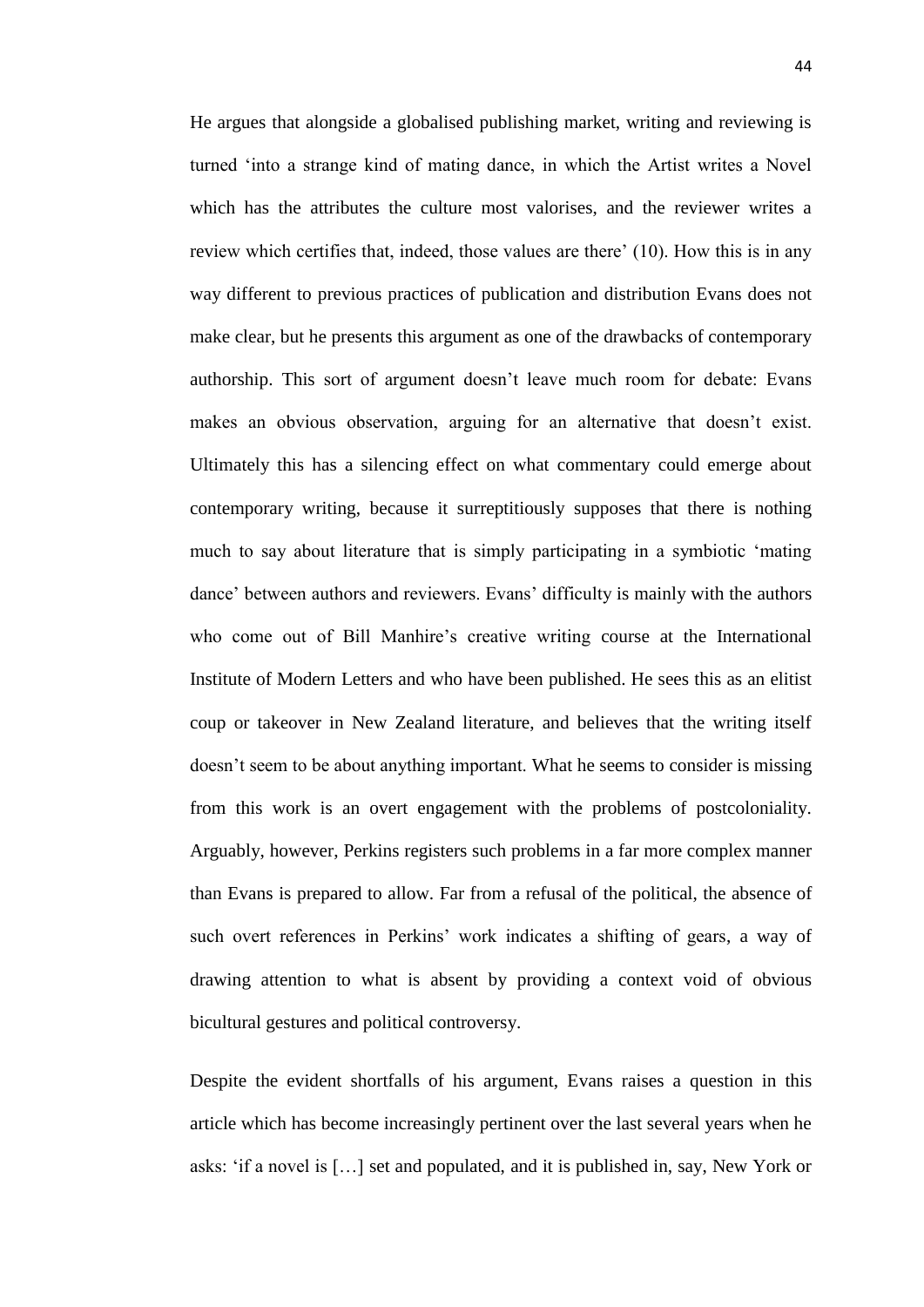London, is it still a New Zealand novel?' (11). Given this anxiety, perhaps the absence of commentary about contemporary novels has to do with the fact that many New Zealand writers now choose to set their fiction elsewhere, blurring the category of New Zealand fiction. How can one discuss 'New Zealand novels' if what constitutes one is so unclear? To contend with this, commentators tend to formulate their own criteria for inclusion and exclusion. At the beginning of her 1961 book *The New Zealand Novel 1860-1960*, Joan Stevens writes:

It was necessary to define what was to be considered, for my purpose, as a New Zealand novel. A decision on this matter is not as easy as it may seem, as will be obvious from the discussion in the opening chapter. Reluctantly I decided that the non-New Zealand fiction of New Zealand authors would be excluded. (7)

Based on this criterion, Emily Perkins' *Novel About My Wife* would not have been counted as a 'New Zealand novel' in 1961 because it is set in London. The primary difficulty of critically discussing texts which are impossible to categorise is illustrated by the fact that Stevens actually declared it necessary to formulate a method of inclusion and exclusion 'for [her] purpose'. Certainly many of the observations she makes in her book could employ evidence from 'the non-New Zealand fiction of New Zealand authors', but their inclusion in her study would only have blurred the distinction between New Zealand writing and non-New Zealand writing that she claimed was necessary. Literature that pre-dates the cultural nationalist movement, which I will call 'pre-nationalist' literature, and post-national literature, share this confusion. It is the main quality that distinguishes them from the writing of the cultural nationalists. There was no mistaking the place of cultural nationalist writing because it was so determinedly rooted in New Zealand—in the landscape, the language, and Pākehā sensibility.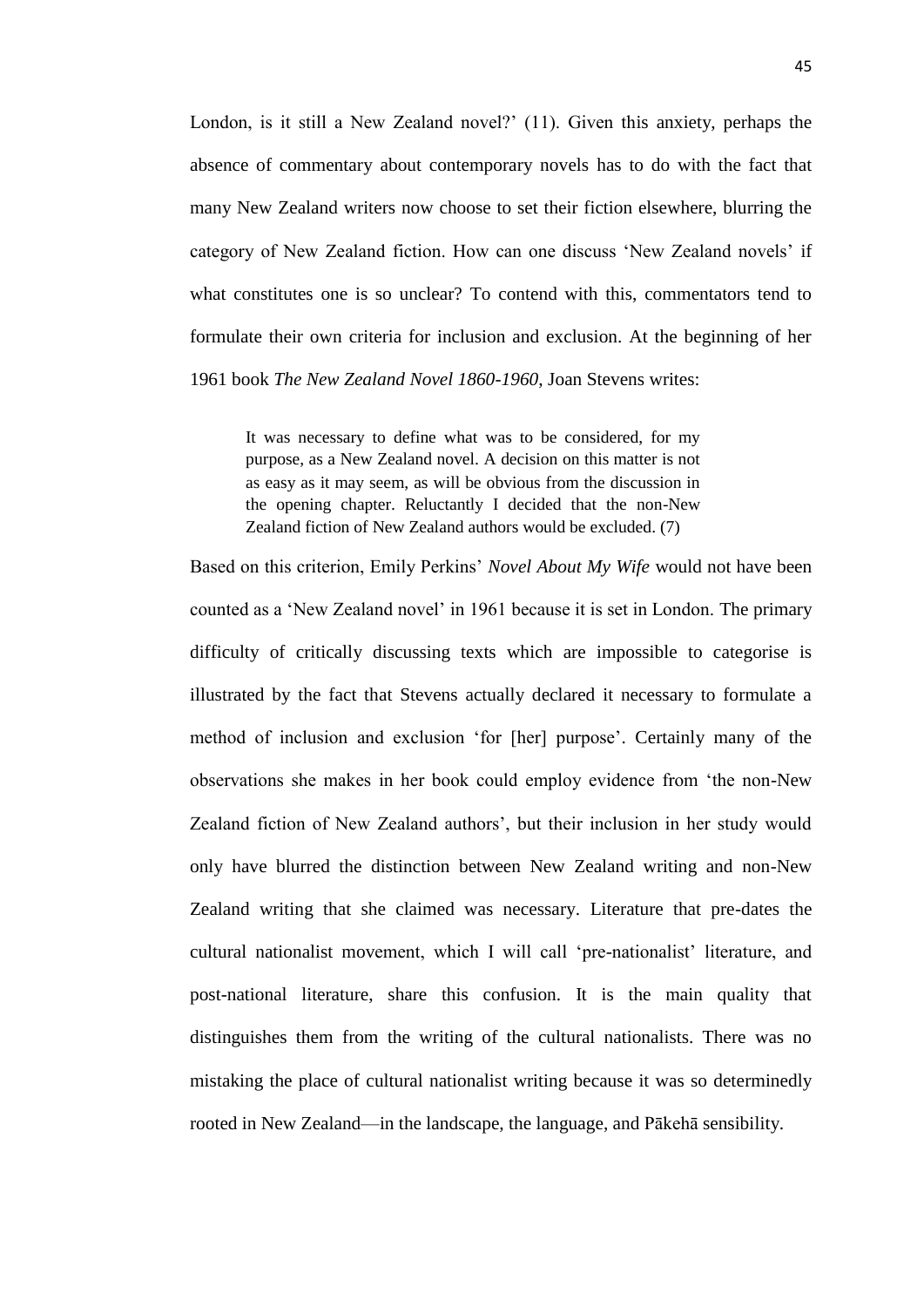The difficulty of pinpointing a stable attitude towards New Zealand identity is well articulated on the back cover of the *1985 Penguin Book of New Zealand Verse* edited by Ian Wedde and Harvey McQueen, when they assert: 'we are not anywhere, but somewhere'. Instead of desperate reaching after identity and essentialising culture through a sense of obligation to write the nation, Wedde proposes that language 'grow[s]  $\ldots$  into its location' (23). It is important to also keep in mind Stuart Murray's assertion that nation and nationality are concepts which are 'easy to identify but difficult to analyse' (1998: 9) because of their fundamental fluidity: as soon as a satisfactory definition is established, they have already moved beyond it. He explains that because 'the nation is both physical and abstract, the boundaries that mark its limits also necessarily imply the existence of other nations. So the singularity of the national is never absolute, it is always part and parcel of a dialogue' (9). The idea of the nation as both physical (a geographical space with a physical border, defined in New Zealand by oceans) and abstract (in the sense of Benedict Anderson's imagined communities) expresses why writing the nation is such a contestable endeavour. In one sense its existence is physical, but in another subjective. These two constructions of place are fundamentally at odds with one another. When Murray mentions the 'dialogue' of the national, he is referring to an on-going dialogue between generations of voices that both contest and affirm a definition of New Zealand.

The primary link between pre- and post-nationalist writing is that they both in their own ways avoid conscription into a nationalistic enterprise. These writers do not avoid the New Zealand referent altogether, but unlike the cultural nationalists they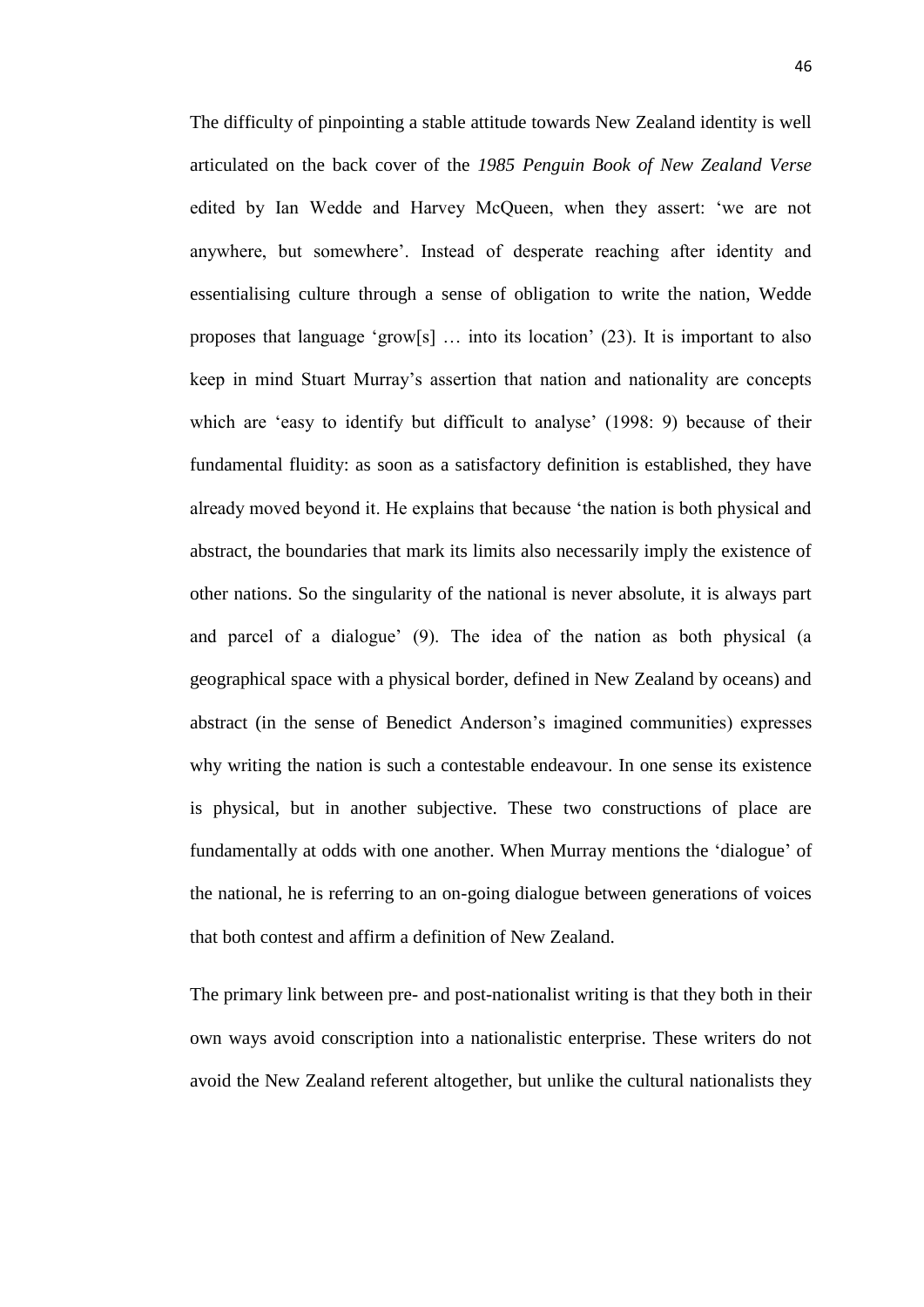do not fetishise it. $10$  Pre-nationalist writing tends to revert to or import particular modes of writing (such as Victorian or Modernist) that are not chiefly concerned with nationalism, and post-national writing prompts a return to this approach. The difference is that contemporary writers are highly conscious of what they are omitting.

As I mentioned in my introduction, Stafford and Williams describe a 'general lack of knowledge [among New Zealanders] of literary foundations [which] presented difficulties for late twentieth-century New Zealand novelists' (4). This, they argue, is due to a 'critical eclipse of the colonial period' (3) peculiar to New Zealand. They point out that 'in New Zealand, although amply attended to by historians, the colonial period was long avoided by literary scholars and anthologists, with the result that full knowledge of our literary past remains partial' (3). As I discussed in Chapter One, these kinds of missing pieces have a powerful effect upon individual and groups' sense of belonging and sense of themselves. The lack of critical commentary on contemporary fiction seems thus to be a case of history repeating; another ‗critical eclipse' occurring in the present. This chapter sees contemporary novelists as emerging out of a rickety pre-nationalist foundation which generated little critical discussion to begin with.

## **Setting the Tone: Benjamin Farjeon and Katherine Mansfield**

The work of Benjamin Farjeon (1838-1903) exemplifies early attitudes toward the purpose, publication and distribution of literary texts in New Zealand. In many

1

 $10$  I refer to the comparison between Katherine Mansfield and Emily Perkins. 'Māoriland' writing was pre-cultural nationalist and tended to fetishise signs of New Zealandness but it is this type of incipient nationalism that was despised by the cultural nationalists.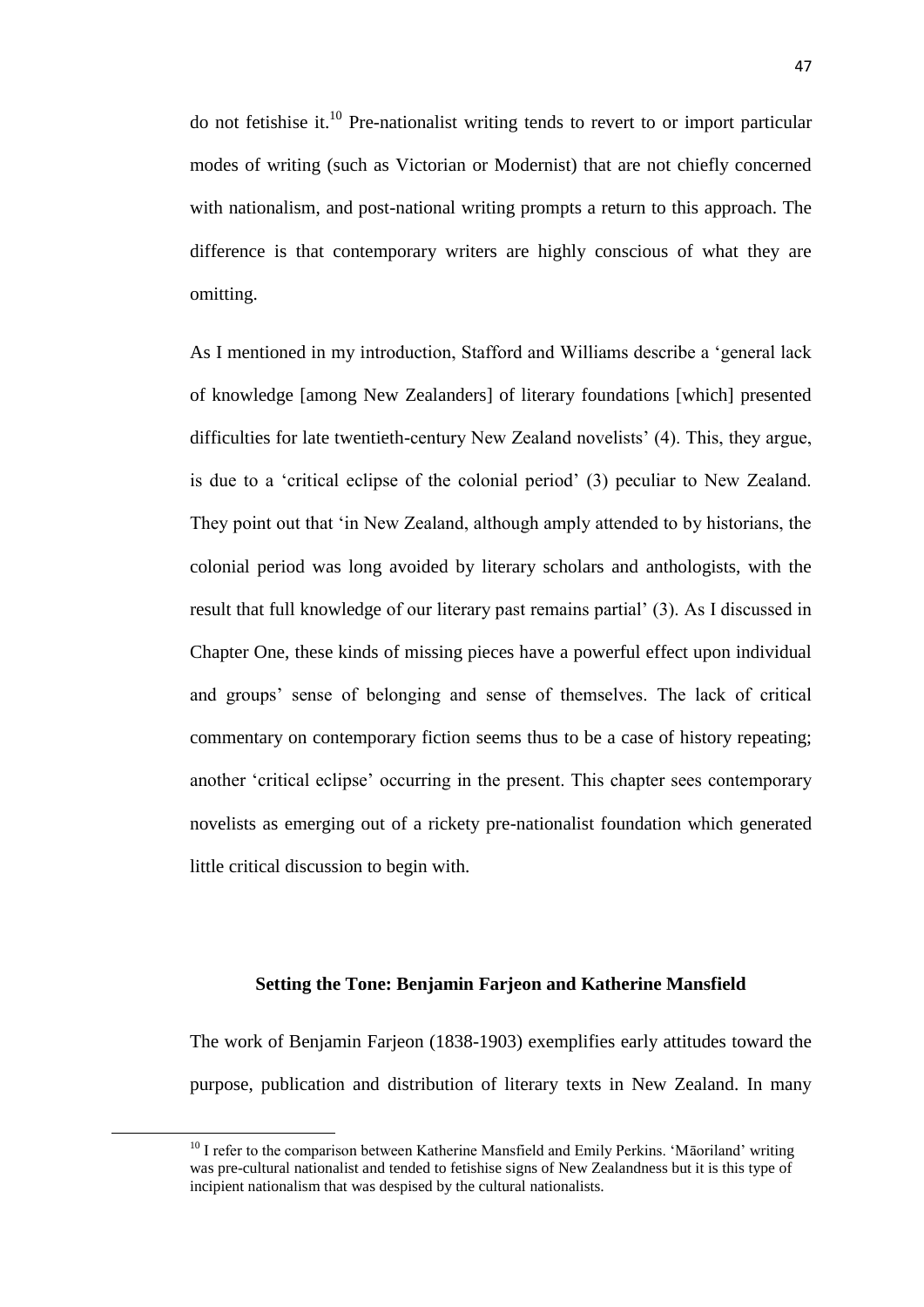ways, although much of what occurred in this respect was unavoidable owing to the time in which he was writing, his ambivalent attitude towards the nation, in particular, has survived. Farjeon arrived in New Zealand in 1861 and settled in Dunedin after having spent several years in Australia working in the goldfields.<sup>11</sup> He was involved as a journalist and later editor for the *Otago Daily Times*, New Zealand's first daily newspaper. Farjeon published *The Life and Times of Christopher Cogleton* in New Zealand in 1862-3, and three years later he wrote *Grif:* A *Story of Colonial Life*, $^{12}$  and the novel, set in Melbourne, was first published in Dunedin in 1866. Grif is a street urchin whose character embodies the collision between colonial Melbourne's marginalised lower class and its affluent upper-middle class. The novel observes class distinctions at the same time that it describes relationships between people from different social classes, their concerns, preoccupations and interactions. Because of its setting, *Grif* would have been excluded from Joan Stevens' study of the New Zealand novel, although she does mention it in passing (20). I have included it in my analysis because it was published in New Zealand and is an example of an author who can live in New Zealand and write about it without feeling the pressure to identify himself or his characters as New Zealanders. While this was of course an attitude specific to the time and the context in which Farjeon was writing, it bears a likeness to contemporary trends in New Zealand literature.

 $\overline{\phantom{a}}$ 

<sup>&</sup>lt;sup>11</sup> All biographical information is from the article "Farjeon, Benjamin Leopold (1838-1903), *novelist and playwright*" in the Oxford Dictionary of National Biography, 2004-12.

<sup>12</sup> *Grif* has been called both *A Story of Colonial Life* and *A Story of Australian Life*, almost interchangeably. Commentators tend to employ whichever title best suits their purpose. At the time of publication, it is likely that the two titles existed for packaging and marketing purposes. In Australia, it was published in 1870 as *A Story of Australian Life* despite the title of its Dunedin publication being *A Story of Colonial Life*. The interchangeable use of these two titles shows that the distinction between ‗Australian' and ‗Colonial' was not seen as particularly important, and further confirms the conflation of New Zealand and Australia in the minds of colonials.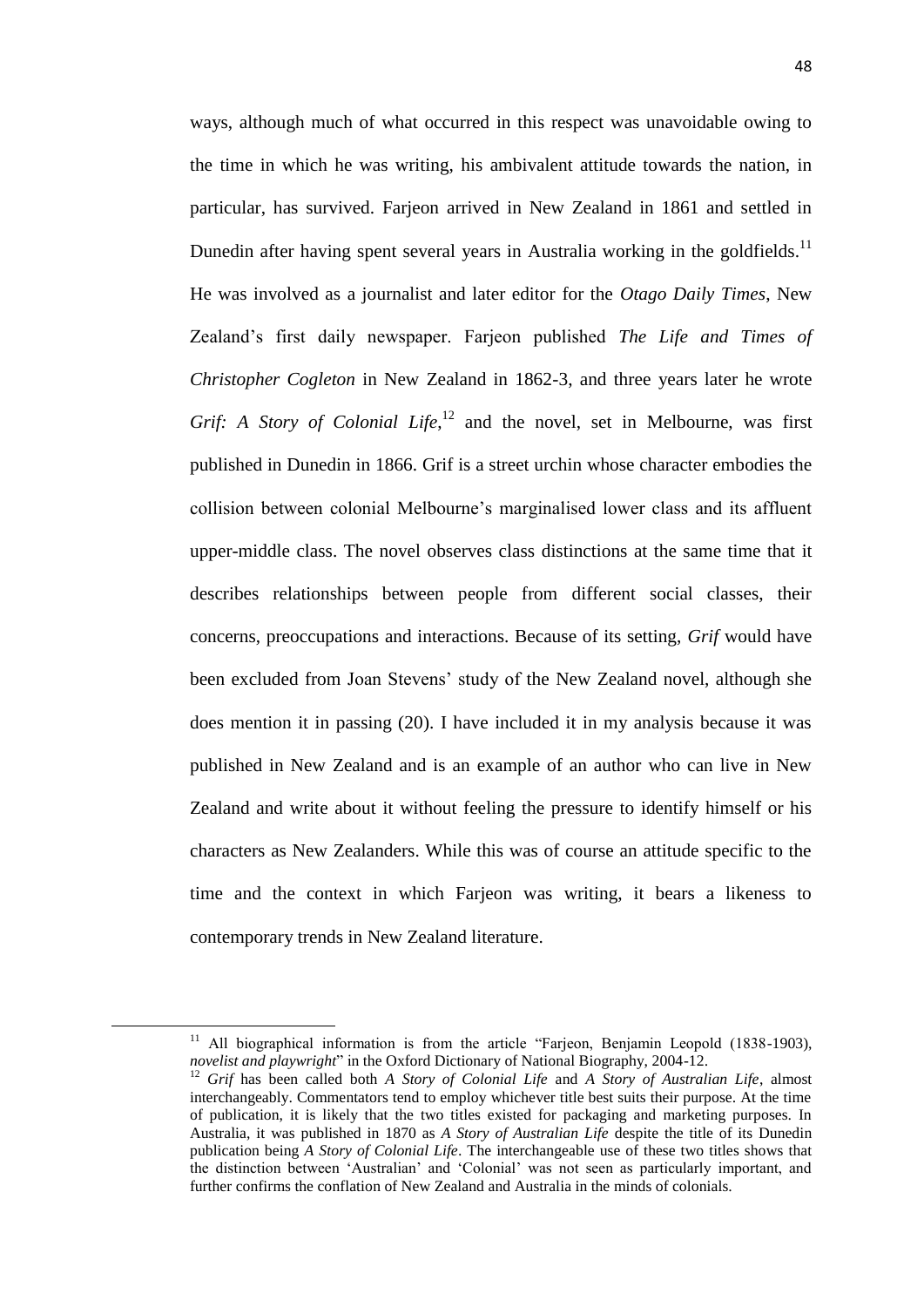Several things stand out as immediately significant about this book. Firstly, it is prefaced by a forward-looking statement from Farjeon, in which he anticipates the formation of national literatures and positions his own text as a contribution to that project:

The author leaves his book in the hands of his readers. In years to come, when the colonies have a literature of their own—a literature worthy of their material advancement—he will be glad to think that he has taken a humble part in its development.

While certainly this was a very common view of colonial writing—material progress has been achieved; it will take some time for cultural advancement to follow—echoes of this sentiment remain audible in audience response and critical attitudes to New Zealand literary endeavours. The assumption that the development of a literature inflected with the local would be a natural evolutionary progression over time is somewhat at odds with the cultural nationalists' position that it was to be a difficult task, strenuously achieved. Regardless, Farjeon acknowledges the formation of a national literature as a process of development, and seems to have believed in the seminal contribution of his own work towards such an endeavour. The words he has chosen (material advancement, development) form a language of progress that denotes the colonial attitude towards society more broadly, and which has persisted in various guises up to the present.

In terms of writing and publication, this attitude determines that literature should reflect not only the society of its author, but also the material advancement of that society. This narrative of progress is part of what Patrick Evans was condemning in his aforementioned essay. He sees the linking of literary production to other successful economic activities of the nation as somehow branded by deceptive and superficial imagery of nation. Farjeon's statement also insists that New Zealand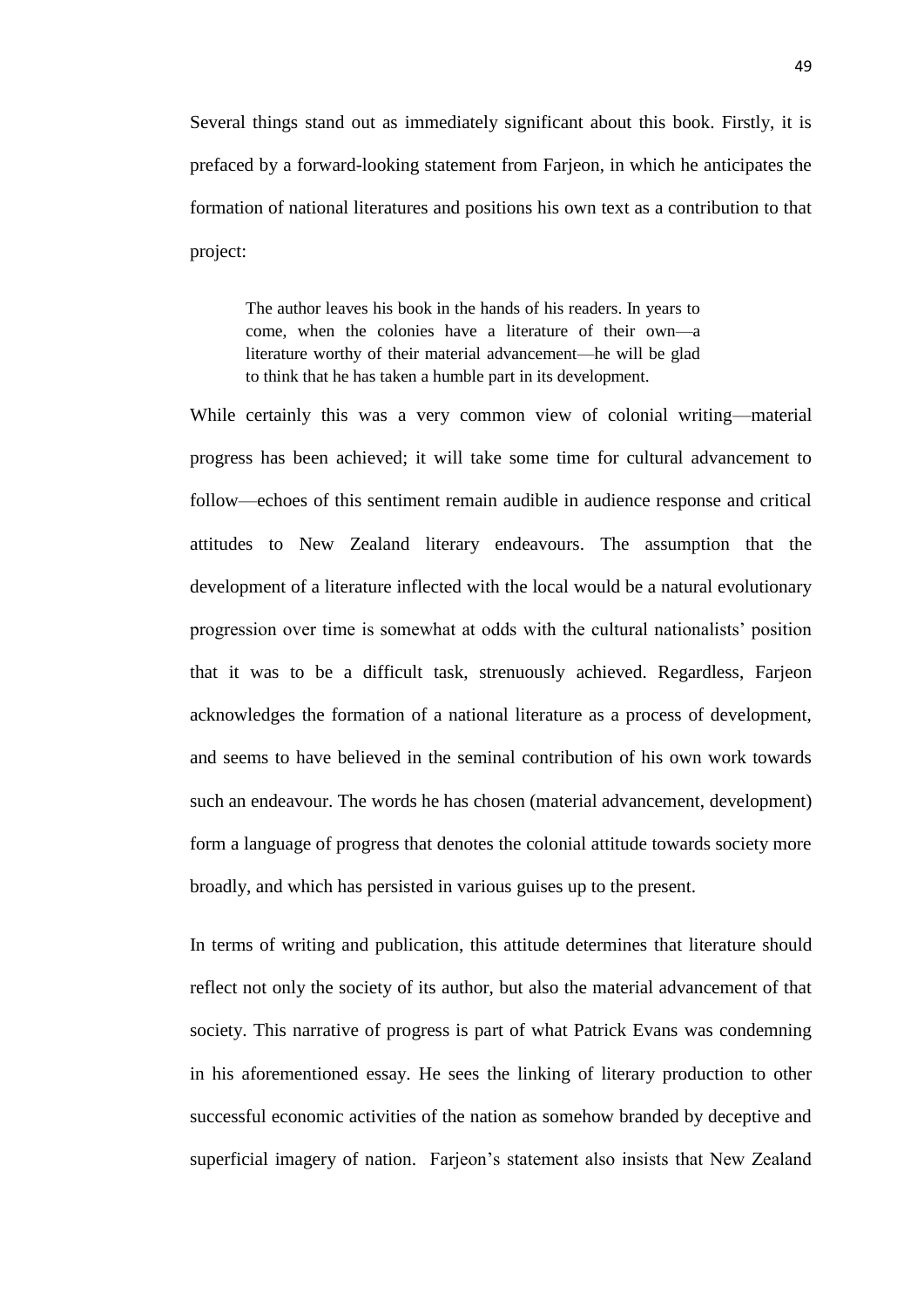having 'a literature of [its] own' is important because it gauges the extent of the colony's success. However, given the Victorian style of *Grif*, Farjeon is still anticipating the literature to develop out of Britain's like a little colonial offshoot, rather than in and of itself. As will be seen further on in this chapter, the development of a New Zealand identity reflected in a literature distinct from Britain's would take significantly more time.

The second feature worth noting is that like many people of his time, Farjeon did not see the significant distance between New Zealand and Australia as a mark of ‗national' difference, but saw the two separate land masses as components of a common colonial world. In 1866, the colonial connection between the two countries overwhelmed geographical distance. While *Grif* was indeed first published in Dunedin where Farjeon lived, the setting of the novel is colonial Melbourne, 'where poverty and vice struggle for breathing space, and where narrow lanes and filthy thoroughfares jostle each other, savagely' (*Grif* 1). Farjeon was perhaps not to know that the colony from which he was writing would later be part of a quite separate nation to the one in which his novel is set. *Grif* went on to be reprinted in London in 1870 and 1885, and was also published in New York. The novel is thus only a New Zealand novel in the sense that Farjeon was in New Zealand when he wrote it. He receives mention in Stevens' book, when she calls his writing 'goldfields fiction' (20) which is probably a most apt description because it resists national categories. She sees him as ‗a disciple of Dickens, both in his Christmas sentimentality and his tendency to caricature' (20).

Arguably this illustrates early the difficulties of writing New Zealand, showing a preference or perhaps a predisposition to set fiction elsewhere, as well as a tendency to transplant Victorian or European sensibilities into a colonial setting.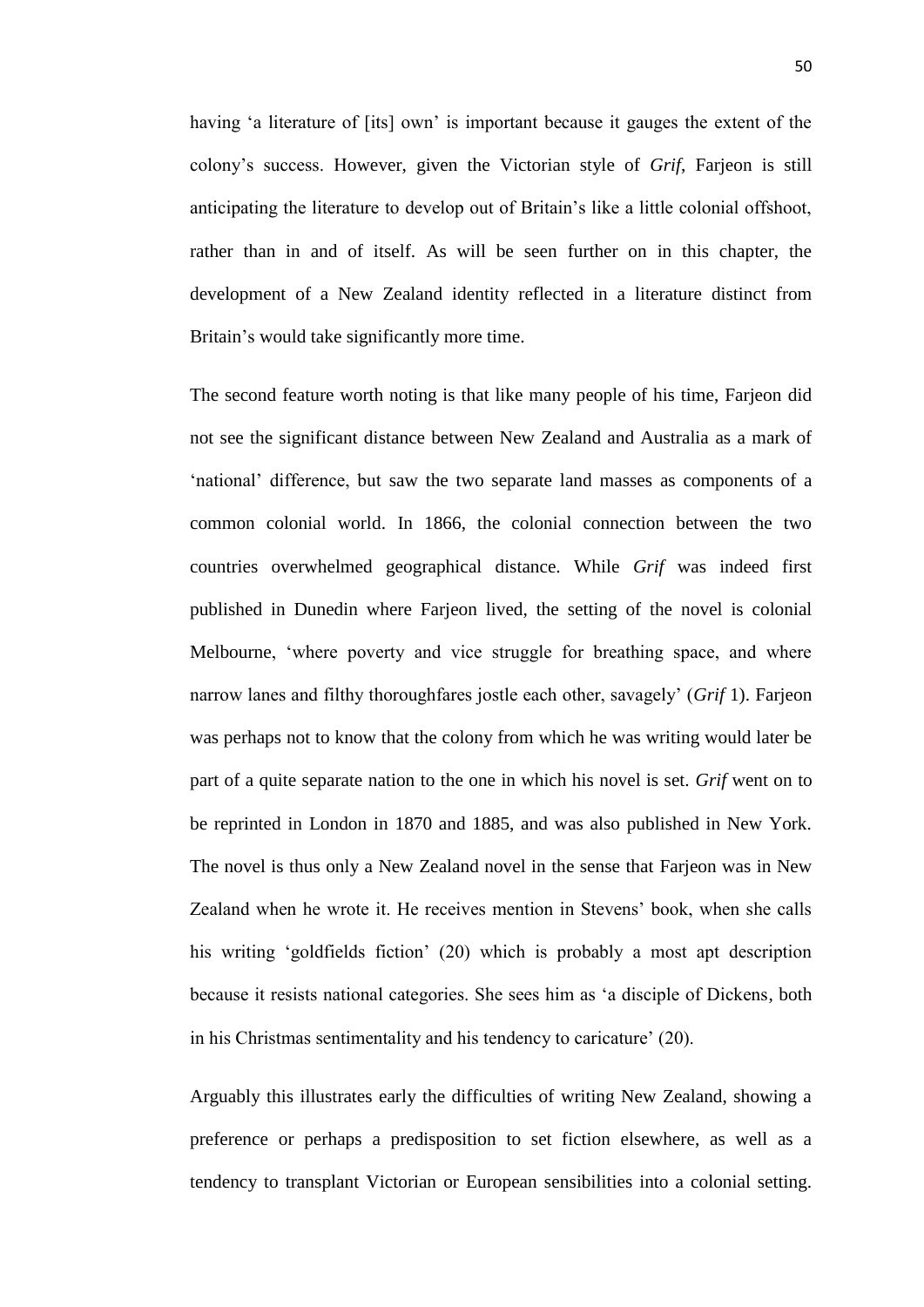The latter is perfectly understandable in terms of colonial values and the former reflects the pre-national closeness of the Australasian colonies, so these characteristics were not necessarily active or deliberate, they naturally appeared. The same trends that involve a refusal to represent New Zealandness in contemporary literature cannot be explained in this way; they continue without necessity because they are consciously employed by contemporary authors. The fact of the wide, global publication of *Grif* (in New Zealand, Australia, London and New York) also suggests the universality of its themes despite Farjeon's own isolated location and the novel's distant setting. There was no such criticism facing Farjeon and his colonial contemporaries as there is today of writers who choose to locate their fiction elsewhere. The colonies were relatively newly discovered and he was writing in a time of increased mobility, when migration and travel to New Zealand and Australia were gaining in frequency, and his writing reflected those very trends. It seems curious that now, in an era of rapid global movement, there is still a prejudice against New Zealand writers who choose to set their fiction elsewhere.

Farjeon's easy internationalism was typical of someone of his time and position, but it is also not dissimilar to that of Katherine Mansfield and Emily Perkins. All three authors represent, to some extent, the complex relationship between New Zealand, Australia and Britain. Farjeon's 1868 return to England was owing to his desire to further his writing career, as encouraged by Charles Dickens. As mentioned before, some of Mansfield's work was published in *The Native Companion*, an Australian journal, and the well-known trajectory of her life took her from New Zealand to Britain where she too believed she would be more successful as a writer. However, she later wrote in a letter to her father, '... the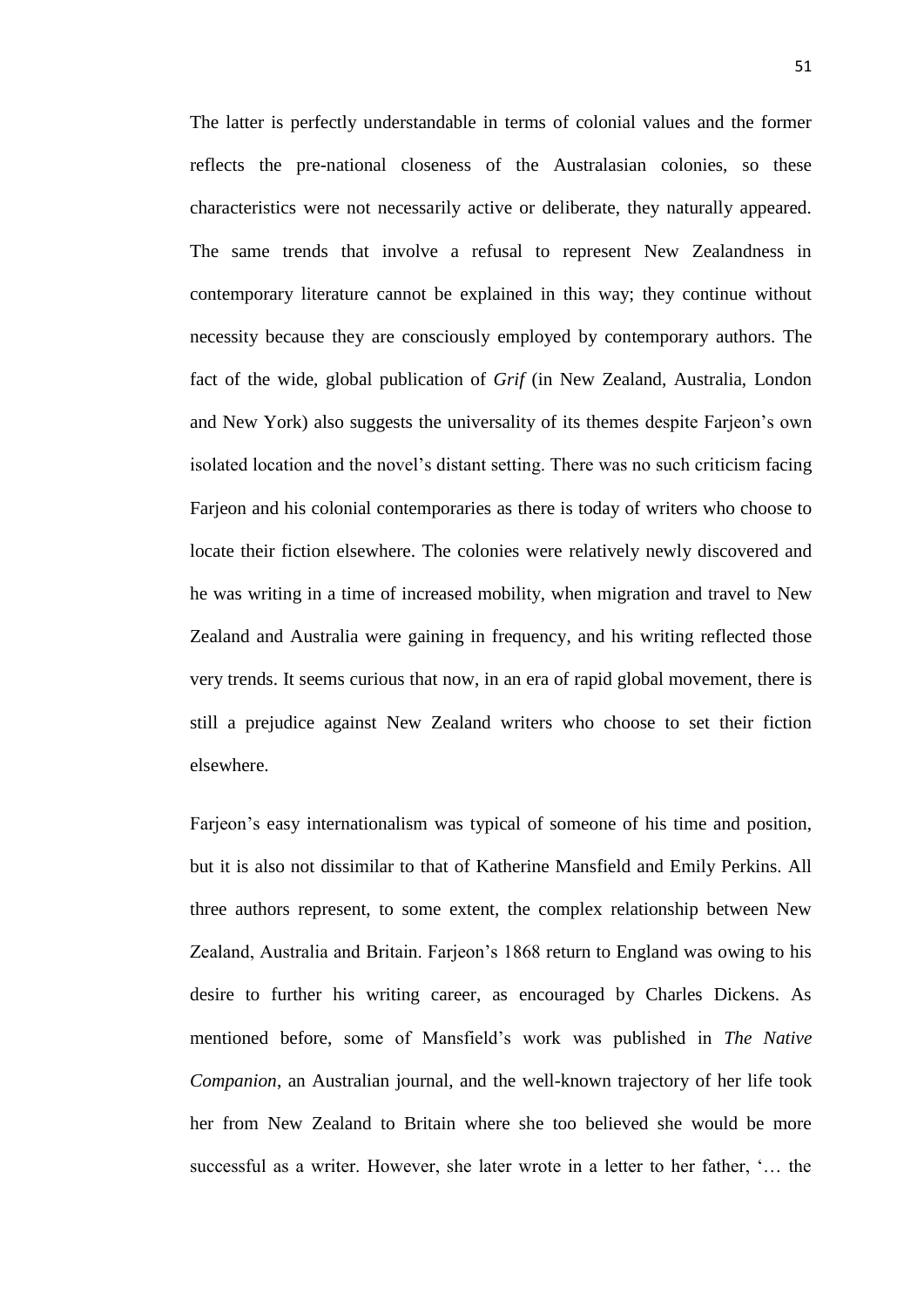longer I live, the more I return to New Zealand. A young country is a real heritage, though it takes one time to remember it. But New Zealand is in my very bones'.<sup>13</sup> Perkins wrote and published *Novel About My Wife* in Great Britain, and the character in it who most embodies the colonial psyche is Australian. There is also a distinction between the ways in which these authors think about England: while Perkins is deliberately critical of Englishness in such a way that it becomes satirical, Mansfield conversely thought of England as a relief from the stifling simplicity of New Zealand. She wrote:

I should like to write […] about a girl in Wellington; the singular charm and barrenness of that place—with climatic effects—wind, rain, night—the sea, the cloud pageantry. And then to leave the place and go to Europe—to live there a dual existence—to go back and be utterly disillusioned, to find out the truth of it all—to return to London—to live there an existence so full and strange that life itself seemed to greet her. $14$ 

Here Mansfield describes a character that is unaware of what is meant by each place until she leaves it. An understanding of what these places mean depends on seeing one place in contrast to another, and rests on the idea that a place can only be recognisably itself in the ways that it is different from somewhere else. This does not apply to Farjeon, however, who was really a British novelist travelling and writing in the colonies. Not distinguishing between Australia and New Zealand in the nineteenth century is not the same as being unconscious of national distinctions. For Mansfield, such distinctions were only just becoming clear. Finally, for Emily Perkins, the extent to which she can be seen to conflate the New Zealand and Australian psyche in *Novel About My Wife* is simply in the sense of coming from a young country with a colonial past. In this case, national

**.** 

<sup>13</sup> John Middleton Murry (ed) *Letters* p.199.

<sup>14</sup> Scott *Notebooks* p.111-112.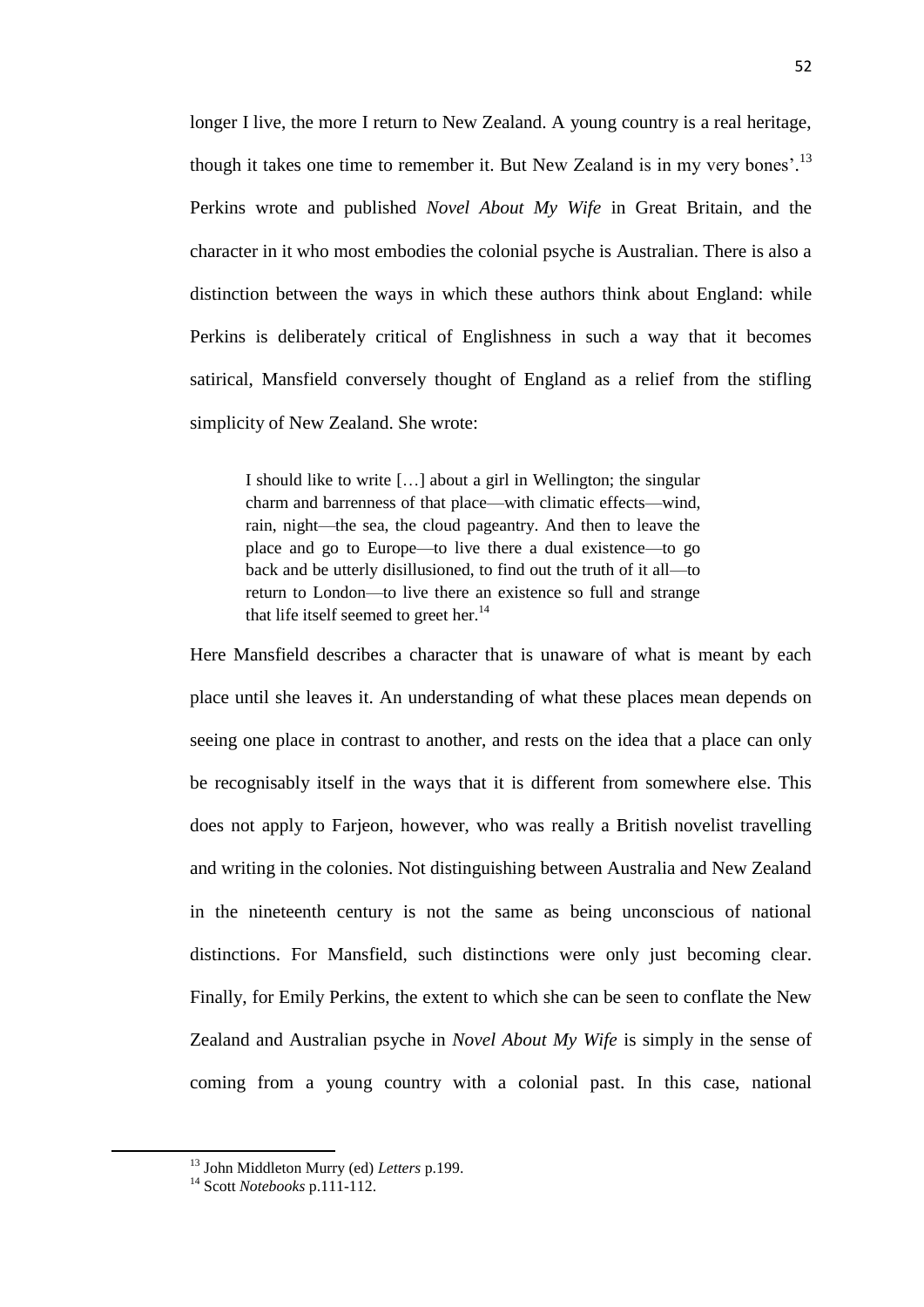distinctions are blurred between New Zealand and Australia in order to show a stronger contrast between those places and Britain.

Pakeha New Zealand identity, as discussed in Chapter One, is characterised by anxiety about a colonial past and the notion of coming from elsewhere. The irony of the term ‗settler narrative' rests in the fact that settlers and subsequent generations are unsettled, and as it is represented in Perkins' writing, frequently exhibit signs of dissatisfaction with being in New Zealand. The anxieties of the early twentieth-century settler consciousness are evident in Mansfield's story *The Woman at the Store* (1912), in which the depiction of a woman who appears to have been inhabited by a strange and untameable wilderness suggests a darker side to the settler resolve to work on and inhabit the land. This representation recalls Mansfield's description of New Zealand as 'mysterious, as though floating' (and to Manhire's as 'smoke at anchor, drifting'). There is an implication of uncertainty at play here, in the face of which the physical space of New Zealand itself becomes abstracted because of a prevailing sense of disconnection on the part of the individual. This disconnection is also evident in the subjectivities of Perkins' characters, such as in a woman whom Daniel meets at an Auckland pub in *Leave Before You Go* who, when asked what she is planning for the evening, says 'Oh, we're just hanging out, you know, whatever happens. We're aimless' (43). Similarly, in *The New Girl*, Julia has a sudden realisation about what has happened to the relationship between herself and her two best friends as they have become older:

It seemed the three girls never had time to themselves anymore … They didn't talk about anything, either. Julia couldn't understand it – she had spent so much of her life wanting to grow up, but now that she was older she missed the way things used to be. When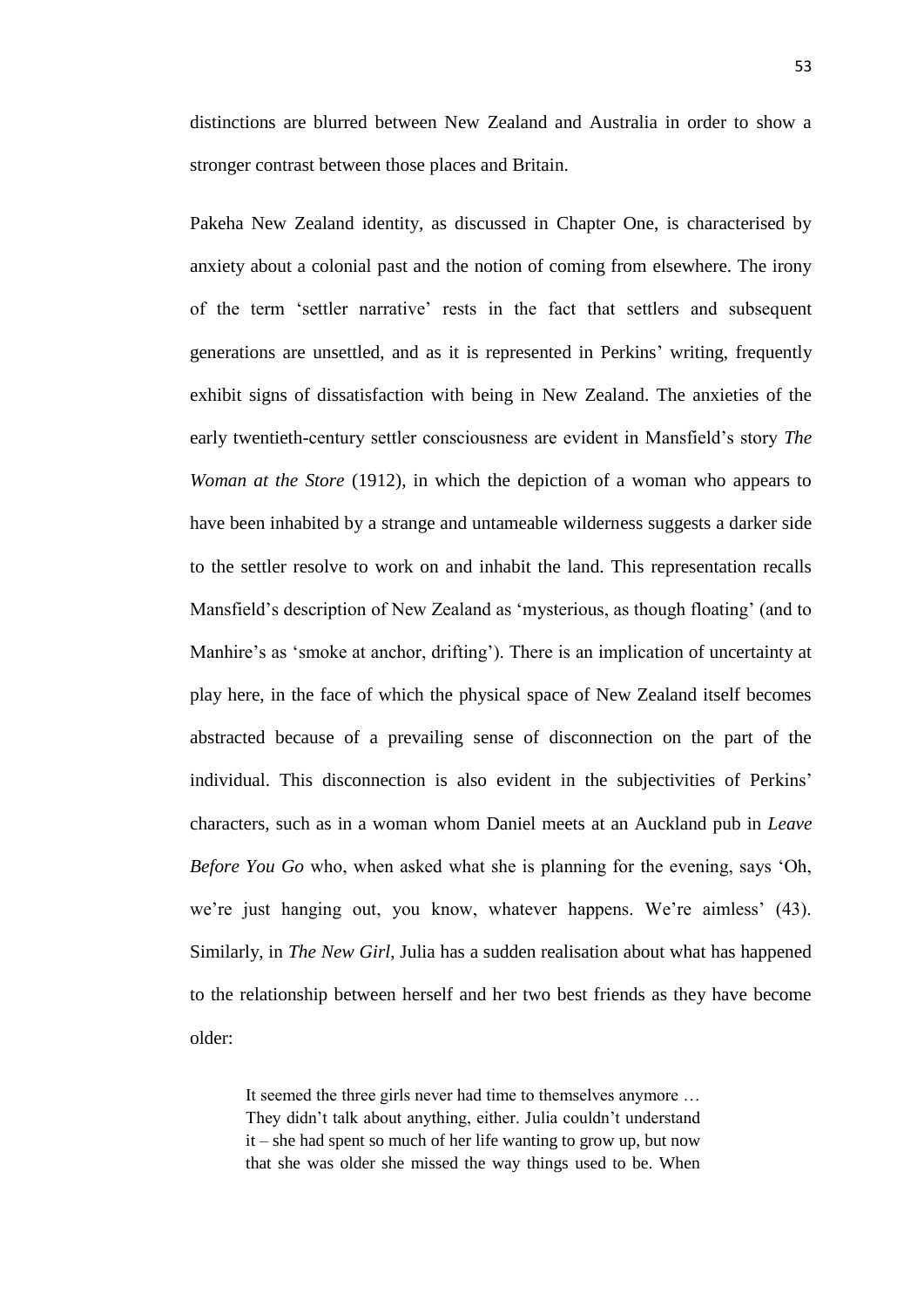they were fourteen they had believed in telepathy and ghosts; at fifteen they'd discovered boys; at sixteen she had been sure the old, girlish, clumsy her was falling away and a new being was emerging from the skin. But now it looked as though this might have been all she was waiting for, this uncertainty. This doubt. (148)

Julia then leaves the town in which she and her friends grew up and moves to a city. What appears in the work of Mansfield as the colonial fear of an untameable wilderness is in the work of Perkins transformed into uncertainty and aimless nonchalance where, faced with the seemingly impossible task of defining the self, characters deliberately disconnect themselves from place. In this they admit their own ultimate uncertainty. Julia realises that what has been awaiting her in adulthood was not freedom, but doubt.

As New Zealand ceased to officially be a colony in 1907, there was a type of imperial nationalism (not in conflict with imperial sentiment) present at the time of Mansfield's writing, but if she was aware of it when she started writing and publishing it was with determination not to be a part of it. Mansfield was not chiefly concerned with the representation of New Zealand, although New Zealand is represented in her work. In the aforementioned notebook entry, Mansfield wrote: ‗Oh, I want for one moment to make our undiscovered country leap into the eyes of the old world. It must be mysterious, as though floating' (1916: 94). While Mansfield indicates affection for New Zealand and a literary purpose fixed on the country in her use of the adjective 'our', her primary loyalty appears to be to 'the old world'; the point of her endeavour in this case is to gain recognition for New Zealand from England. This desire for recognition from Britain is registered in Perkins' work as well. When Daniel in *Leave Before You Go* meets Kate's sister Nina in Wellington, she asks him, ‗does everyone ask you what you think of New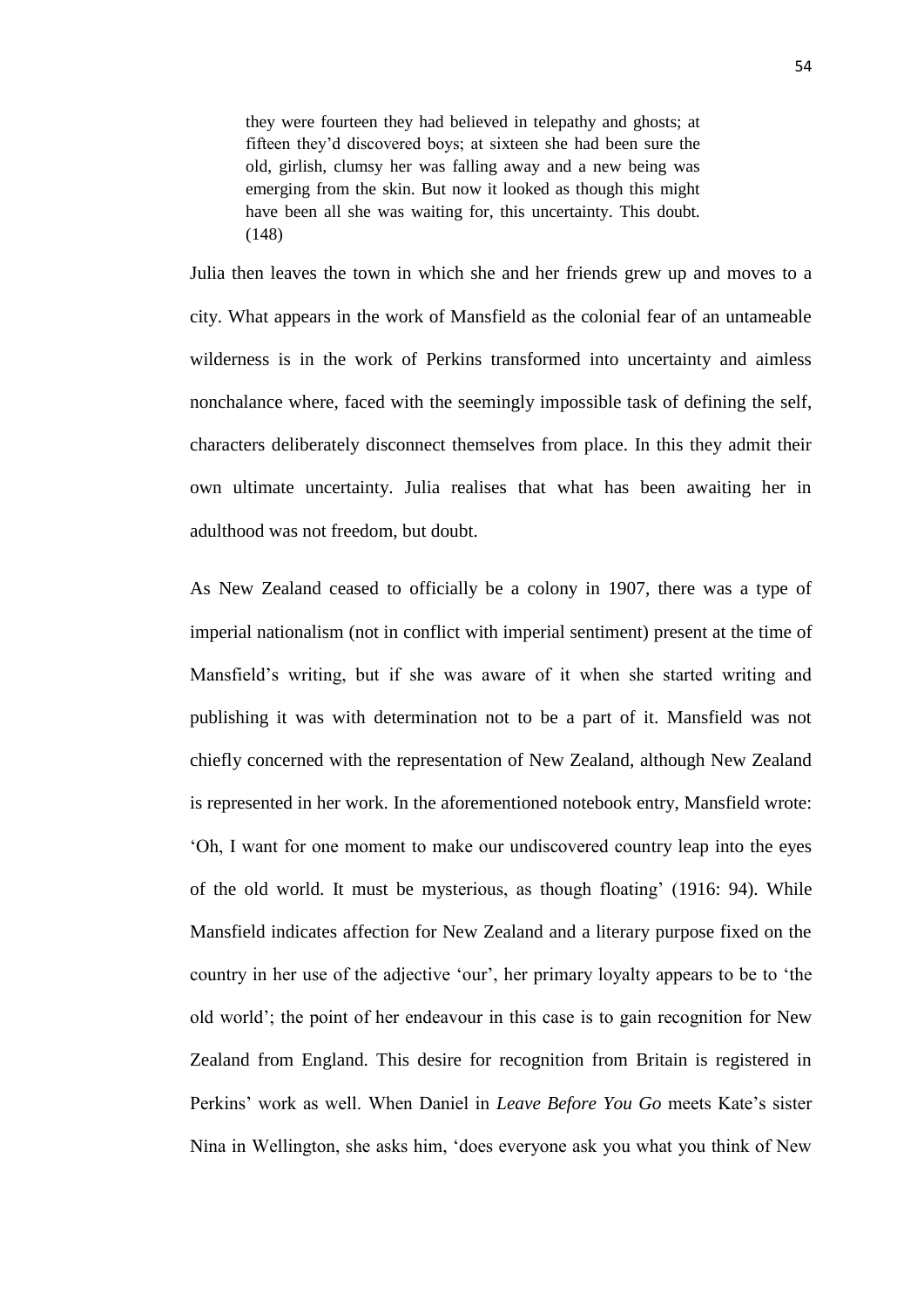Zealand? We're supposed to be famous for that. You know, Oh great European, please pass judgement on our little country' (191-2). Nina not only articulates a common fixation, but she acknowledges that it is a fixation which has earned New Zealanders a particular reputation as people who are characteristically concerned with how visitors from other places, particularly Britain, view the country. In a sense, this harks back to Farjeon's sentiment in the preface to *Grif*, the suggestion that the ‗material advancement' or success of the colonies that he anticipates might be somehow quantifiable. In order to understand the country's relative success, New Zealanders habitually look to travelling Britons to reassure them that the colony has not failed in some respect. Whether the ideal is that it lives up to Britain, or that Britons should admire the ways in which it is different, is not clear. Nina simply wants Daniel's approval.

\*\*\*

Mansfield and Perkins both attend to New Zealandness in non-essentialising ways. Lydia Wevers identifies Mansfield's New Zealand as ‗a cultural space articulated by the boundary of exile which characterises it as a space of incomplete knowledge but also a possible location of truth' (35). Wevers explains that Mansfield's New Zealand stories such as *At the Bay* and *Prelude*

attempt to represent a strangeness not of landscape […] but of and for the imagination […] turning loss into the language of metaphor, the metaphoricity of a signifying space whose quality of transience […] speaks with historical, cultural and personal resonance. (39)

According to Wevers' description, in Mansfield's work the specificity of place is not to do with the land but with personal and subjective experience. In this sense we might accept her distinctness from the cultural nationalists. As I pointed out at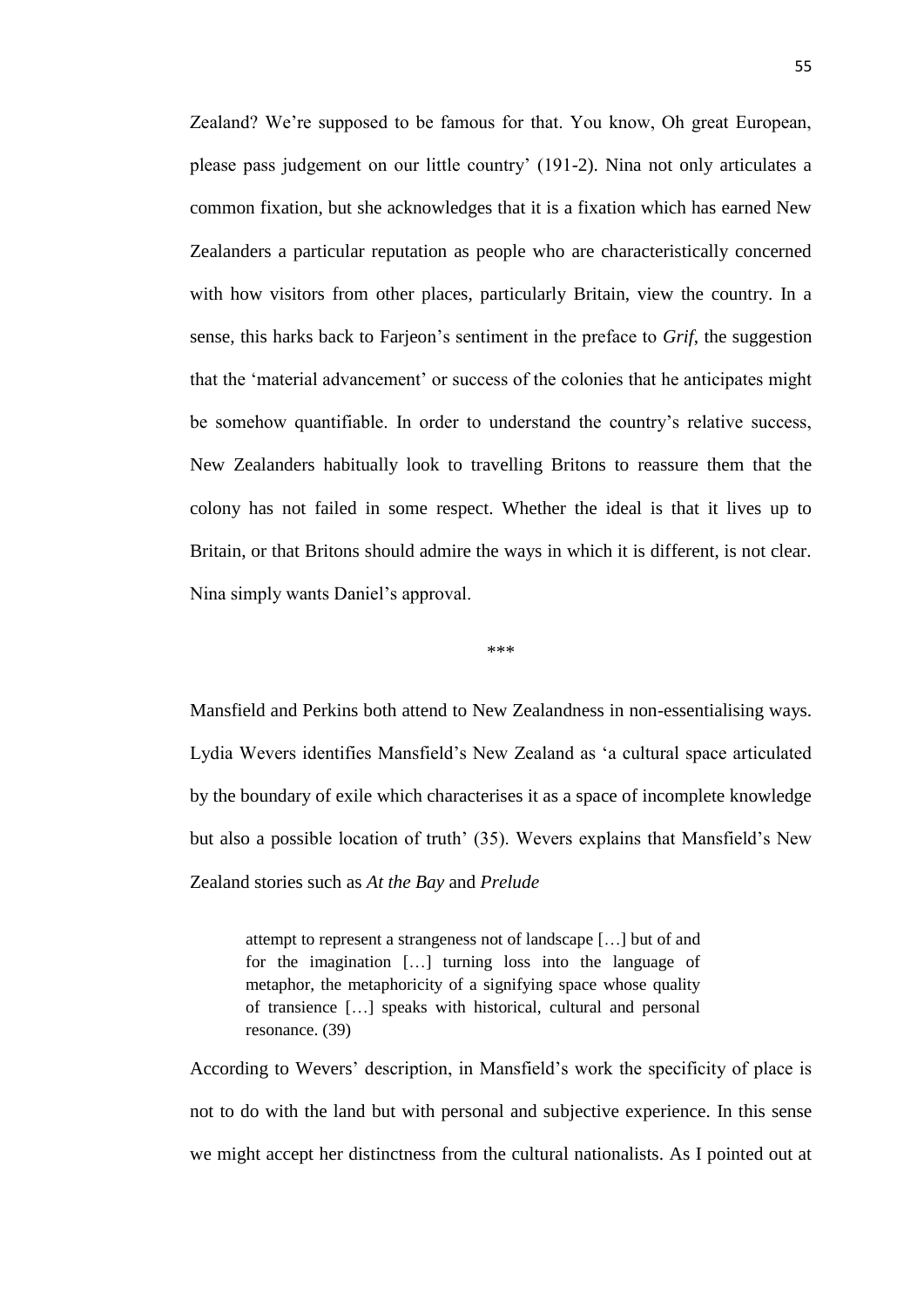the beginning of this chapter, the relationship between Mansfield's writing and New Zealand is not one which depends upon the specific depiction of one place in contrast to the other, but rather the way in which it metaphorically gestures toward the anxieties of the settler consciousness. In Mansfield's writing, Wevers points out that

from a historicist point of view […] there is no clear *narrative* of nationhood in the New Zealand stories; rather the stories' method of proceeding in glimpses or bites, which emphasise temporal depth rather than linearity, insists on narration as metaphor, on leaving the reader to supply what is unsaid within the larger boundary and to recognise plurality within commonality. (42)

Both authors depend on 'narration as metaphor' in their stories but allow that metaphor is not always sufficient to get at the object of representation. The attention to the power, or indeed, the powerlessness of metaphor in more modern work such as Perkins', reflects the difficulty of settling upon a particular essentialised definition of New Zealand identity and what it means to be from or of New Zealand.

The worlds that Perkins suspends her characters between aren't always physical. Her earlier novels, *The New Girl* and *Leave Before You Go* express a familiar obsession with elsewhere, that somehow, like Mansfield's unwritten Wellington girl, the characters must leave the place that they are in, in order to truly understand themselves. In this sense, geographical location or dislocation is closely related to the psychology of the character. As discussed in Chapter One, in the way that Kate physically inhabits New Zealand but psychologically remains in Indonesia, the desire to be elsewhere can divide the characters' subjectivity to the extent that they don't fully exist in either place. Ann's situation in *Novel About My Wife* is different from Kate's in that it is not a psychological distancing so much as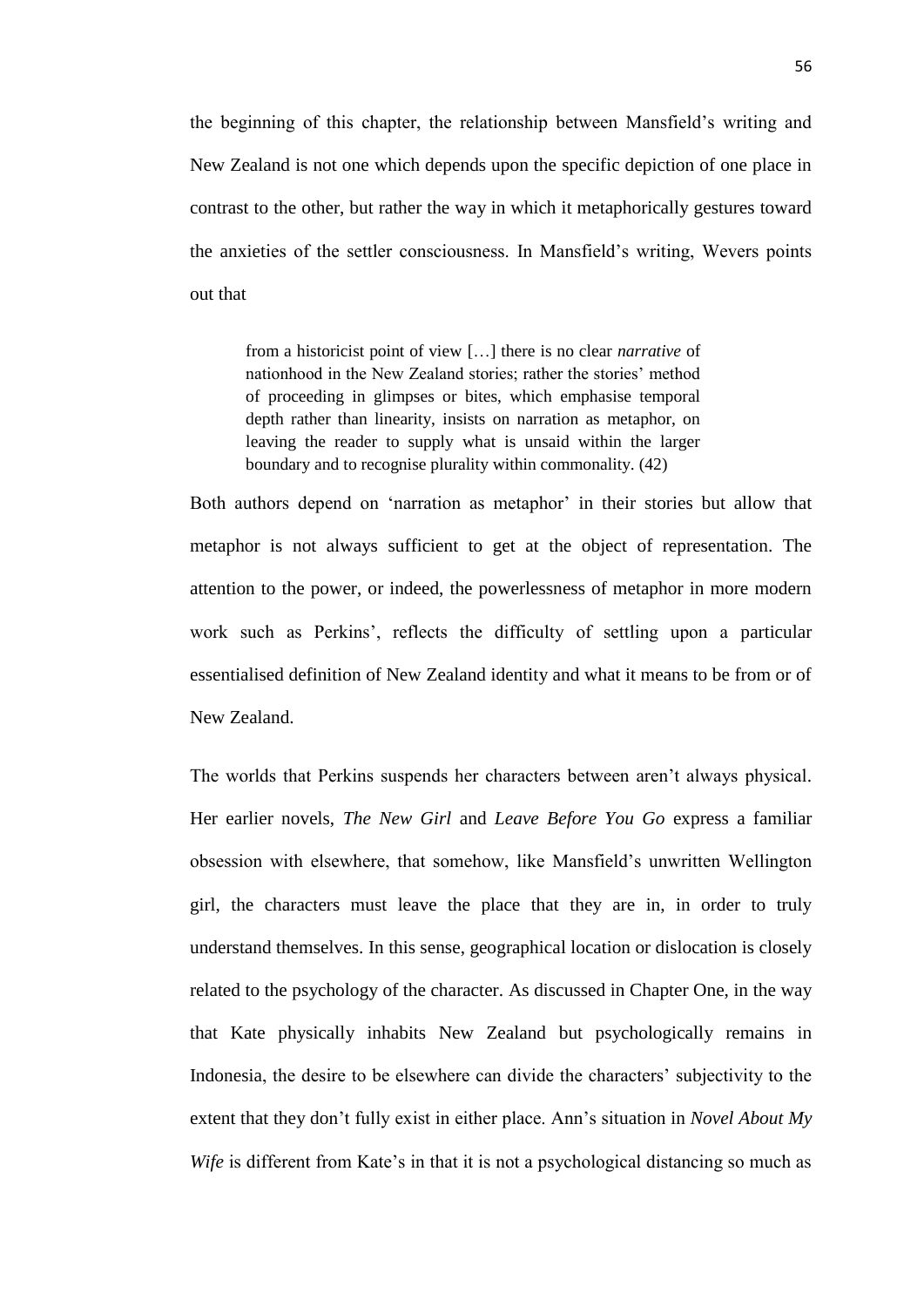it is a narrative decision not to 'New Zealandise', not to be burdened as a novelist by the responsibility of national identifiers in the fiction. Perkins is able to make the point about the enduring settler consciousness without referring to New Zealand.

Perkins and Mansfield also appear to share a similar attitude toward the Māori referent. Mansfield registers Māori presence in *How Pearl Button Was Kidnapped* (1912) without overt admission that the characters depicted are Māori. Angela Smith notes that '[the] canvas is left bare in the sense that the reader is not told that the women [who ‗kidnap' Pearl] are Māori, as the perceiving consciousness of the child is innocent of racial categorisation' (113). The absence of the racial identifier in Mansfield's work is attributed to Pearl's naiveté. This same absence is used by Perkins but she removes Māori entirely from the frame. The effect is the same: in both instances, this fastidious avoidance reads more like a presence.

Wevers points out that national significance in Mansfield's New Zealand stories is established by

their metonymic function in writing the nation, not as the pictured and picturesque scenery of difference but as a sequence of exposures whose gaps in time hint at boundaries and complex structures momentarily lit up. (39)

In much the same way, *The Forrests* reads somewhat like a photo album, or a ‗sequence of exposures', focusing in astute detail on single moments, the trivialities of which are accentuated by the fact that significant moments in Dorothy's life, such as her wedding and the death of her parents, are not directly represented. Readers are witness to the consequences of such events, but are not with Dorothy or any other member of the family when they occur. This concern with isolated details is treated by Perkins as a profusion of metaphors and similes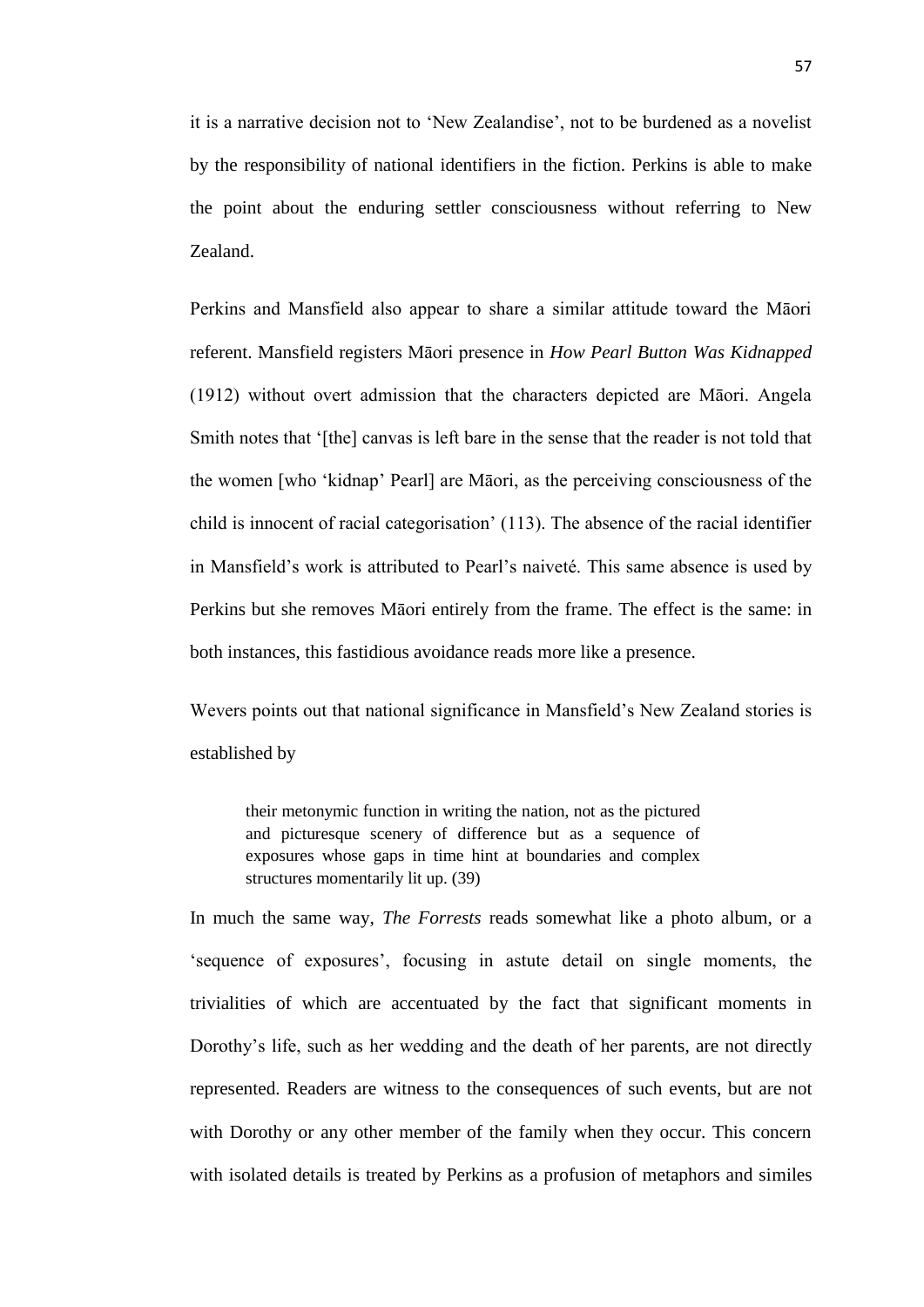employed to describe, but which fail to do much else other than cause confusion. An example of this appears in the description of the high dependency unit when Eve is in hospital, which

smelled like an old folks' home, which smelled like stale flower water, which smelled stagnant, like unmoving curtains onto a double-glazed aluminium-framed window through which there was a manicured rock garden, koi carp drifting in a pool. (131)

Despite the amount of description here, these similes still don't seem to get at what they really mean, and this draws attention to the insufficiency of these devices to evoke real-life events, particularly ones that are difficult for the characters to understand. The image of the 'koi carp drifting in a pool' works in much the same way as the description itself—aimless, floating, and further away from the object of representation than it was at the beginning. Later, when Dorothy is talking to a man who is looking for mechanic work, we hear that 'the word *surgeon* sat on the table between them like a fish' (155). These unusual, unexpected and seemingly inadequate similes indicate a linguistic self-consciousness, and evoke the sense that some things simply cannot be described. They are examples of language not behaving as it ought to or of its being unable to formulate any significant meaning. While Perkins' writing is sharply observational, in this case it refuses to behave in an accurately referential way.

It is evident through comparison between Perkins, Mansfield and Farjeon that some aspects of post-national literature refer back to the New Zealand literary scene long ago. The meaning that can be ascribed to these recurring phenomena, however, must be different according to the time in which they occur, because they are altered repetitions. We cannot treat the colonial period as though it was like our own. Nonetheless these parallels indicate that pre- and post-national literature have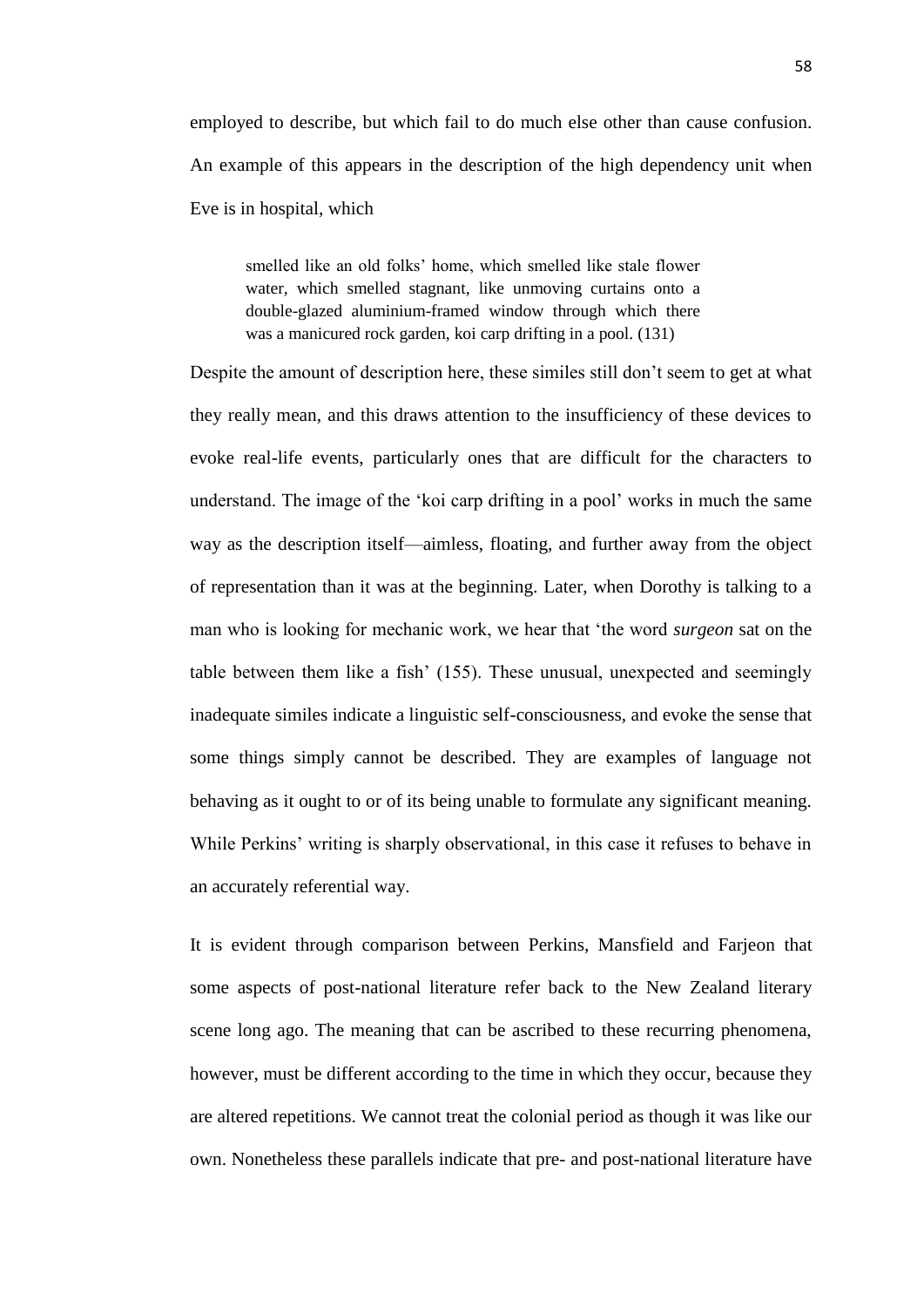more in common than might have been initially observable, and they also offer some possible reasons for the lack of critical commentary about contemporary writing now.

#### **Emily Perkins, Lloyd Jones and the Curse of the Prize-Winning Colonial**

Popular literature blogger Lisa Hill rearticulates Patrick Evans' familiar objection when she writes of Perkins that

*Novel About My Wife* won the New Zealand Montana literary award so I was a bit disconcerted when it turned out to be so firmly placed in contemporary London and seemed so authentically British in its style and preoccupations.<sup>15</sup>

This sense of betrayal or abandonment is not uncommon among reviews of texts by New Zealand authors that do not adequately refer to the country. The New Zealand Montana literary award was also won by Lloyd Jones in 2007 for *Mister Pip*, a novel set almost entirely in Bougainville and which barely refers to New Zealand until the very end, when the protagonist comes to her teacher's home-town of Wellington. *Mister Pip* also won the Commonwealth Writers' Prize Best Book Award and was shortlisted for the Man Booker Prize, making it a fine example of what Stafford and Jackson spoke of in their introduction: a novel which has had ‗success with readers both local and international' and ‗attract[ed] major awards both local and international'. Set in war-time Bougainville in 1990, *Mister Pip* can by no means be accused of nationalistic obligation to New Zealand, and yet the novel has managed to attract a very small amount of critical interest here. Unlike Perkins, Jones tends to adopt an ethical stance with regard to the content of his

**.** 

<sup>15</sup> Lisa Hill. *Review of Novel About My Wife by Emily Perkins*. July 8, 2010.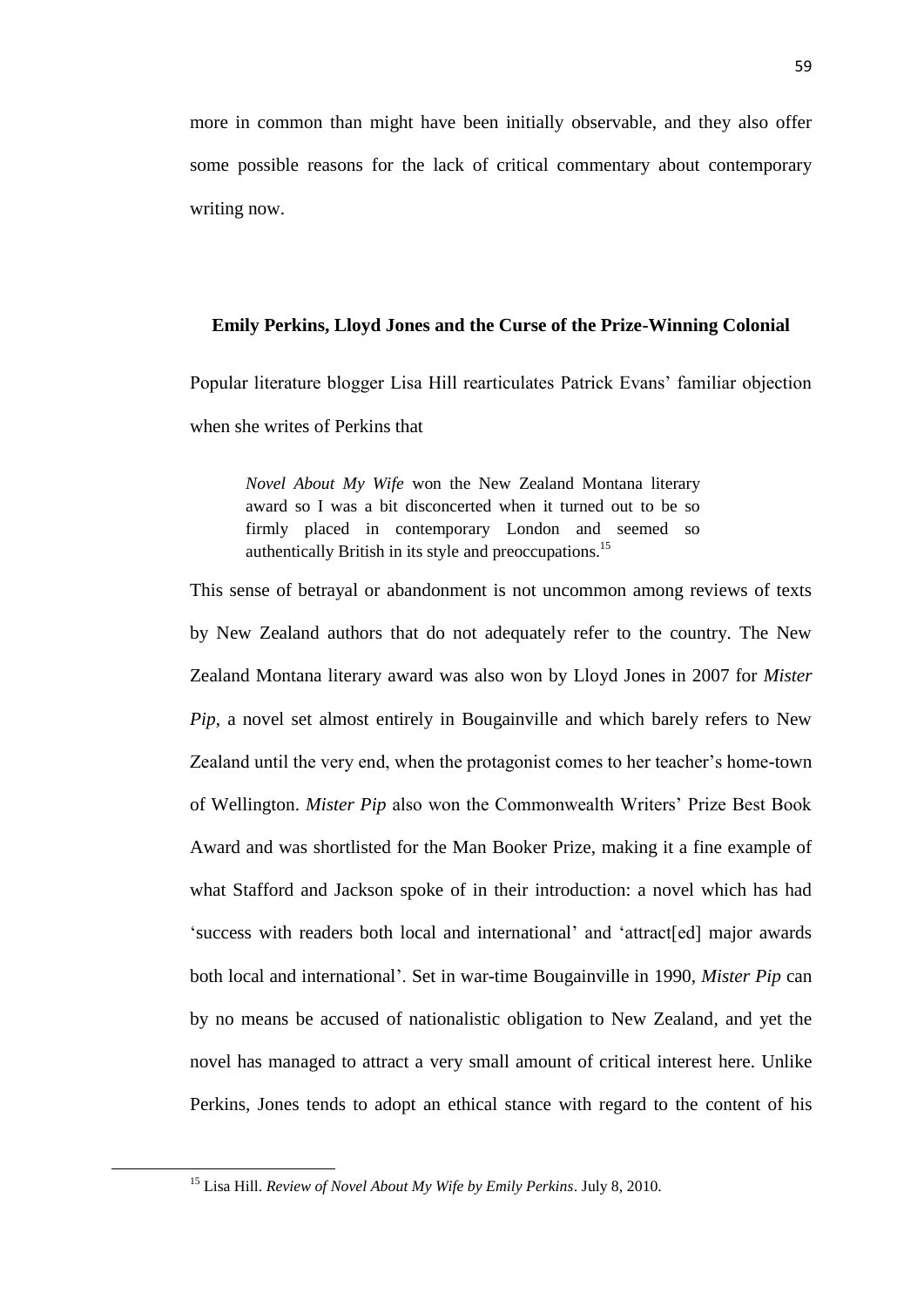novels. Conversely, Perkins' work, like Mansfield's, insists 'on allowing the reader to supply what is unsaid' (Wevers 42). In the absence of ethical posturing, the sense that there isn't much to say is strong because it gives the impression that there is nothing to respond to.

It is unreasonable to assume that contemporary authors share the same tenets as the cultural nationalists, yet they continue to be judged in criticism and by their readers in terms of how well they uphold nationalistic values. In his introduction to *The NeXt Wave* (1998), Mark Pirie attempts to 'define the indefinable "Generation X"' (1), writers born between the early 1960s and the mid-1970s who have been raised in a tech-savvy age among dominant counter-cultures. He explains that

[s]ome major new distinctions and changes have been occurring in our literature. But until now they have gone unnoticed. This may be partly due to the reluctance of current 'establishment' critics, writers and academics to recognise the legitimacy and literary merits or even the literary influences of these recent directions. (1)

This claim is not entirely unfounded. Based on the current lack of commentary on contemporary fiction it seems in the fifteen years since Pirie's collection was published that not much has changed. There seems to be a lot of talk about this deficiency, but few successful attempts at finding the language with which to fill the gap. The overwhelming consensus seems to be that there simply isn't much to say. Perhaps this explains the way critical attention tends to gravitate back towards discussions of nationalism. Or perhaps the problem, once again, is that the writing is too difficult to critically position. Pirie points out that

[a]t present, young writers are not as easy to pin down as they were in the past. Once writers were considered Modernist, traditional or open-form in their persuasions. Now there are so many genres and styles to choose from that writers are difficult to label accurately. In this respect, a number of our young writers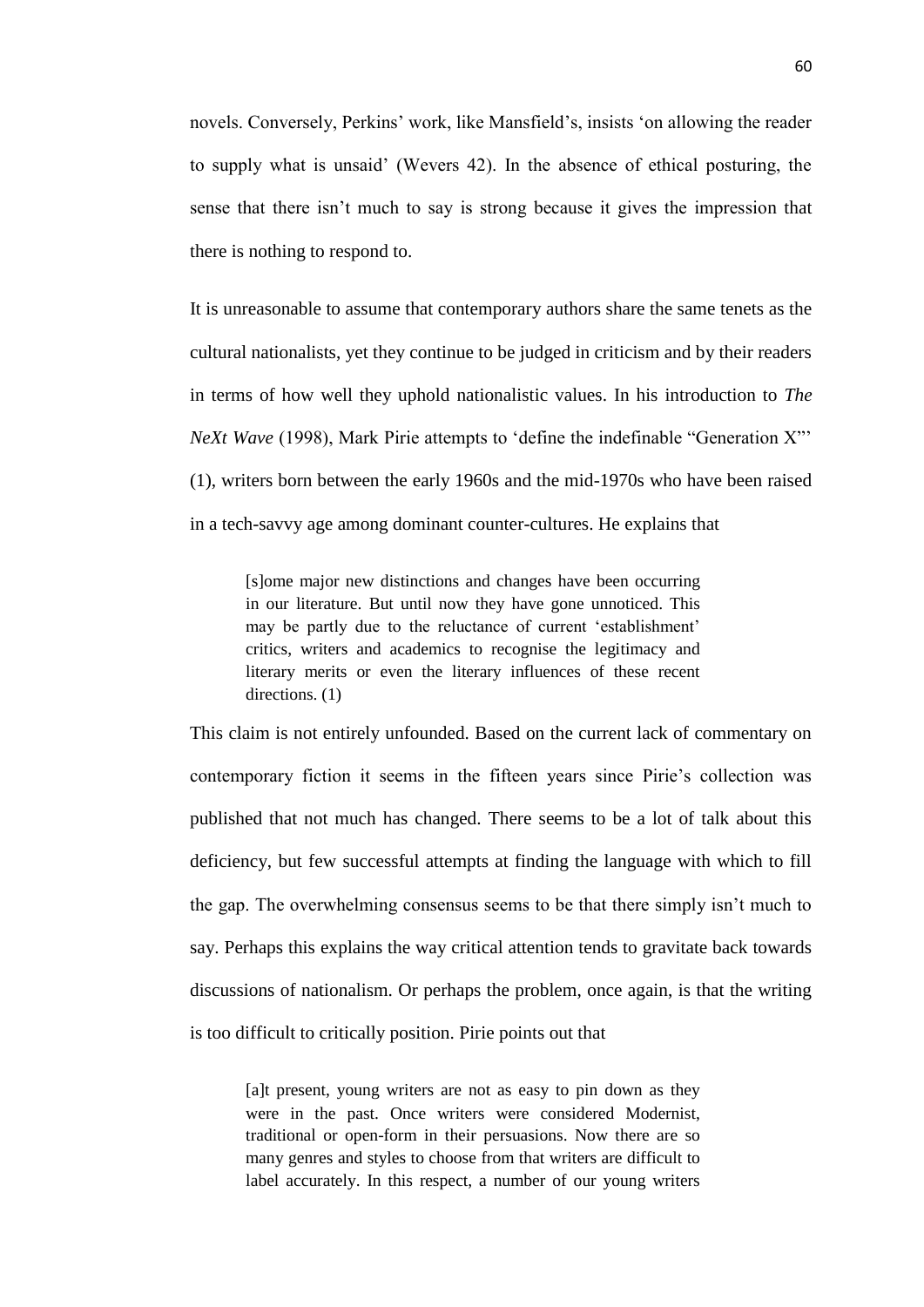can be seen mixing and recycling a multitude of styles together: minimalist, realist, open-form, performance, found, collaborative and prose. […] They incline towards being end-users and consumers of art in order to innovatively reproduce that art in a different form, rather than the old myth of the 'great' artist as original producer and creator of art. (14)

It appears to be the absence of the latter that Evans laments in a contemporary writing scene. Pirie shows here that the less stylistically specific a writer is, the more difficult it becomes to comment on their work.

Zoë Norridge acknowledges the lack of critical attention that Lloyd Jones' *Mister Pip* has received, which she claims is associated with 'the difficulty of placing the text within a generic or indeed geographical context' (58), although as the presence of her own essay would indicate, the novel has generated some commentary. For the writers of "Generation X", Pirie points out a number of common characteristics such as Perkins' use of 'simple, fast-paced sentence structures and [a tendency] to focus on young, slightly neurotic twenty-somethings' (3) in her short story collection. However, Pirie does not go on to explore the function or meaning of such characteristics. He has discussed what writers are doing, but not what it means. Positioning these writers as being in conversation with a literary past that pre-dates nationalism is one way to overcome the silencing effect that their eclectic styles induce.

Norridge meditates on the ethical implications of Jones' inhabiting the subjectivity of a young Bougainvillean female. While she doesn't find it entirely unproblematic she does identify that he has exchanged an emphasis on place for one on character, albeit within a postcolonial context. She points out that 'this discovery of self through the inhabitation of fictional others is not ideologically neutral. It involves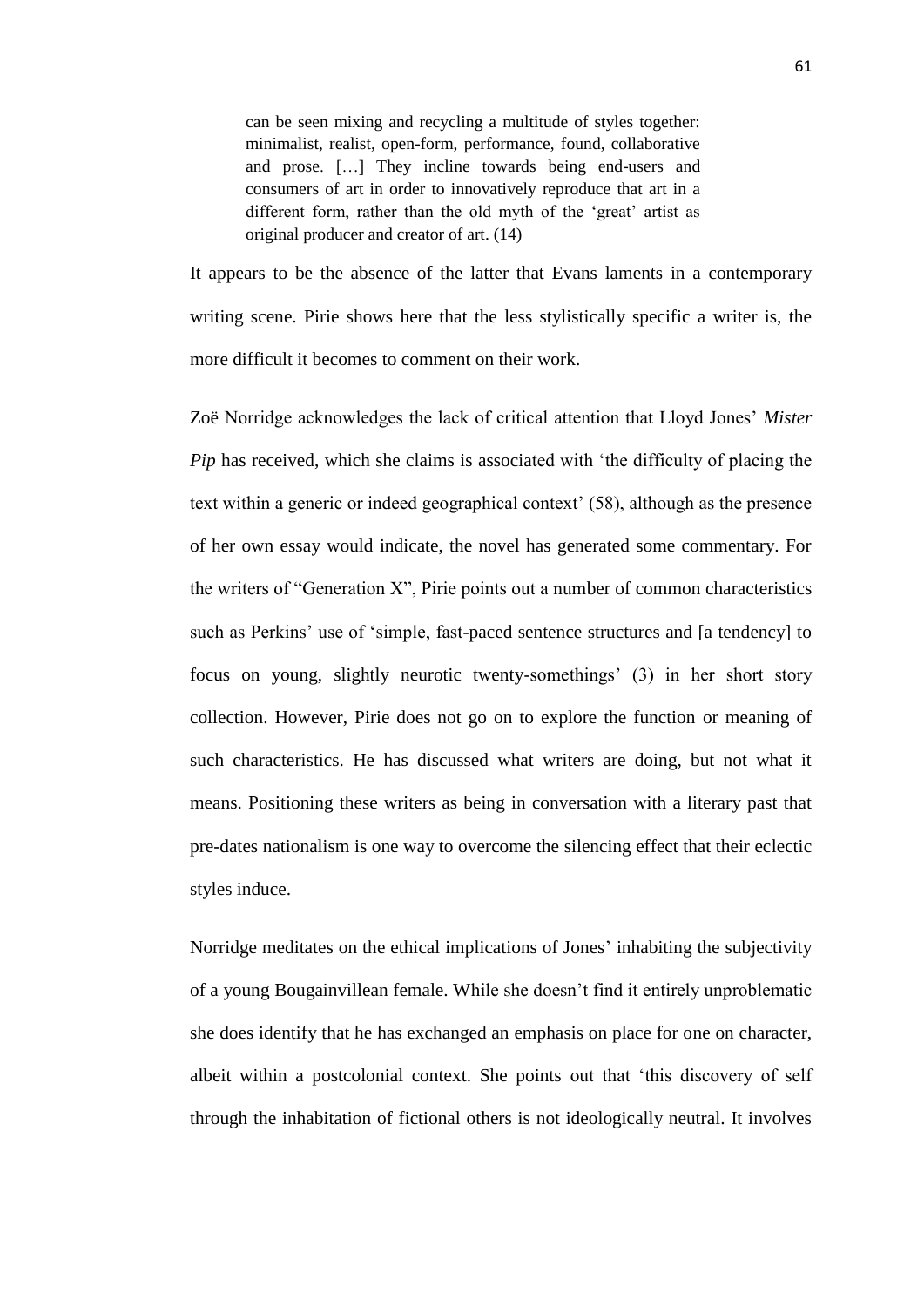gestures of identification and empathy which are in many ways appropriative' (69). She argues however that the *Mister Pip* is

less a narrative about the specifics of life on the island and more a story about other stories and their potential to allow us into the lives of others, even when that invitation is politically complex and fraught with ideological complications. (57)

In this way *Mister Pip* resembles *Novel About My Wife* and expands upon Lydia Wevers' assertion that a text's relationship to place can be metonymic rather than overt. Like *Mister Pip*, the narration in Perkins' novel is first person, yet the author inhabits a sensibility quite apart from her own. She speaks as an English male who is close to middle-age. Perkins and Jones perform this spectacle with strikingly different attitudes. While Perkins' authorial presence is noticeable in the prose as an ironic and satirical undertone, Jones' handling of his narrator is considerably more earnest. The idea of inhabiting a fictional other for the purposes of storytelling is addressed in *Mister Pip* most clearly at the end, when Matilda tells the reader:

People sometimes ask me 'Why Dickens?' which I always take to be a gentle rebuke. I point to the one book that supplied me with another world at a time when it was desperately needed. It gave me a friend in Pip. It taught me that you can slip under the skin of another just as easily as your own, even when that skin is white and belongs to a boy alive in Dickens' England. Now if that isn't an act of magic I don't know what is. (200)

This positions Matilda's imaginative entry into the 'skin' of Pip as not unlike Jones' own inhabiting of Matilda's consciousness. Her teacher Mr Watts also takes the stories of the villagers and weaves them into the fabric of his own life. They affect his understanding of the world in much the same way as his reading of *Great Expectations* affects Matilda's. Perhaps one reason for what critical response *Mister Pip* has generated is that it raises a number of issues to do with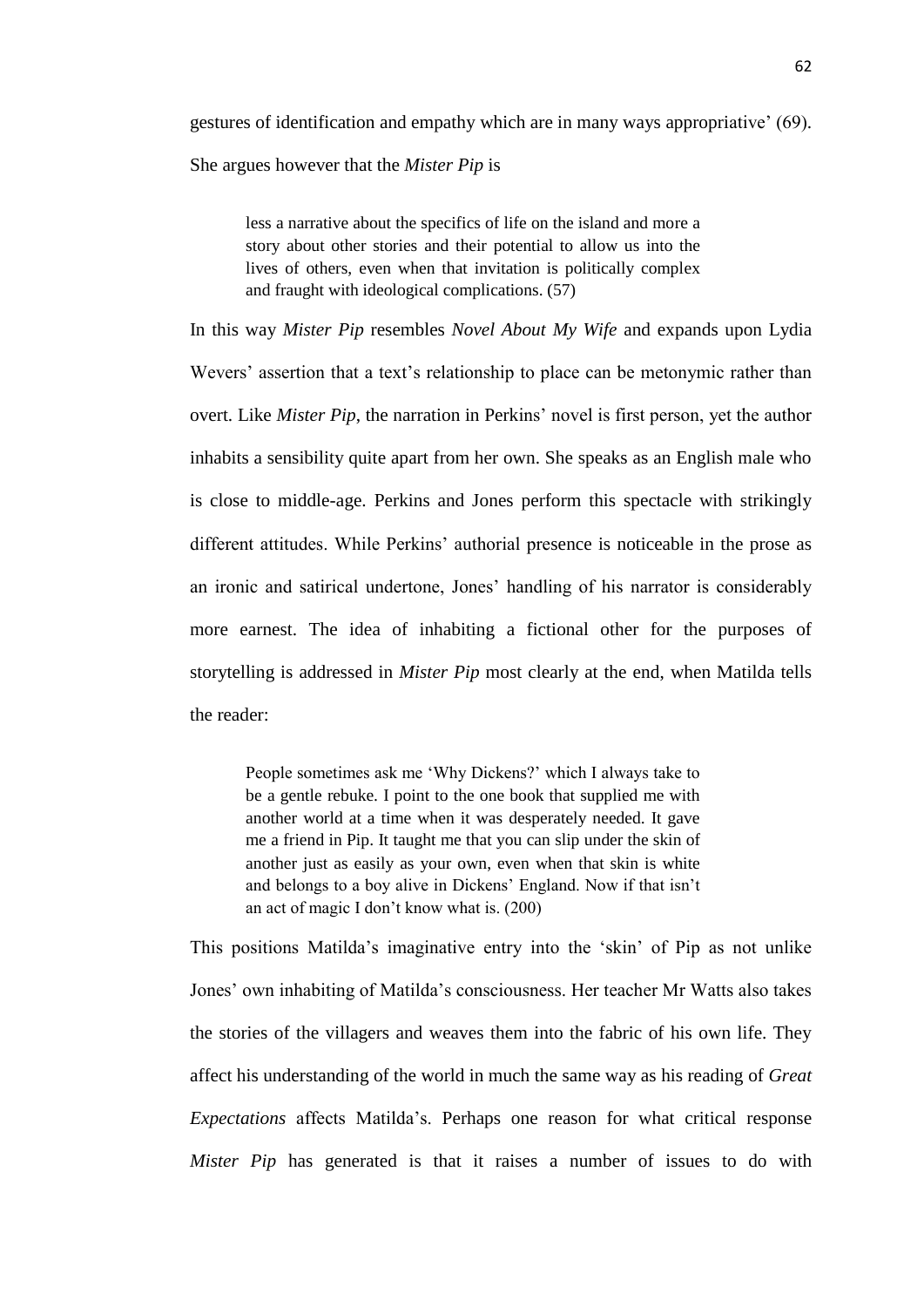ethnographic studies, identity politics, and who has the right to speak. Commentators are able to contextualise it in a way that they cannot with Perkins' work because hers compulsively avoids such references.

Norridge points out that the entire novel is narrated through Matilda's eyes, but on occasion even she is reporting somebody else's memory, such as in the retelling of her mother's murder. In these instances, she makes it clear that what she recounts is not first-hand experience. In this way the reader is made aware of Matilda's limitations as narrator. In *Novel About My Wife*, Tom imagines that he is similarly aware of his own narratorial limitations and attempts to express them to his reader in saying:

Some facts are known. We met. Fell in love. Went to Fiji. […] Other things I can only take a stab at. What Ann thought. What Ann felt. What happened to her when I was not around. For this I need fiction, the *grrrt* of paper rolling into the old typewriter I've hung on to since my student days. I like this arrangement, the computer for what I know, the typewriter for everything I'm not sure of. (19-20)

This is an admission of present, and partial, fictionalisation. Tom proposes that he will separate what he knows to be true and what he speculates into two different mediums, represented by a change in font, to enable the reader to decipher what is true and what isn't. Perhaps Tom does not realise that a number of times throughout the narrative, his ‗computer' narration slips into guesswork too. Due in part to this slippage, the reader is unable to find the true pattern of his narration. The typewritten sections seem to reveal more about Ann than the computer written sections, suggesting that Tom doesn't really know Ann at all. While the novel is supposed to be 'about' Ann, the character that is evoked most strongly is Tom.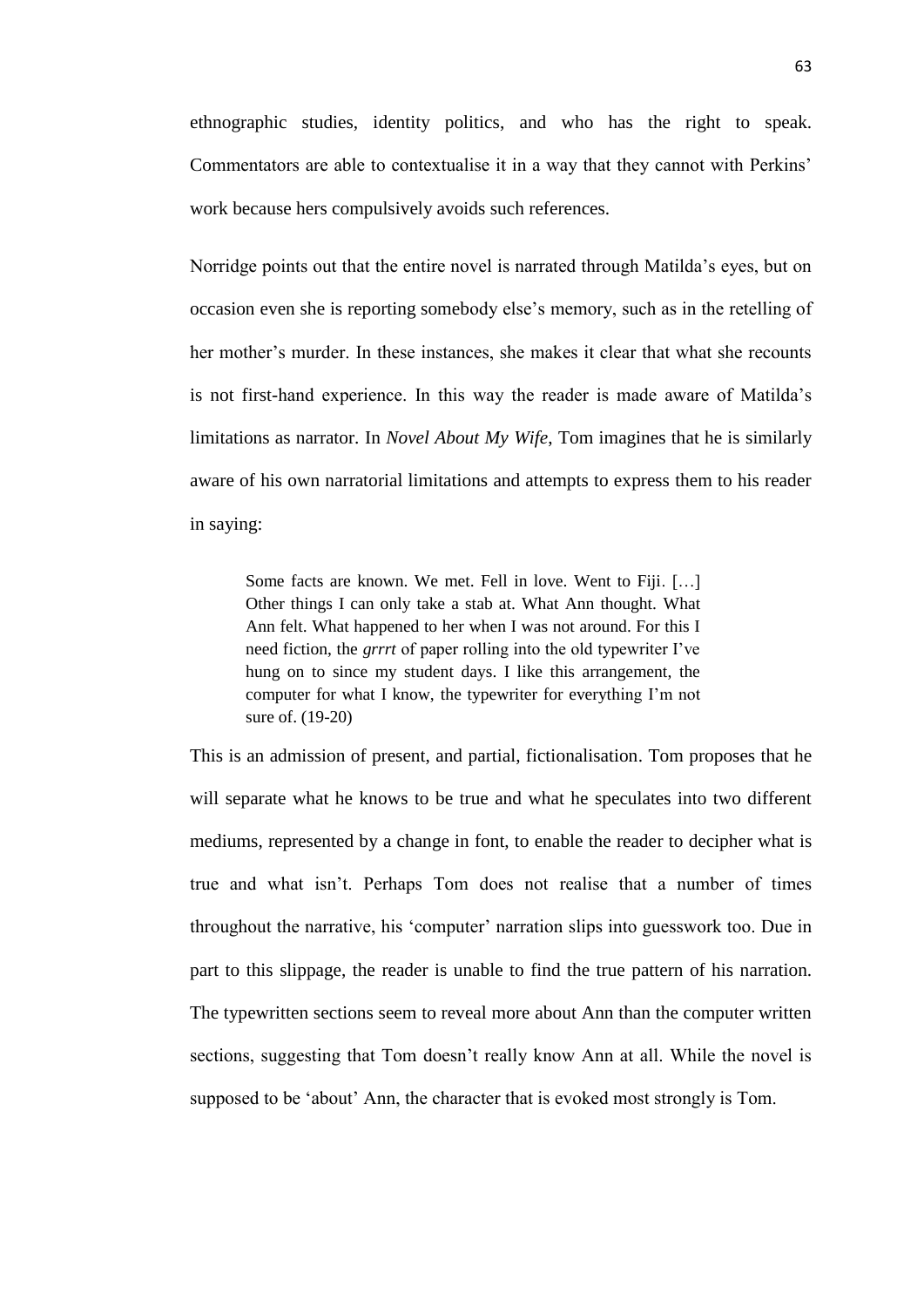The notion of adequate representation is raised in *Mister Pip* when Mr Watts provides Matilda with a definition of the word ‗gist'. He says ‗if I say tree, I will think English oak, you will think palm tree. They are both trees. A palm and an oak both successfully describe what a tree is, but they are different trees' (114). In this way Mr Watts suggests, as the novel itself does, that sometimes the ‗gist' of something will suffice, and that the drive for perfect clarity takes something away from the story. Quite simply, with two such starkly different world views, Mr Watts and Matilda will never be able to see things in the same way, and the narrative acknowledges this limitation. As we find in *Novel About My Wife*, however, in the case of Ann, the 'gist' of her character is not enough. Getting close-enough-but-not-quite to the object of representation might work if the object in question has a universally recognisable meaning, but it doesn't work with individuals because their meanings are complex and layered.

A major area of interest in terms of *Mister Pip* is the way in which, unlike Perkins' novels, it is so clearly in conversation with the past. *Mister Pip* draws primarily on a Victorian text, as does this chapter. The odd placement of *Great Expectations* in war-time Bougainville suggests awareness of the displacement of Mr Watts, but also that the chief focus of the narrative is the place and purpose of stories in the lives of the characters. Monica Latham points out that 'rewriting classics [as Lloyd] Jones has], implies various phenomena of transposition, transformation and hybridization' (22). She explains that

[o]riginal texts are updated to incorporate other experiences; they are uprooted from their cultural context and re-anchored in other literary traditions. On Dickens's original story, numerous variations have been grafted by different characters and authors who integrate their own material and adorn the Victorian classic with fragments from their personal stories. Thus, the hypotext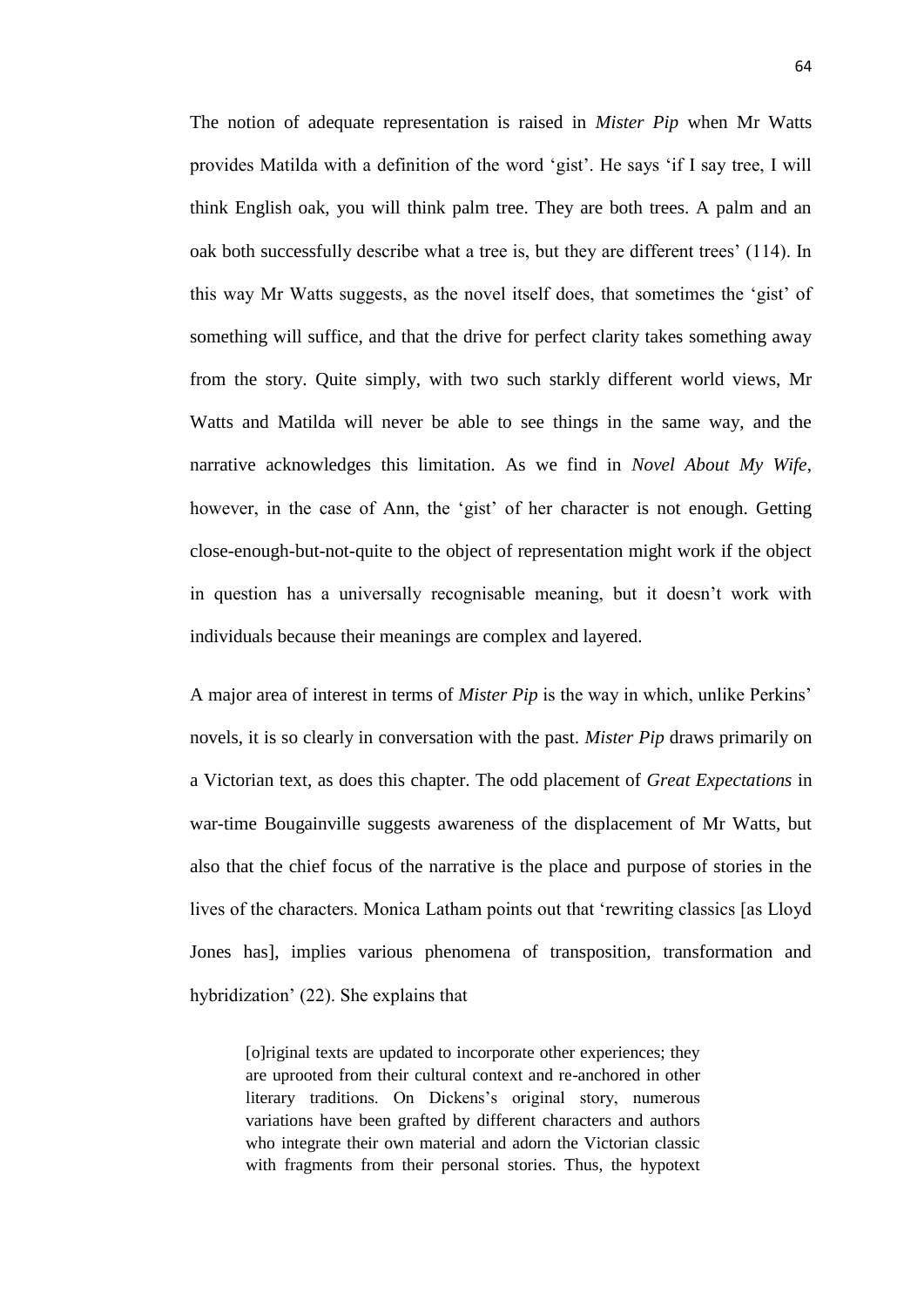survives in and through the new story. In Jones's novel, the different levels of hypertexts, more or less faithful to the original, are combinations of personal and mythical stories, new and ancestral, written and oral. They make *Mister Pip* an intricate postmodernist and postcolonial piece of fiction. (29)

There is a connection evident between Matilda in *Mister Pip* and Dorothy in *The Forrests* to do with the expression of a palimpsestic identity. While *Mister Pip* engages with Dickens' classic text in a palimpsestic manner, both Dorothy and Matilda project and enact other versions of themselves, with new selves layered on top of the old ones who persist as memories. For Matilda and her classmates who identify with Pip, gender and race boundaries are abolished in the same way that is suggested in Jones' inhabiting of Matilda's subjectivity. In this way, *Mister Pip* suggests the universality of a particular Dickens story regardless of the fact that the children are unable to specifically or correctly imagine the world that Pip inhabits. This is diluted by their awareness that Mr Watts cannot relate entirely to the story either, as like them he is from a different place and time to Pip. The world described in Dickens' novel is therefore one which exists purely in the imaginations of the children, yet this doesn't prevent their identification with Pip; his world is as real to them as their own. Likewise, Dorothy's imaginative placement of herself into another time and place leads to the projection of alternative selves rather than a heightened awareness of her own singularity. The process of layering the new over the old does not reject the old, but rather allows it to influence the way that the new story or character is interpreted.

#### Finally, Norridge concludes that

*Mister Pip*, rather than encouraging a dichotomy between island life and British literature, emphasises the fluidity of all great storytelling traditions by stressing narrative's potential to give rise to a multiplicity of meanings, the plurality of possibilities. In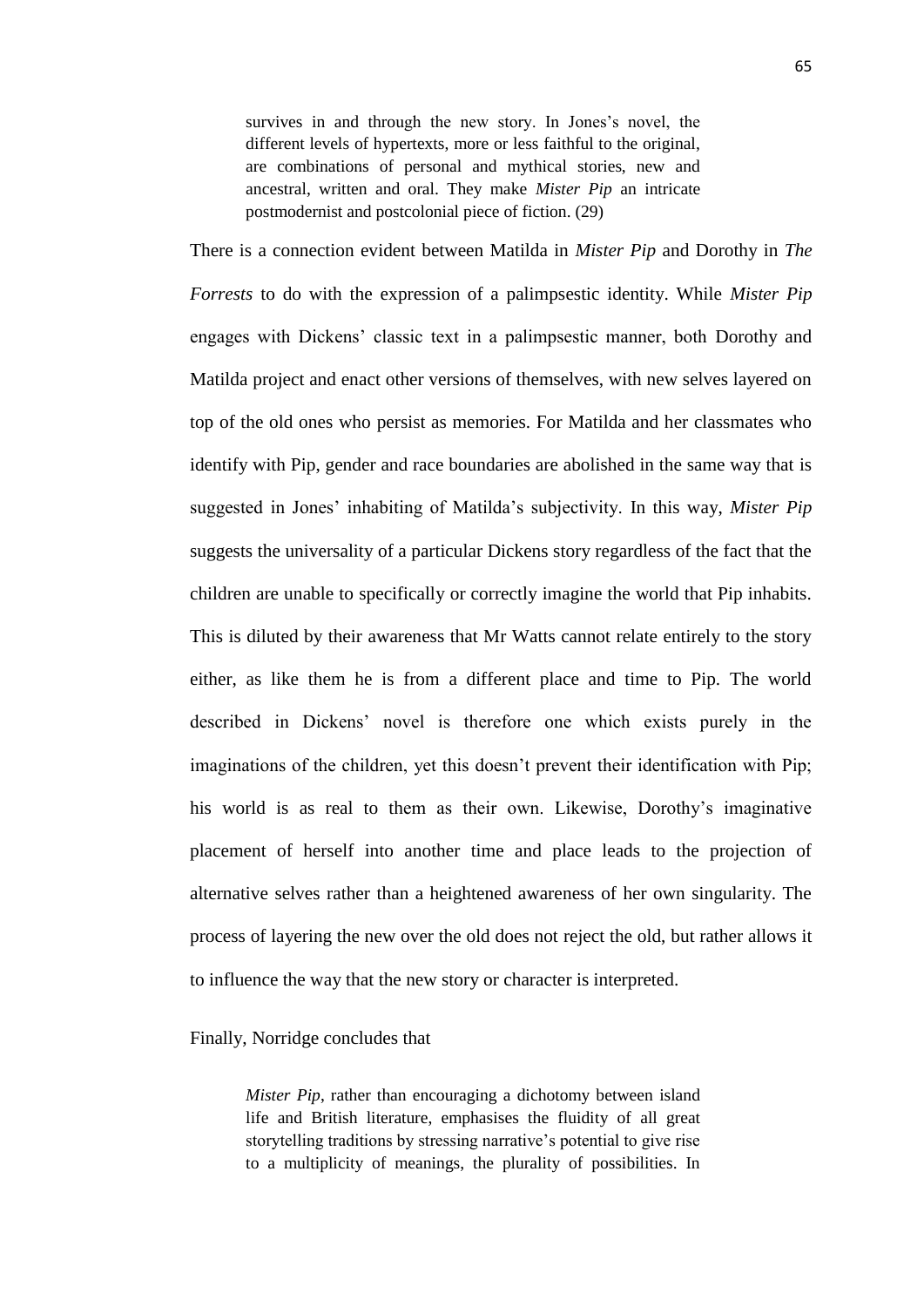doing this, Jones shows that stories may offer the promise of knowledge, but are ultimately accompanied by the dawning realization of uncertainty. (68)

This is the same conclusion reached by Perkins' characters: an awareness of uncertainty, an acknowledgement of doubt. While Jones' novel universalises this notion in broader terms of stories and storytelling, Perkins' characters experience doubt as part of the settler condition. In both cases, the closer they look at themselves the more they come to realise that there is not a conclusion to whom they are, but rather they come to see the endless and complex layers out of which they are constructed.

\*\*\*

The consideration of contemporary writing as having emerged out of a prenationalist past creates a suitable context for its analysis. Rather than being repeatedly characterised as 'floating' or ungrounded, this critical framework proposes that contemporary literature is secured to something. It also suggests that there are reasons for these recent trends that go deeper than a symbiosis between authors and reviewers. Yet, as I have outlined, the history of a coherent concept of nationalism in New Zealand literature is itself a shaky and uncertain one. The early trends and attitudes that I have linked to Perkins' work are not widely examined or acknowledged because of a 'critical eclipse of the colonial period'. The act of bypassing the cultural nationalist movement for the purposes of this discussion and examining the links that can be made between contemporary writing and colonial writing has meant that pre- and post-nationalist literature can, like the work collected in Stafford and Williams' anthology, ‗be seen on its own terms, without [Curnow's] withering disapproval [...] or Glover's satire' (5). The overwhelming sense of uncertainty that emerges, far from mystifying ideas about the nation, can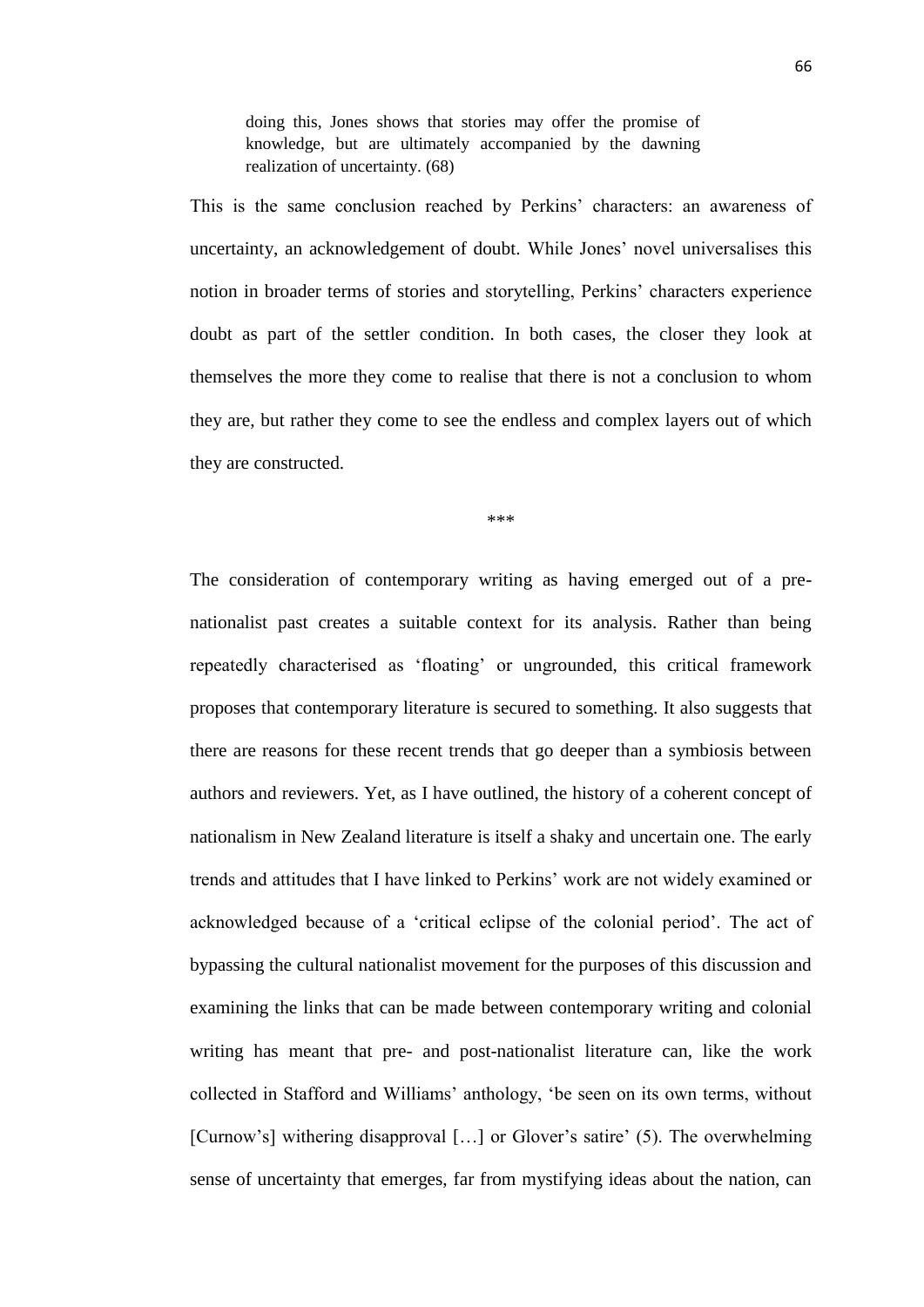be seen as positive acknowledgement that the essentialising of identity and culture is a largely inadequate approach for getting at the truth of nation. Uncertainty is thus the antithesis of essentialism.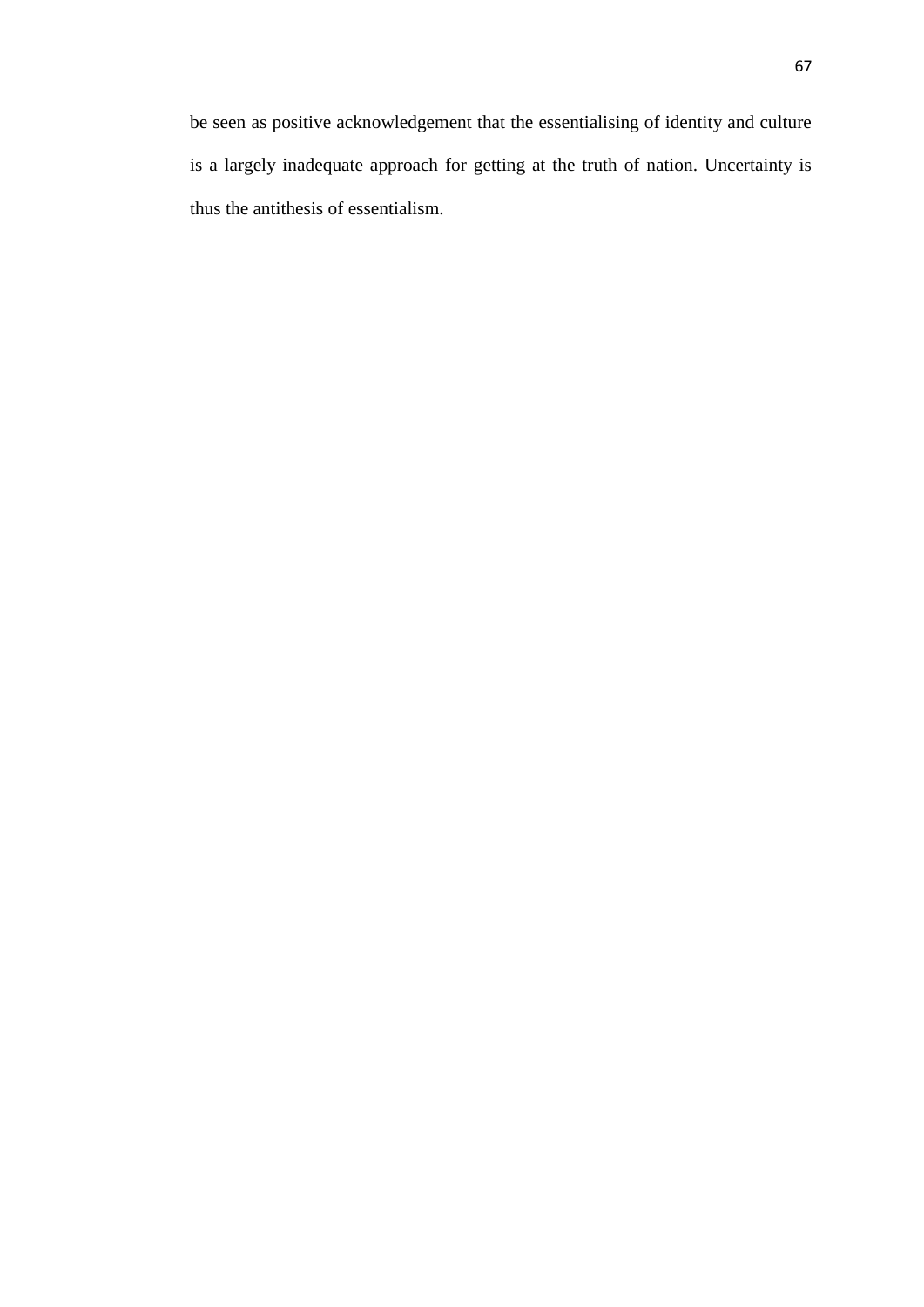#### **CHAPTER III**

## **"Francis, Francis, There's No Answers": What Speech Says**

\*

*"The worst thing one can do with words is surrender to them."*

George Orwell

Attention to language is a defining feature of Perkins' work and the primary means by which she registers culture and nationality. Her narrators and protagonists are often intently engaged with their own use of language as well as the way that other characters speak. They also frequently register the metaphorical or connotative meanings of linguistic idiosyncrasies or oddities. Thus, the reader is always made aware of when language is behaving in a culturally or nationally specific way. In the last chapter I proposed that the current lack of commentary on contemporary writing has to do with the difficulty of attaching it to a particular context or category, and that even the category that constitutes New Zealand writing could only be defined in terms of individual purposes. In this chapter I will show that it is possible to see Perkins' work as definable in terms of her attention to language. In order to show this, I will discuss the ways in which Perkins' fiction registers a national identity through speech patterns. As Ian Wedde points out, 'the history of a literature with colonial origins is involuntarily written *by* the language, not just in it' (23). It is essential to see the work of contemporary writers on their own terms, and not repeatedly to glance back to the cultural nationalists as a basis for comparison. As I showed in the last chapter, this backwards-looking approach will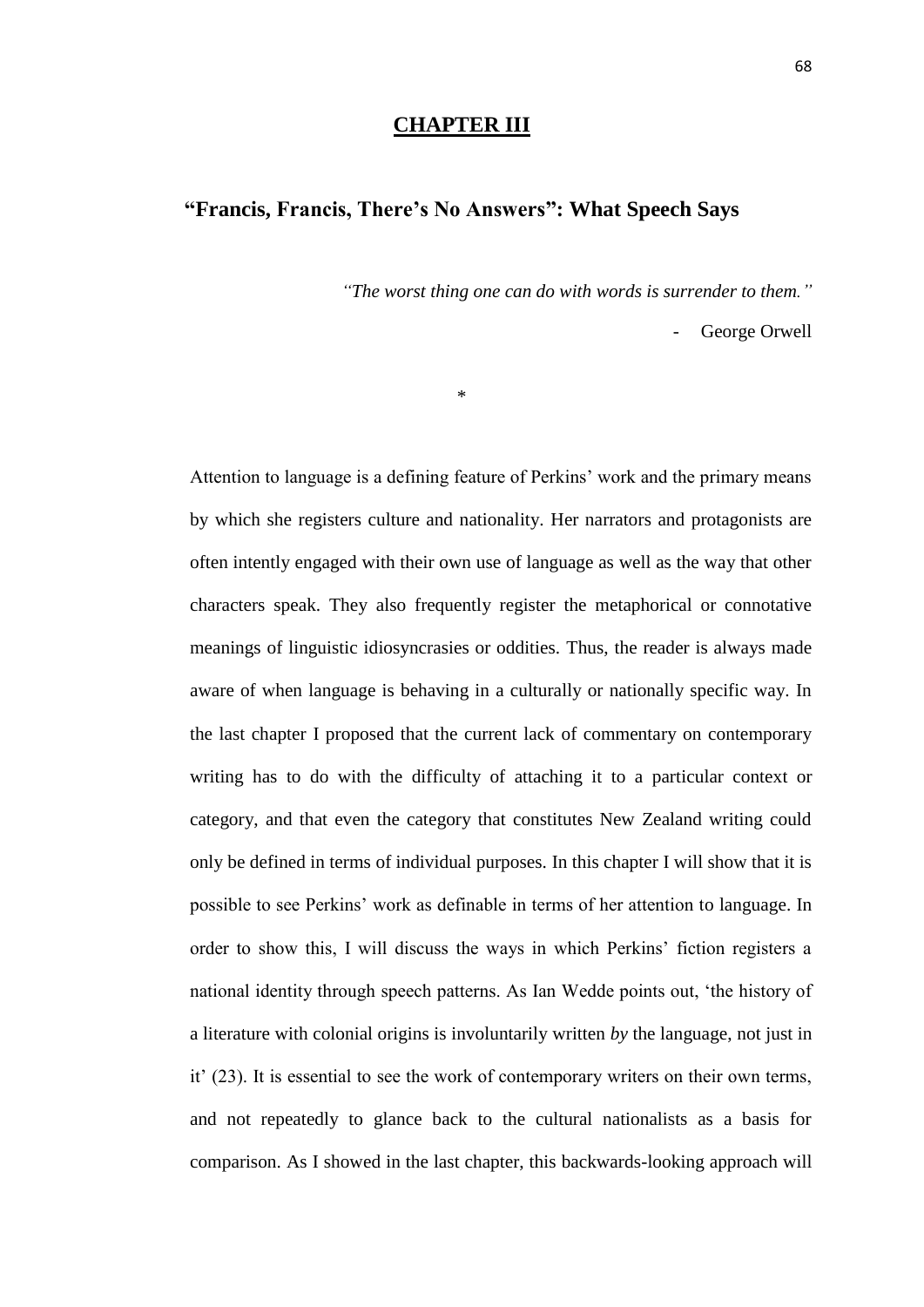invariably fail because they engage with nation in very different ways. By registering speech and language patterns, Perkins attends to how New Zealanders see themselves, as well as how they are viewed by non-New Zealanders. Like many of Perkins' other methods of observing nation, her attention to language could easily be overlooked because it appears unapologetically and does not demand attention. Rather, it depends upon the readers' own knowledge of and response to the sorts of linguistic idiosyncrasies that she presents. New Zealanders will have a different reaction to the language she uses than non-New Zealanders, but as I will show both responses are of equal importance.

#### **New Zealandisms**

One feature that Perkins uses in this way is New Zealand-specific language, or New Zealandisms. In order to discuss her use of them, it is first necessary to identify what New Zealandisms are and why they are specific to New Zealand speech. Quite simply, they are words or phrases which have particular relevance in New Zealand. Tony Deverson explains in his essay *Handling the New Zealand English Lexis* that many words that are assumed to be New Zealandisms originated elsewhere and eventually stopped being used everywhere except for New Zealand, but also that some are still in use elsewhere. He provides a useful discussion on where they stand in relation to other variations of English:

There can be no sharp distinction between New Zealandisms in the narrow sense and the rest of the NZE lexis. The boundary is blurred both because some words associated with New Zealand use are also distinctive in one or more other varieties (often unbeknown to most New Zealanders) and because some words in ‗full' international English use will have some special, perhaps temporary local currency or frequency here. Since the latter kind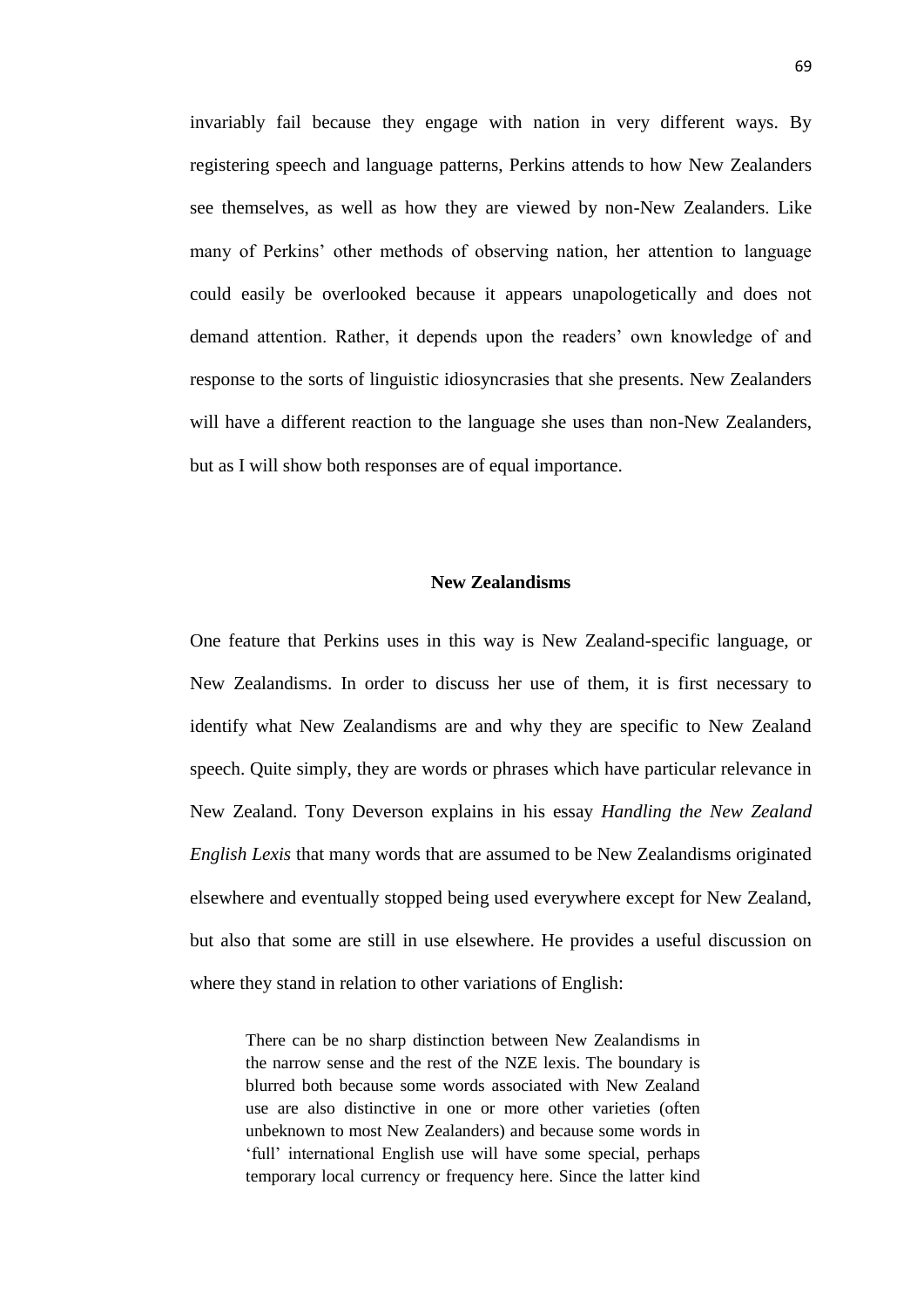of word is plainly New Zealand usage, at least in the broader sense, there can be no theoretical objection to its adoptive status as New Zealandism. The question of what constitutes a New Zealand word must be dealt with pragmatically and flexibly, and *DNZE*'s policy produces as near to definitive listing of New Zealandisms as could reasonably be expected. Distinctive does not always mean exclusive in the context of a regional lexis. (29- 30)

The identification of aspects of New Zealand English that make it distinct from other varieties in Perkins' work can be seen as a registration of geographical and metaphorical distance. To a New Zealand reader, Perkins presents an exaggerated and stylised version of New Zealandness that is mediated largely through language. Her emphasis on New Zealandisms is particularly palpable in her early work, especially in her short story collection. As her fiction has become more internationally recognised, the distance between the referent and the representation of it has increased. New Zealand-specific language and ways of speaking are still discernable in *The Forrests* yet they appear almost objectively. Dorothy is aware of when she is speaking like a New Zealander because New Zealand language is distinct from the way that her American parents speak. Because of this distance Dorothy is able to hear herself as she performs New Zealandness linguistically.

In *a place where no one knows your face* (1996), a sudden cluster of New Zealandisms appears in the same paragraph. Although some of the words certainly have currency elsewhere, the sense of them as New Zealand-specific is intensified by having them appear together:

Are we there? you say, stretching your neck. It's cooler now and the sun's not so bright. Soon, says your mum. Dad's getting fish and chips. Can I have L&P? you say. Go in and ask him. You open the door and almost fall out. Your feet feel strange on the ground. Put your jandals on, says mother. (187)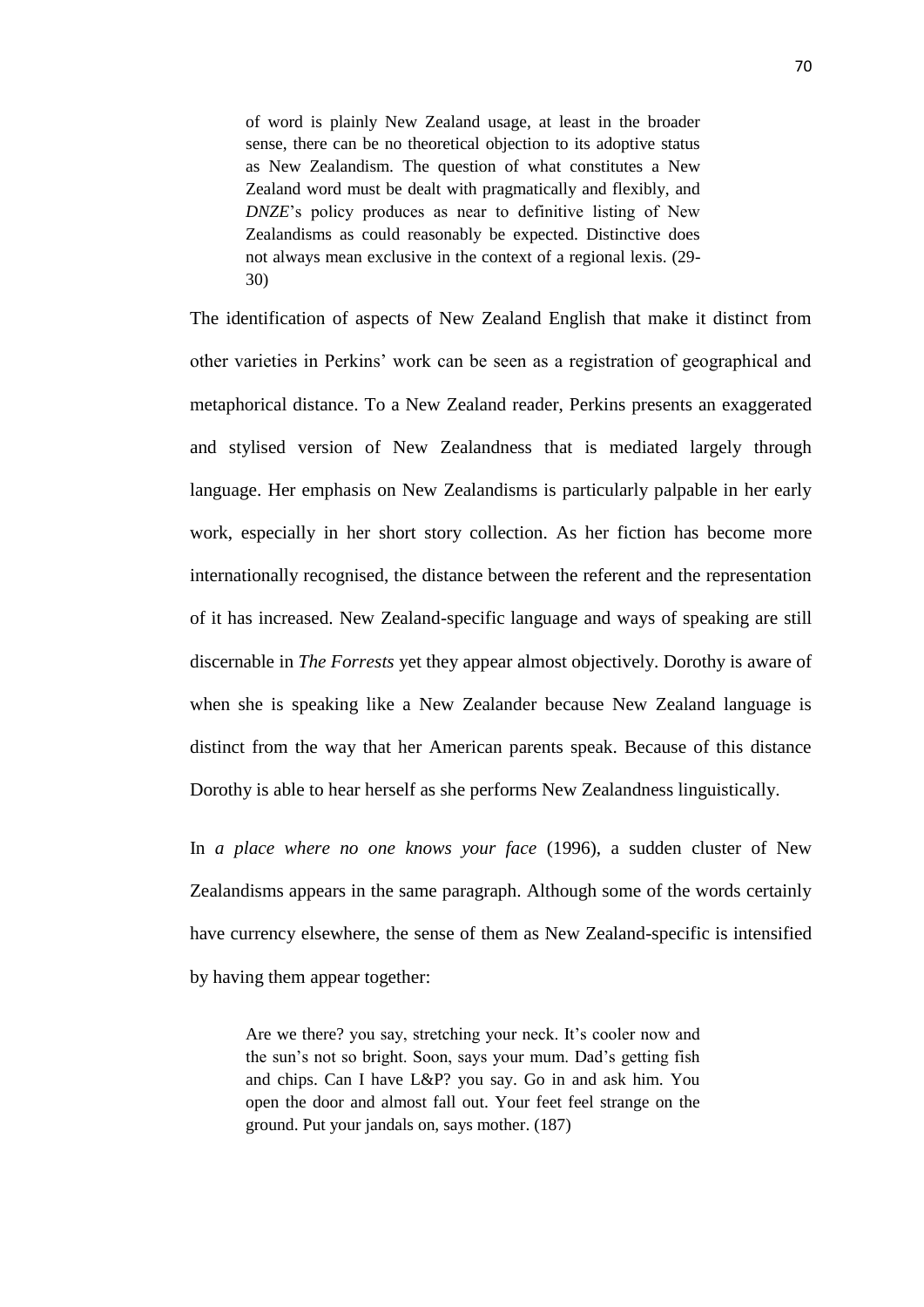To a non-New Zealand reader, this extract might prove puzzling were they unaware that  $LEP'$  is a soft-drink and 'jandals' are summer footwear. These words have particular meaning in New Zealand and not elsewhere. More subtly, stopping for fish and chips and the phrase 'are we there yet' are iconic aspects of a New Zealand family holiday, even though they may have meaning in other places as well. The fact that they are grouped with two other very New Zealand-specific references suggests that they have been deliberately employed to strengthen the New Zealand association in this story. While this appears as a nod to the 'Kiwi summer family holiday', it could also be read as lightly satirical, intended perhaps to make foreign the ordinary, familiar language and references routinely tossed around in everyday New Zealand discourse. By grouping them together as she has, Perkins makes it impossible for readers to miss their presence: New Zealand readers are able to hear themselves speak which in turn allows them to recognise distinctiveness in their own dialect, and non-New Zealand readers are granted a view into NZE.

The attention to the local reception of Perkins' work by a New Zealand audience is significant when considering the registration of language in her work, as well as the differences between this reception and a non-New Zealand one. Perkins' treatment of the New Zealand accent and linguistic idiosyncrasies creates a simultaneous sense of familiarity and self-consciousness for New Zealand readers, who are thrust abruptly outside of their own perspectives and are able to see themselves reflected back. In much the same way that one might react to hearing their own speaking voice recorded ("but I don't sound like that!"), the depiction of somebody else who speaks like them is sometimes initially unrecognisable until they realise that it is also how they sound. More is suggested in Perkins' use of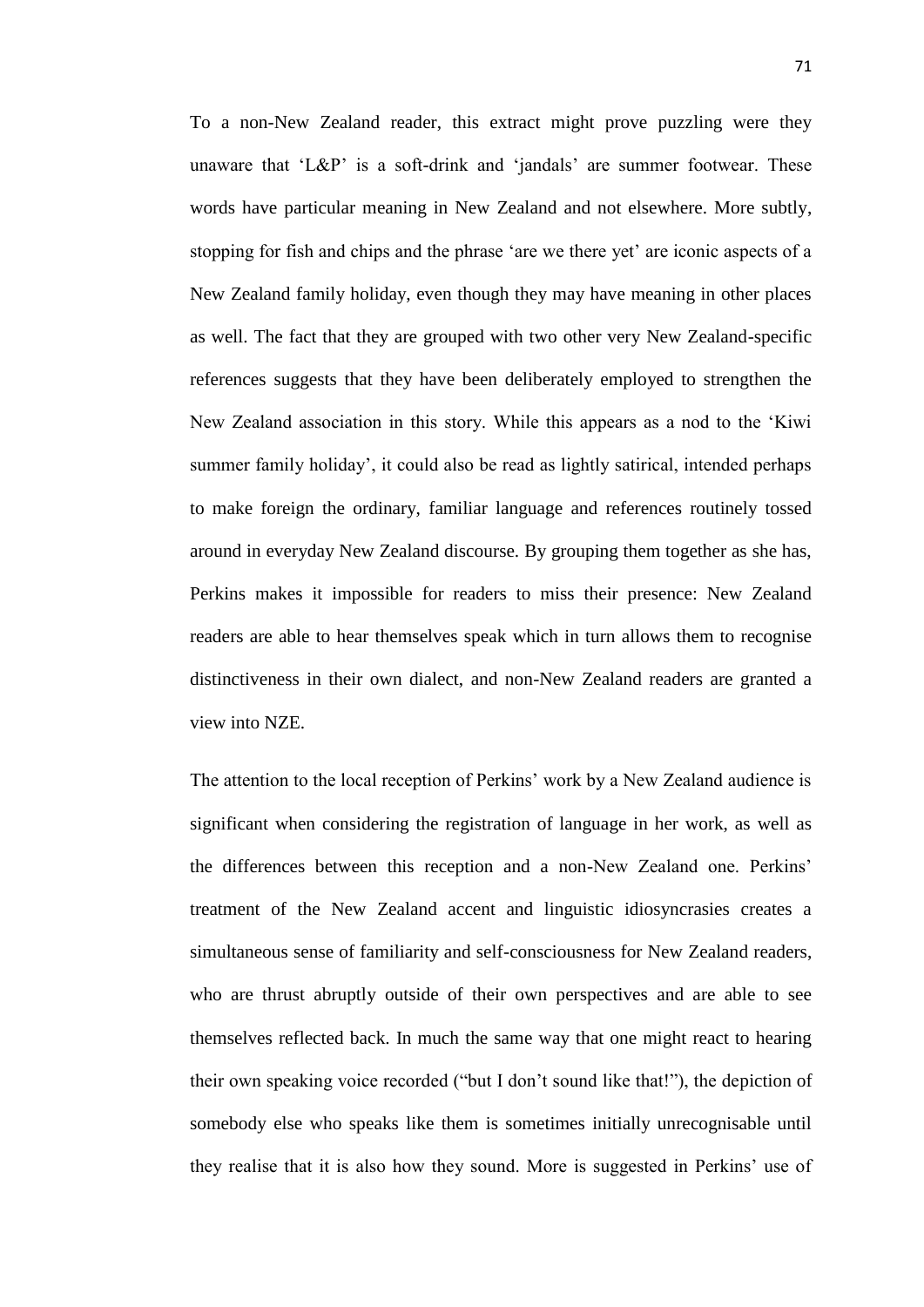New Zealandisms, however, than a surface-level reference to New Zealand speech. She employs these idiosyncrasies to register Pākehā identity as well as to show the ways in which New Zealanders appear to non-New Zealanders. This is important because it addresses nation without being nationalistic in the way that the writers of the 1930s were. Perkins also refuses to justify the presence of New Zealandisms or explain their meanings.

# **What It Means To Us**

Certainly Perkins' use of New Zealand-specific language and linguistic idiosyncrasies also registers the self-consciousness frequently felt by New Zealanders about the way that they speak. Donn Bayard (2000) argues that increased exposure to foreign broadcast material has altered New Zealanders' evaluations of other accents as well as their perception of their own accent. He claims research strongly suggests that New Zealanders are

still uneasy about their own voices, and clearly prefer overseas accents not only in terms of the power dimension – which is certainly understandable given the widespread tendency to award prestige to a non-local acrolect in most speech communities – but also in terms of solidarity and mateship. (321)

Likewise, Allan Bell posits that 'perhaps a speech community as small and homogenous as New Zealand will regularly look beyond itself for a prestige speech standard' (1982: 255). In their introduction to *New Zealand English*, Bell and Koenraad Kuiper note that until the 1980s, New Zealand English was routinely lumped in the same category as Australian English.<sup>16</sup> Until then, the focus was on

1

<sup>16</sup> After comparing the content of the *New Zealand Pocket Oxford* with that of the *Australian Pocket Oxford*, Tony Deverson concludes that 'there is clear evidence in the dictionaries that more divides the distinctive NZE and AusE lexicons than unites them' (1999: 27).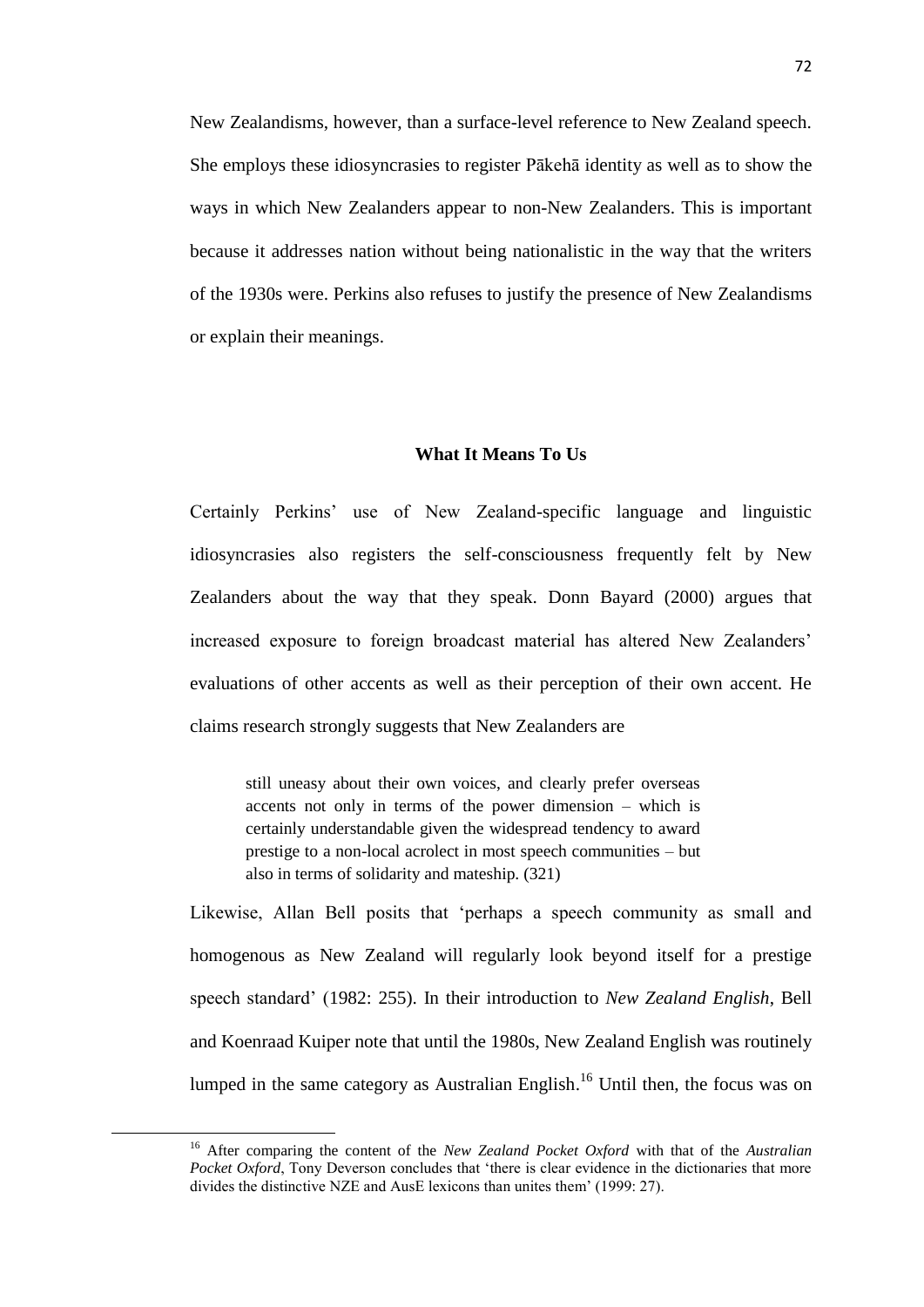NZE's 'similarity and generalisability to other varieties [of English rather] than its distinctiveness' (15). When NZE is seen in Perkins' work it is used in such a way as to make it immediately recognisable and show the ways in which it breaks away from an expected standard of speech or language. While this occurs to varying degrees across all of Perkins' work, it is particularly evident in *The Forrests* because Dorothy recognises the strangeness of the dialect, even when she is using it herself. Like a number of Perkins' protagonists, Dorothy consciously notices such instances. An earlier example of this phenomenon is when the narrator of *local girl goes missing* (1996), a story in Perkins' short story collection, notices the way that her mother pronounces the words ‗dwarf' and ‗darling' as *duh-warf* (125) and *dahlink* (126). Attention to the way in which characters speak serves to strengthen their national, regional or cultural particularity because conveying such idiosyncrasies reveals much about who they are and the way that they are viewed by others.

The attention dedicated to New Zealand-specific language is always in terms of how it deviates from expected words or pronunciations. One early comparison of NZE to British English is quoted in Elizabeth Gordon and Marcia Abell's essay. It is an inspector's report from 1887 analysing the New Zealand dialect:

It is satisfactory to note that the Queen's English is well or better spoken in the colonies than in the Old Country where it had its birth. […] In the main the colonial speech flows tolerably pure from the 'well of English undefiled'. It is nearer the standard of classical English than 'English as she is spoke' in Yorkshire, Lancashire, or Somersetshire; the astonishment of untravelled Britishers at the purity of the New Zealand accent is proverbial, and if there is merit in correct pronunciation, to a large extent we have it.<sup>17</sup>

**.** 

 $17$  The Press, 8 October 1887. Cited in Gordon and Abell (22).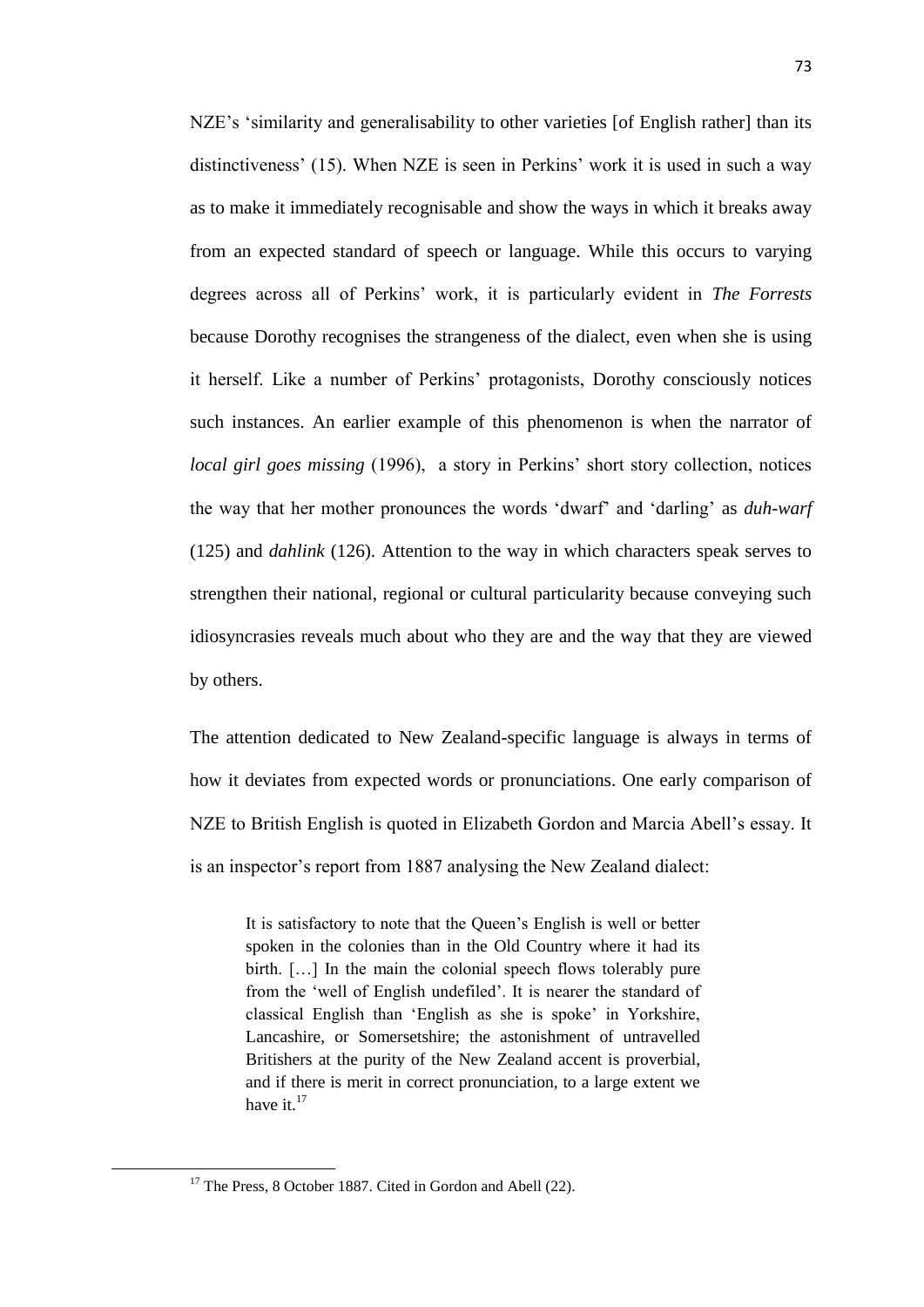While given the period in which this report was written it was normal and perhaps expected to compare NZE with British English, these comparisons still persist today. The instance from *Leave Before You Go* that I discussed in the previous chapter between Nina and Daniel when Nina says ‗Oh great European, please pass judgement on our little country' (192), suggests that to a great extent New Zealanders regularly compare themselves, and expect others to compare them, with Britain. Furthermore, as the above inspector points out, the Standard English pronunciation anticipated in the new world states was not and still is not spoken widely in Britain, making its basis for comparison an already unstable one. At the time of this report, the inspectors were focussed primarily on whether NZE measured up to British English and other varieties. It is difficult not to see this as somehow seminal to the habit of New Zealanders in terms of defining their own culture, in that they tend to find similarities or ways of comparing it with other cultures rather than identifying what makes it distinct. Of course, what is distinct will always come to be regarded as such through a method of comparison, however this is vastly more complex a process than a simple deduction via ‗I am not *a*, therefore I am *b*.'

As I have discussed in the previous two chapters, there is a conspicuous absence of Māori language and culture in Perkins' work. This continues in her attention to language: despite her alert and accurate portrayal of New Zealand-specific language and pronunciation, she omits that part of NZE which makes it most distinct from all other dialects: te reo Māori (Bayard 323). Before I discuss the implications of this absence, I believe it is important to provide some context by outlining some of the ways in which Pākehā have engaged with the Māori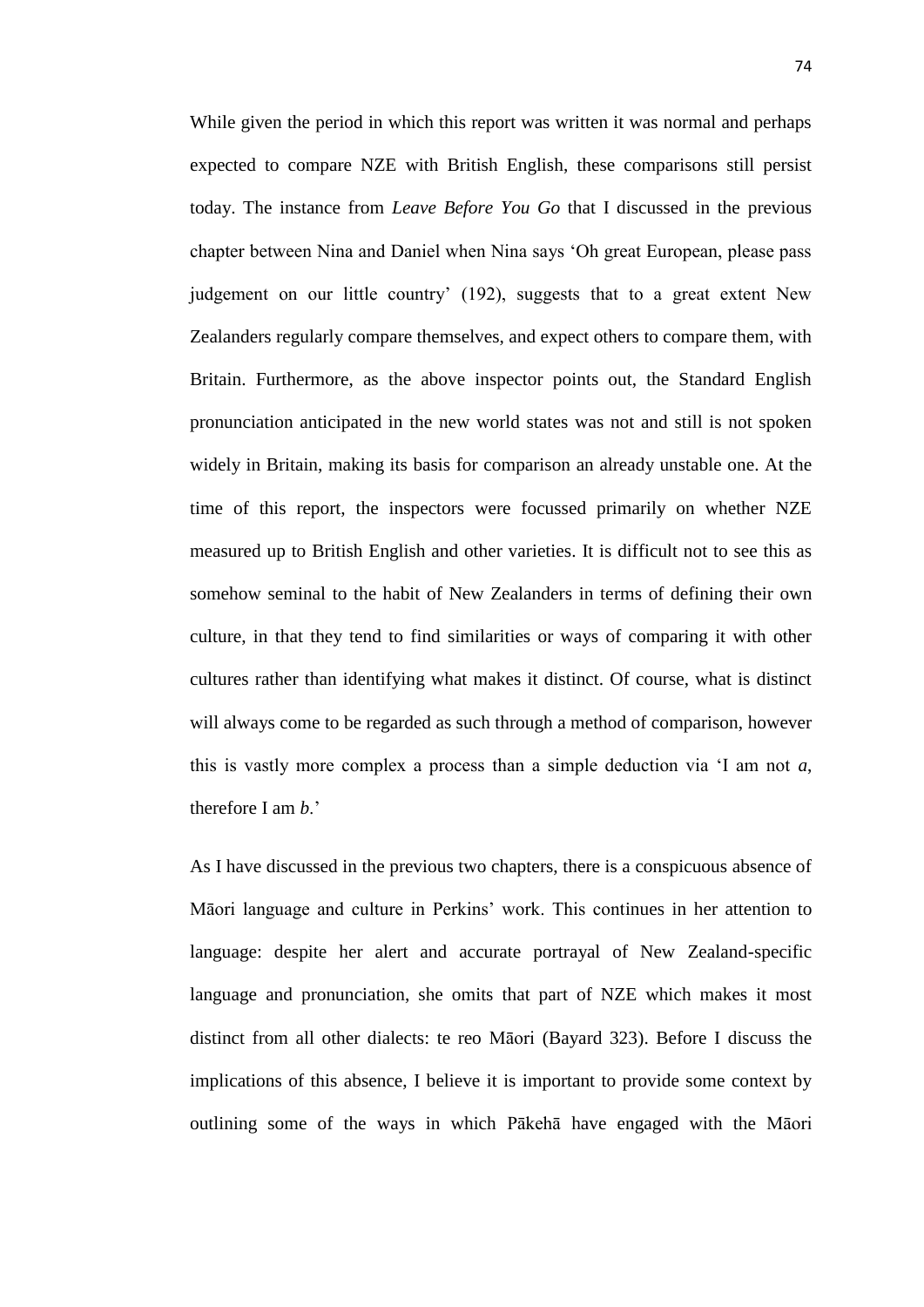language and how it relates to Pākehā identity. In *Styling the other to define the self*, Allan Bell asserts that

[t]he notion of ‗styling the other' presupposes that each variety has a distinguishable and rather stable core of linguistic features in order for it to be modelled at all. For me to be able to 'sound American' or 'sound RP' requires that there are some features (or cluster of features) of those varieties which are distinctive. The distinctive core consists of those features that set the variety off from the majority of other dialects. (526)

The most distinctive feature of NZE, as mentioned above, is the incorporation of the Māori language. Bell argues that the main problem associated with this is that in appropriating the Māori language to English usage, the original meaning of the Māori word or phrase becomes lost. It is overshadowed by the new meaning ascribed to it by its position in  $NZE<sup>18</sup>$ , which may or may not bear relation to its meaning in Māori, but which will at the very least be a simplified one. Keeping in mind that language is a key component in the construction of identity, this phenomenon has some largely problematic consequences in terms of New Zealand national identity. Jane Stafford and Mark Williams identify that

[a]bove all, New Zealand literature and English in New Zealand literature have long interacted with te reo Māori. John Macalister's 2005 *Dictionary of Māori Words in New Zealand English* demonstrates the range and magnitude of the Māori gift words to New Zealand English, and we note the changing ways in which those words have been accepted in literary practice, from the now stilted glossing of Noel Hilliard's *Māori Girl* (1960) or the spiritually charged self-consciousness of Māori words in James K. Baxter's late poetry to the everyday familiarity of Anne Kennedy's 2003 poem 'Whenua (1)'. In the literature of the first half of the twentieth century, Māori words are passive, detached from the living world they come from, and thus in need of glossing; in the twenty-first century they are available to be used as an active part of the lexicon of ordinary life. (7-8)

**.** 

<sup>&</sup>lt;sup>18</sup> Arguably there could be at least two distinct types of NZE – English as it is used by Pākehā and English as it is used by Maori. Maori NZE contains significantly more te reo Maori words and phraseology than Pākehā, regardless of fluency in te reo, and sometimes involves an accompanying accent. I refer to the Pākehā dialect of NZE.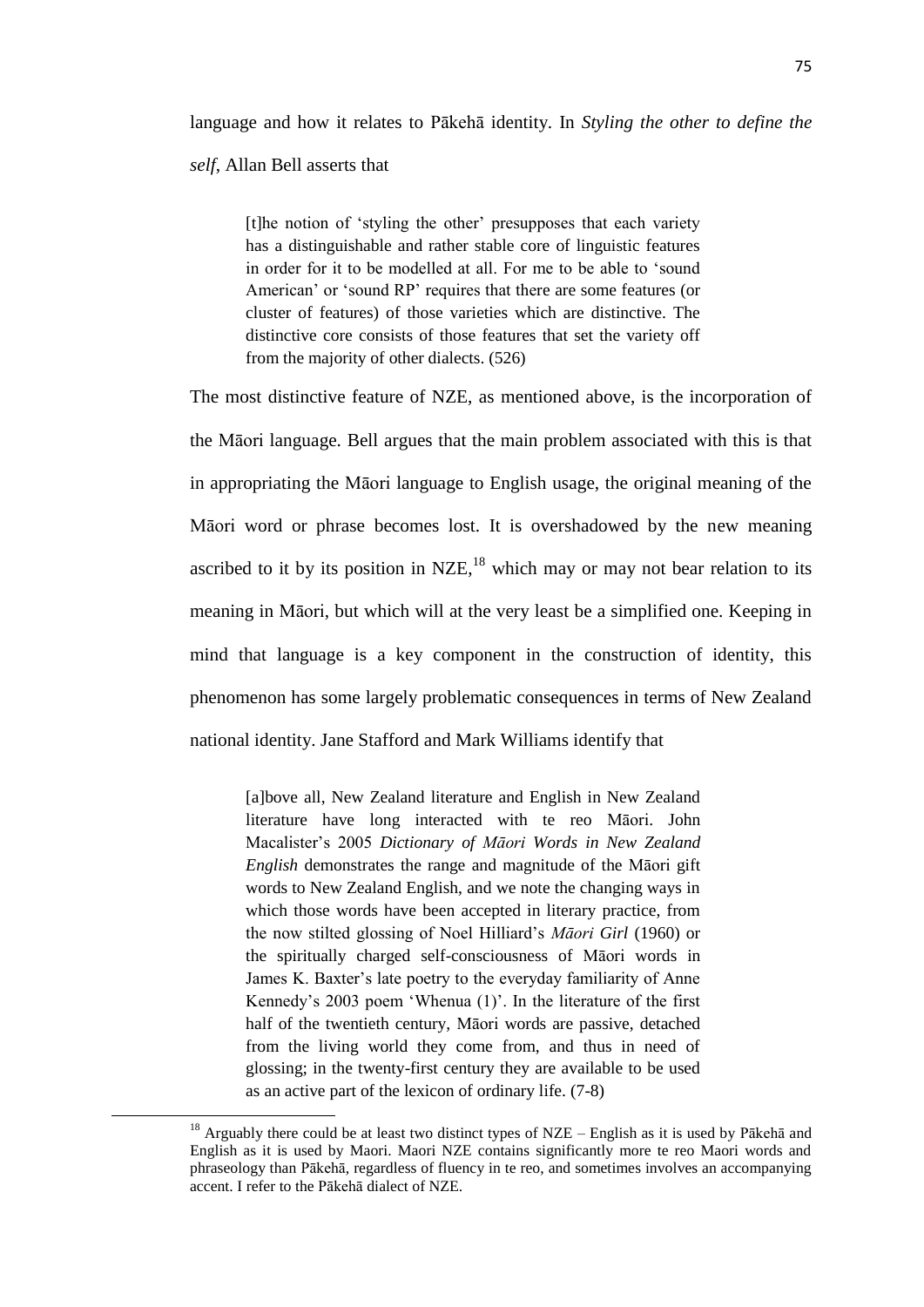In addition, Māori words are no longer as frequently glossed because they tend to be used unapologetically; the presence of a glossary denotes the need to explain something foreign and for New Zealanders at least, Māori words should require no more glossing than the New Zealandisms mentioned earlier. What Stafford and Williams do not discuss here is the way in which this cultural appropriation is able to change the meaning of the words. Bell uses the example of a 1997 Air New Zealand television advertisement which features Dame Kiri Te Kanawa singing *Pokarekare Ana* (Bell 1999). He argues that the waiata was used with the express purpose of arousing a feeling of familiarity among an affluent Pākehā audience, not because they understand the meaning of the song, but simply because they are likely to recognise and have nostalgic feelings about it (1999). This is an example of ‗styling the other to define the self': the Māori language is used to provide Pākehā with a sense of belonging to a culture. The fact that NZE has enveloped parts of te reo Māori so that those words comprise part of a variation of English rather than being only Māori is a testament to the colonising power of language.

Of course, language cannot be expected to, nor has it ever, retained singular meanings throughout time. Words are always being appropriated for new purposes and used in new ways. The complicating factor in this particular case is that aspects of te reo Māori (the language of a colonised people) have been stylised and appropriated with the purpose of defining and eliciting a response from the dominant and inherited culture. The use of Māori in NZE is evidence of what Melissa Kennedy calls 'the wish to "stride both worlds", an image of bestriding Māori and Pākehā cultures'  $(x)$ , which she explains 'implies a dualistic perspective of Māori and Pākehā as culturally, socially and economically divided' (x). She goes on to point out that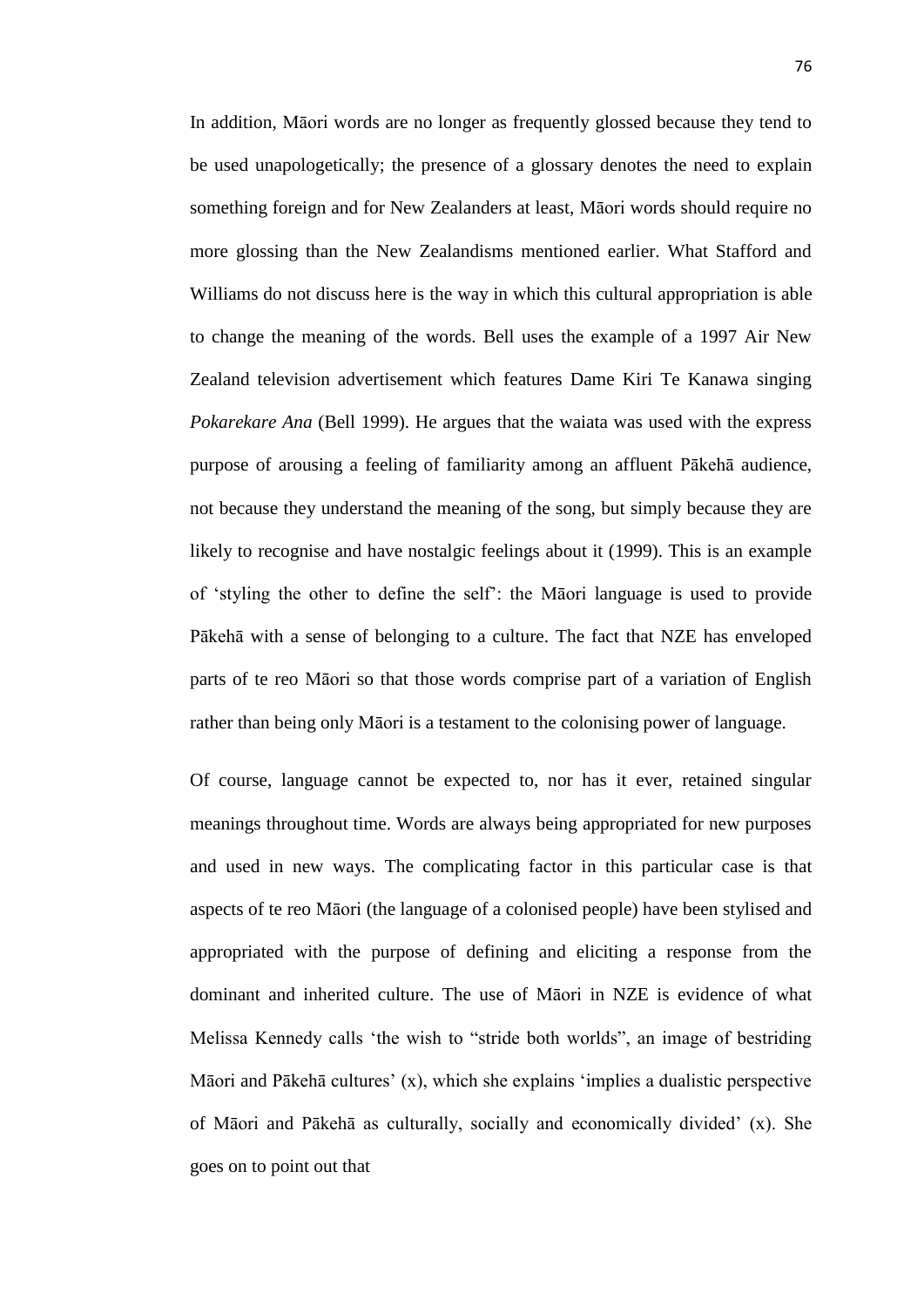[t]he concept of striding both worlds is not about crossing over from one pole to another but, rather, about how Māori culture is always already part of and caught up in a web of historical and contemporary local, national and global interactions. (xii-xiii)

Māori culture and language has become an integral part of Pākehā culture and NZE. Therefore it is curious to once again note the conspicuous absence of Māori culture, language and references in the work of Emily Perkins. The fact that she manages to register Pākehā identity without making any reference to Māori or even biculturalism has two consequences. The first is that she is not engaged with ‗styling' Māori in order to define Pākehā, as seems to be a recurrent trend in New Zealand culture. Yet her avoidance of the Māori referent removes something essential from Pākehā expressions of identity because the Māori presence in New Zealand is a large and unavoidable part of what it means to be Pākehā. This omission is not unique to Perkins. Other notable contemporary New Zealand writers opt to exclude or avoid the Māori referent as well.<sup>19</sup> It is possible that they feel its inclusion might be too politically charged; once employed in a text, Māori language opens the author up to a whole other world of potential criticism. Yet as discussed above, the inclusion of Māori language and culture is the main feature that makes NZE and New Zealand culture distinctive. This makes it likely that this omission is a very deliberate one.

While Māori language and Māoriness are not registered in Perkins' work, she still directs attention towards other distinctive characteristics of the New Zealand dialect. In this way, she registers the cultural situation in which Pākehā now find themselves. This situation is characterised by being unsettled, and Perkins uses language to metonymically gesture towards various states of uncertainty and unbelonging.

**.** 

<sup>&</sup>lt;sup>19</sup> Some examples are Elizabeth Knox, Catherine Chidgey and Lloyd Jones.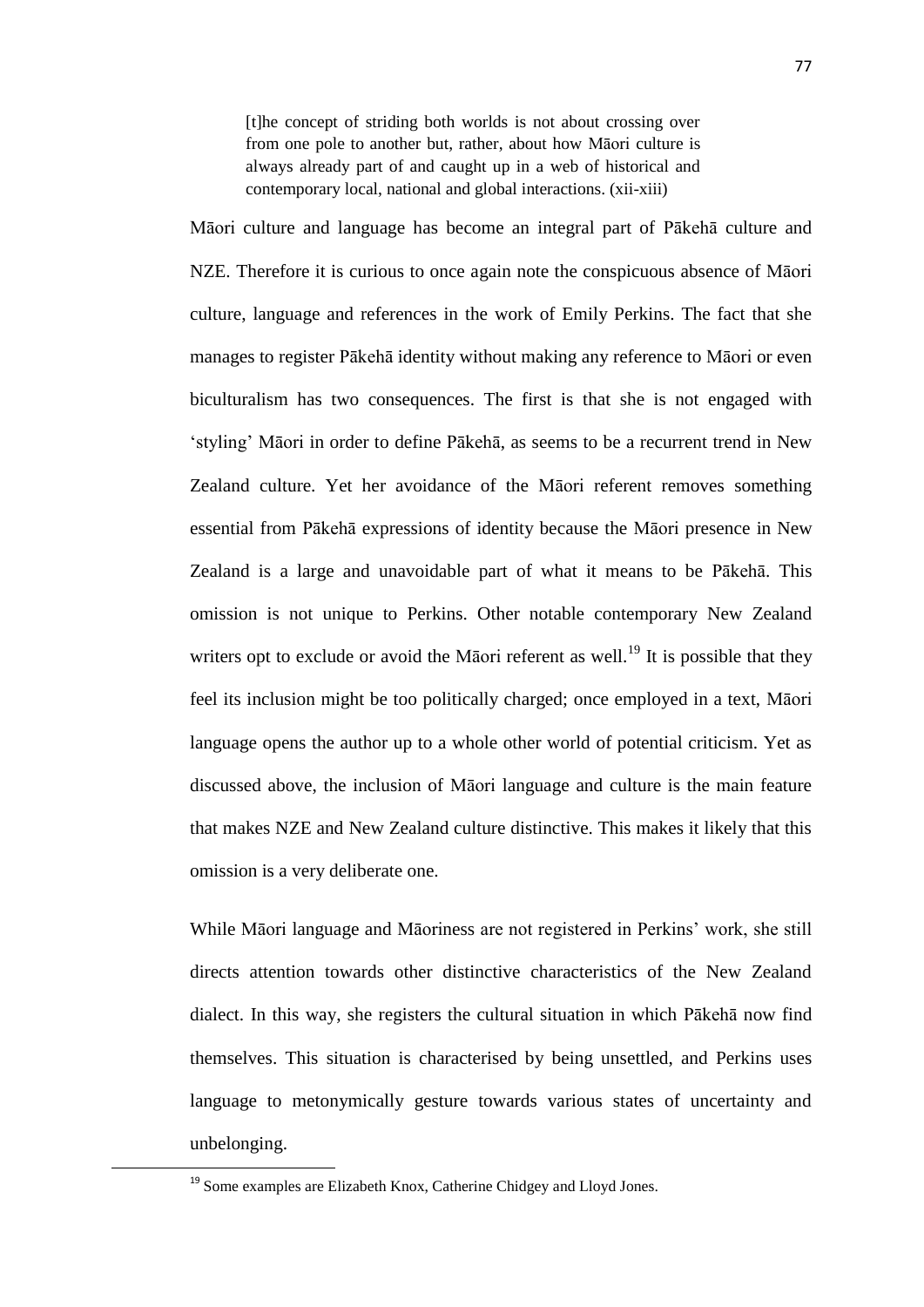# **What it Means to Others**

While Perkins displays the particularity of New Zealand language to the New Zealand reader, she also defamiliarises it. One of the main methods she uses to achieve this is to show speech from the perspective of somebody from elsewhere. In *Leave Before You Go*, Daniel (the Englishman) encounters the receptionist of a courier company. In this brief exchange, the New Zealand reader is made conscious of a particular linguistic idiosyncrasies—ending sentences with an upward inflection—by being positioned narratively as a foreigner. In this instance, it is conveyed with the use of a question mark at the end of sentences that should read as statements rather than questions: 'Ray's out the back? First door on your right?' (84). Every sentence that the receptionist utters ends with an upward inflection. Because this part of the novel is narrated in free indirect discourse and filtered through Daniel's viewpoint, the upward inflection appears unfamiliar. The New Zealand reader thus effectively hears their own accent through the ears of a foreigner. The same linguistic feature is noticed by Tom in *Novel About My Wife*  when he perceives 'the upward inflection of Australian accents, everything an uncertainty, a question' (75). In this way the language itself becomes the question. The speaker sounds uncertain, and subsequently so does the accent. Of course, in *Novel About My Wife* it is the Australian accent that is under Tom's scrutiny, but arguably given that the same observation has already been made about the New Zealand accent in *Leave Before You Go*, this characteristic of the colonial dialect is something that is of interest to Perkins. Its placement in *Novel About My Wife* also echoes the common complaint that those in the Northern hemisphere frequently cannot differentiate between the New Zealand and Australian accents.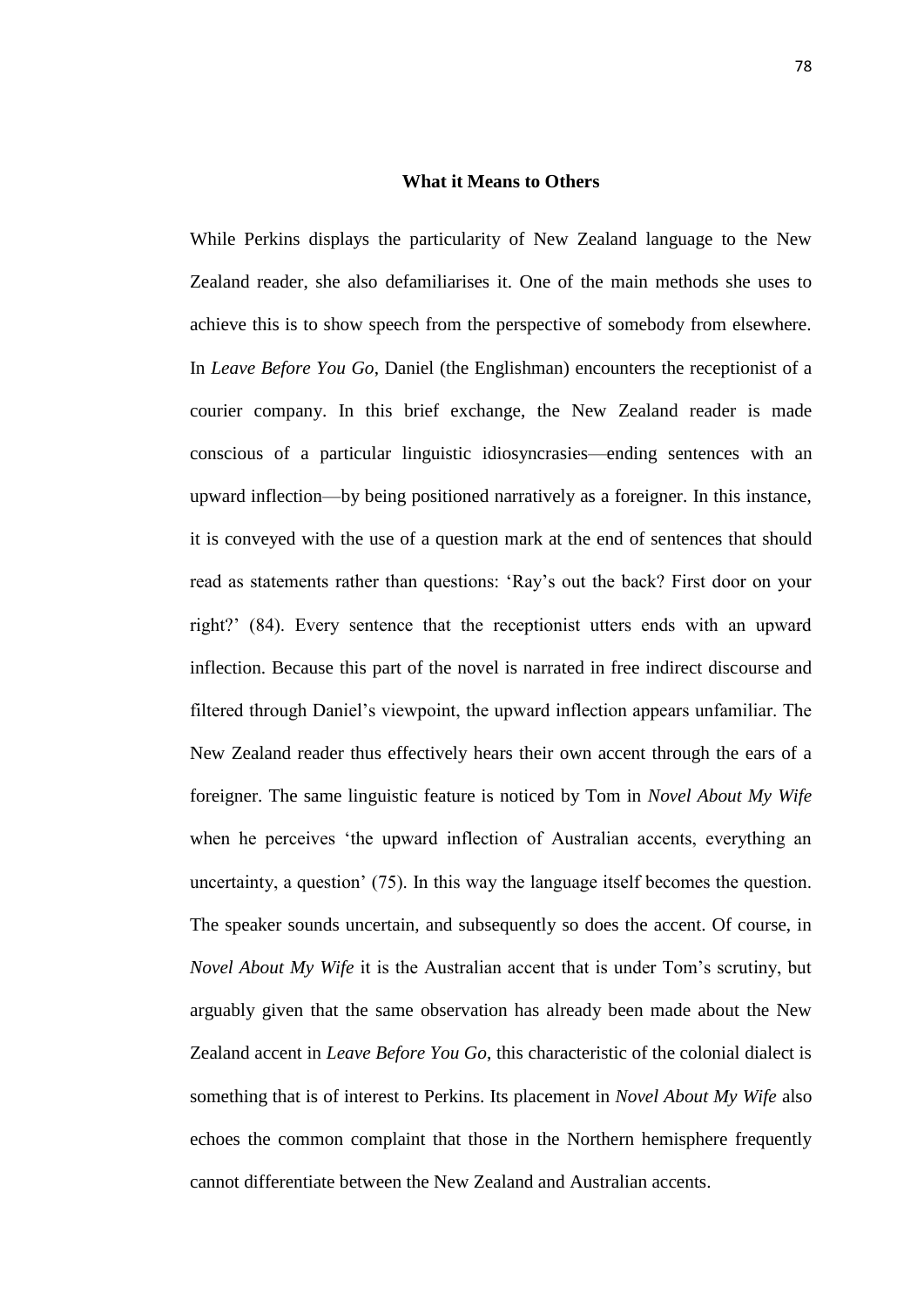In both cases, the individual noticing this idiosyncrasy is British, and in both novels it is presented in such a way as to make the reader sharply aware of its peculiarity. In each case the speaker appears to be asking a question at the same time that they are answering one or making a statement. There is a parallel to be seen between this observation and the cultural situation in which Pākehā New Zealanders find themselves in contemporary society. As indicated earlier in this chapter, at the same time that New Zealanders seem to be defining themselves, they are also locked in a political stalemate between two incompatible cultures. In this, the dominant culture's claims to sympathise with the other overlook the necessary areas of difference that require more than bicultural 'styling' to meet. Perkins also draws attention to the notion that New Zealanders seem largely unaware that such a quality exists in their accent, because it is only the British characters who seem to notice it. By placing a question mark at the end of the dialogue, she highlights the difference in the sound of the New Zealand accent to that of an English accent and something uncertain still present in the postcolonial consciousness.

When put together, the references to New Zealand English made by Perkins' characters indicate both an interest in language and awareness of its metonymic power. In some cases this is indicated even in the titles of her work. The title *Leave Before You Go* evokes the linguistically playful and paradoxical situation which inspired it. Kate remembers the note on the back of her visitors' pass to the Tip Top factory when she was a young girl which said "please leave before you go". She recalls:

They'd been given visitor cards to wear safety-pinned on their cardigans. She remembers turning hers over before she put it on. On the back of the card was typed PLEASE LEAVE BEFORE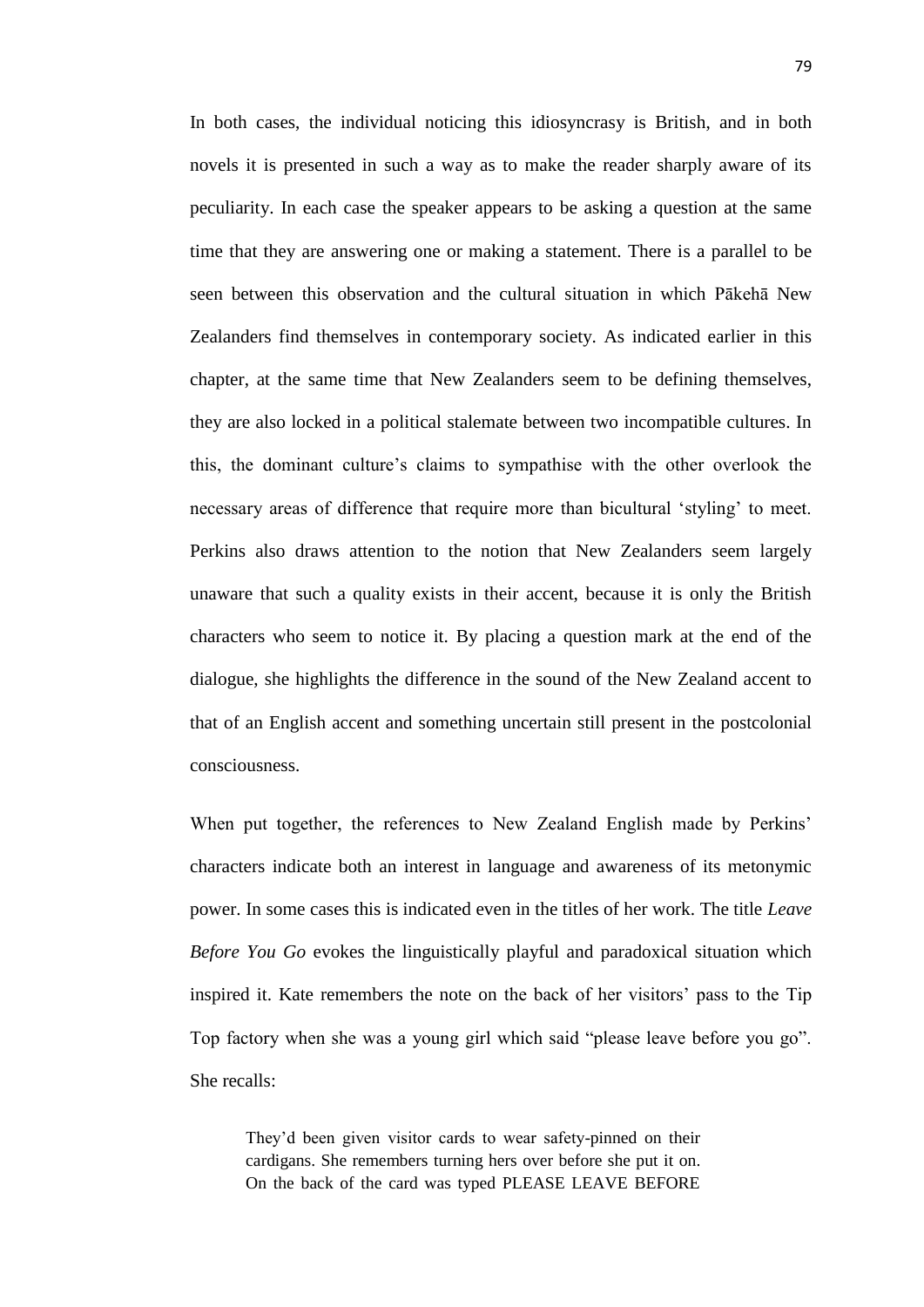YOU GO. It took a few seconds for the phrase to make sense to her, and when she understood it she felt almost disappointed, as if some mystery, something secret and potent, had evaporated. Now she wonders if she really had lost that initial, paradoxical meaning, or if leaving a place before she was gone was the thing she had been doing ever since. (158)

Of course, taken out of its original context and put in a titular position the phrase regains some of ‗that initial, paradoxical meaning' for the reader. Language momentarily becomes unfamiliar to Kate in this instance, much as it does to the reader when they see the title. Like her divided consciousness that exists between the dream-space of Indonesia and New Zealand, Kate's understanding of the phrase is split between the physical and the abstract. She sees herself as the subject that must 'leave before [she's gone]' rather than the visitors' pass, and this implies a psychological leaving rather than a physical one. In the same way that many other instances of emphasised language in Perkins' work can be interpreted, the idea of mentally leaving a place before physically leaving it indicates that Kate is unsettled and does not feel that she belongs anywhere. In this way Kate comes to stand for the average twenty-something New Zealander who composes their identity from found or snatched relics, words and scraps of culture, but who never quite feels as though this identity is fully formed.

## **Naming and Power**

Names are one aspect of language which always denote or signify something specific. Although discourse on the power to name in terms of identity politics is usually directed towards ethnographic studies, it can be employed here to show the different power relations and meanings at play in Perkins' fiction. Perkins' characters show an interest in names and naming, particularly in *not her real name*,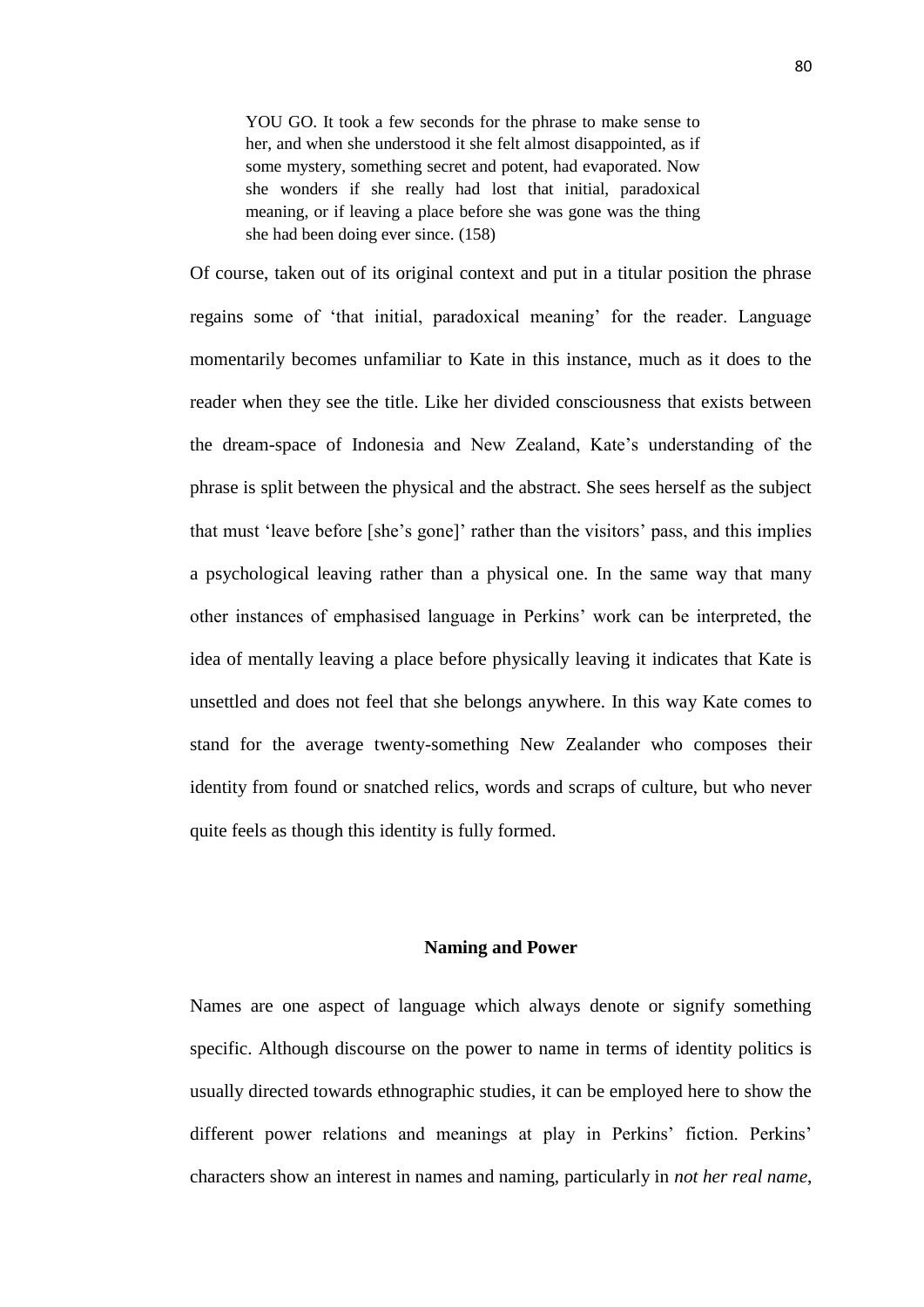*Novel About My Wife* and *The Forrests*. Each of these texts places a different emphasis on names and treats the attention to names differently. In *not her real name*, Cody's interest in names shows her to be a stronger character than might be initially apparent, while in *Novel About My Wife* Tom's inability to name the man who is following Ann shows a kind of weakness. In *The Forrests*, a marginal character's interest in linguistic precision serves to highlight the insufficiencies of labels.

The title *not her real name* indicates an interest in the power of naming. Cody, the occasional narrator and protagonist of the story, exhibits playfulness with language in general, but in particular and as suggested by the title, with people's names:

You always thought, Francis, rhymes with answers. Which it doesn't, really. But you'd change the s of answers to be soft like his name. Francis, Francis, there's no answers. It was a walking rhyme. A home from the bus-stop rhyme. The rhyme of a fifteenyear-old girl who could feel very sad every time she thought of that soft s.  $(1)$ 

Cody deliberately changes the pronunciation of the word 'answers' in order to make it fit her insistence that it rhymes with the name 'Francis'. While these words actually form a slant rhyme—the repeated *an* sound is the same before the ending of each word takes a slightly different direction—Cody's insistence on the ending rhyme shows that if a word doesn't behave in the way that she wants it to, she has no qualms about altering the word itself so that it does. In this way, despite the general unstable and uncertain nature of her as a character, she asserts her control over language. To a far greater extent than most other linguistic features, names are closely tied to an individual's identity and subjectivity, and those who have the power to name are also theoretically able to gain power over that which they name.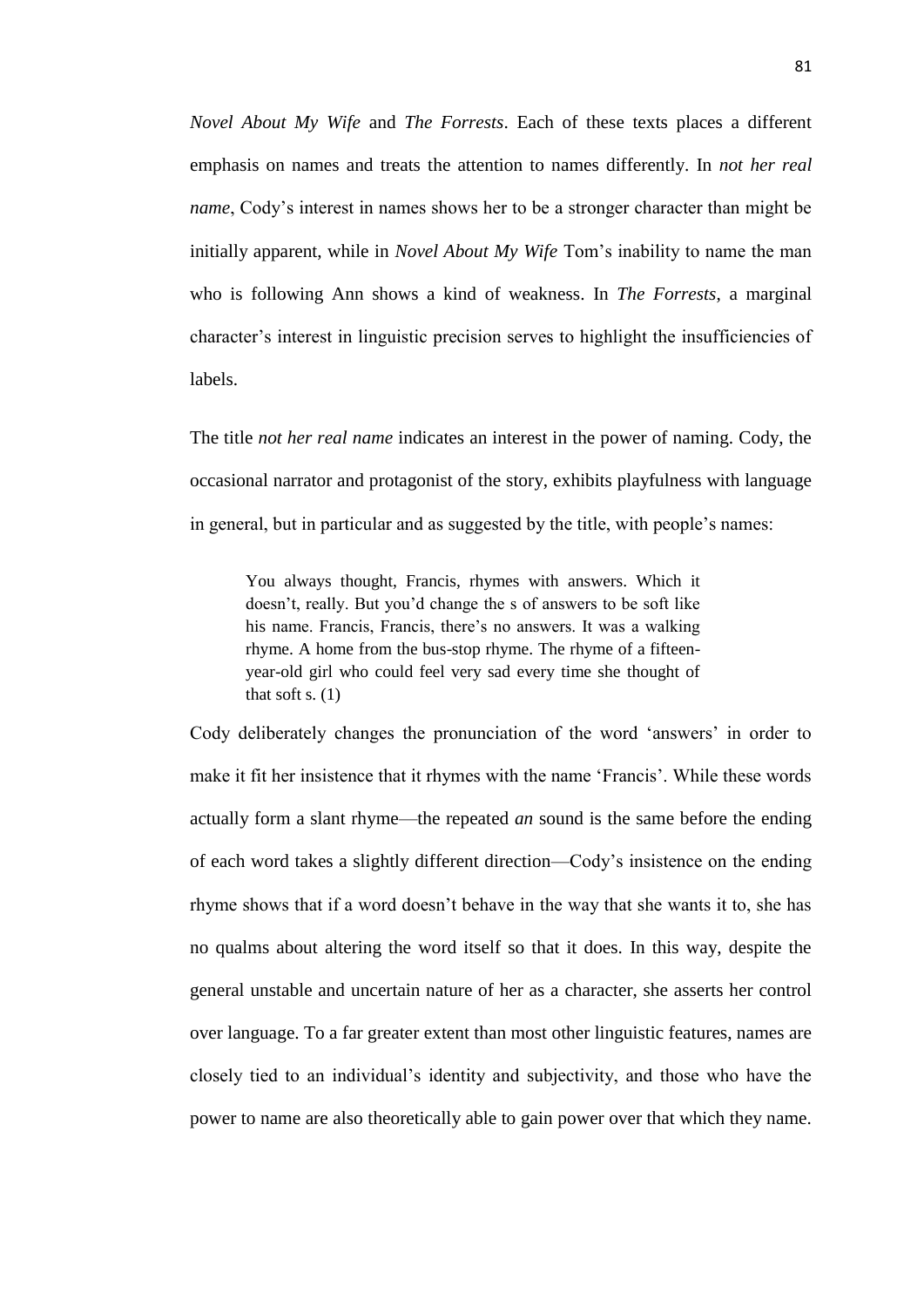Cody's habit of renaming people is represented once again later in the story with the name of Francis' friend Marc:

Marc. Marc. There's something disturbing about the name. Like Jon without an h. Or Shayne with a y. Spelt backwards, it makes cram. A real word. That makes it seem like a code. Code for what? Cram, cram. Trying to break the code. OK, her own name is enough of a liability. She shouldn't laugh at other people's. But *Marc* – it's like biting tinfoil. (37)

Cody sees language as inherently coded. She reads into names meanings that have little or nothing to do with the name or the individual themselves, but rather other things that they evoke in her mind. She acknowledges the likeness of her own name to the word 'code', but she also sees Marc's name as being a code for something else. Above all, Cody appears concerned with what is missing. She believes that the absence of a letter which she thinks should be there, or which might be in a more traditional spelling of the name, denotes something untrustworthy about the individual.

The New Zealand accent is one which has always tended to omit particular syllables and the aspirate. Cody's conclusion that odd absences make words disturbing, or make them seem like a code, is even more pertinent when we consider historical analyses of NZE. Records of these omissions go back as far as 1880, when reports about the New Zealand accent from inspectors first emerged (Abell and Gordon, 1990: 22). As well as the absence of particular letters, Cody is concerned with the way in which this absence affects meaning. She sees a code in the fact that ‗Marc' spelled backwards forms another English word. This suggests that Cody is in the unique position of being aware of the signifying power of words, yet at the same time she is fully susceptible to their impact. Cody is so uncomfortable with this spelling, in fact, that she refuses to register it following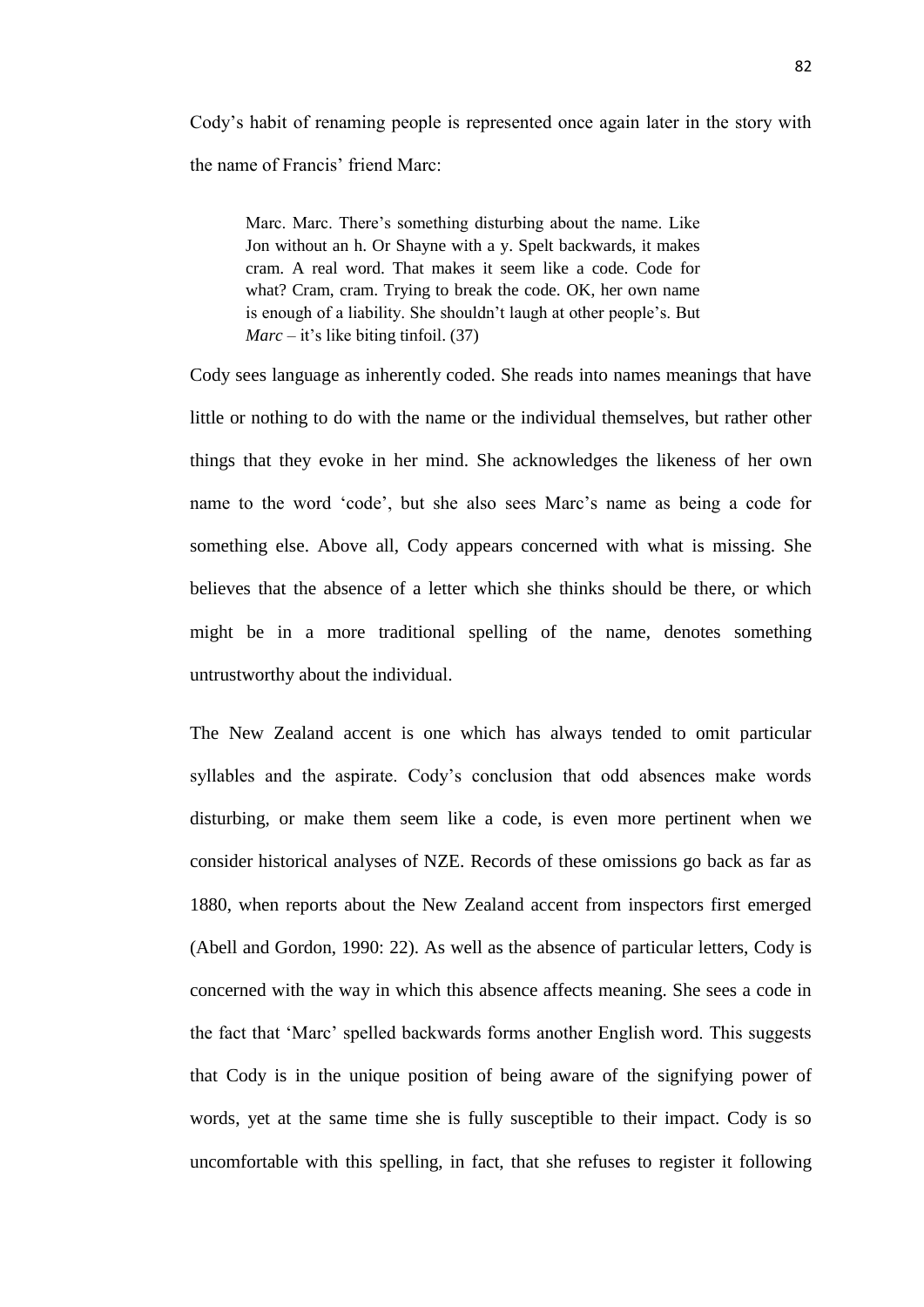her initial encounter with it. When Francis later discovers a note left by Cody, Marc's name is spelled with a k (40). Cody's discomfort with words which seem somehow incomplete and her refusal to accept the unusual spelling of 'Marc' can be linked to New Zealanders' unease about their own speaking voices as indicated by Bayard. Even though Cody is powerless over the way that Marc's name is spelled, she still insists on a more traditional spelling when she writes the name down.

This interest in names and naming is also revealed in *Novel About My Wife*, where the difference between English and Australian culture is exaggerated when Tom notes that 'to me, my mother was Stella, had been ever since I went to school, but Ann, in her colonial over-familiarity, called her Mum. We saw them maybe three times a year at most' (70). According to Tom, this ‗colonial over-familiarity' is part of what separates Australia from England culturally. The contrast suggests that Ann is used to a culture in which any excuse to make someone family is encouraged, even somebody that they only see a few times per year. Tom's use of his mother's first name is indicative of familial distance. Towards the end of the novel, Tom refers to the man who Ann believes is following her, saying that 'I was sick of calling him 'the man'. He needed a name, Bob or Bill or Randy or something' (181). Tom recognises that he has lost control of the situation, and feels that if he is able to name the man he will be able to regain that control. Yet he seems reluctant to make a final decision about what to call him, and this is the only instance in which the subject of naming the man is raised. In contrast to Cody, who is only too willing to rename people, Tom lacks the ability to command control of the situation. His inability to name the man indicates the level of power he possesses.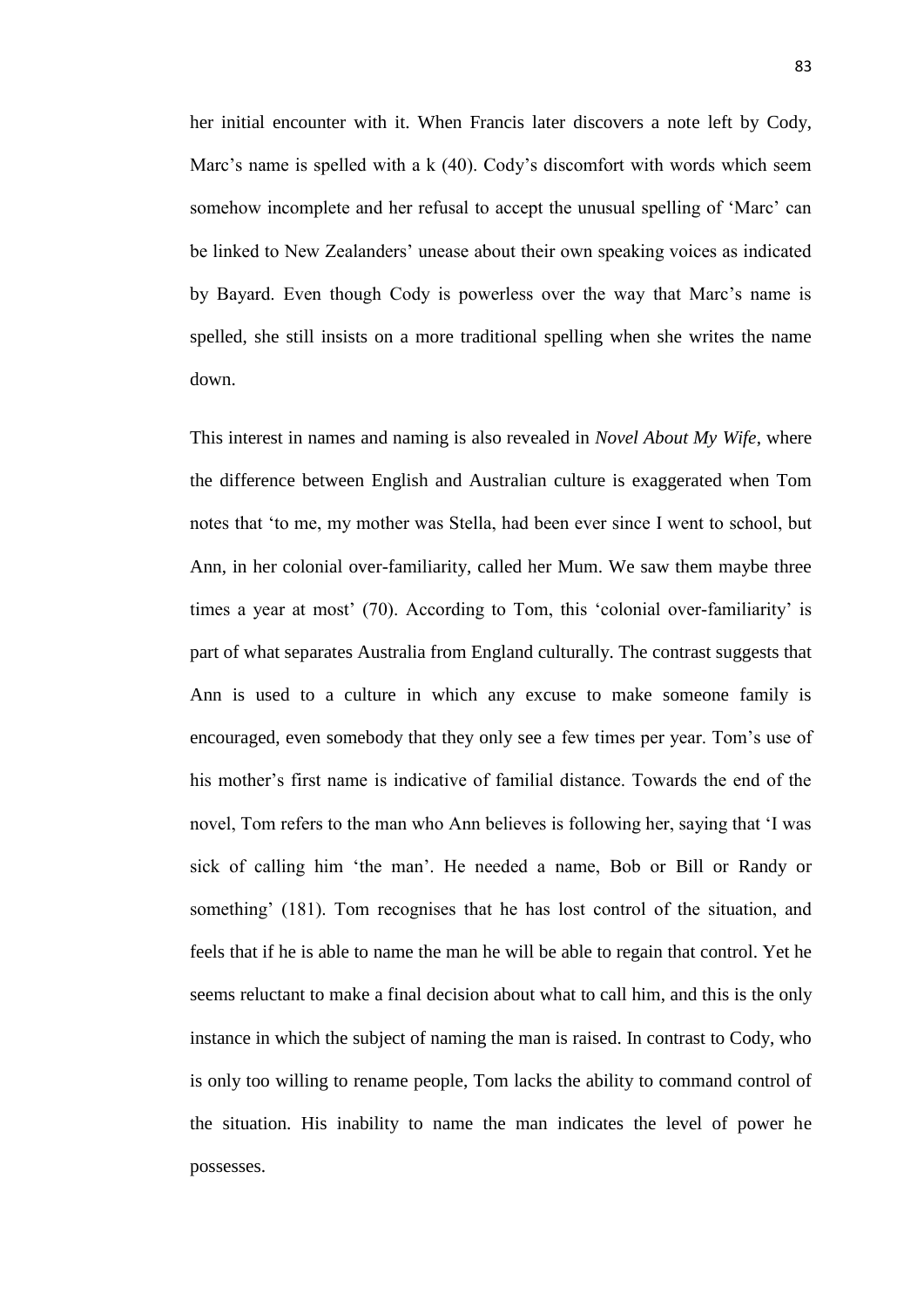In *The Forrests*, one of the women at the wimmin's commune has changed her name to 'Name' by deed poll. Certainly this indicates that Name prioritises literal meaning over connotative meaning. In this way she represents the insufficiency of language. This notion is further strengthened when we read that:

Name had got her face tattooed. She had a heart-shaped face and the tattoo was a love-heart outline framing all her features, tapering to a point at her chin, making it clear that the phrase 'heart-shaped face' was inexact. (12)

Name's concern with the literal meanings of words and phrases leads her to turn herself into a walking example of the way in which language fails to convey accurate meanings. This is an idea that I discussed in the previous chapter and one which pervades the entire novel.

I have suggested three different way in which naming in Perkins' work shows meaning and power relations. These characters do not simply accept names passively. They interact with names; they treat them as though they are permeable and have alternatives. They also seem largely aware of the effect they are producing by questioning names or renaming people.

# **Bad Language**

Perkins uses taboo and unnerving words in a way that draws attention to their placement. In *The Forrests*, a teenaged Dorothy explains:

There was an advertisement for bedding that used the word *Manchester*. Daniel would like that. Creepy language was their joke after visiting his mother in her unit: *doily*, *shunt*, *fecund*. She could slide a shuddery sort of word into every exchange. *Martin"s recovering from surgery but he"s going to need a bag*. *Gina"s youngest has phlegm on the lung*. *Cut a section from his bowel*. *Ganglia*. *Aorta*. (39)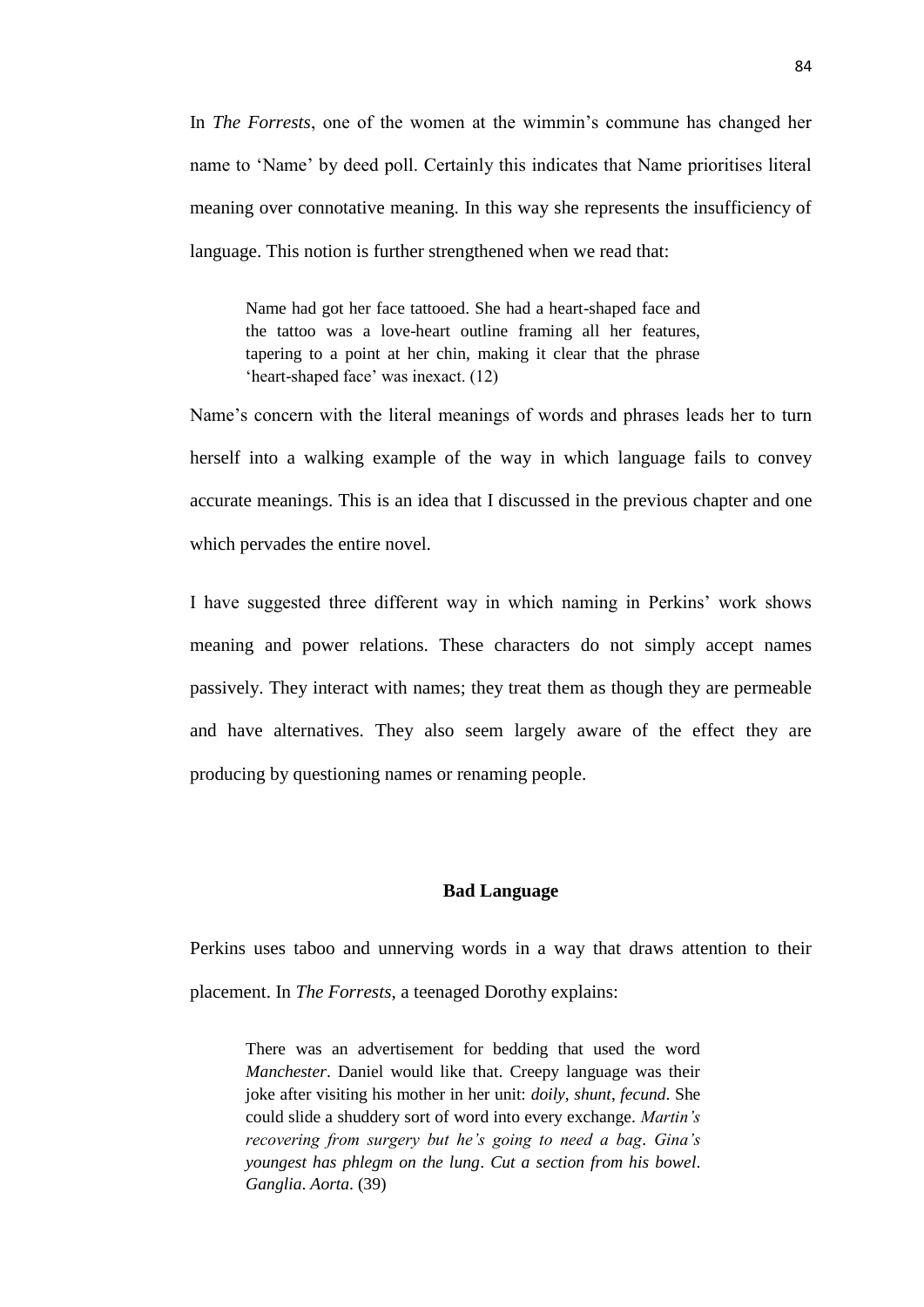The 'shuddery sort[s] of word[s]' that Dorothy offers as examples of the joke between herself and Daniel do not necessarily have taboo meanings, they simply sound ‗creepy'. Many of them, like swear words, relate to the body or describe body parts. In some cases what makes them sound as such has to do with their likeness to actual swear words. Beyond accents and linguistic idiosyncrasies, a further aspect of language which relates to identity is the use of taboo language. Timothy Jay and Kristin Janschewitz argue that ‗our use of and reaction to swear words tells us who we are and where we fit in a culture; in short, our identities are marked by our use of swear words' (275). This is because the employment of swear words often denotes particular situations in which the individual deems the language appropriate (or appropriately inappropriate, as the case may be). Dorothy and Daniel give ordinary words the same sort of status as swear words in their ‗joke'. They use them like they might use swear words in an effort to be humorous.

Jay and Janschewitz further point out that

swearing is not necessarily impolite, inasmuch as offensive language is often used within the boundaries of what is considered situationally appropriate in discourse; further, some instances of swearing are neither polite nor impolite' (268).

Politeness is a learned behaviour, and is based upon one's culture and influences. Therefore the way in which one swears, the situations in which one finds swearing to be an appropriate response and to what purpose the individual directs the swear word is bound up with their subjectivity. Meaning depends upon who is speaking, who is being spoken to, their respective backgrounds, the context in which the conversation occurs, the relationship between the people, and any number of other variables. Swear words can be interpreted as positive or negative, offensive of comforting, depending upon the context of their delivery. Dorothy uses taboo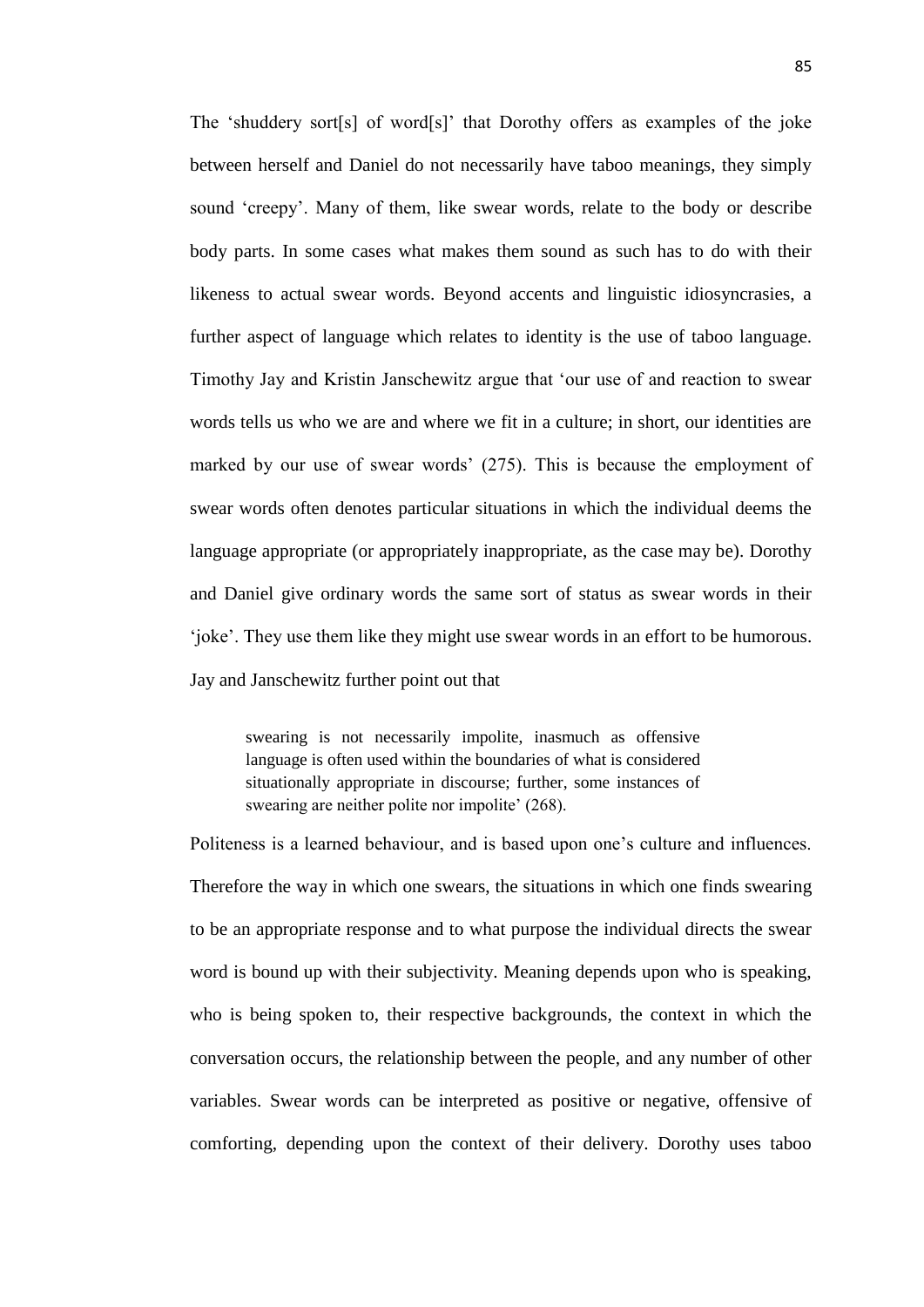language in a number of ways. As shown above, she is amused by the way that non-taboo words can sound ‗shuddery'. A swear word also redefines her relationship with her father when they come back to New Zealand after Eve's accident. She says: ""I can't worry about that shit now." A small satisfaction, watching him flinch at the language' (143-4). In this way Dorothy asserts her role in her relationship with her father as an adult. Jay and Janschewitz point out that ‗in contrast to most other speech, swearing is primarily meant to convey connotative meaning; the meanings of the words themselves are primarily construed as connotative' (268). A speaker may therefore employ a swear word to convey several possible meanings, and the intended meaning can generally be deduced by considering which is the most situationally appropriate. In the above scenario, the fact that Dorothy uses a swear word when speaking to an authority figure indicates that in some way she is claiming authority herself. The view of swear words as situational language with connotative meanings can also be applied to Perkins' use of New Zealandisms more generally. In this sense, on any occasion when the language chosen diverges from the expected speech standard, it is being used in a primarily metaphorical way.

We can see Dorothy and Eve's sense of themselves highlighted alongside their use of swear words in *The Forrests*. Somehow their awareness of their language and accent is heightened with the employment of a swear word in their everyday discourse:

Sometimes they talked like people they were not. Language just came out of their mouths, it didn't belong to them. (105)

<sup>‗</sup>You're shitting me.'

<sup>&#</sup>x27;Mate, I shit you not.'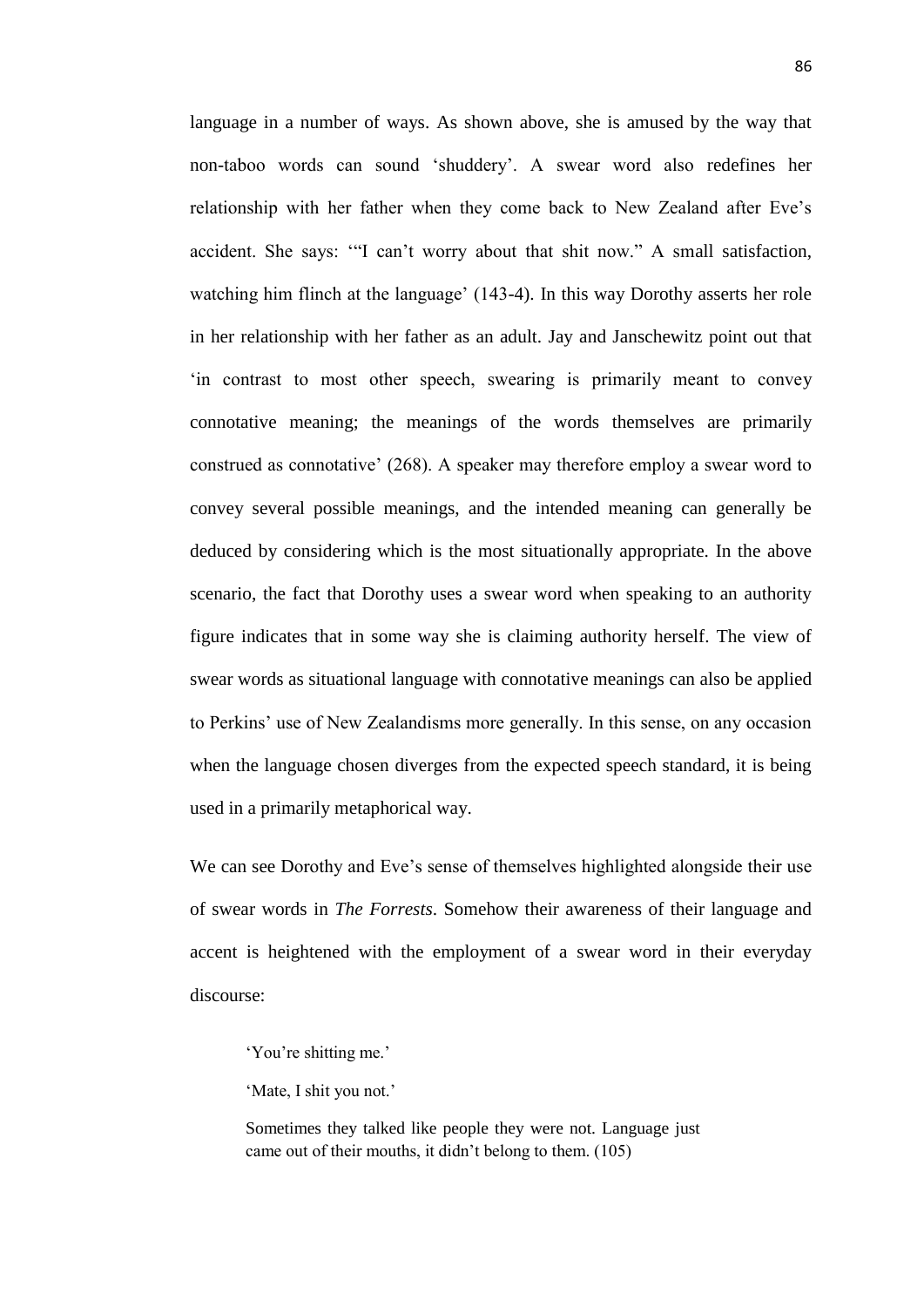Language appears to have been acquired by the sisters. This harks back to the previous discussion about styling the other to define the self, in that a dominant language will always overshadow and appropriate the other language, regardless of how artificial the outcome. Dorothy's position as the child of American parents is likely to be linked to her recognition that the language she uses does not belong to her. She speaks like the people around her do, not who she sees herself as. Their own sense of belonging in New Zealand is called into question here, because the implication is that the 'people they [are] not' are New Zealanders and this is where they have acquired the language from.

Swearing can also indicate culture, as we see in *Novel About My Wife* when Tom finally recognises Ann's Australianness after she swears in anger at another woman. Swear words and the way people use them indicate therefore not only their own subjectivity, but also other people's perceptions of them. The reader once again perceives Tom's limited perspective of culture as essentialised when he observes Ann's outburst as a ‗low Australian litany' (164). Ann also uses taboo language to describe Tom:

Suddenly, we were fighting. I had made a joke or a comment or something that was only meant as light teasing about her compatriots – look, we were in a café called Gallipoli, there were some backpacker types at the next table, I mean, come on. It was not a big deal. And she suddenly went nuts. She hissed in my face, called me a fucking English cunt, and stormed out. (49)

When swear words occur in Perkins' work, they are frequently linked with culture and identity. Ann's cultural sensitivity collides in this scene with Tom's privileged English perspective resulting in her use of two swear words often considered more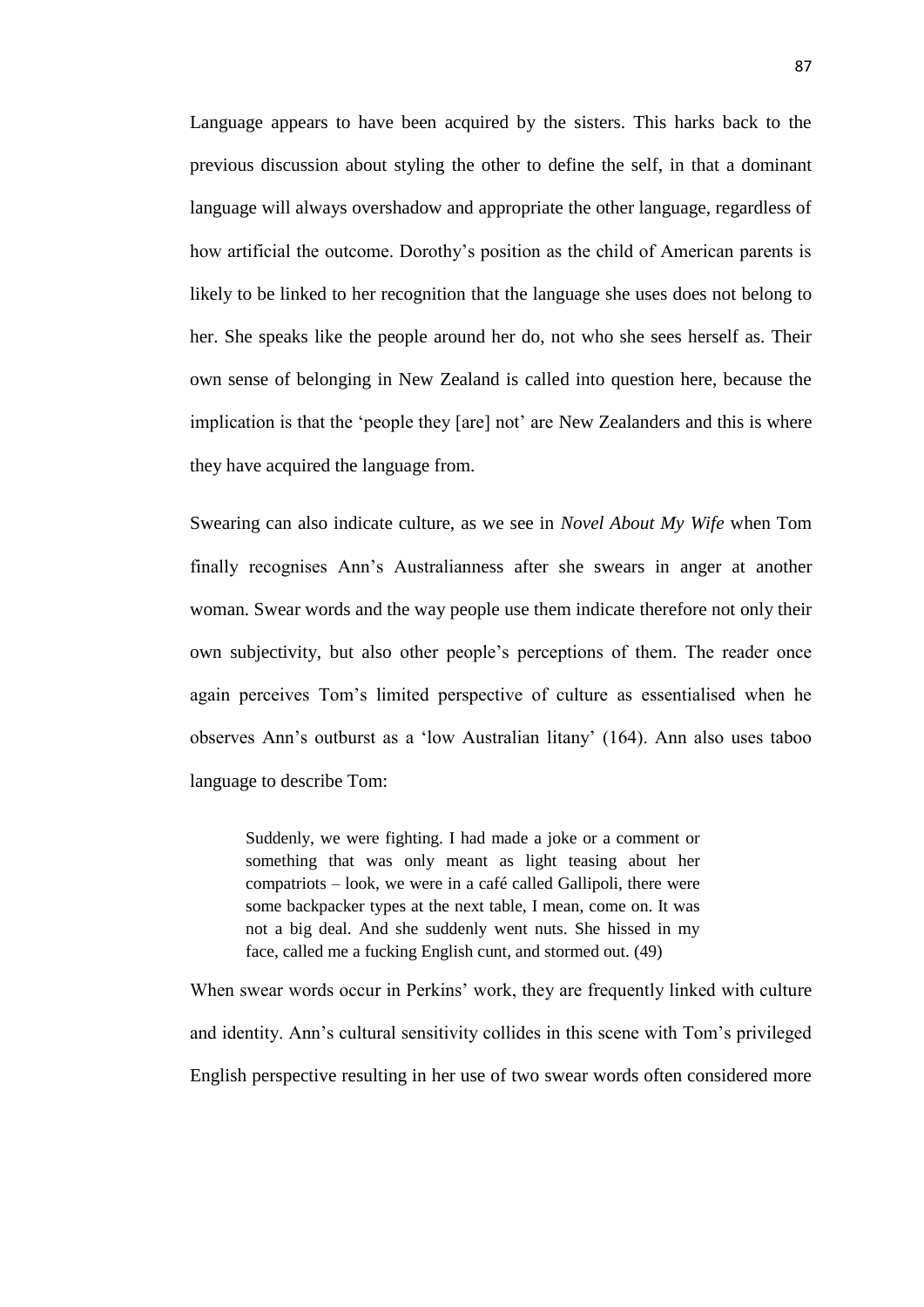offensive than others. <sup>20</sup> Ann's reaction comes across as hysterical given Tom's constant representation of her as un-Australian; lacking an accent, never talking about home. Yet the fact that she reacts so strongly to his comment indicates that what she feels for Australia is not complete disregard, but potentially something that Tom could never fully understand: she shows signs of feeling a sense of nationalism or at least defensiveness about nation. This particular situation highlights the difference between the subjectivities of those from the 'colonies' and those from the ‗Old Country'—Ann, the Australian, reacts defensively to Tom's dismissive cultural comment. Tom, conversely, believes that given the situation, his comment was completely appropriate. However he is unable to understand the tentative cultural identity that Ann clearly battles with, and reads her reaction as somehow unfair to him. He appears unaware of his own ignorance when it comes to real difference from Englishness. He gloats:

She had chosen me, who for all my attempts at urbanity – here I went, collapsing time myself – was the child of this stolid respectable English couple, passing pickled walnuts around the table, so undoubting, so certain of the parameters of their universe, where normality began and ended. Anyone who lived outside of that zone was a freak, not that they would use that word. ‗Different' was enough to imply distrust, contingency and doubt. I was different. Ann's love for me proved it. (76)

Tom equates difference with non-Englishness and with coming from elsewhere. Yet he doesn't understand what difference really means, other than it means unlike his parents. He also doesn't realise that he is just as trapped in his ideas of normalcy and sameness as his parents are, because when he is confronted with difference, particularly cultural difference, he is unable to respond with anything but the language of an imperial hangover, even though he does not intend his

**.** 

 $20$  Taboo words have varying degrees of offensiveness; as Jay and Janschewitz point out, 'all taboo words are not equal' (283).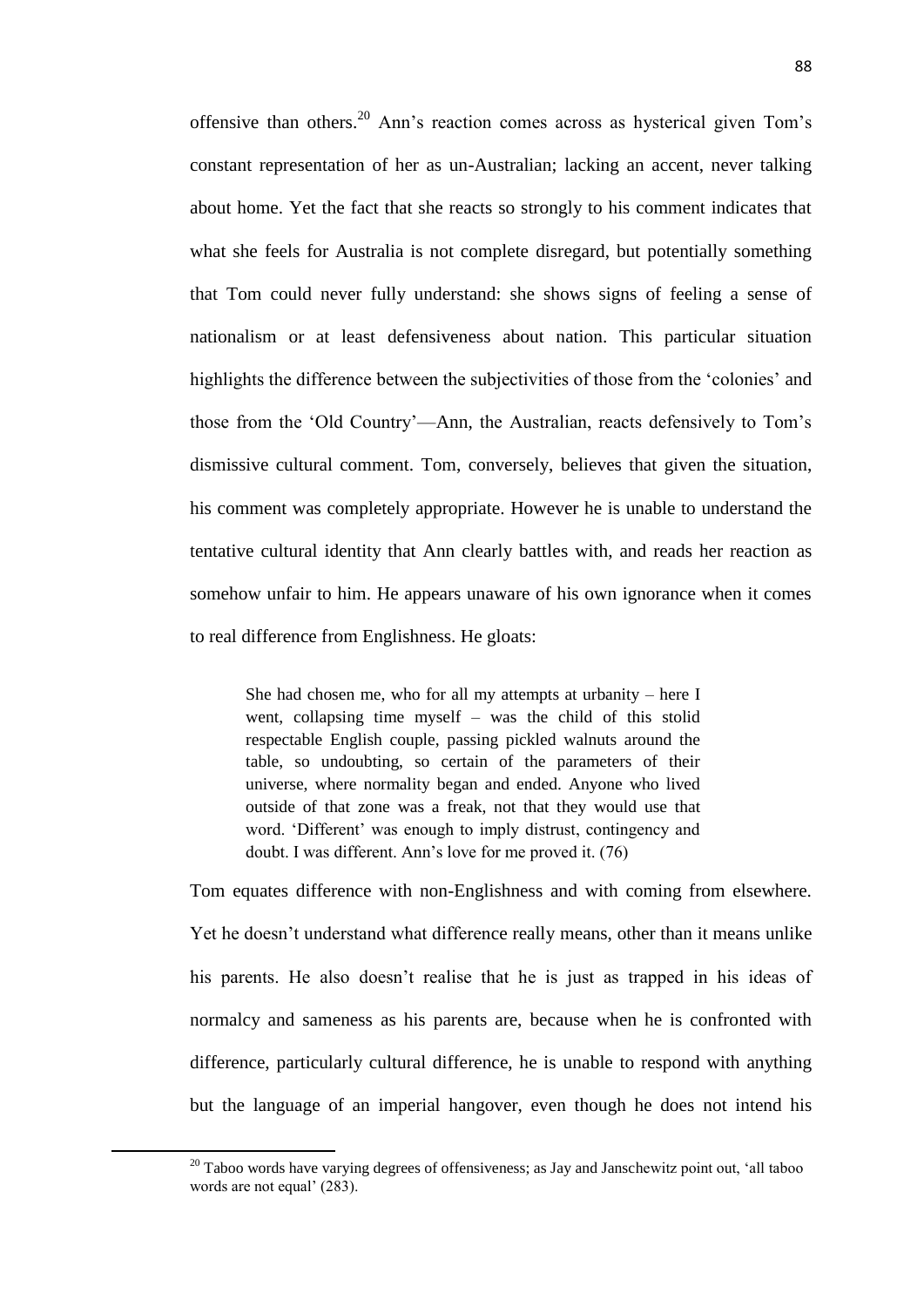comments to be racist. The problem is, as explained in my Introduction, that he sees nationality in a clearly delineated way, when really, as the character of Ann shows, it is a complex web of belonging, nationalism, difference and subjectivity that is constructed in part through language. The absence of references to New Zealand in this novel, and the absence of references to Māori in Perkins' other novels, could be to do with this particular difficulty.

# **Mixing Identifiers**

There is a lot of satirical criticism of Englishness in *Novel About My Wife*, but when Australianness is mentioned, it is treated with dismissive stereotyping. Of course, because the stereotyping comes from the English narrator, it is simultaneously a poke at Englishness, but there is more going on. Ann's Australianness, according to Tom, is indicated metonymically through her language, namely her use of swear words, in the absence of a satisfactorily Australian accent. Tom's perspective on culture is revealed later to be even more random, as he explains:

Around Ann it was easy to live in the present because she made life seem naturally lifted. In this way she was very English, attentive to the surface, reluctant to, in the language of Americans, get heavy. (156)

Here Tom describes Ann, the Australian expatriate, using the 'language of Americans', as 'very English'. There is an unusual clustering of different cultures here which, while all Western, are not necessarily compatible in the sense Tom uses them. It seems an odd choice to use 'the language of Americans' for this particular purpose, but the extract draws attention to the ultimate insufficiency of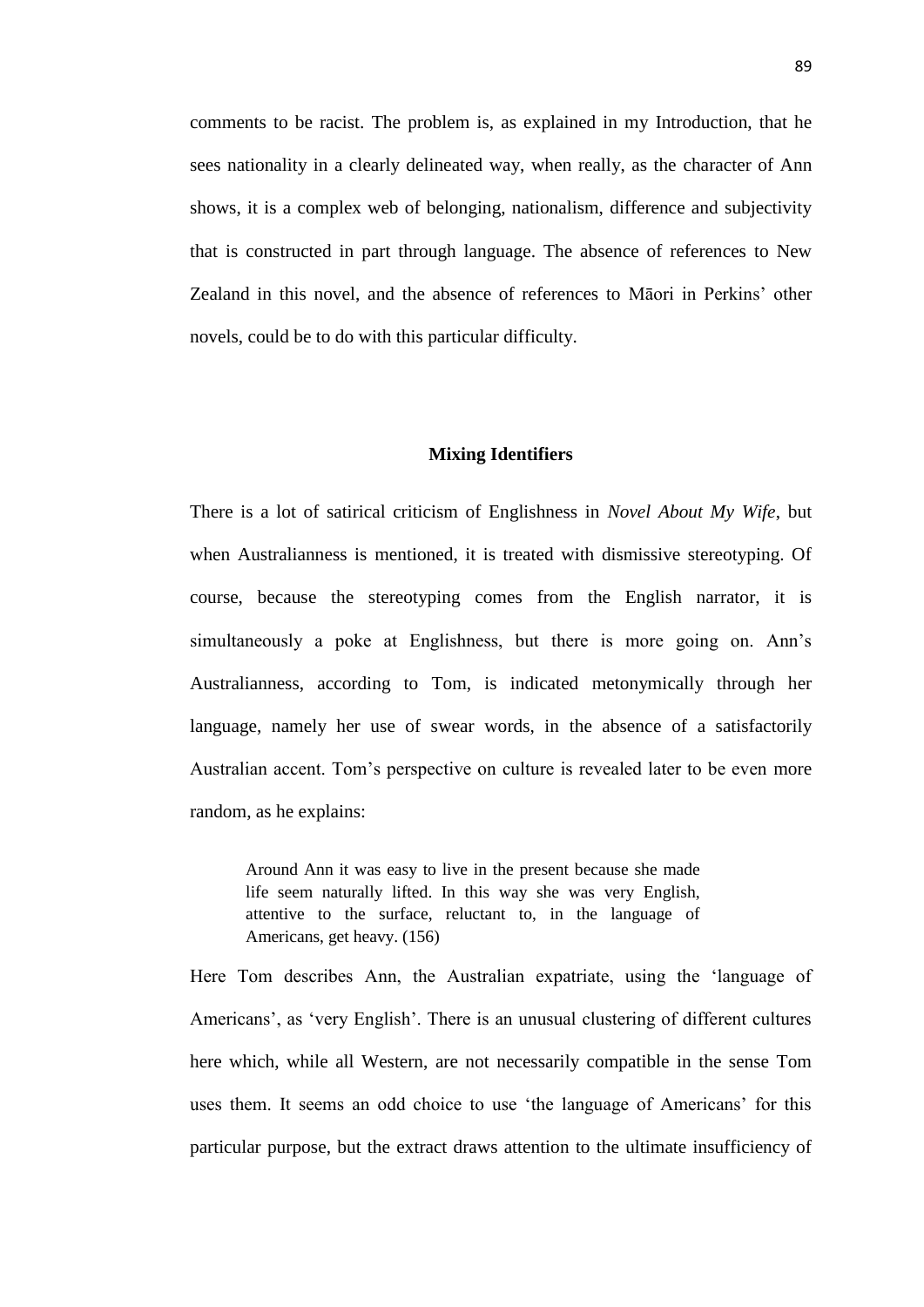characterising someone linguistically within a cultural framework. Later, Tom admits that

[r]eally there are few conversations that are easy to remember, even fewer actual statements. When I put words into Ann's mouth, on these pages, it's made up, of course, another way to get her to speak again. The way she talked, I can be faithful to that , and the occasional line. But mostly Ann and I, like everybody else, just asked each other to please pass the salt, and what we really meant was 'please pass the salt.' (158)

Tom seems to contradict himself a number of times. By making this statement he acknowledges that language is important, that it means something in terms of representing an individual, and in getting it wrong he may take something essential away from her character. He says that when he writes what Ann said, that it is made up, but that he can be faithful to the way she speaks. He doesn't acknowledge that the language somebody uses is the only way of conveying the way that they speak on the page: the reader cannot hear Ann. Finally, at the end of this extract, he suggests that the things she said, at least to him, have no meaning beyond the literal. Yet Ann's statements in the novel can be interpreted figuratively, as I have done above, suggesting that Tom is at least partially aware of their metonymic power, because he narrates the novel, and when Ann speaks the words that we read are, as he admits, truly his own.

\*\*\*

When language, speech, linguistic oddities, and swear words are emphasised in Emily Perkins' work, it is evident that it always has to do with identity, culture, or nationality. These moments are always emphasised in the context of some cultural realisation that a character reaches, or otherwise they indicate nationality, whether optimistically or adversely, whether in a way that takes into account other things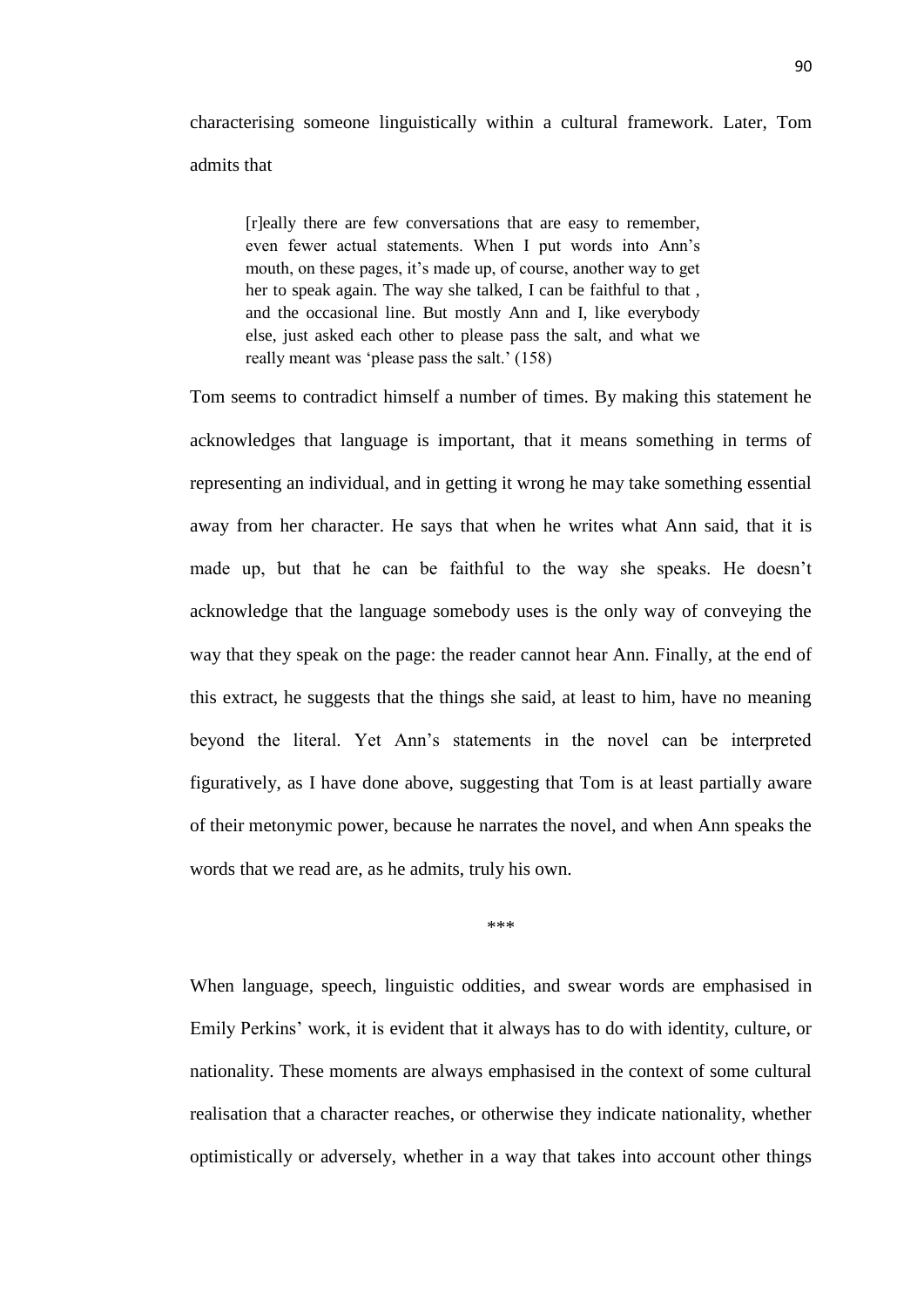that characterise the individual or are simply based on stereotypes and essentialised notions of culture. *Novel About My Wife* is a novel that is really about difference: between Tom and Ann, and between England and the colonies. It metaphorically gestures toward the inability of the British to understand the cultural and nationalistic predicament faced by those living in the colonies. At the same time, the novel highlights cultural differences through language and satire. The fact that similar observations are made and similar characteristics highlighted in *Novel About My Wife* that are made about New Zealandness in Perkins' other novels and short stories does not so much suggest that New Zealand and Australia are the same or indistinct, as it solidifies the notion that the two are different to Britain in similar ways.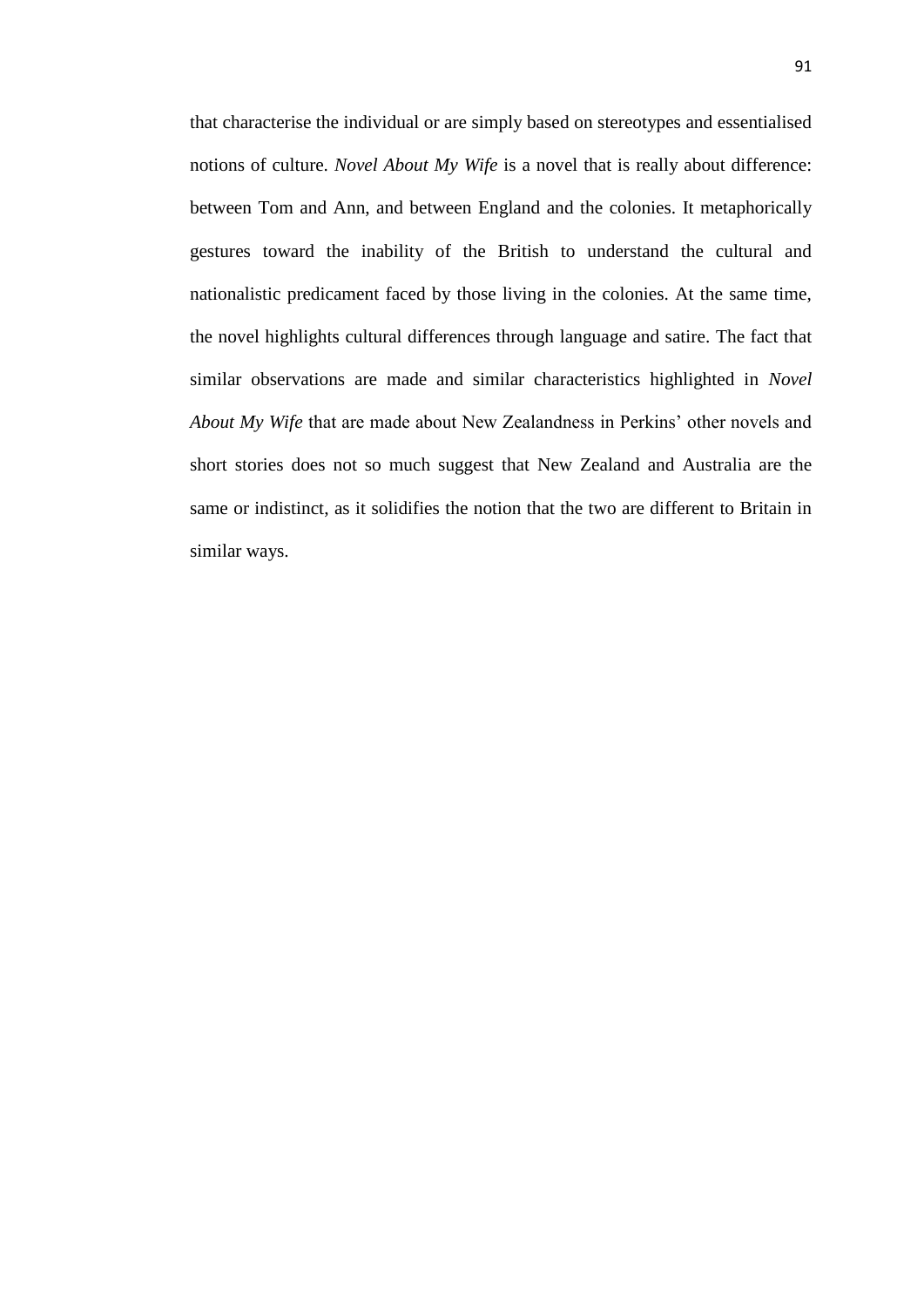# **Conclusion**

**\***

At the beginning of this thesis, I asked what it means for authors to address nation without being nationalistic, and whether it was possible to do so without reverting to cultural nationalism or geographical determinism. Emily Perkins' work is evidence that, indeed, this is possible. Her writing employs external factors like geographical location and New Zealand-specific language in order to refer to New Zealand while avoiding conscription into a nationalistic enterprise. Her references to New Zealand depend upon the combination of her texts, the context, and the language she chooses, as well as the reception of these cues by the reader. Perkins does not fetishise or essentialise New Zealand culture, nor does she congratulate New Zealanders for enacting a preconceived identity. What is absent from her texts is of equal importance to what is included. In the process of noticing and the close attention paid to details, the missing Māori referent appears as a significant absence.

Emily Perkins' novels fit into a wider conversation about the significance of place in the formation of subjectivity, both individual and collective. The Forrest family's movement between places and their relationships to those places recalls the experience of early settlers and can be seen as an imaginative act of settler reenactment. The novel also shows the ways in which an individual's relationship with a place is a complex and shifting one, and this notion often manifests in 'suspended' subjectivities. Perkins shows the different ways in which New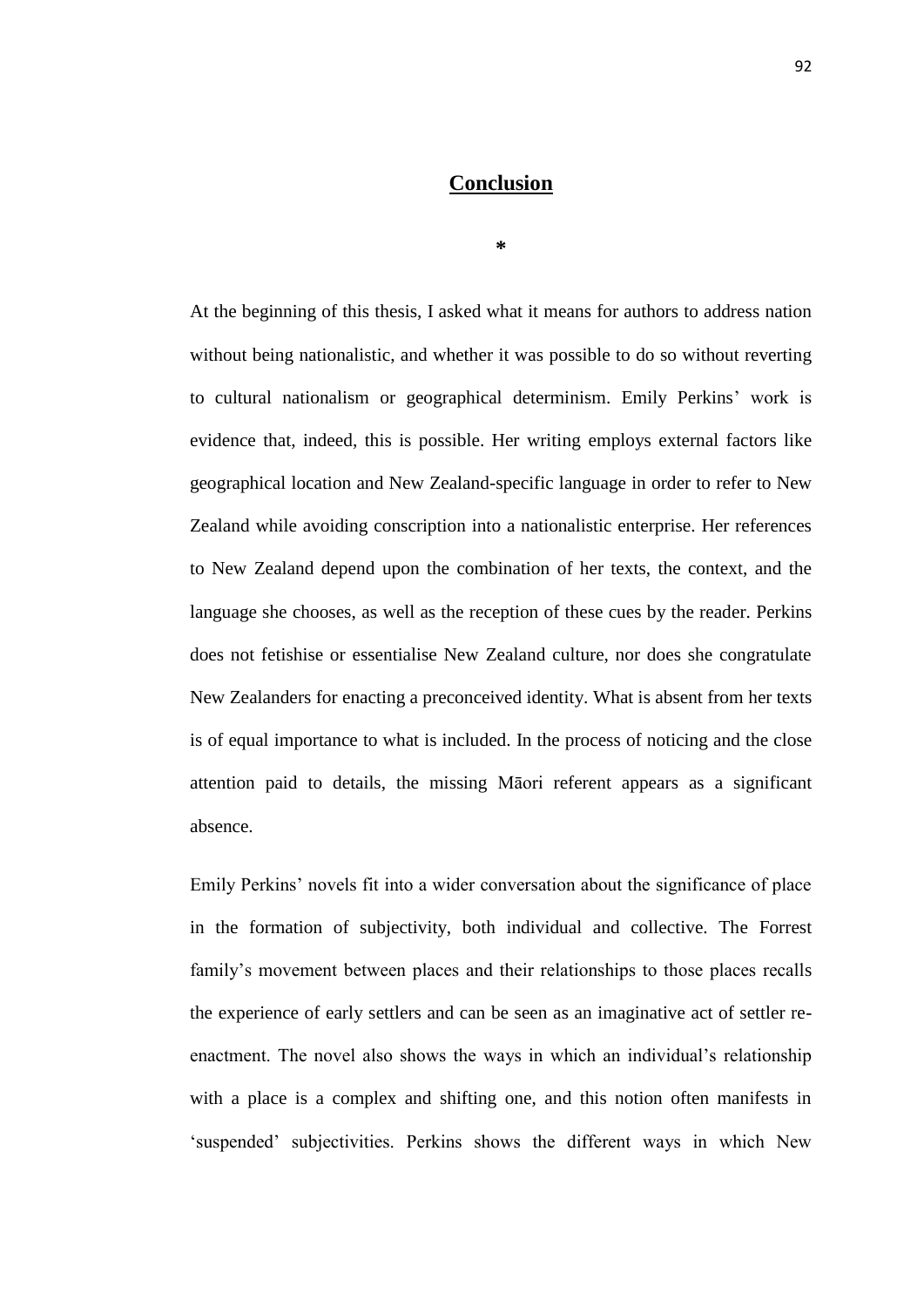Zealand can be figured by offering perspectives from inside it, from outside it and from ‗a state of suspension'.

Positioning Perkins thematically and historically within New Zealand literature reveals the ways in which colonial attitudes are repeated and revisited in the present. Chapter Two reconfigured the position and significance of the cultural nationalists by expanding the parameters of their influence in contemporary literature, thereby revealing them as an important part of contemporary discussions, but not the core of them. It is possible to view contemporary literature as having emerged out of a pre-nationalist past, but with the knowledge acquired from the cultural nationalists.

Perkins' attention to language is the primary means by which culture and nationality are registered. Her writing reveals an awareness of language, particularly when it is behaving in a culturally specific way. In some cases, language reveals the displacement of culture by being presented out of the correct cultural context, and Perkins' characters tend to register and respond to this sort of cultural transplantation. Her use of New Zealandisms, taboo language, and her attention to names and naming functions to develop her characters at the same time as it represents a Pākehā sensibility.

\*\*\*

To conclude, I refer to an individual from New Zealand's history who has been largely ignored in order to illustrate a final point. In *Culturalisms*, Simon During tells the story of a man named Jackie Marmon, who vehemently opposed the signing of the Treaty of Waitangi. During concedes that Marmon has been left out of historical accounts of the Treaty signing because his presence tends to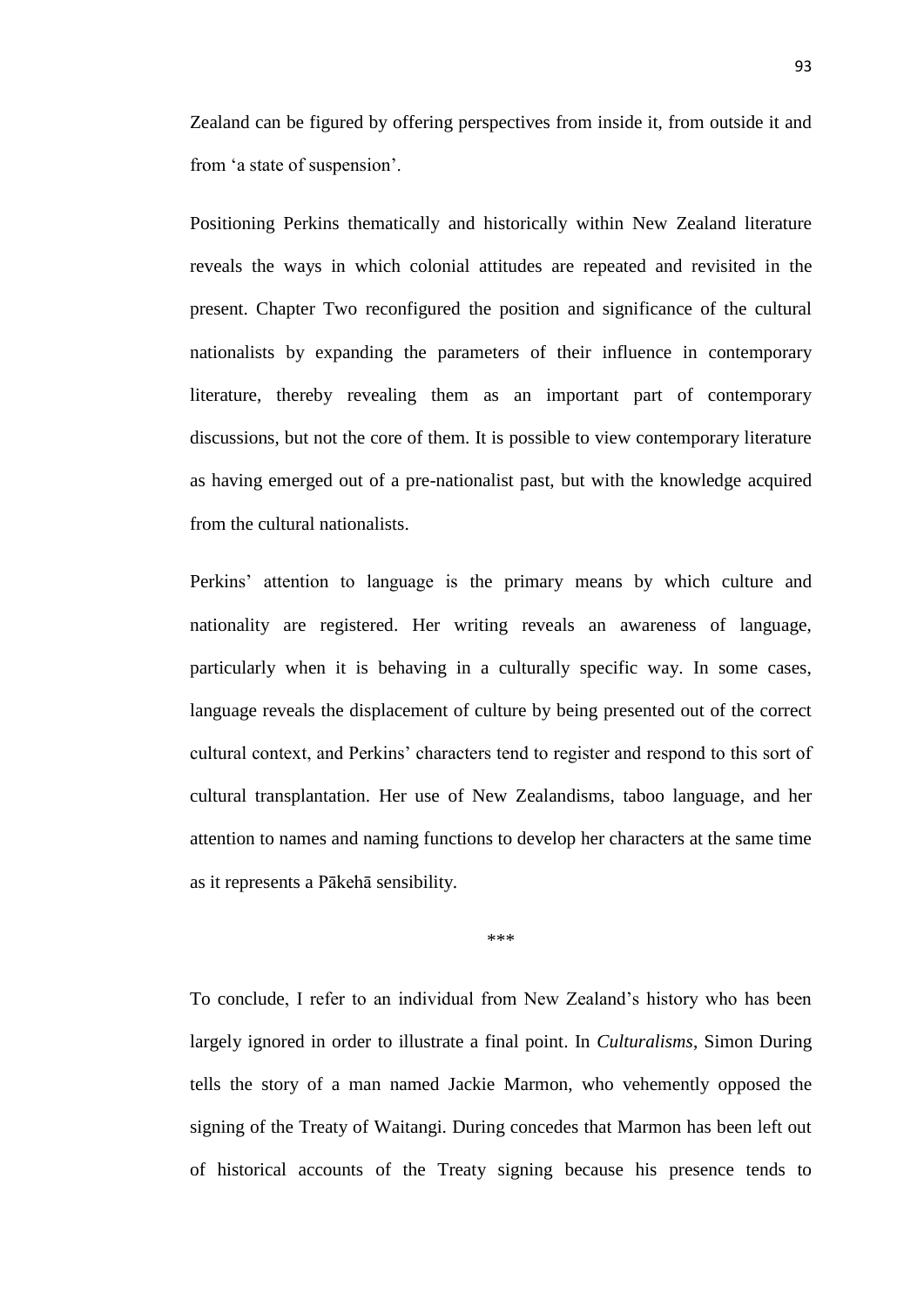complicate understandings of the cultural division which existed between Māori and Pākehā. Marmon was a criminal who came to New Zealand and prospered prior to 1940. He claimed to identify as Māori, reportedly saying that "I am a Māori in thought, word and deed, since among the savages I have found more true faithfulness man to man, than in the boasted Europeans: there is no honour in them." (cited in Bentley 1999, 43). According to During, Marmon was largely responsible for Māori hostility towards the Treaty, although he notes that Māori would have been suspicious regardless of Marmon's influence (31). Because of his loyalty to Māori, he was seen by Pākehā as very dangerous. During suggests that anxiety towards Marmon was due to an important distinction between two opposing types of ‗bi/multiculturalism': liberal and ethical. He explains ‗liberal state bi/multiculturalism implies that each citizen is fixed in his or her own culture or cultural identity; ethical bi/multiculturalism implies that individuals can live in many cultures at once' (32). Marmon, proposes During, was enacting a radical type of the latter, which threatened more clearly delineated parameters of culture. However, the notion of individuals living 'in many cultures at once' has some currency in contemporary society, particularly with the consideration of globalisation. During notes that

[p]erhaps that conjecture – where biculturalism meets globalization – can increase our imaginative alliance with figures [...] who stand outside the limits of culture. At least it might do so to the degree that being a New Zealander (Māori or Pākehā) becomes less determined by one's relation to the history of colonialism and the rigidity of cultural difference that history demanded, and instead being a New Zealander becomes a more permeable, floating identity which passes easily into the cultural flows of the larger world. (37-8)

This is not a new idea—the notion of New Zealand as a 'floating world' and New Zealand identity as floating and permeable is a recurring suggestion in much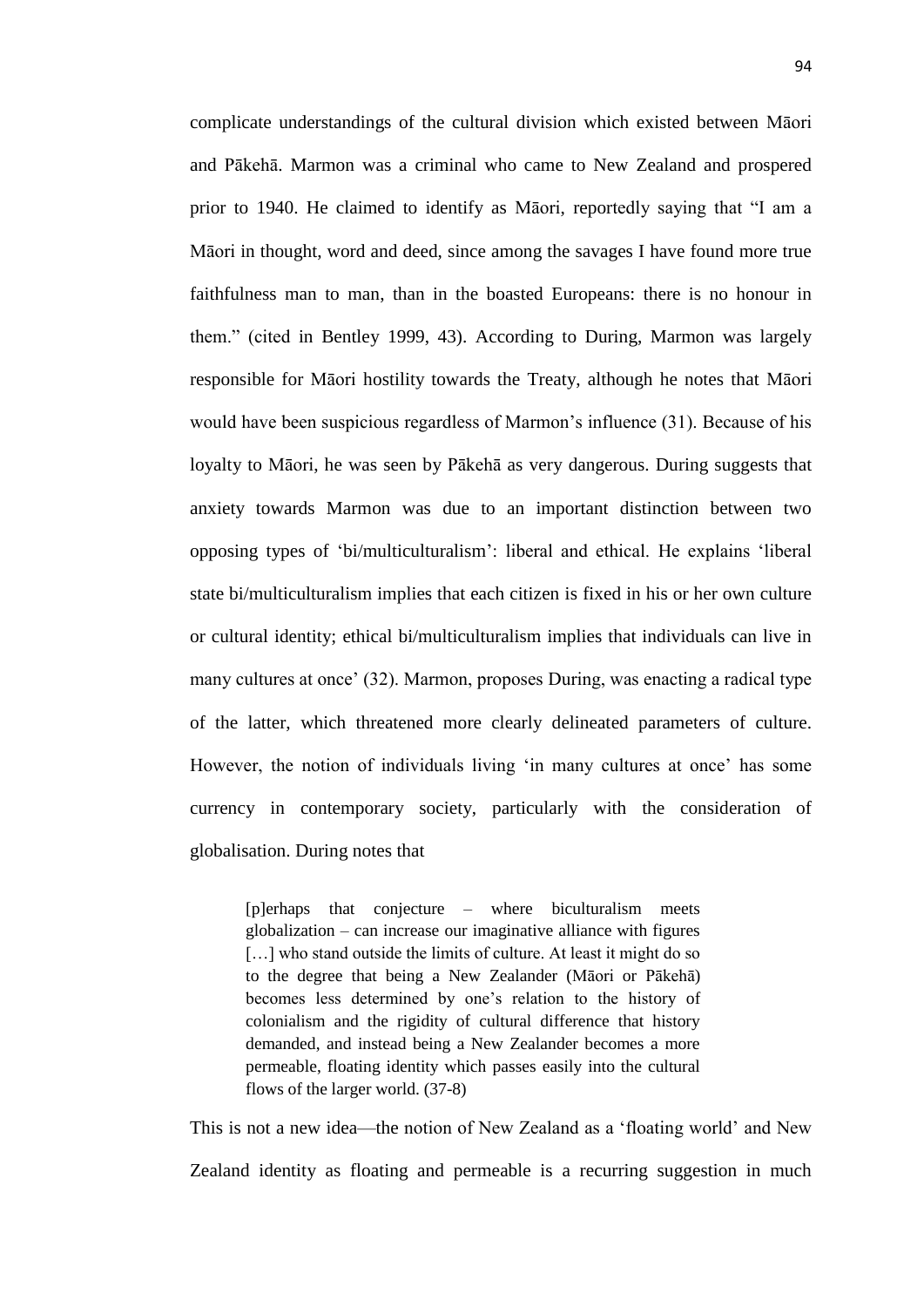literature and commentary. Indeed, I have discussed this characterisation extensively throughout this thesis. It is often employed in a way that suggests it is a relatively unproblematic answer to the stilted position of contemporary literature and commentary. The lack of critical response, as I discussed in Chapter Two, has much to do with the difficulty of categorising the literature which has emerged in the last fifteen years in the same way that it was possible to categorise the Māoriland writers, the settlers, the colonials and the cultural nationalists.

The diagnosis of New Zealand as 'floating' raises at least one major issue: once New Zealand identity has been established as such, what else can be said? The floating identity diagnosis signals the end of the conversation, when really it is only just beginning. If an identity is floating, it is impermanent; it cannot be categorised or defined. It sounds a lot like a conclusion designed to excuse a general unwillingness to push pause and take a good look around. Arguably, the ‗floating identity' diagnosis is largely responsible for the hesitation among commentators to say anything extensive about contemporary New Zealand literature. New Zealand society now finds itself in a time and space well beyond radical post-war political and social activism. The difficulty is that what remains is not a new utopia, but rather the scraps of various movements—feminism, gay rights, Māori sovereignty, none of which are entirely resolved—as leftover activism collides with uncertainty. As Alex Calder and Stephen Turner point out in their introduction to *JNZL*, 21

[a]lthough history in any proper or authoritative sense might seem strictly impossible under the conditions of settlement—which includes settler designs, settler narratives, settler forgetting writing the place remains unavoidable, at once an existential necessity (who am I, where am I) and a responsibility, in the sense

**.** 

<sup>&</sup>lt;sup>21</sup> JNZL Special Issue (2002).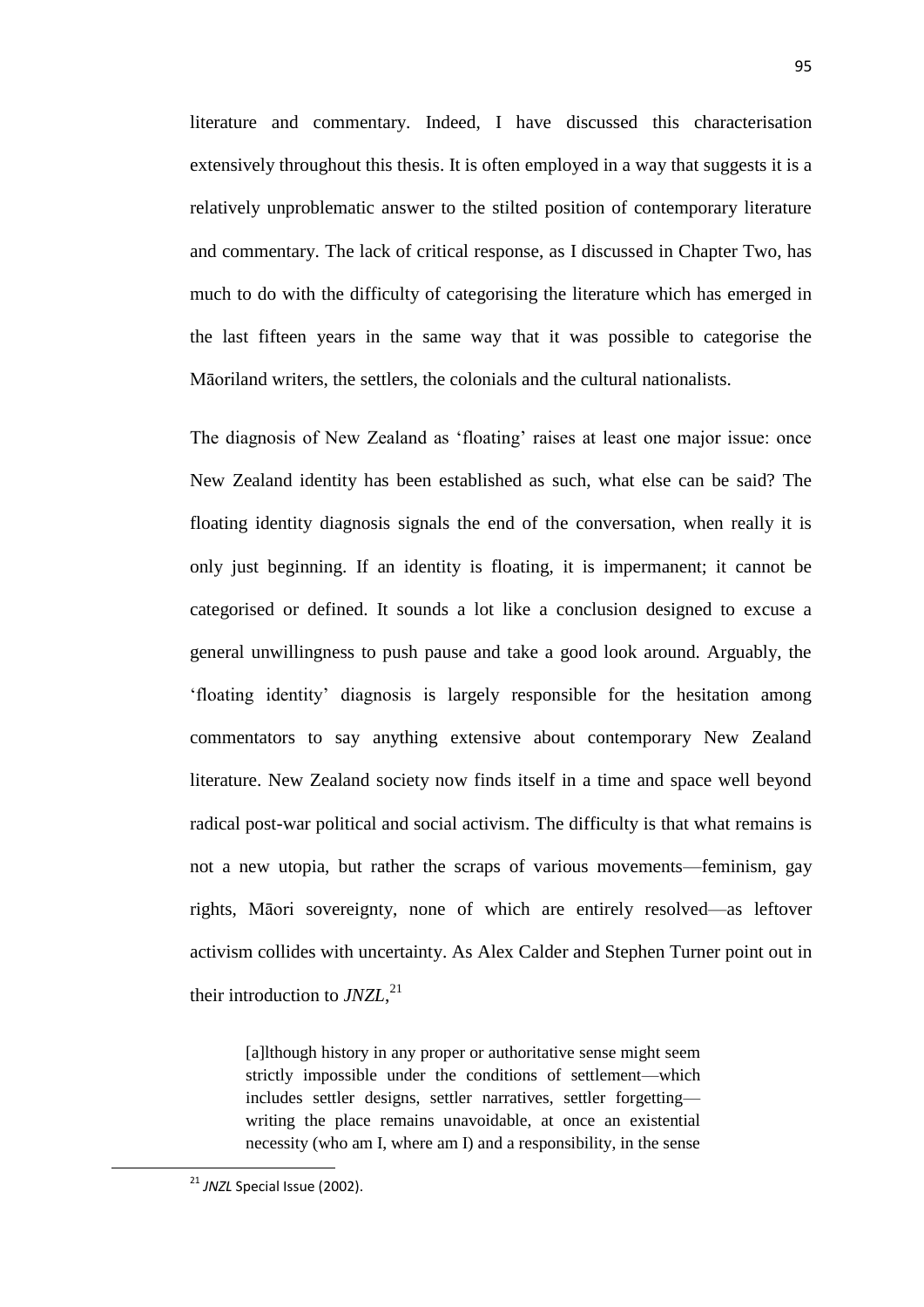of responsiveness, to the indigene [...] Perhaps the strongest legacy of settlement is the simultaneous necessity and impossibility of writing the history of settlement. (13)

Or, put differently, we will write ourselves regardless of the certain impossibility of getting ourselves right. This seems a more hopeful prognosis than the 'floating' identity theory. Calder and Turner suggest that rather than having a stifling effect, the permeable, floating identity theory should mean that discussions continue. The ultimate goal is not to find the answer, it is to keep the conversation alive.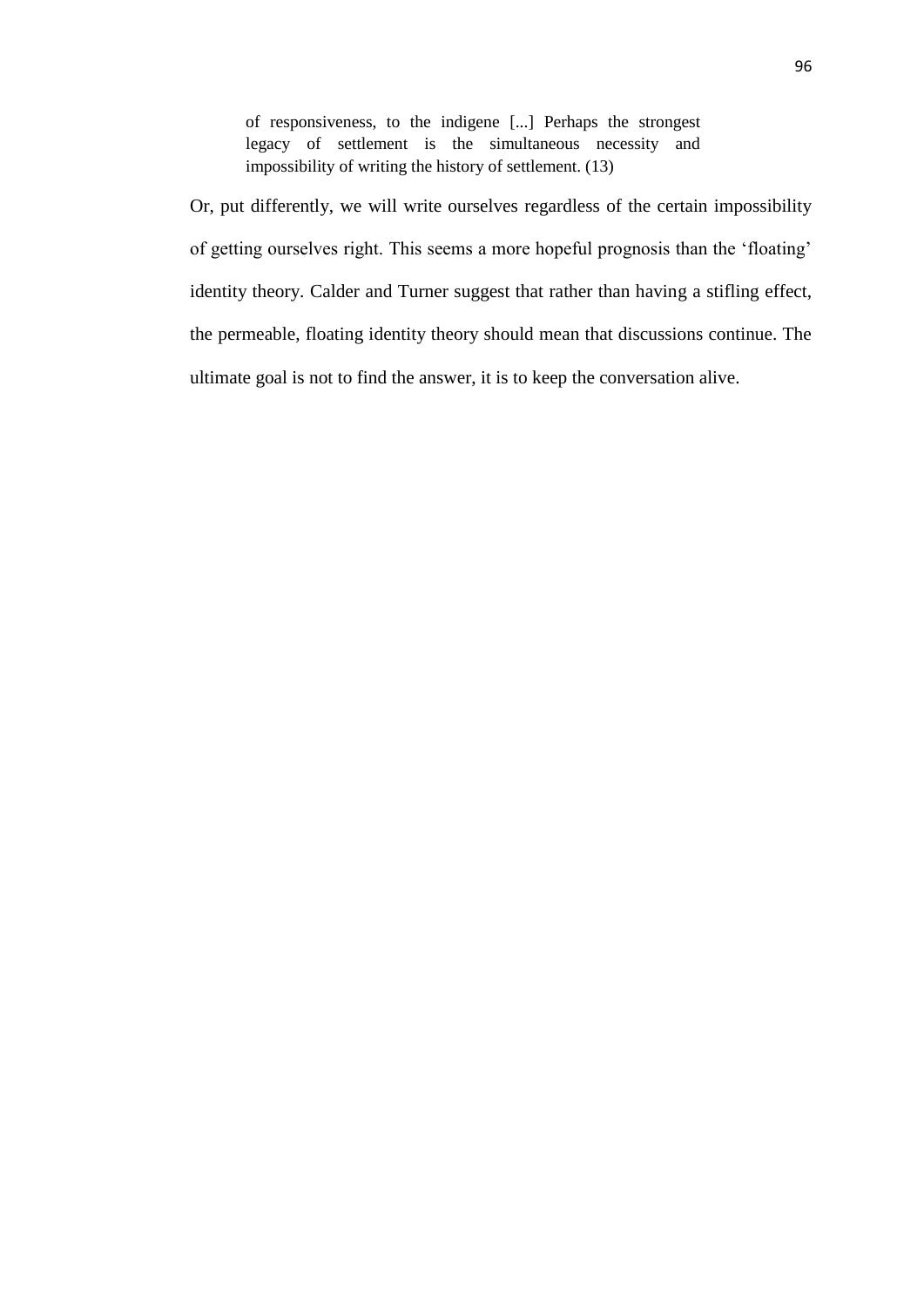#### **List of Works Cited**

- Abell, Marcia and Gordon, Elizabeth. 'This Objectionable Colonial Dialect: Historical and Contemporary Attitudes to New Zealand Speech'. In *New Zealand Ways of Speaking English*. Allan Bell and Janet Holmes (eds). Clevedon, Avon: Multilingual Matters, 1990: 21-48. Print.
- Bayard, Donn. 'The Cultural Cringe Revisited: Changes through time in Kiwi attitudes toward accents'. In *New Zealand English*. Edited by Allan Bell and Koenraad Kuiper. Wellington: Victoria University Press, 2000: 297- 324. Print.
- Bell, Allan. 'This Isn't the BBC: Colonialism in New Zealand English'. *Applied Linguistics 3* (1982) pp. 246-258. Print.
- Bell, Allan and Kiuper, Koenraad. 'New Zealand and New Zealand English'. In *New Zealand English*. Edited by Allan Bell and Koenraad Kuiper. Wellington: Victoria University Press, 2000: 11-22. Print.
- Bell, Allan. ‗Styling the other to define the self'. *Journal of Sociolinguistics* ¾, (1999) pp.523-541. Print.
- Brydon, Diana; Meffan, James and Williams, Mark. 'Introduction'. *Culturalisms: new literatures review* No. 45/46. The Centre for Colonialism and its Aftermath in collaboration with the School of English, Journalism and European Languages, University of Tasmania. Monotone Art Printers, 2009: 1-22. Print.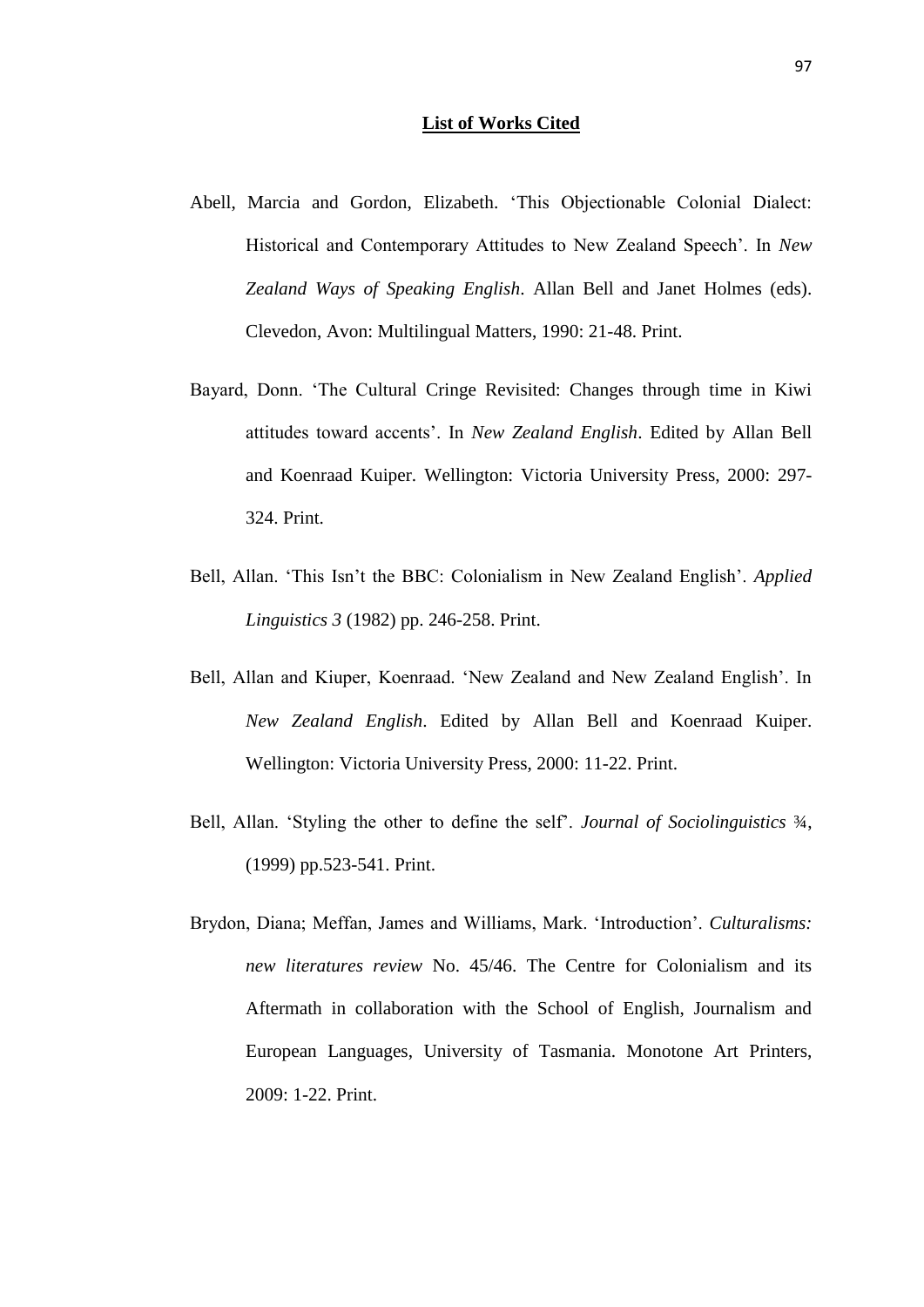- Calder, Alex and Turner, Stephen. *Introduction*. *Journal of New Zealand Literature: JNZL*, No. 20, Settlement Studies: Special Issue of the "Journal of New Zealand Literature" (2002), pp. 7-17. Print.
- Clifford, James. ‗Diasporas'. *Cultural Anthropology*, Vol. 9, No. 3, Further Inflections: Toward Ethnographies of the Future. (Aug 1994), pp. 302-338. Print.
- Curnow, Allen. 'The Skeleton of the Great Moa in the Canterbury Museum, Christchurch'. In *An Anthology of New Zealand Poetry in English*, edited by Jenny Bornholdt et al. Auckland: Oxford University Press, 1997, p.400. Print.
- Deverson, Tony. ‗Handling the New Zealand English Lexis'. In *New Zealand English*. Edited by Allan Bell and Koenraad Kuiper. Wellington: Victoria University Press, 2000: 23-39. Print.
- During, Simon. ‗The Limits of Culture'. In *Culturalisms: new literatures review* No. 45/46. The Centre for Colonialism and its Aftermath in collaboration with the School of English, Journalism and European Languages, University of Tasmania. Monotone Art Printers, 2009: 23-40.
- Evans, Patrick. ‗Spectacular Babies: The Globalisation of New Zealand Fiction', *Kite* 22 (May 2002) pp. 4-14. Print.
- Farjeon, Benjamin Leopold. *Grif: A Story of Colonial Life*. Dunedin: William Hay, Publisher, Princes Street, 1866. Print.
- Hardy, Linda. ‗The Ghost of Katherine Mansfield'. *Landfall* 43 no. 4 (December 1989) pp. 416-32. Print.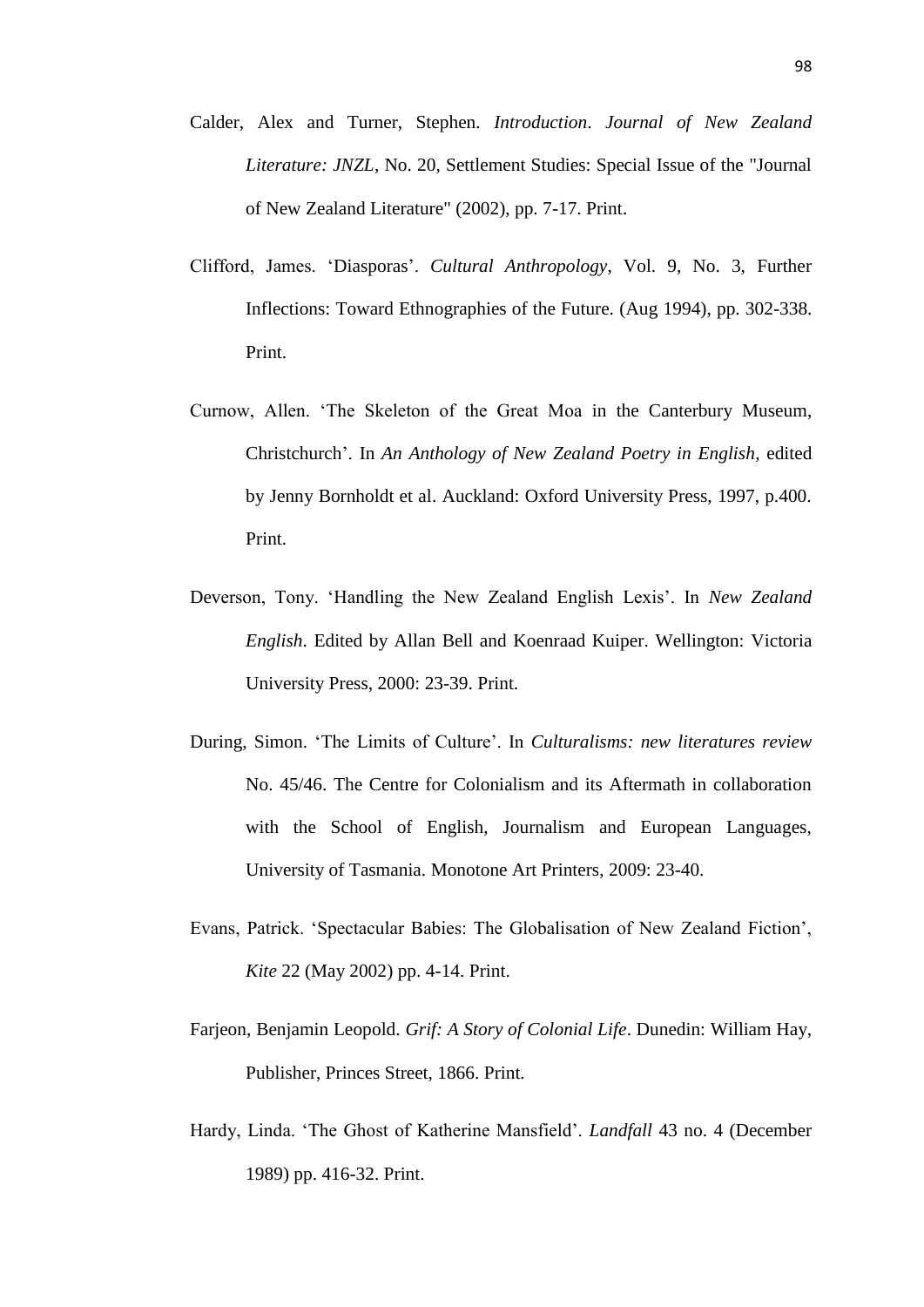- Hedetoft, Mette and Hjort, Ulf. 'Introduction'. In *The Postnational Self.* Minneapolis: The University of Minnesota Press, 2002, pp.vii-xxxii. Print.
- Hill, Lisa. Review of Novel About My Wife by Emily Perkins. <http://anzlitlovers.com/2010/07/08/novel-about-my-wife-by-emily-perkins/> (July 8 2010). Web. June 20 2012.
- Jackson, Anna and Jane Stafford. Introduction to *Floating Worlds*. Wellington: Victoria University Press, 2009: 7-22. Print.
- Jay, Timothy and Janschewitz, Kristen. 'The Pragmatics of Swearing'. *Journal of Politeness Research 4*: Language, Behaviour, Culture. January (2008) pp. 267-288. Print.

Jones, Lloyd. *Mister Pip*. Auckland: Penguin, 2006. Print.

- Kennedy, Melissa. *Striding Both Worlds: Witi Ihimaera and New Zealand"s Literary Traditions*. Amsterdam – New York: Rodopi (2011). Print.
- Latham, Monica. 'Bringing Newness to the World: Lloyd Jones's "Pacific Version of *Great Expectations*‖'. In *Dickens Quarterly*, Vol. 28, No. 1, (March 2011), pp. 22-41. Print.
- Manhire, Bill. ‗Zoetropes'. In *Collected Poems*. Wellington: Victoria University Press, 2001, p132. Print.
- Mansfield, Katherine. ‗How Pearl Button Was Kidnapped'. In *Selected Stories*. Edited by Angela Smith. New York: Oxford University Press, 2002, 20-23. Print.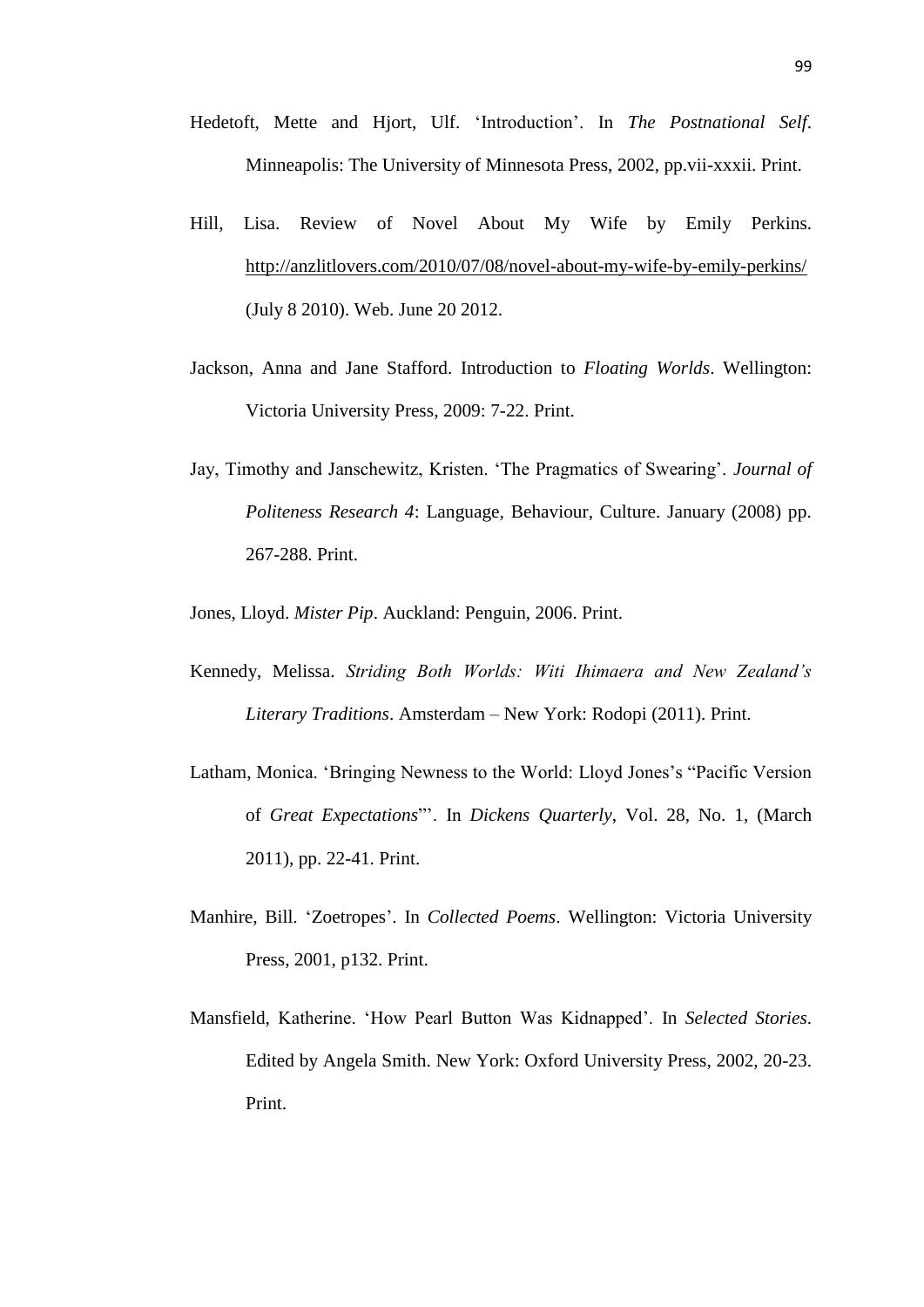- Mansfield, Katherine. ‗The Woman at the Store'. In *Selected Stories*. Edited by Angela Smith. New York: Oxford University Press, 2002, 10-19. Print.
- Meffan, James. ‗Culturalisms'. In *Culturalisms: new literatures review* No. 45/46. The Centre for Colonialism and its Aftermath in collaboration with the School of English, Journalism and European Languages, University of Tasmania. Monotone Art Printers (2009) pp.41-68.
- Meffan, James. "Culturalism gone mad': The Play of Cultural Rhetoric in the Invention of New Zealand National Identity'. In *Moving Worlds: A Journal of Transcultural Writings: "New" New Zealand* Vol.8 No.2 (2008). Leeds: University of Leeds. pp.27-43.
- Melville, Lewis. ―Farjeon, Benjamin Leopold (1838-1903), *novelist and playwright*‖ by Lewis Melville, *rev*. William Baker in *The Oxford Dictionary of National Biography*, Oxford University Press 2004-12. Web. July 18 2012.
- Moffat, Kirstine and Fiona Martin (eds). 'New Zealand'. In *The Journal of Commonwealth Literature Annual Bibliography* 47:4, (2012) pp.547-559.
- Murray, Stuart. *Never a Soul at Home: New Zealand Literary Nationalism and the 1930s*. Wellington: Victoria University Press, 1998. Print.
- Murry, John Middleton (ed). *Letters of Katherine Mansfield*. London: Constable, 1928. Print.
- Newton, John. ‗The Death-Throes of Nationalism: John Newton reviews *Kin of Place*, by C.K. Stead'. In *Jacket 22* (May 2003). Web. 28 August 2012.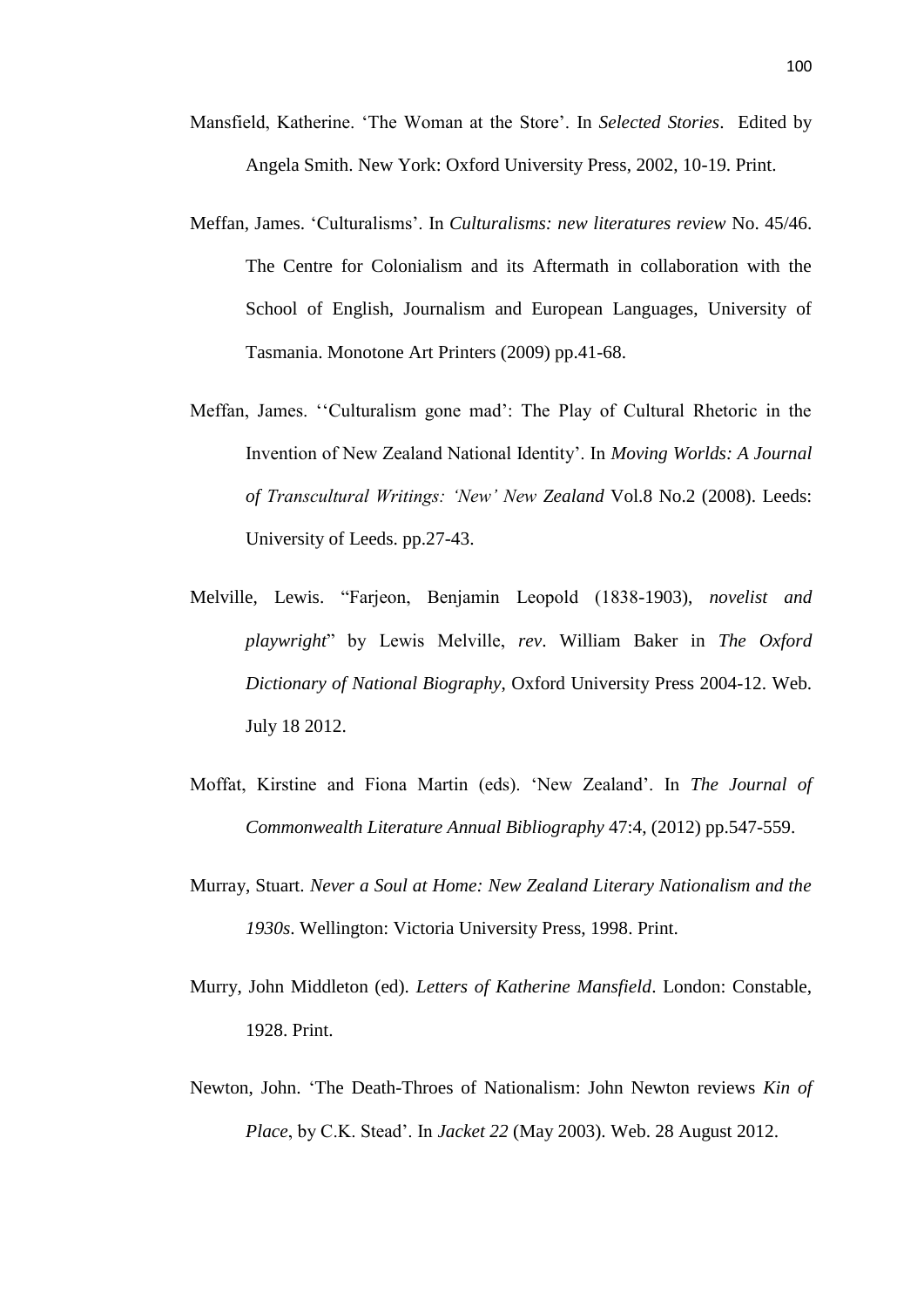- Norridge, Zoë. ‗From Wellington to Bougainville: Migrating Meanings and the Joys of Approximation in Lloyd Jones' Mister Pip'. In *The Journal of Commonwealth Literature* 45:57 (2010) pp.57-74. Print.
- O'Sullivan, Vincent. "Finding the Pattern, Solving the Problem": Katherine Mansfield: The New Zealand European'. In *Katherine Mansfield: In from the Margins*. Ed. Roger Robinson. Baton Rouge and London: Louisiana State University Press, 1994: 9-24. Print.
- Perkins, Emily. ‗a place where no one knows your face'. In *Not her real name and other stories*. London: Picador, 1996. Print.

Perkins, Emily. *The Forrests*. London: Bloomsbury, 2012. Print.

Perkins, Emily. *Leave Before You Go*. London: Picador, 1998. Print.

Perkins, Emily. ‗local girl goes missing'. In *Not her real name and other stories*. London: Picador, 1996. Print.

Perkins, Emily. *The New Girl*. London: Picador, 2001. Print.

Perkins, Emily. ‗not her real name'. In *Not her real name and other stories*. London: Picador, 1996. Print.

Perkins, Emily. *Novel About My Wife*. London: Bloomsbury, 2008. Print.

Pound, Francis. ‗Harsh Clarities: meteorological and geographical determinism in New Zealand art commentary refuted'. *Parallax Magazine* vol.1, no.3, Winter 1983 ed. Alan Loney. Wellington: Brick Row Publishing Company Ltd (1983) pp. 263-269. Print.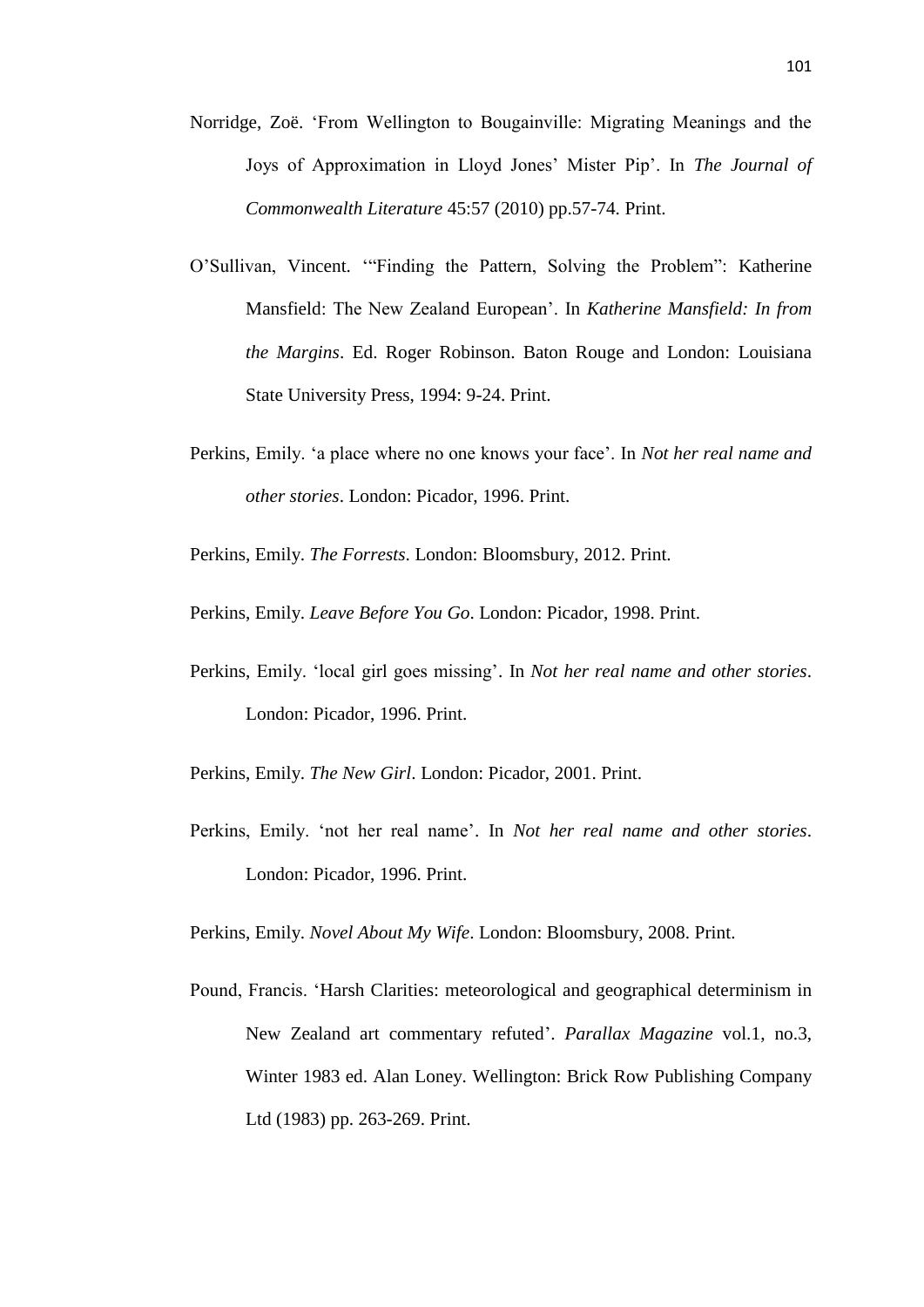- Reeves, William Pember. ‗A Colonist in His Garden,' In *An Anthology of New Zealand Poetry in English*. Edited by Jenny Bornholdt, Greg O'Brien and Mark Williams. Auckland, OUP, 1997: 497. Print.
- Sargeson, Frank. ‗Katherine Mansfield'. In *Conversation on a train and other Critical Writings*, edited by Kevin Cunningham. Auckland: Auckland University Press/Oxford University Press, 1983: 28-33. Print.
- Scott, Margaret. *The Katherine Mansfield Notebooks* Vol. 1. Wellington: Lincoln University Press/Daphne Brassell, 1997. Print.
- Scott, Margaret. *The Katherine Mansfield Notebooks* Vol. 2. Wellington: Lincoln University Press/Daphne Brassell, 1997. Print.
- Smith, Angela. 'Katherine Mansfield and "Rhythm"'. *Journal of New Zealand Literature*: JNZL, No.21 (2003) pp.102-121. Print.
- Stafford, Jane and Williams, Mark. 'Introduction'. *The Auckland University Press Anthology of New Zealand Literature*. Auckland: Auckland University Press, 2012: 1-18. Print.
- Stevens, Joan. *The New Zealand Novel 1860-1960*. Wellington: Wright and Carman Ltd, 1961. Print.
- Turner, Stephen. 'Being Colonial/Colonial Being'. *Journal of New Zealand Literature: JNZL*, No. 20, Settlement Studies: Special Issue of the "Journal of New Zealand Literature" (2002), pp. 39-66. Print.